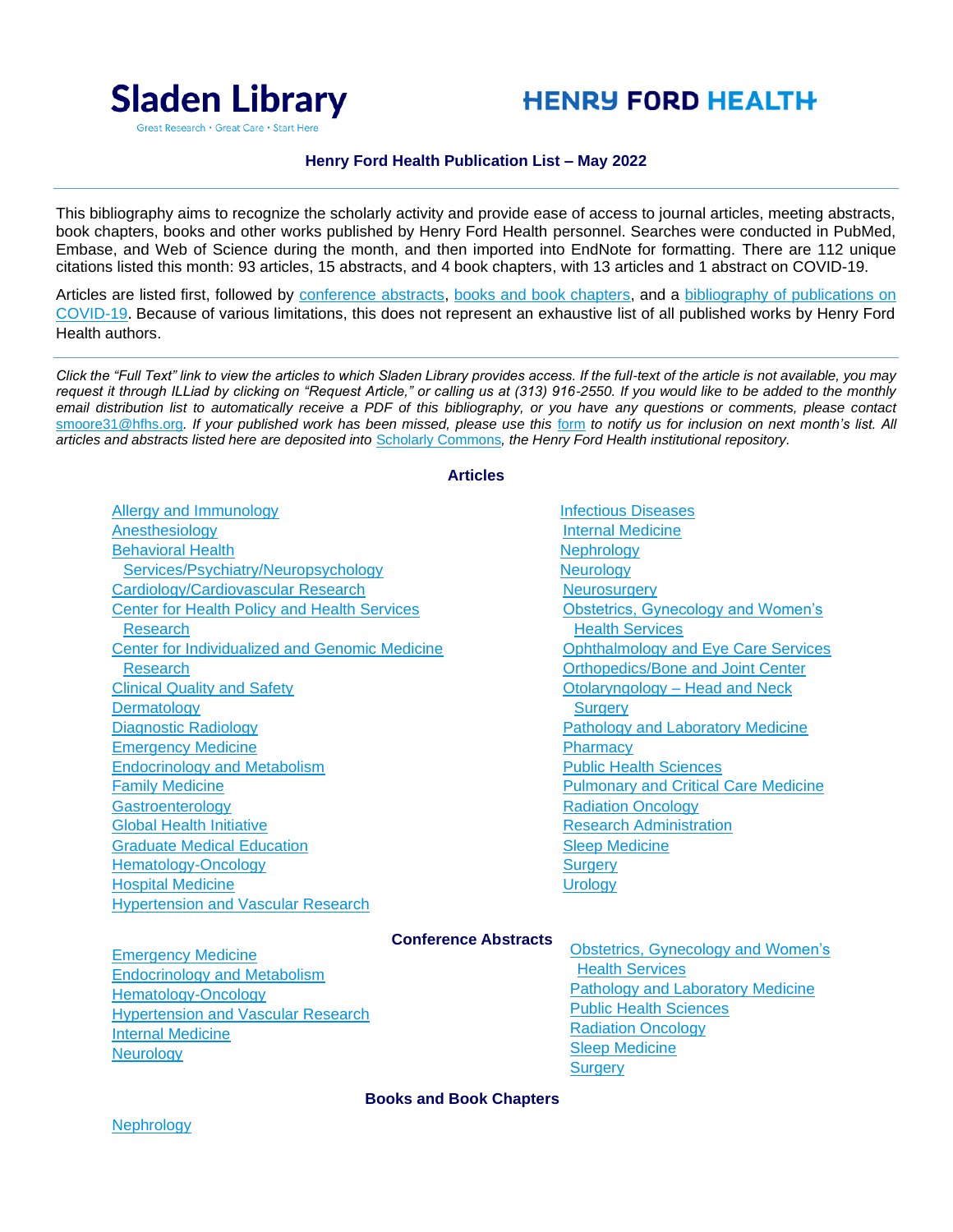#### **Articles**

<span id="page-1-0"></span>Allergy and Immunology

**Eapen AA**, Parameswaran S, Forney C, Edsall LE, Miller D, Donmez O, Dunn K, Lu X, Granitto M, Rowden H, Magier AZ, Pujato M, Chen X, Kaufman K, Bernstein DI, Devonshire AL, Rothenberg ME, Weirauch MT, and Kottyan LC. Epigenetic and transcriptional dysregulation in CD4+ T cells in patients with atopic dermatitis. *PLoS Genet* 2022; 18(5):e1009973. PMID: 35576187. [Full Text](https://libkey.io/35576187)

Division of Allergy and Immunology, Cincinnati Children's Hospital Medical Center, Cincinnati, Ohio, United States of America.

Division of Allergy and Clinical Immunology, Henry Ford Health System, Detroit, Michigan, United States of America.

Center for Autoimmune Genomics and Etiology, Cincinnati Children's Hospital Medical Center, Cincinnati, Ohio, United States of America.

Divisions of Biomedical Informatics and Developmental Biology, Cincinnati Children's Hospital Medical Center, Cincinnati, Ohio, United States of America.

Department of Pediatrics, University of Cincinnati College of Medicine, Cincinnati, Ohio, United States of America.

Cincinnati Veterans Administration, Cincinnati, Ohio, United States of America.

Division of Immunology, Allergy, and Rheumatology, University of Cincinnati, College of Medicine, Cincinnati, Ohio, United States of America.

Atopic dermatitis (AD) is one of the most common skin disorders among children. Disease etiology involves genetic and environmental factors, with 29 independent AD risk loci enriched for risk alleledependent gene expression in the skin and CD4+ T cell compartments. We investigated the potential epigenetic mechanisms responsible for the genetic susceptibility of CD4+ T cells. To understand the differences in gene regulatory activity in peripheral blood T cells in AD, we measured chromatin accessibility (an assay based on transposase-accessible chromatin sequencing, ATAC-seq), nuclear factor kappa B subunit 1 (NFKB1) binding (chromatin immunoprecipitation with sequencing, ChIP-seq), and gene expression levels (RNA-seq) in stimulated CD4+ T cells from subjects with active moderate-tosevere AD, as well as in age-matched non-allergic controls. Open chromatin regions in stimulated CD4+ T cells were highly enriched for AD genetic risk variants, with almost half of the AD risk loci overlapping AD-dependent ATAC-seq peaks. AD-specific open chromatin regions were strongly enriched for NF-κB DNA-binding motifs. ChIP-seq identified hundreds of NFKB1-occupied genomic loci that were AD- or control-specific. As expected, the AD-specific ChIP-seq peaks were strongly enriched for NF-κB DNAbinding motifs. Surprisingly, control-specific NFKB1 ChIP-seq peaks were not enriched for NFKB1 motifs, but instead contained motifs for other classes of human transcription factors, suggesting a mechanism involving altered indirect NFKB1 binding. Using DNA sequencing data, we identified 63 instances of altered genotype-dependent chromatin accessibility at 36 AD risk variant loci (30% of AD risk loci) that might lead to genotype-dependent gene expression. Based on these findings, we propose that CD4+ T cells respond to stimulation in an AD-specific manner, resulting in disease- and genotype-dependent chromatin accessibility alterations involving NFKB1 binding.

# Allergy and Immunology

Zanobetti A, Ryan PH, Coull B, Brokamp C, Datta S, Blossom J, Lothrop N, Miller RL, Beamer PI, Visness CM, Andrews H, Bacharier LB, Hartert T, **Johnson CC**, Ownby D, Khurana Hershey GK, **Joseph C**, Yiqiang S, Mendoza E, Jackson DJ, Luttmann-Gibson H, **Zoratti EM**, Wright AL, Martinez FD, Seroogy CM, **Gern JE**, and Gold DR. Childhood Asthma Incidence, Early and Persistent Wheeze, and Neighborhood Socioeconomic Factors in the ECHO/CREW Consortium. *JAMA Pediatr* 2022; Epub ahead of print. PMID: 35604671. [Full Text](https://libkey.io/35604671)

Department of Environmental Health, Harvard T.H. Chan School of Public Health, Boston, Massachusetts.

Department of Pediatrics, University of Cincinnati, College of Medicine, Cincinnati, Ohio.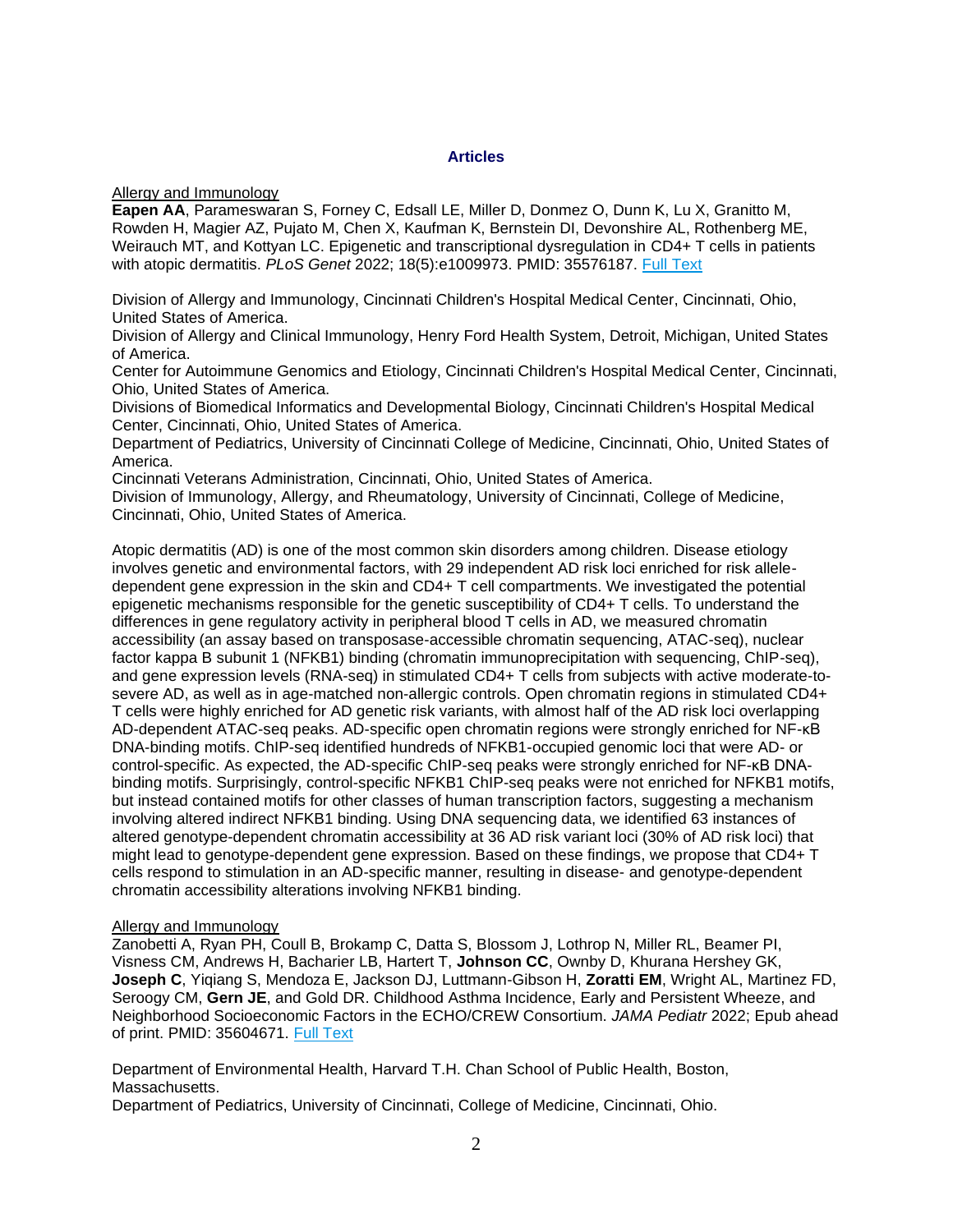Division of Biostatistics and Epidemiology, Cincinnati Children's Hospital Medical Center, Cincinnati, Ohio.

Department of Biostatistics, Harvard T.H. Chan School of Public Health, Boston, Massachusetts. Channing Division of Network Medicine, Brigham and Women's Hospital, Harvard Medical School, Boston, Massachusetts.

Center for Geographic Analysis, Harvard University, Cambridge, Massachusetts.

Asthma and Airways Disease Research Center, University of Arizona, Tucson.

Department of Community, Environment, and Policy, Mel and Enic Zuckerman College of Public Health, University of Arizona, Tucson.

Division of Clinical Immunology, Icahn School of Medicine at Mount Sinai, New York, New York. Rho, Inc, Chapel Hill, North Carolina.

Department of Biostatistics, Mailman School of Public Health, Columbia University, New York, New York. Division of Pediatric Allergy, Immunology, and Pulmonary Medicine, Monroe Carell Jr Children's Hospital at Vanderbilt, Nashville, Tennessee.

Division of Allergy, Pulmonary, and Critical Care Medicine, Vanderbilt University School of Medicine, Nashville, Tennessee.

Department of Public Health Sciences, Henry Ford Health System, Detroit, Michigan.

Division of Allergy and Immunology, Augusta University, Augusta, Georgia.

Cincinnati Children's Hospital, Division of Asthma Research, Cincinnati, Ohio.

Indiana University School of Medicine, Bloomington.

Department of Pediatrics, Indiana University, Bloomington.

Department of Pediatrics, University of Wisconsin School of Medicine and Public Health, Madison.

Department of Medicine, Henry Ford Health System, Detroit, Michigan.

Division of Pulmonary and Sleep Medicine, Department of Pediatrics, College of Medicine, University of Arizona, Tucson.

IMPORTANCE: In the United States, Black and Hispanic children have higher rates of asthma and asthma-related morbidity compared with White children and disproportionately reside in communities with economic deprivation. OBJECTIVE: To determine the extent to which neighborhood-level socioeconomic indicators explain racial and ethnic disparities in childhood wheezing and asthma. DESIGN, SETTING, AND PARTICIPANTS: The study population comprised children in birth cohorts located throughout the United States that are part of the Children's Respiratory and Environmental Workgroup consortium. Cox proportional hazard models were used to estimate hazard ratios (HRs) of asthma incidence, and logistic regression was used to estimate odds ratios of early and persistent wheeze prevalence accounting for mother's education, parental asthma, smoking during pregnancy, child's race and ethnicity, sex, and region and decade of birth. EXPOSURES: Neighborhood-level socioeconomic indicators defined by US census tracts calculated as z scores for multiple tract-level variables relative to the US average linked to participants' birth record address and decade of birth. The parent or caregiver reported the child's race and ethnicity. MAIN OUTCOMES AND MEASURES: Prevalence of early and persistent childhood wheeze and asthma incidence. RESULTS: Of 5809 children, 46% reported wheezing before age 2 years, and 26% reported persistent wheeze through age 11 years. Asthma prevalence by age 11 years varied by cohort, with an overall median prevalence of 25%. Black children (HR, 1.47; 95% CI, 1.26-1.73) and Hispanic children (HR, 1.29; 95% CI, 1.09-1.53) were at significantly increased risk for asthma incidence compared with White children, with onset occurring earlier in childhood. Children born in tracts with a greater proportion of low-income households, population density, and poverty had increased asthma incidence. Results for early and persistent wheeze were similar. In effect modification analysis, census variables did not significantly modify the association between race and ethnicity and risk for asthma incidence; Black and Hispanic children remained at higher risk for asthma compared with White children across census tracts socioeconomic levels. CONCLUSIONS AND RELEVANCE: Adjusting for individuallevel characteristics, we observed neighborhood socioeconomic disparities in childhood wheeze and asthma. Black and Hispanic children had more asthma in neighborhoods of all income levels. Neighborhood- and individual-level characteristics and their root causes should be considered as sources of respiratory health inequities.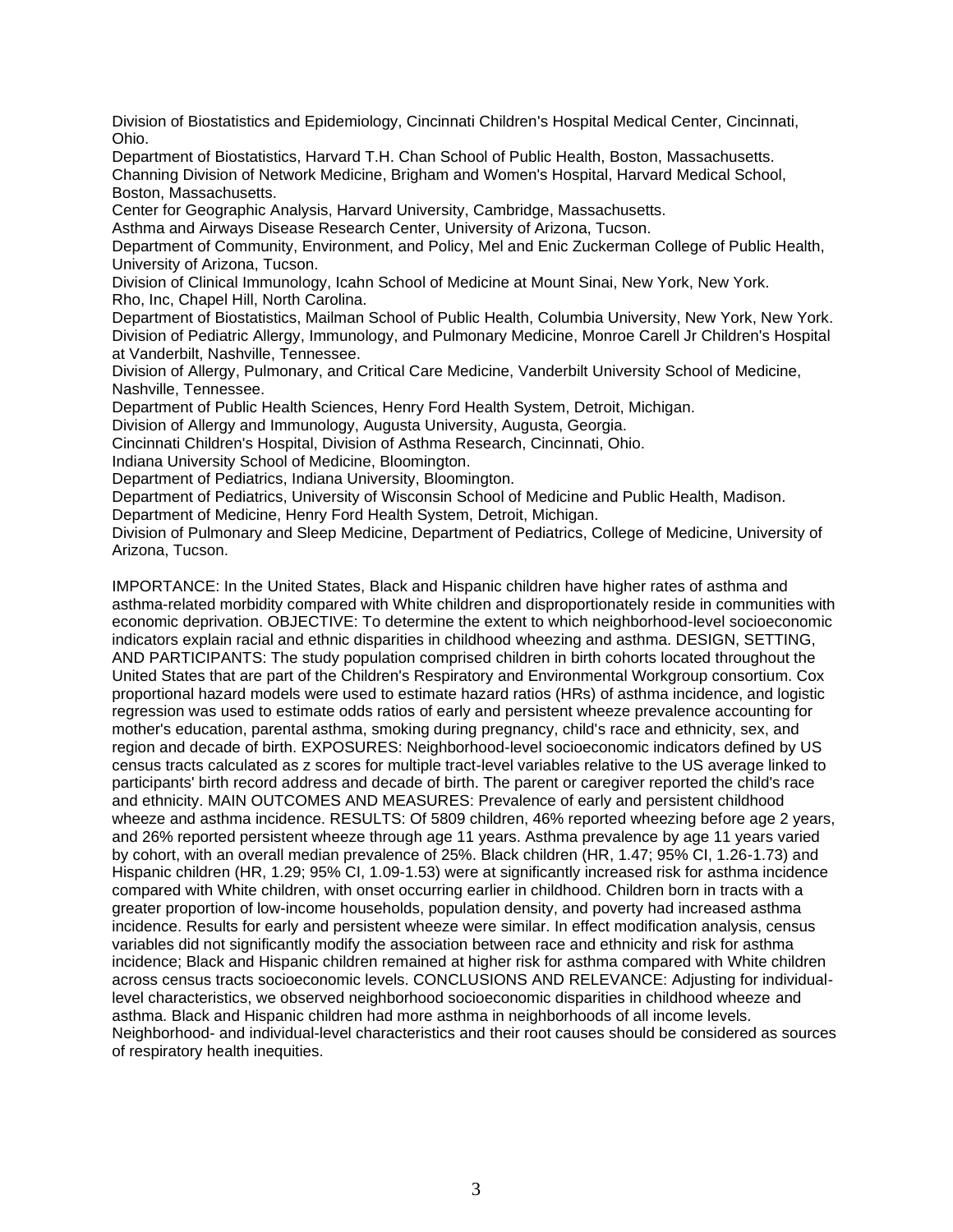#### <span id="page-3-0"></span>Anesthesiology

**Zador L**, **Nowak K**, **Sitarik A**, **MacLean L**, **Han X**, Kalsi M, **Yeldo N**, **Sibai N**, **Penning D**, and **Lewis M**. The Burnout Epidemic Within A Viral Pandemic: Impact of a Wellness Initiative. *Perioper Care Oper Room Manag* 2022; 27:100251. PMID: 35382030. [Full Text](https://libkey.io/35382030)

Department of Anesthesiology, Pain Management and Perioperative Medicine, Henry Ford Hospital, 2850 W. Grand Boulevard, Detroit, Michigan 48202.

Public Health Sciences, Henry Ford Health System, One Ford Place, 3E, Detroit, Michigan 48202. Department of Psychiatry, Henry Ford Health System, 1 Ford Place, Detroit, Michigan 48202. Department of Anesthesiology, Hospital for Special Surgery, Weill Medical College of Cornell University, 535 East 70th Street, New York City, New York 10021.

BACKGROUND: Anesthesiologists are at high risk of developing burnout, a condition which can lead to many deleterious effects for the physician, and far-reaching effects on their patients and hospital systems. The COVID-19 pandemic has presented new challenges that have further exacerbated the risk of burnout in anesthesiologists. It is critical to develop effective strategies to promote well-being and decrease burnout for physicians in this specialty. The purpose of this observational study was to evaluate the impact of a Physician Well-Being Initiative on distress and well-being in anesthesiologists. It was hypothesized that the wellness intervention would promote an improvement in well-being scores. METHODS: The Physician Well-Being Initiative was launched in August 2019 in the Department of Anesthesiology, Pain Management and Perioperative Medicine at Henry Ford Hospital in Detroit, Michigan. The Physician Well-Being Initiative was designed to address several of the key factors that improve physician wellness, including 1) a sense of autonomy; 2) positive view of leadership; and 3) flexible schedule opportunities. To assess the impact of the Physician Well-Being Initiative on the wellbeing and distress scores of participating anesthesiologists, the physicians were emailed the validated Well-Being Index survey at baseline and 3, 6 and 12 months. The Well-Being Index evaluates multiple items of distress in the healthcare setting. The sample size was limited to the 54 anesthesiologists at Henry Ford Hospital. RESULTS: Forty-four of the 54 anesthesiologists completed the baseline questionnaire. A total of 44 physicians answered the questionnaire at baseline, with more male than female physicians (35 males and 7 females) and the majority (17/44) in practice for 5-10 years. Thirty-two physicians completed the survey at 3 and 6 months, and 31 physicians at 12 months after the launch of the Physician Well-Being Initiative. Twenty-one physicians completed the questionnaire at all 4 time points. Although the COVID-19 pandemic started shortly after the 6-month surveys were submitted, results indicated that there was a 0.05 decrease in the Well-Being Index sum score for every 1-month of time (coefficient -0.05, 95% CI -0.01, -0.08,  $P = 0.013$ ). This study shows that, with the wellness initiative in place, the department was able to maintain and potentially even reduce physician distress despite the concurrent onset of the pandemic. CONCLUSIONS: Following the launch of a sustained wellness initiative, this study demonstrates that physician wellness improved with time. This suggests that it takes time for a wellness initiative to have an effect on well-being and distress in anesthesiologists.

# <span id="page-3-1"></span>Behavioral Health Services/Psychiatry/Neuropsychology

Abu Sneineh A, Haj Ali S, Al-Masri A, Diab A, Aldweik F, Darweesh M, Qaisi M, Alshakhatreh O, Tamimi T, Rayyan Y, Banimustafa R, and **Sablaban I**. Prevalence of anxiety and depressive symptoms in ulcerative colitis patients in Jordan and its relationship to patient-reported disease activity. *Sci Rep* 2022; 12(1):7682. PMID: 35538204. [Full Text](https://libkey.io/35538204)

Department of Gastroenterology, Faculty of Medicine, University of Jordan, Amman, 11942, Jordan. Department of Internal Medicine, Faculty of Medicine, Al-Balqa Applied University, Salt, 19117, Jordan. sara.hajali@bau.edu.jo.

Department of Internal Medicine, Faculty of Medicine, University of Jordan, Amman, 11942, Jordan. Department of Psychiatry, Faculty of Medicine, University of Jordan, Amman, 11942, Jordan. Department of Psychiatry, Henry Ford Hospital, Detroit, MI, 48202, USA.

Inflammatory bowel disease is associated with higher rates of anxiety and depression compared to the general population. We aimed to determine the prevalence of anxiety and depressive symptoms among patients with ulcerative colitis and correlation to disease activity. In this cross-sectional study, we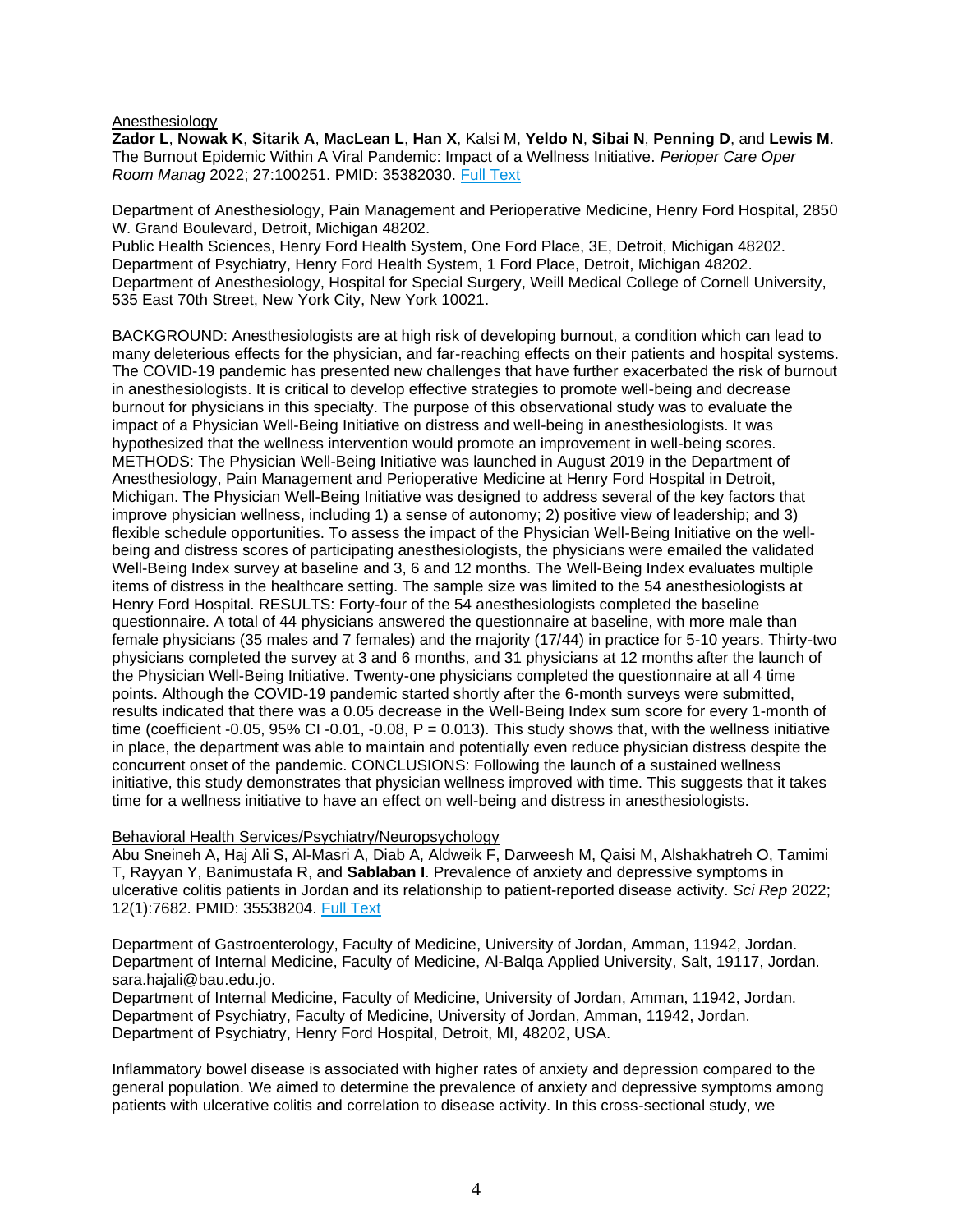collected data from 70 consecutive ulcerative colitis patients over one year at our inflammatory bowel disease outpatient clinic through an interview and a questionnaire containing patient demographics and disease characteristics. Anxiety and depressive symptoms were characterized using the Generalized Anxiety Disorder-7 questionnaire and Patient Health Questionnaire-9, respectively, with ulcerative colitis disease severity assessed by the Partial Mayo scoring system. The majority of our patients were females (68.6%) and the mean age was 39.3 years. Rates of anxiety and depressive symptoms among ulcerative colitis patients were 65.7% and 58.6%, respectively. Depressive symptoms were significantly associated with patient-reported disease activity ( $r = 0.361$ ;  $p = 0.010$ ). Significant percentages of ulcerative colitis patients were appreciated to have anxiety and depressive symptoms, and there was a correlation between patient-reported disease activity and depressive symptoms. At this high rate of prevalence, it is justified to screen patients for the presence of psychiatric comorbidities.

#### Behavioral Health Services/Psychiatry/Neuropsychology

**Hecht LM**, **Braciszewski JM**, **Miller-Matero LR**, **Ahmedani BK**, Kerver JM, and **Loree AM**. Adequacy of prenatal care utilisation and gestational weight gain among women with depression. *J Reprod Infant Psychol* 2022:1-12; Epub ahead of print. PMID: 35582731. [Full Text](https://libkey.io/35582731)

Henry Ford Health System, Center for Health Policy and Health Services Research, Detroit, MI, USA. Henry Ford Health System, Behavioral Health, Detroit, MI, USA. Department of Epidemiology and Biostatistics, Michigan State University, East Lansing, MI, USA.

BACKGROUND: Depression is common during pregnancy, can elevate risk for excessive or inadequate gestational weight gain (GWG), and is associated with both underutilisation and overutilisation of prenatal care. Whether GWG is associated with adequacy of prenatal care among women with and without depression in the United States is unknown. This study evaluated whether adequacy of prenatal care differed by depression status and GWG. METHODS: Data from the Pregnancy Risk Assessment Monitoring System from 1,379,870 women who were pregnant with a singleton and delivered at 37- 42 weeks gestation during 2016 to 2018 were included. Depression was self-reported. The Kotelchuck index was used to evaluate adequacy of prenatal care. Maternal weight gain was compared to GWG guidelines. RESULTS: Approximately 13.1% of the sample experienced depression during pregnancy. Although those with depression had increased odds of both inadequate and above adequate levels of prenatal care, this association was no longer significant after accounting for demographics, medical comorbidities, and socioeconomic factors. Individuals with inadequate levels of prenatal care with a normal pre-pregnancy body mass index gained less weight during pregnancy. CONCLUSIONS: The association between depression and prenatal care utilisation seems driven by demographic, medical comorbidity, and socioeconomic variables. Weight outcomes were associated with inadequate prenatal care utilisation.

# Behavioral Health Services/Psychiatry/Neuropsychology

**Miller-Matero LR**, **Hecht LM**, **Patel S**, **Martens KM**, **Hamann A**, and **Carlin AM**. Exploring gender, psychiatric symptoms, and eating behaviors as predictors of attrition to bariatric surgery. *Am J Surg* 2022; Epub ahead of print. PMID: 35570060. [Full Text](https://libkey.io/35570060)

Behavioral Health, Henry Ford Health System, USA; Center for Health Policy and Health Services Research, Henry Ford Health System, USA. Electronic address: Lmatero1@hfhs.org. Center for Health Policy and Health Services Research, Henry Ford Health System, USA. Behavioral Health, Henry Ford Health System, USA. Behavioral Health, Henry Ford Health System, USA; Department of Surgery, Henry Ford Health System,

USA.

Department of Surgery, Henry Ford Health System, USA.

BACKGROUND: Only a small proportion of eligible individuals undergo bariatric surgery. The purpose was to examine attrition to surgery and whether psychiatric symptoms and eating behaviors differentially predicted attrition among men and women. METHOD: Data was collected from a retrospective chart review of 313 patients who underwent a pre-surgical psychosocial evaluation. RESULTS: The overall attrition rate was 33.5%; 42.6% of men and 31.7% of women experienced attrition. In the multivariate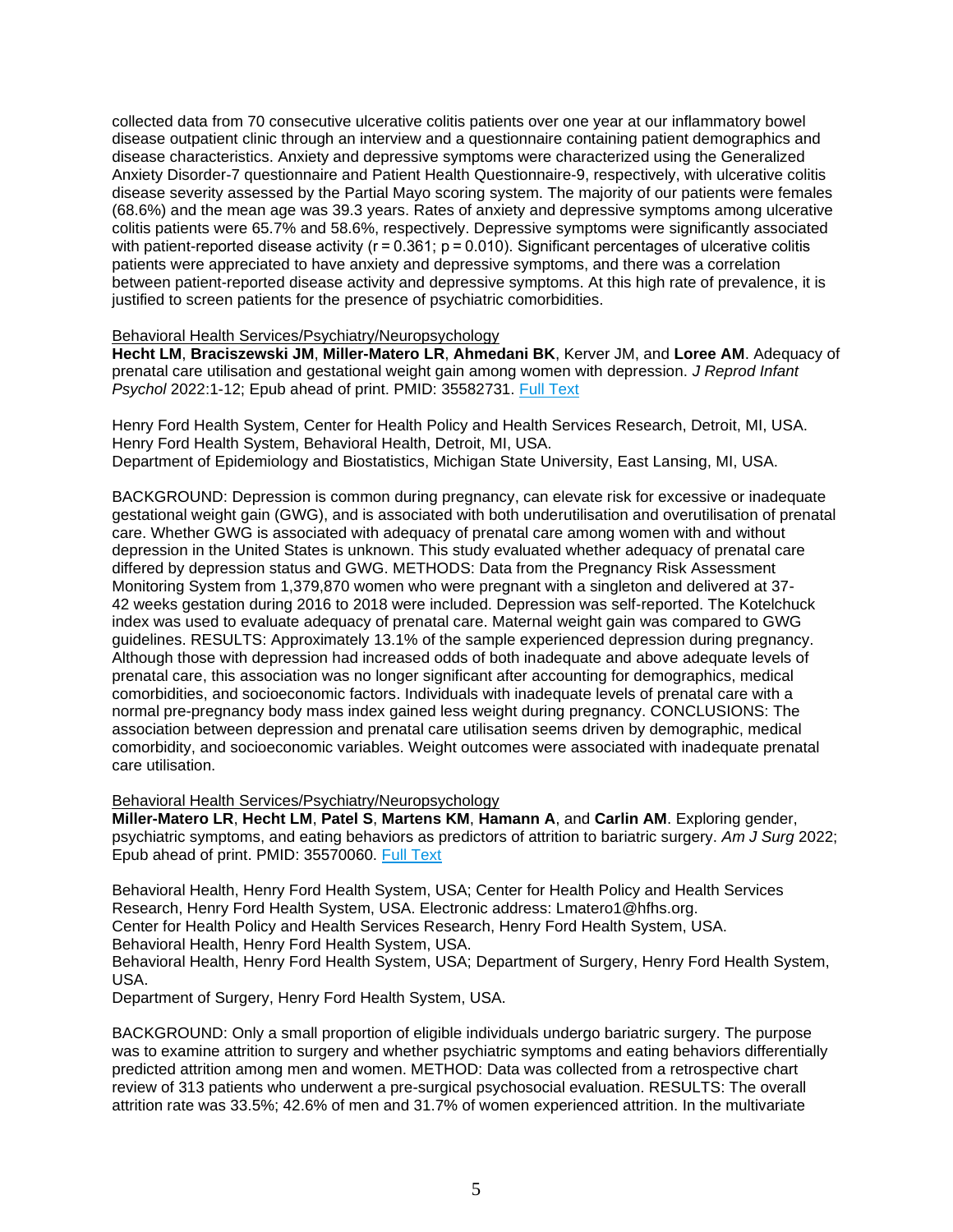analysis of the entire sample, White patients (OR = 2.33, CI: 1.33, 4.08) and those without a history of binge eating (OR = 2.71, CI: 1.23, 5.97) were more likely to undergo surgery. In a multivariate analysis of women only, race and binge eating independently predicted attrition; however, no factors significantly predicted attrition among men. CONCLUSIONS: Factors identified at the pre-surgical psychosocial evaluation can identify patients at risk for attrition, and these factors may differ for men and women.

# Behavioral Health Services/Psychiatry/Neuropsychology

**Reffi AN**, **Kalmbach DA**, **Cheng P**, Jovanovic T, Norrholm SD, Sexton MB, **Mahr G**, **Arnett L**, **Seymour G**, and **Drake CL**. Sleep reactivity as a potential pathway from childhood abuse to adult insomnia. *Sleep Med* 2022; 94:70-75. PMID: 35504109. [Full Text](https://libkey.io/35504109)

Thomas Roth Sleep Disorders & Research Center, Henry Ford Health System, Detroit, MI, USA. Electronic address: areffi1@hfhs.org.

Thomas Roth Sleep Disorders & Research Center, Henry Ford Health System, Detroit, MI, USA. Neuroscience Center for Anxiety, Stress, and Trauma (NeuroCAST), Department of Psychiatry and Behavioral Neurosciences, Wayne State University School of Medicine, Detroit, MI, USA. VA Ann Arbor Healthcare System, Mental Health Service (116C), 2215 Fuller Rd., Ann Arbor, MI, 48105, USA; University of Michigan Medical School, Department of Psychiatry, 4250 Plymouth Rd., Ann Arbor, MI, 48109, USA.

Department of Psychiatry, Henry Ford Health System, Detroit, MI, USA.

BACKGROUND: Survivors of childhood abuse are prone to adult insomnia, but the mechanisms for this development are poorly understood. Abuse that occurs during sensitive developmental periods might affect risk for insomnia by impacting emerging stress regulatory processes. Sleep reactivity refers to the sensitivity of the sleep system to stress and is a robust risk factor for insomnia. Recent evidence shows stress exposure itself worsens sleep reactivity, thereby increasing insomnia vulnerability. In this preliminary study, we hypothesized the association between childhood abuse experiences and adult insomnia would be mediated through greater sleep reactivity. METHODS: Community adults were recruited from the United States during the COVID-19 pandemic between June 2020 and June 2021  $(N = 241, 88\%$  female,  $M(aqe) = 39, SD = 13.40$ . Participants completed a cross-sectional survey that included the Childhood Trauma Questionnaire, Ford Insomnia Response to Stress Test, Insomnia Severity Index, and a measure of general COVID-19 stress. RESULTS: Reporting more frequent childhood emotional, physical, or sexual abuse was associated with more severe insomnia during the COVID-19 pandemic. Only childhood emotional and physical (but not sexual) abuse histories were associated with greater sleep reactivity, which exerted an indirect effect on the relationships between these two abuse types and insomnia symptoms. These findings were robust to the effects of gender, age, and stress about the COVID-19 pandemic. CONCLUSIONS: This preliminary study suggests recurrent emotional and physical abuse in childhood might promote later insomnia through heightened sleep reactivity. Stress management interventions could be important to prevent insomnia for abuse survivors by bolstering resilience of the sleep system.

# Behavioral Health Services/Psychiatry/Neuropsychology

**Zador L**, **Nowak K**, **Sitarik A**, **MacLean L**, **Han X**, Kalsi M, **Yeldo N**, **Sibai N**, **Penning D**, and **Lewis M**. The Burnout Epidemic Within A Viral Pandemic: Impact of a Wellness Initiative. *Perioper Care Oper Room Manag* 2022; 27:100251. PMID: 35382030. [Full Text](https://libkey.io/35382030)

Department of Anesthesiology, Pain Management and Perioperative Medicine, Henry Ford Hospital, 2850 W. Grand Boulevard, Detroit, Michigan 48202.

Public Health Sciences, Henry Ford Health System, One Ford Place, 3E, Detroit, Michigan 48202. Department of Psychiatry, Henry Ford Health System, 1 Ford Place, Detroit, Michigan 48202. Department of Anesthesiology, Hospital for Special Surgery, Weill Medical College of Cornell University, 535 East 70th Street, New York City, New York 10021.

BACKGROUND: Anesthesiologists are at high risk of developing burnout, a condition which can lead to many deleterious effects for the physician, and far-reaching effects on their patients and hospital systems. The COVID-19 pandemic has presented new challenges that have further exacerbated the risk of burnout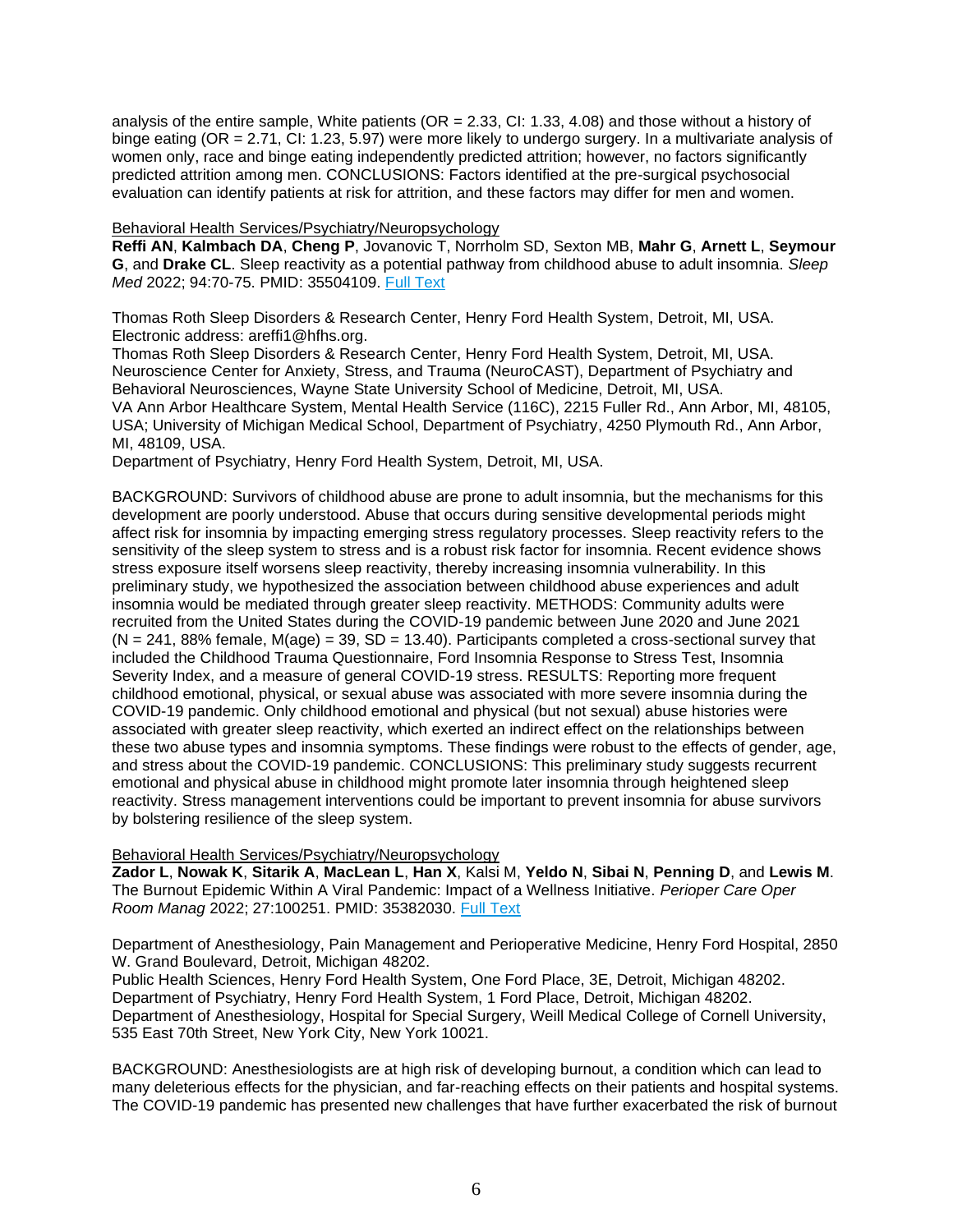in anesthesiologists. It is critical to develop effective strategies to promote well-being and decrease burnout for physicians in this specialty. The purpose of this observational study was to evaluate the impact of a Physician Well-Being Initiative on distress and well-being in anesthesiologists. It was hypothesized that the wellness intervention would promote an improvement in well-being scores. METHODS: The Physician Well-Being Initiative was launched in August 2019 in the Department of Anesthesiology, Pain Management and Perioperative Medicine at Henry Ford Hospital in Detroit, Michigan. The Physician Well-Being Initiative was designed to address several of the key factors that improve physician wellness, including 1) a sense of autonomy; 2) positive view of leadership; and 3) flexible schedule opportunities. To assess the impact of the Physician Well-Being Initiative on the wellbeing and distress scores of participating anesthesiologists, the physicians were emailed the validated Well-Being Index survey at baseline and 3, 6 and 12 months. The Well-Being Index evaluates multiple items of distress in the healthcare setting. The sample size was limited to the 54 anesthesiologists at Henry Ford Hospital. RESULTS: Forty-four of the 54 anesthesiologists completed the baseline questionnaire. A total of 44 physicians answered the questionnaire at baseline, with more male than female physicians (35 males and 7 females) and the majority (17/44) in practice for 5-10 years. Thirty-two physicians completed the survey at 3 and 6 months, and 31 physicians at 12 months after the launch of the Physician Well-Being Initiative. Twenty-one physicians completed the questionnaire at all 4 time points. Although the COVID-19 pandemic started shortly after the 6-month surveys were submitted, results indicated that there was a 0.05 decrease in the Well-Being Index sum score for every 1-month of time (coefficient -0.05, 95% CI -0.01, -0.08,  $P = 0.013$ ). This study shows that, with the wellness initiative in place, the department was able to maintain and potentially even reduce physician distress despite the concurrent onset of the pandemic. CONCLUSIONS: Following the launch of a sustained wellness initiative, this study demonstrates that physician wellness improved with time. This suggests that it takes time for a wellness initiative to have an effect on well-being and distress in anesthesiologists.

<span id="page-6-0"></span>Cardiology/Cardiovascular Research

**Brawner CA**, Pack Q, **Berry R**, **Kerrigan DJ**, **Ehrman JK**, and **Keteyian SJ**. Relation of a Maximal Exercise Test to Change in Exercise Tolerance During Cardiac Rehabilitation. *Am J Cardiol* 2022; Epub ahead of print. PMID: 35570164. [Full Text](https://libkey.io/35570164)

Division of Cardiovascular Medicine, Henry Ford Hospital, Detroit, Michigan. Electronic address: cbrawne1@hfhs.org.

Division of Cardiovascular Medicine, Baystate Medical, Springfield, Massachusetts. Division of Cardiovascular Medicine, Henry Ford Hospital, Detroit, Michigan.

The purpose of this study was to test the hypothesis that an individualized exercise training target heart rate (HR) based on a maximal graded exercise test (GXT) is associated with greater improvements in exercise tolerance during cardiac rehabilitation (CR) compared with no GXT. In this retrospective study, we identified patients who completed 9 to 36 visits of CR between 2001 and 2016, with a length of stay ≤18 weeks and a visit frequency of 1 to 3 days per week. Patients were grouped based on whether their exercise was guided by a target HR determined from a GXT. To assess the relation between GXT and change in exercise training metabolic equivalents of task (METs), we used generalized linear models adjusted for age, gender, race, referral reason, CR visits, CR frequency, METs at start, CR location, and year of participation. Out of 4,455 patients (37% female, 48% White, median age = 62 years), 53% were prescribed a target HR based on a GXT. Compared with no GXT, a GXT was associated with a significantly greater increase in covariate-adjusted METs during CR and percentage change from start (+0.44 METs [95% confidence interval [CI] 0.38 to 0.51] and +17% [95% CI 14% to 19%], respectively). In a sensitivity analysis limited to patients with 24 to 36 visits at ≥2 days per week (n = 1,319), a GXT was associated with a significantly greater increase in covariate-adjusted exercise training METs (+0.51 [95% CI 0.36 to 0.66]; +19% [95% CI 13% to 24%]). In conclusion, to maximize the potential increase in exercise capacity during CR, patients should undergo a GXT to determine an individualized exercise training target HR.

# Cardiology/Cardiovascular Research

**Devgun JK**, **Nasser T**, and **Lee J**. Pulmonary vein Doppler flow in a patient with fatigue and dyspnoea. *Heart* 2022; 108(12):931-988. PMID: 35613734. [Full Text](https://libkey.io/35613734)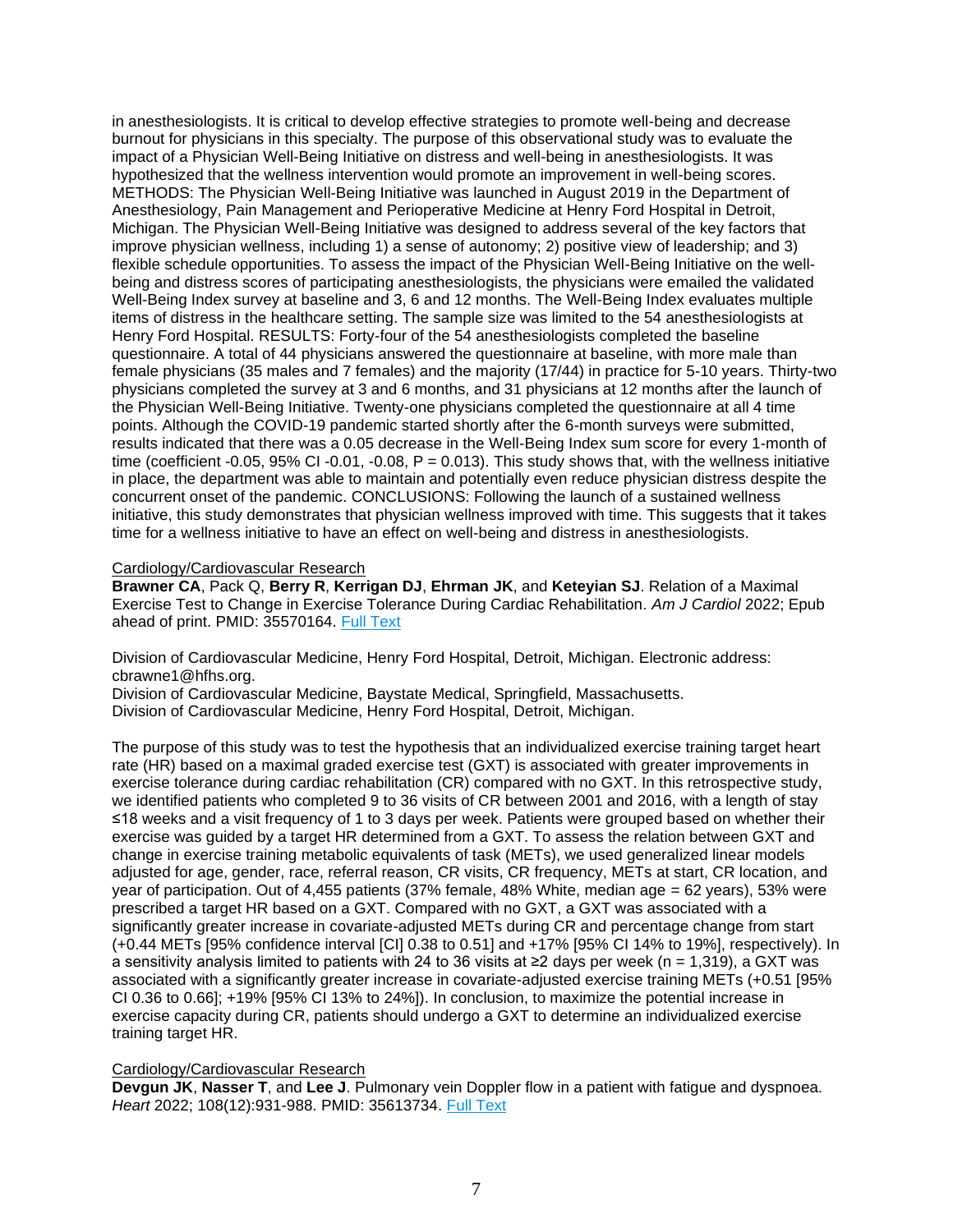Division of Cardiology, Henry Ford Heart and Vascular Institute, Detroit, Michigan, USA. Division of Cardiology, Henry Ford Heart and Vascular Institute, Detroit, Michigan, USA jlee24@hfhs.org.

#### Cardiology/Cardiovascular Research

**Ehrman JK**, Salisbury D, and Treat-Jacobson D. Decision Aids for Determining Facility Versus Non-Facility-Based Exercise in Those with Symptomatic Peripheral Artery Disease. *Curr Cardiol Rep* 2022: 1- 9; Epub ahead of print. PMID: 35587854. [Full Text](https://libkey.io/35587854)

Division of Cardiovascular Medicine, Henry Ford Health System, 6525 2nd Avenue, Detroit, MI, 48202, USA. Jehrman1@hfhs.org.

School of Nursing, University of Minnesota, Minneapolis, MN, USA.

PURPOSE OF REVIEW: This paper sought to provide rationale for determining when a patient with symptomatic peripheral artery disease (PAD) might be referred for home-based versus facility-based exercise therapy. RECENT FINDINGS: Multiple randomized controlled studies have embedded supervised, structured exercise therapy as a class IA recommended therapy for those with symptomatic PAD. More recently, there is interest in non-facility-based exercise training as an alternative. The current literature is mixed on the effectiveness of non-facility-based training and is influenced by the amount of contact with clinical staff providing some supervision (e.g., occasional facility-based exercise or coaching phone calls), and the intensity (e.g., performed intermittently by inducing pain or continually and not inducing pain) and frequency (e.g., 12-week common supervised exercise program or those longer than 24 weeks) of exercise. Certainly, the data suggests non-facility-based exercise, while possibly improving walking performance, is inferior to facility-based supervised exercise training. Comprehensive data is lacking on utilization of supervised exercise therapy in those with symptomatic PAD, but is likely <2% of those eligible who participate. This suggests a possible important role for alternatives including nonfacility-based (e.g., home, fitness center). Exercise training in the supervised, facility-based setting appears to be greatly underutilized. Non-facility-based exercise may help to overcome some of the most common barriers to participating in facility-based exercise including those related to motivation, transportation, and proximity. However, facility-based training is considered the gold standard so decisions about allowing a patient to exercise train at home must take into account issues including disease severity, patient motivation and available exercise resources, mobility and balance, cognitive function, and other medical concerns (e.g., symptomatic coronary artery disease or heart failure).

# Cardiology/Cardiovascular Research

**Gorgis S**, Mawri S, **Dabbagh MF**, **Aurora L**, Ali M, **Mitchell G**, **Jacobsen G**, **Hegab S**, **Schwartz S**, **Kelly B**, **Grafton G**, **Awdish R**, **Ismail R**, and **Koenig G**. Ultrasound-assisted catheter-directed thrombolysis versus anticoagulation alone for management of submassive pulmonary embolism. *J Cardiol* 2022; Epub ahead of print. PMID: 35643741. [Full Text](https://libkey.io/35643741)

Division of Cardiovascular Medicine, Henry Ford Hospital, Detroit, MI, USA.

Premier Cardiovascular Institute, Dayton, OH, USA.

Division of Cardiovascular Medicine, Aurora Cardiovascular and Thoracic Services, Milwaukee, WI, USA. Department of Radiology, Henry Ford Hospital, Detroit, MI, USA.

Public Health Sciences, Henry Ford Hospital, Detroit, MI, USA.

Division of Pulmonary and Critical Care, Henry Ford Hospital, Detroit, MI, USA; Wayne State University School of Medicine, Detroit, MI, USA.

Division of Pulmonary and Critical Care, Henry Ford Hospital, Detroit, MI, USA.

Division of Cardiovascular Medicine, Henry Ford Hospital, Detroit, MI, USA; Division of Pulmonary and Critical Care, Henry Ford Hospital, Detroit, MI, USA.

Division of Cardiovascular Medicine, Henry Ford Hospital, Detroit, MI, USA; Wayne State University School of Medicine, Detroit, MI, USA. Electronic address: gkoenig1@hfhs.org.

BACKGROUND: Patients with submassive pulmonary embolism (PE) are vulnerable to sudden deterioration, recurrent PE, and progression to pulmonary hypertension and chronic right ventricular (RV) dysfunction. Previous studies have suggested a clinical benefit of using ultrasound-assisted catheter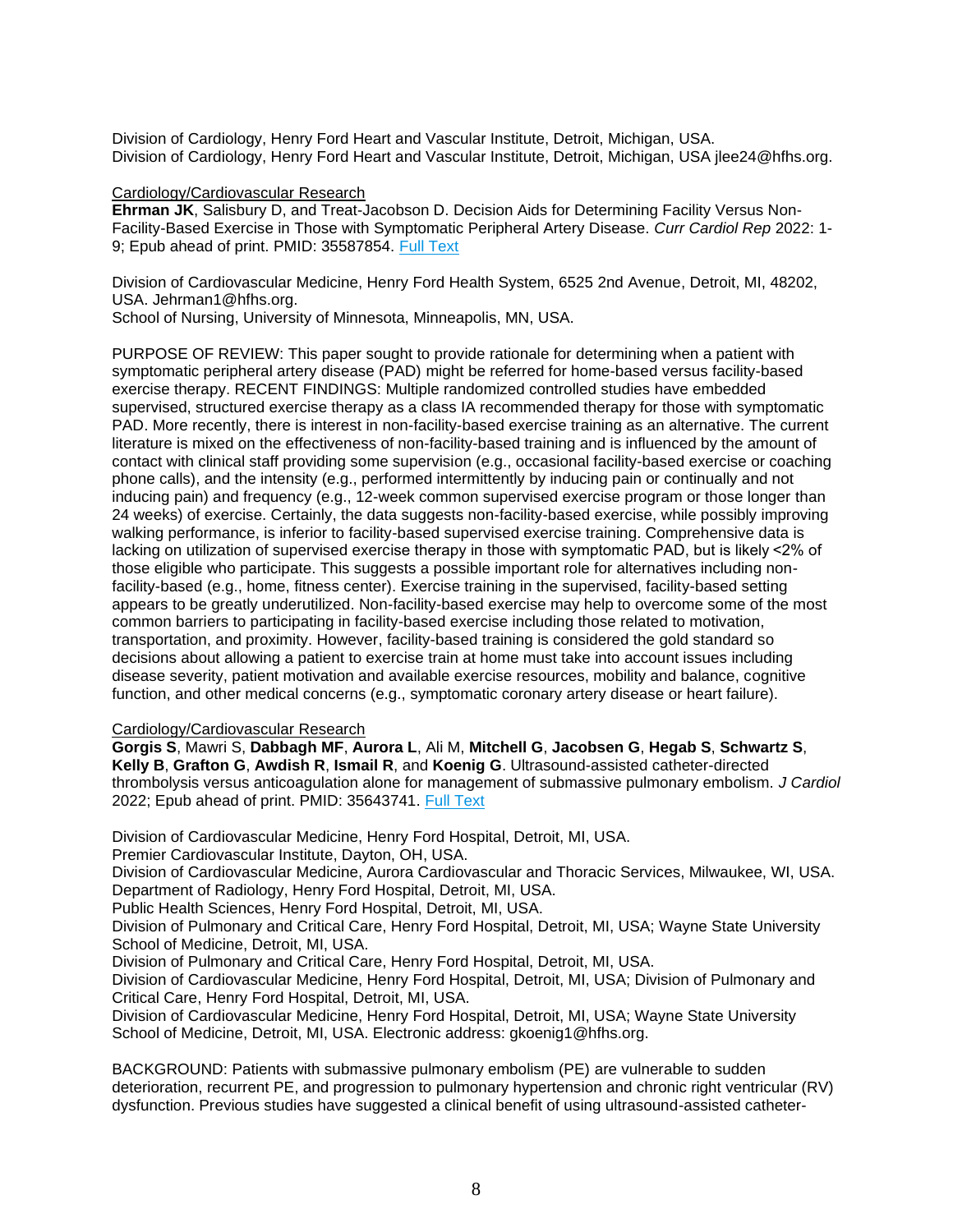directed thrombolysis (USCDT) to invasively manage patients with submassive PE. However, there is sparse data comparing the clinical outcomes of these patients when treated with USCDT versus anticoagulation (AC) alone. We sought to compare the outcomes of USCDT versus AC alone in the management of submassive PE. METHODS: 192 consecutive patients who underwent USCDT for submassive PE between January 2013 and February 2019 were identified. ICD9/ICD10 codes were used to detect 2554 patients diagnosed with PE who did not undergo thrombolysis. Propensity matching identified 192 patients with acute PE treated with AC alone. Clinical outcomes were compared between the two groups. Baseline demographics, laboratory values, and pulmonary embolism severity index scores were similar between the two cohorts. RESULTS: There was a significant reduction in mean systolic pulmonary artery pressure (sPAP) in the USCDT group compared to the AC group (∆11 vs ∆3.9 mmHg, p < 0.001). There was significant improvement in proportion of RV dysfunction in all patients, but the difference was larger in the USCDT group (∆43.3% vs ∆17.3%, p < 0.001). Patients who underwent USCDT had lower 30-day (4.3% vs 10.5%, p = 0.03), 90-day (5.5% vs 12.4%, p = 0.03), and 1 year mortality (6.2% vs 14.2%, p = 0.03). CONCLUSIONS: In patients with acute submassive PE, USCDT was associated with improved 30-day, 90-day, and 1 year mortality as compared to AC alone. USCDT also improved RV function and reduced sPAP to a greater degree than AC alone. Further studies are needed to verify these results in both short- and long-term outcomes.

# Cardiology/Cardiovascular Research

Guduguntla V, Yaser JM, **Keteyian SJ**, Pagani FD, Likosky DS, Sukul D, and Thompson MP. Variation in Cardiac Rehabilitation Participation During Aortic Valve Replacement Episodes of Care. *Circ Cardiovasc Qual Outcomes* 2022; Epub ahead of print. PMID: 35559710. [Full Text](https://libkey.io/35559710)

Department of Internal Medicine, University of California, San Francisco, CA; Michigan Value Collaborative, University of Michigan, Ann Arbor, MI.

Michigan Value Collaborative, University of Michigan, Ann Arbor, MI.

Division of Cardiovascular Medicine, Henry Ford Health, Detroit, MI.

Department of Cardiac Surgery, Michigan Medicine, Ann Arbor, MI; Michigan Society of Thoracic and Cardiovascular Surgeons Quality Collaborative, Ann Arbor, MI.

Division of Cardiovascular Medicine, Department of Internal Medicine, Michigan Medicine, Ann Arbor, MI. Michigan Value Collaborative, University of Michigan, Ann Arbor, MI; Department of Cardiac Surgery, Michigan Medicine, Ann Arbor, MI.

Background: Despite reported benefit in the setting of aortic valve replacement (AVR), cardiac rehabilitation (CR) utilization remains low, with few studies evaluating hospital and patient-level variation in CR participation. We explored determinants of CR variability during AVR episodes of care: transcatheter aortic valve replacement (TAVR) and surgical aortic valve replacement (SAVR). Methods: A cohort of 10,124 AVR episodes of care (TAVR n=5,121 from 24 hospitals; SAVR n=5,003 from 32 hospitals) were identified from the Michigan Value Collaborative statewide multipayer registry (2015 to 2019). CR enrollment was defined as the presence of a single professional or facility claim within 90 days of discharge: 93797, 93798, G0422, G0423. Annual trends and hospital variation in CR were described for TAVR, SAVR, and all AVR. Multilevel logistic regression was used to estimate effects of predictors and hospital risk-adjusted rates of CR enrollment. Results: Overall, 4,027 (39.8%) patients enrolled in CR, with significant differences by treatment strategy: SAVR=50.9%, TAVR=28.9% (p<0.001). CR use after SAVR was significantly higher than after TAVR and increased over time for both modalities (p<0.001). There were significant differences in CR enrollment across age, gender, payer, and some comorbidities (p<.05). At the hospital-level, CR participation rates for all AVR varied 10-fold (4.8% to 68.7%) and were moderately correlated between SAVR and TAVR (Pearson r=0.56, p<0.01). Conclusions: Substantial variation exists in CR participation during AVR episodes of care across hospitals. However, withinhospital CR participation rates were significantly correlated across treatment strategies. These findings suggest that CR participation is the product of hospital-specific practice patterns. Identifying hospital practices associated with higher CR participation can help assist future quality improvement efforts to increase CR use after AVR.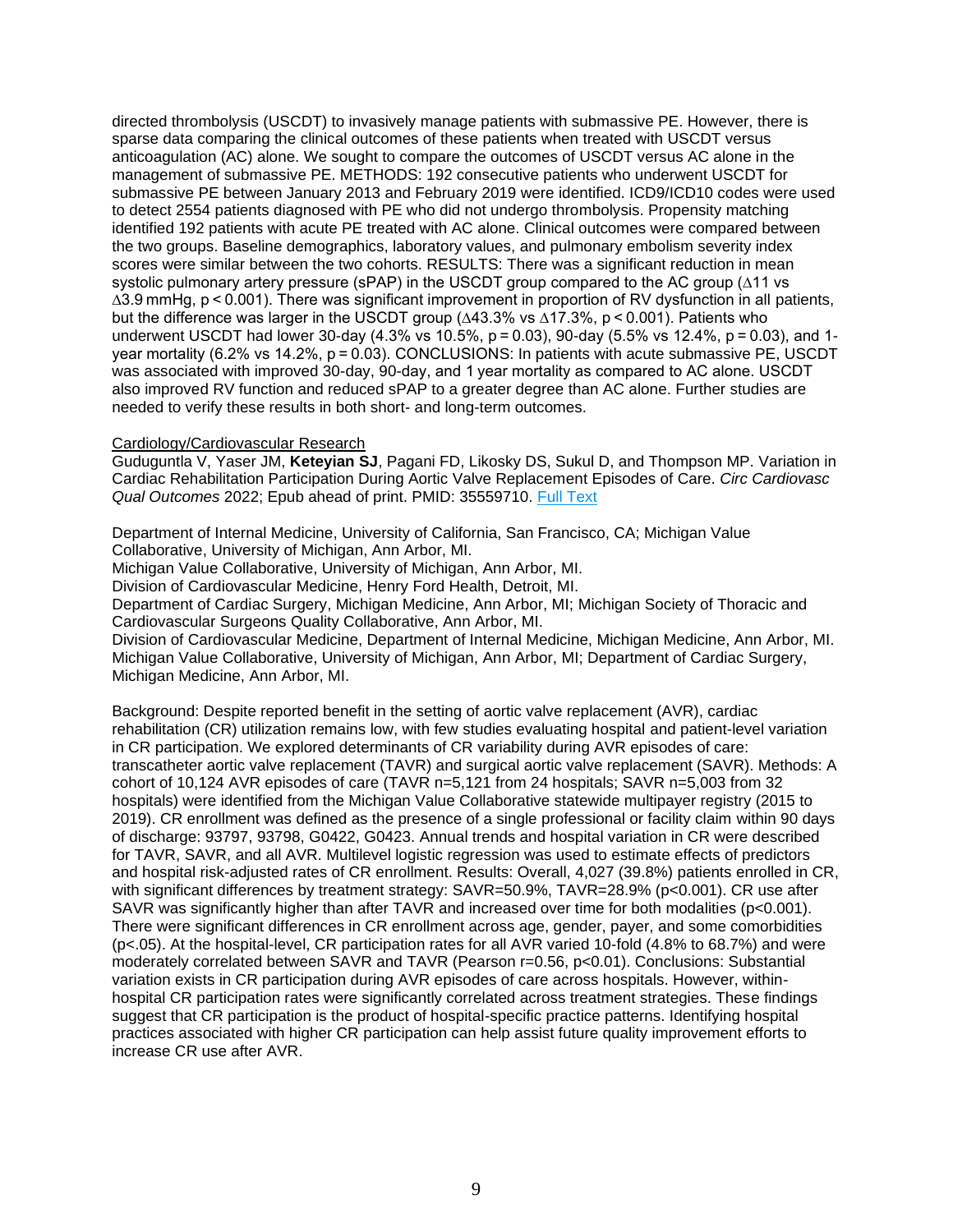# Cardiology/Cardiovascular Research

**Gupta K**, and **Lee JC**. Assessment of sinus of valsalva dimensions before TAVI: An independent predictor of worse outcomes? *Am Heart J* 2022; 248:165. PMID: 35491050. [Full Text](https://libkey.io/35491050)

Department of Medicine, Henry Ford Hospital, Detroit, MI.

Director of Echocardiography, Center for Structural Heart Disease, Division of Cardiovascular Diseases, Henry Ford Hospital, Detroit, MI. Electronic address: jlee24@hfhs.org.

#### Cardiology/Cardiovascular Research

Hur DJ, **Wang DD**, and Choi AD. From a priori to evidence and advocacy: The evolving paradigm of CCT competency for structural heart disease. *J Cardiovasc Comput Tomogr* 2022; Epub ahead of print. PMID: 35618636. [Full Text](https://libkey.io/35618636)

Section of Cardiovascular Medicine, Department of Internal Medicine, Yale School of Medicine, New Haven, CT, USA; VA Connecticut Healthcare System, West Haven, CT, USA. Electronic address: https://twitter.com/DavidJHur1.

Center for Structural Heart Disease, Division of Cardiology, Department of Medicine, Henry Ford Health System, Detroit, MI, USA. Electronic address: https://twitter.com/DeeDeeWangMD.

Division of Cardiology and Department of Radiology, The George Washington University School of Medicine, Washington, DC, USA. Electronic address: adchoi@mfa.gwu.edu.

#### Cardiology/Cardiovascular Research

Iannaccone M, Franchin L, Hanson ID, Boccuzzi G, **Basir MB**, Truesdell AG, and **O'Neill W**. Timing of impella placement in PCI for acute myocardial infarction complicated by cardiogenic shock: An updated meta-analysis. *Int J Cardiol* 2022; Epub ahead of print. PMID: 35533755. [Full Text](https://libkey.io/35533755)

Division of Cardiology, San Giovanni Bosco Hospital, ASL Città di Torino, Turin, Italy. Electronic address: mario.iannaccone@hotmail.it.

Division of Cardiology, San Giovanni Bosco Hospital, ASL Città di Torino, Turin, Italy. Department of Cardiovascular Medicine, Beaumont Hospital Royal Oak, Royal Oak, MI, USA. Division of Cardiology, Henry Ford Hospital, Detroit, MI, USA. Virginia Heart/Inova Heart and Vascular Institute, Falls Church, VA, USA.

INTRODUCTION: The timing of hemodynamic support in acute myocardial infarction complicated by cardiogenic shock (AMICS) has yet to be defined. The aim of this meta-analysis was to evaluate the impact of timing of Impella initiation on early and midterm mortality. METHODS: A systematic literature review and meta-analysis was conducted using PubMed and Cochrane databases. All studies reporting short-term mortality rates and timing of Impella placement in AMICS were included. Meta-regression analysis and sensitivity analysis were performed on the primary endpoint, short-term mortality (≤30 days), and secondary endpoints (midterm mortality, device-related bleeding, and limb ischemia). RESULTS: Of 1289 studies identified, 13 studies (6810 patients; 2970 patients identified as receiving Impella pre-PCI and 3840 patients receiving Impella during/post-PCI) were included in this analysis. Median age was 63.8 years (IQR 63-65.7); 76% of patients were male, and a high prevalence of cardiovascular risk factors was noted across the entire population. Short-term mortality was significantly reduced in those receiving pre-PCI vs. during/post-PCI Impella support (37.2% vs 53.6%, RR 0.7; CI 0.56-0.88). Midterm mortality was also lower in the pre-PCI Impella group (47.9% vs 73%, RR 0.81; CI 0.68-0.97). The rate of devicerelated bleeding (RR 1.05; CI 0.47-2.33) and limb ischemia (RR 1.6; CI 0.63-2.15) were similar between the two groups. CONCLUSION: This analysis suggests that Impella placement prior to PCI in AMICS may have a positive impact on short- and midterm mortality compared with post-PCI, with similar safety outcomes. Due to the observational nature of the included studies, further studies are needed to confirm this hypothesis (CRD42022300372).

# Cardiology/Cardiovascular Research

Limkakeng AT, Jr., Hertz J, Lerebours R, Kuchibhatla M, **McCord J**, Singer AJ, Apple FS, Peacock WF, Christenson RH, and **Nowak RM**. Ideal high sensitivity troponin baseline cutoff for patients with renal dysfunction. *Am J Emerg Med* 2022; 56:323-324. PMID: 34482998. [Full Text](https://libkey.io/34482998)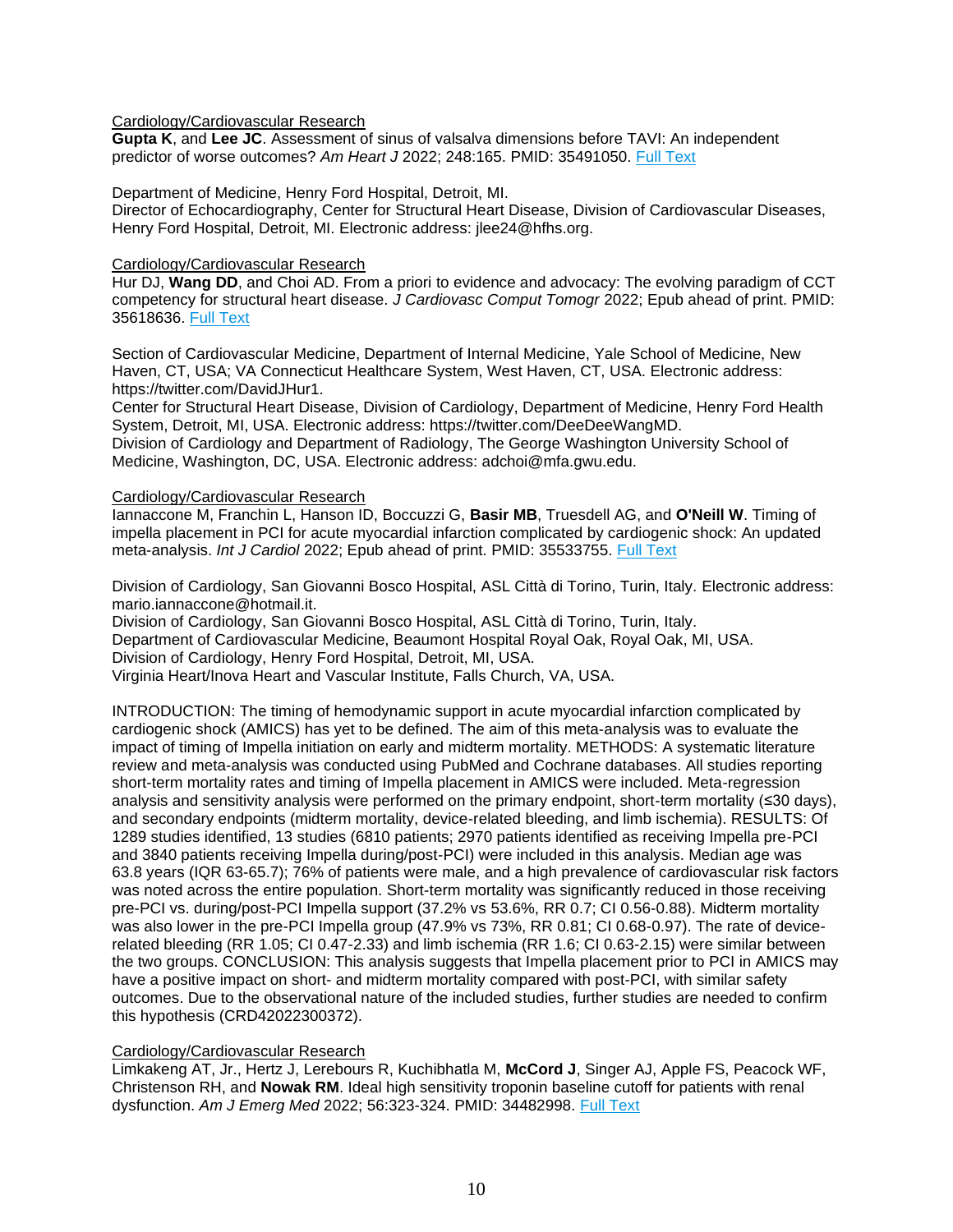Division of Emergency Medicine, Duke University School of Medicine, Durham, NC, USA. Electronic address: alexander.limkakeng@duke.edu.

Division of Emergency Medicine, Duke University School of Medicine, Durham, NC, USA. Electronic address: julian.hertz@duke.edu.

Department of Biostatistics, Medicine, Duke University School of Medicine, Durham, NC, USA. Electronic address: reginald.lerebours@duke.edu.

Department of Biostatistics, Medicine, Duke University School of Medicine, Durham, NC, USA. Electronic address: maragatha.kuchibhatla@duke.edu.

Heart and Vascular Institute, Henry Ford Health System, Detroit, MI, USA. Electronic address: jmccord1@hfhs.org.

Department of Emergency Medicine, SUNY Stony Brook, Stony Brook, NY, USA. Electronic address: adam.singer@stonybrookmedicine.edu.

Department of Laboratory Medicine and Pathology, Hennepin County Medical Center and University of Minnesota Minneapolis, Minneapolis, MN, USA. Electronic address: apple004@umn.edu.

Department of Emergency Medicine, Baylor College of Medicine, Houston, TX, USA.

University of Maryland School of Medicine, Baltimore, MD, USA. Electronic address: rchristenson@umm.edu.

Department of Emergency Medicine, Henry Ford Health System, Detroit, MI, USA. Electronic address: nowak1@hfhs.org.

#### Cardiology/Cardiovascular Research

**Mohammed M**, **Nona P**, **Abou Asala E**, **Chiang M**, **Lemor A**, **O'Neill B**, **Frisoli T**, **Lee J**, **Wang DD**, **O'Neill WW**, **Eng M**, and **Villablanca PA**. Preclosure of large bore venous access sites in patients undergoing transcatheter mitral replacement and repair. *Catheter Cardiovasc Interv* 2022; Epub ahead of print. PMID: 35568977. [Full Text](https://libkey.io/35568977)

Department of Medicine, Henry Ford Hospital, Detroit, Michigan, USA. Center for Structural Heart Disease, Henry Ford Hospital, Detroit, Michigan, USA.

OBJECTIVE: We aim to report on the efficacy and safety of large bore venous access (LBVA) preclosure with Perclose™ (Abbott Vascular Devices) suture-mediated device use following transcatheter edge-toedge (TEER) and replacement (TMVR). BACKGROUND: Patients requiring TEER and TMVR require LBVA. Clinical outcome data on the use of suture-mediated devices for LBVA site closure are limited. METHODS: Between 2012 and 2019, 354 consecutive high-risk patients with mitral valvular heart disease underwent TEER (n = 287) with MitraClip and TMVR (n = 67) with Edwards Sapien Valves. Patients had LBVA with 24 or 16 French sheaths. All patients underwent preclosure of LBVA except for one that underwent manual hemostasis. RESULTS: There were no closure device failures. None of the cases required surgical repair of the access site following venous preclosure. Two cases had large hematomas (>6 cm) following Perclose in each group. Six cases had small hematomas (<6 cm and >2 cm) with three in each group. There was one major bleeding using Mitral Valve Academic Research Consortium 2 definition (retroperitoneal bleed from arterial puncture) unrelated to the venous closure. Transfusion related to vascular access complication was required in five cases. There were two immediate acute deep venous thromboses postprocedure; one of which occurred after preclosure. There were no arteriovenous malformations, pseudoaneurysms, or access site infections reported following Perclose. CONCLUSION: In this large sample size analysis, Proglide preclosure technique is a feasible and safe alternative approach to achieving hemostasis after removal of LBVA sheaths in patients undergoing TEER and TMVR. Randomized trials are needed to compare the different modalities of hemostasis.

#### Cardiology/Cardiovascular Research

Mohananey D, Aljadah M, Smith AAH, Haines JF, Patel S, **Villablanca P**, and Ramakrishna H. The 2020 ACC/AHA Guidelines for Management of Patients With Valvular Heart Disease: Highlights and Perioperative Implications. *J Cardiothorac Vasc Anesth* 2022; 36(5):1467-1476. PMID: 34011447. [Full](https://libkey.io/34011447)  **[Text](https://libkey.io/34011447)**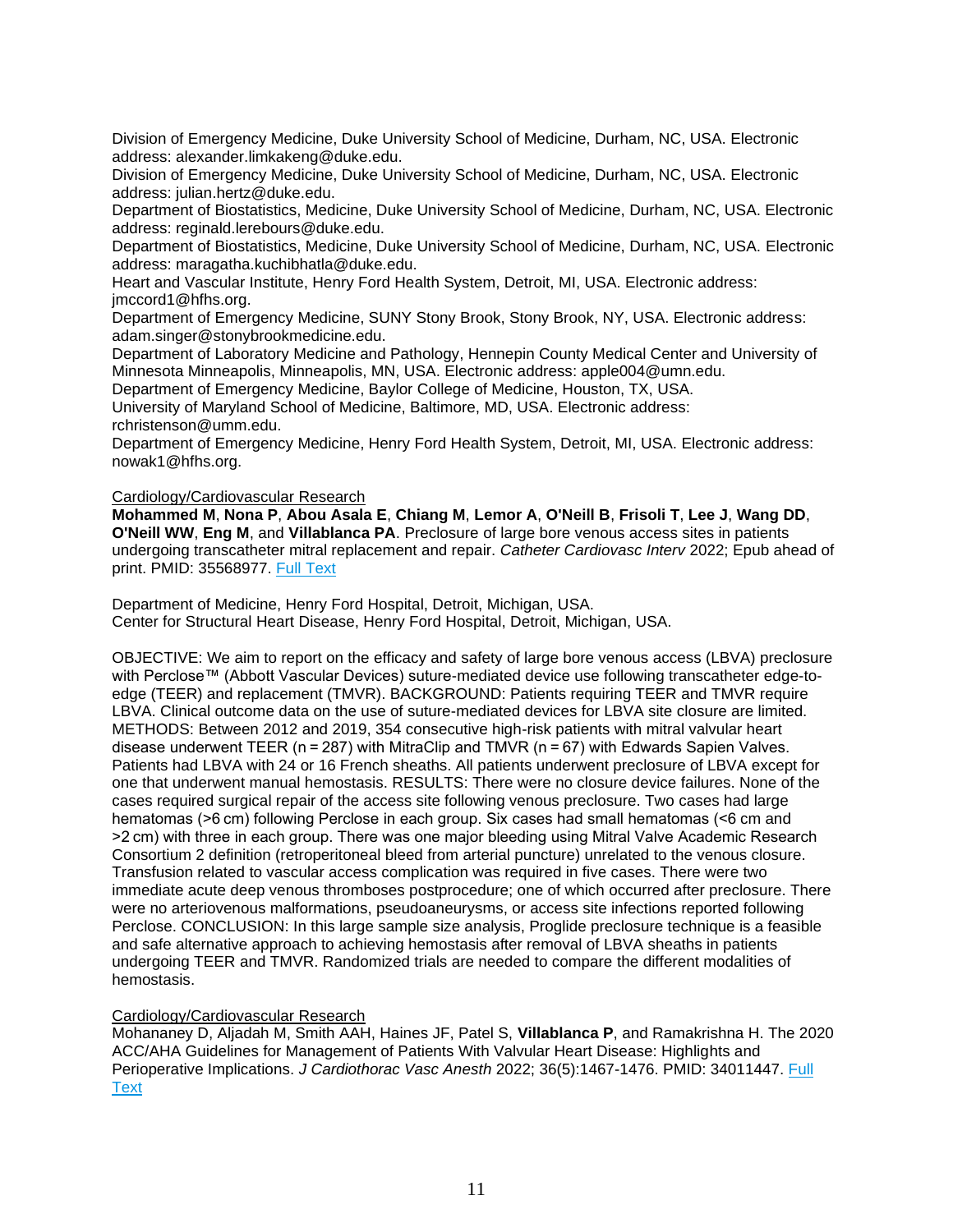Division of Cardiovascular Medicine, Medical College of Wisconsin, Milwaukee, WI. Division of General Internal Medicine, Medical College of Wisconsin, Milwaukee, WI. Interventional Cardiology, Henry Ford Hospital, Detroit, MI.

Division of Cardiovascular and Thoracic Anesthesiology, Department of Anesthesiology and Perioperative Medicine, Mayo Clinic, Rochester, MN. Electronic address: Ramakrishna.harish@mayo.edu.

Valvular heart disease contributes to a large burden of morbidity and mortality in the United States. During the last decade there has been a paradigm shift in the management of valve disease, primarily driven by the emergence of novel transcatheter technologies. In this article, the latest update of the American College of Cardiology/American Heart Association valve heart disease guidelines is reviewed.

# Cardiology/Cardiovascular Research

Salerno CT, Hayward C, Hall S, Goldstein D, Saeed D, Schmitto J, Kaczorowski D, Molina E, Zimpfer D, Tsui S, Soltesz E, Pham DT, Mokadam NA, Kilic A, Davis E, Feller E, Lorts A, Silvestry S, Slaughter MS, Potapov E, Atluri P, **Cowger J**, and Pagani FD. HVAD to HeartMate 3 left ventricular assist device exchange: Best practices recommendations. *J Thorac Cardiovasc Surg* 2022; 163(6):2120-2127.e2125. PMID: 35341579. [Full Text](https://libkey.io/35341579)

Section of Cardiac Surgery, University of Chicago, Chicago, Ill.

Heart Failure and Transplant Unit, St Vincent's Hospital, Sydney, Australia.

Departments of Cardiology and Transplantation, Baylor University Medical Center, Dallas, Tex.

Department of Cardiothoracic Surgery, Montefiore Medical Center, New York, NY.

Department of Cardiac Surgery, Leipzig Heart Center, Leipzig, Germany.

Hannover Medical School, Hannover, Germany.

Department of Cardiothoracic Surgery, University of Pittsburgh, Pittsburgh, Pa.

Department of Cardiac Surgery, MedStar Washington Hospital Center, Washington, DC.

Department of Cardiac Surgery, Medical University Vienna, Vienna, Austria.

Department of Cardiothoracic Surgery, Royal Papworth Hospital, Cambridge, United Kingdom.

Department of Cardiothoracic Surgery, Cleveland Clinical Hospital, Cleveland, Ohio.

Division of Cardiac Surgery, Northwestern University Feinberg School of Medicine, Chicago, Ill.

Division of Cardiac Surgery, The Ohio State University Wexner Medical Center, Columbus, Ohio.

Division of Cardiothoracic Surgery, Medical University of South Carolina, Charleston, SC.

Division of Cardiothoracic Surgery, University of Utah, Salt Lake City, Utah.

Divison of Cardiovascular Medicine, University of Maryland, Baltimore, Md.

Division of Pediatric Cardiology, Cincinnati Children's Hospital Medical Center, Cincinnati, Ohio. AdventHealth Transplant Institute, Orlando, Fla.

Department of Cardiovascular and Thoracic Surgery, University of Louisville School of Medicine, Louisville, Ky.

Department of Thoracic and Cardiovascular Surgery, German Heart Centre, Berlin, Germany.

Division of Cardiovascular Surgery, University of Pennsylvania, Philadelphia, Pa.

Cardiovascular Medicine, Henry Ford Medical Center, Detroit, Mich.

Department of Cardiac Surgery, University of Michigan, Ann Arbor, Mich. Electronic address: fpagani@umich.edu.

The HeartWare HVAD System (Medtronic) is a durable implantable left ventricular assist device that has been implanted in approximately 20,000 patients worldwide for bridge to transplant and destination therapy indications. In December 2020, Medtronic issued an Urgent Medical Device Communication informing clinicians of a critical device malfunction in which the HVAD may experience a delay or failure to restart after elective or accidental discontinuation of pump operation. Moreover, evolving retrospective comparative effectiveness studies of patients supported with the HVAD demonstrated a significantly higher risk of stroke and all-cause mortality when compared with a newer generation of a commercially available durable left ventricular assist device. Considering the totality of this new information on HVAD performance and the availability of an alternate commercially available device, Medtronic halted the sale and distribution of the HVAD System in June 2021. The decision to remove the HVAD from commercial distribution now requires the use of the HeartMate 3 left ventricular assist system (Abbott, Inc) if a patient previously implanted with an HVAD requires a pump exchange. The goal of this document is to review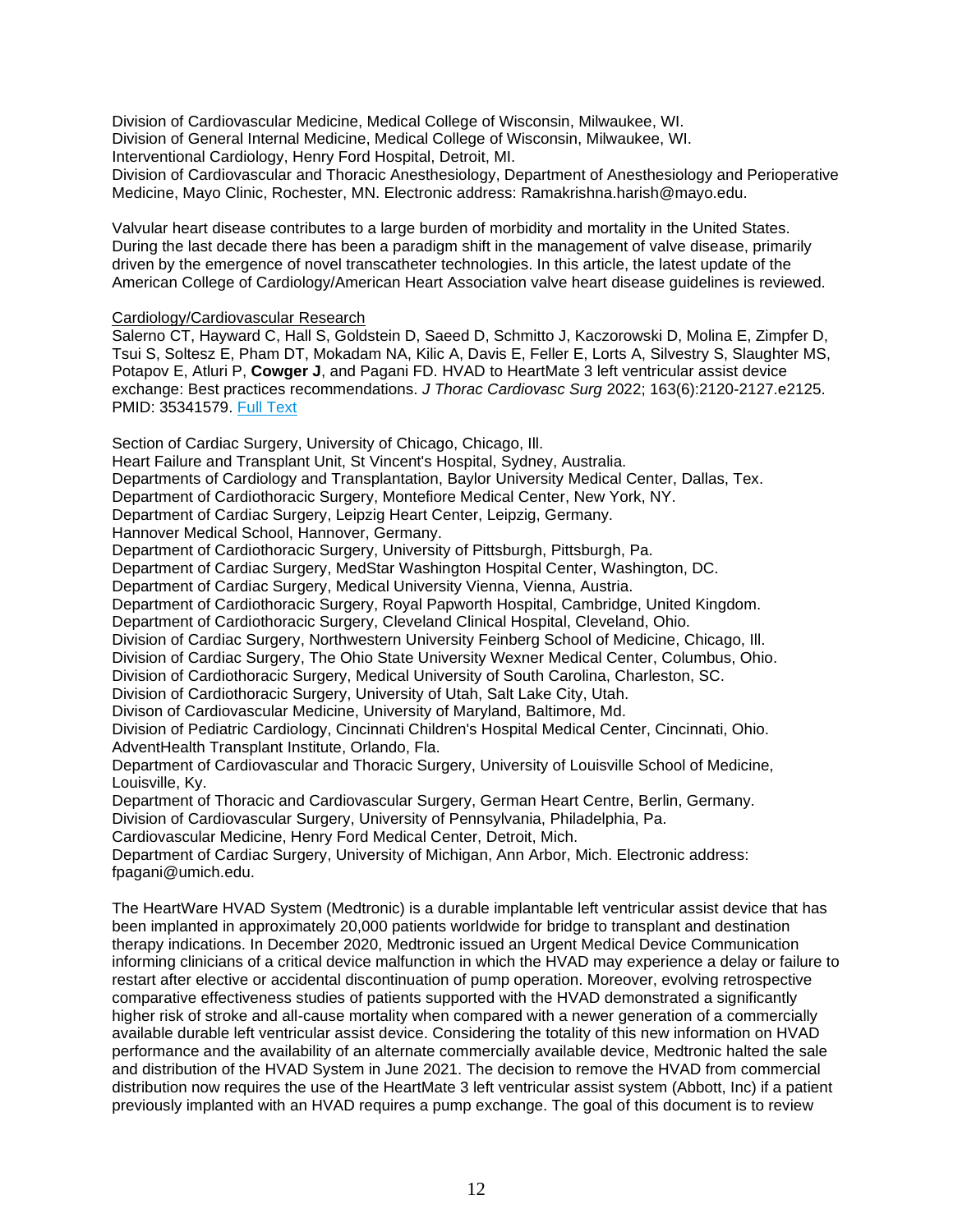important differences in the design of the HVAD and HeartMate 3 that are relevant to the medical management of patients supported with these devices, and to assess the technical aspects of an HVADto-HeartMate 3 exchange. This document provides the best available evidence that supports best practices.

Cardiology/Cardiovascular Research

Salerno CT, Hayward C, Hall S, Goldstein D, Saeed D, Schmitto J, Kaczorowski D, Molina E, Zimpfer D, Tsui S, Soltesz E, Pham DT, Mokadam NA, Kilic A, Davis E, Feller E, Lorts A, Silvestry S, Slaughter MS, Potapov E, Atluri P, **Cowger J**, and Pagani FD. HVAD to HeartMate 3 Left Ventricular Assist Device Exchange: Best Practices Recommendations. *Ann Thorac Surg* 2022; 113(6):1770-1777. PMID: 35341592. [Full Text](https://libkey.io/35341592)

Section of Cardiac Surgery, University of Chicago, Chicago, Illinois.

Heart Failure and Transplant Unit, St Vincent's Hospital, Sydney, Australia.

Departments of Cardiology and Transplantation, Baylor University Medical Center, Dallas, Texas.

Department of Cardiothoracic Surgery, Montefiore Medical Center, New York, New York.

Department of Cardiac Surgery, Leipzig Heart Center, Leipzig, Germany.

Hannover Medical School, Hannover, Germany.

Department of Cardiothoracic Surgery, University of Pittsburgh, Pittsburgh, Pennsylvania.

Department of Cardiac Surgery, MedStar Washington Hospital Center, Washington, DC.

Department of Cardiac Surgery, Medical University Vienna, Vienna, Austria.

Department of Cardiothoracic Surgery, Royal Papworth Hospital, Cambridge, United Kingdom.

Department of Cardiothoracic Surgery, Cleveland Clinical Hospital, Cleveland, Ohio.

Division of Cardiac Surgery, Northwestern University Feinberg School of Medicine, Chicago, Illinois.

Division of Cardiac Surgery, The Ohio State University Wexner Medical Center, Columbus, Ohio.

Division of Cardiothoracic Surgery, Medical University of South Carolina, Charleston, South Carolina. Division of Cardiothoracic Surgery, University of Utah, Salt Lake City, Utah.

Divison of Cardiovascular Medicine, University of Maryland, Baltimore, Maryland.

Division of Pediatric Cardiology, Cincinnati Children's Hospital Medical Center, Cincinnati, Ohio. AdventHealth Transplant Institute, Orlando, Florida.

Department of Cardiovascular and Thoracic Surgery, University of Louisville School of Medicine, Louisville, Kentucky.

Department of Thoracic and Cardiovascular Surgery, German Heart Centre, Berlin, Germany.

Division of Cardiovascular Surgery, University of Pennsylvania, Philadelphia, Pennsylvania.

Cardiovascular Medicine, Henry Ford Medical Center, Detroit, Michigan.

Department of Cardiac Surgery, University of Michigan, Ann Arbor, Michigan. Electronic address: fpagani@umich.edu.

The HeartWare HVAD System (Medtronic) is a durable implantable left ventricular assist device that has been implanted in approximately 20,000 patients worldwide for bridge to transplant and destination therapy indications. In December 2020, Medtronic issued an Urgent Medical Device Communication informing clinicians of a critical device malfunction in which the HVAD may experience a delay or failure to restart after elective or accidental discontinuation of pump operation. Moreover, evolving retrospective comparative effectiveness studies of patients supported with the HVAD demonstrated a significantly higher risk of stroke and all-cause mortality when compared with a newer generation of a commercially available durable left ventricular assist device. Considering the totality of this new information on HVAD performance and the availability of an alternate commercially available device, Medtronic halted the sale and distribution of the HVAD System in June 2021. The decision to remove the HVAD from commercial distribution now requires the use of the HeartMate 3 left ventricular assist system (Abbott, Inc) if a patient previously implanted with an HVAD requires a pump exchange. The goal of this document is to review important differences in the design of the HVAD and HeartMate 3 that are relevant to the medical management of patients supported with these devices, and to assess the technical aspects of an HVADto-HeartMate 3 exchange. This document provides the best available evidence that supports best practices.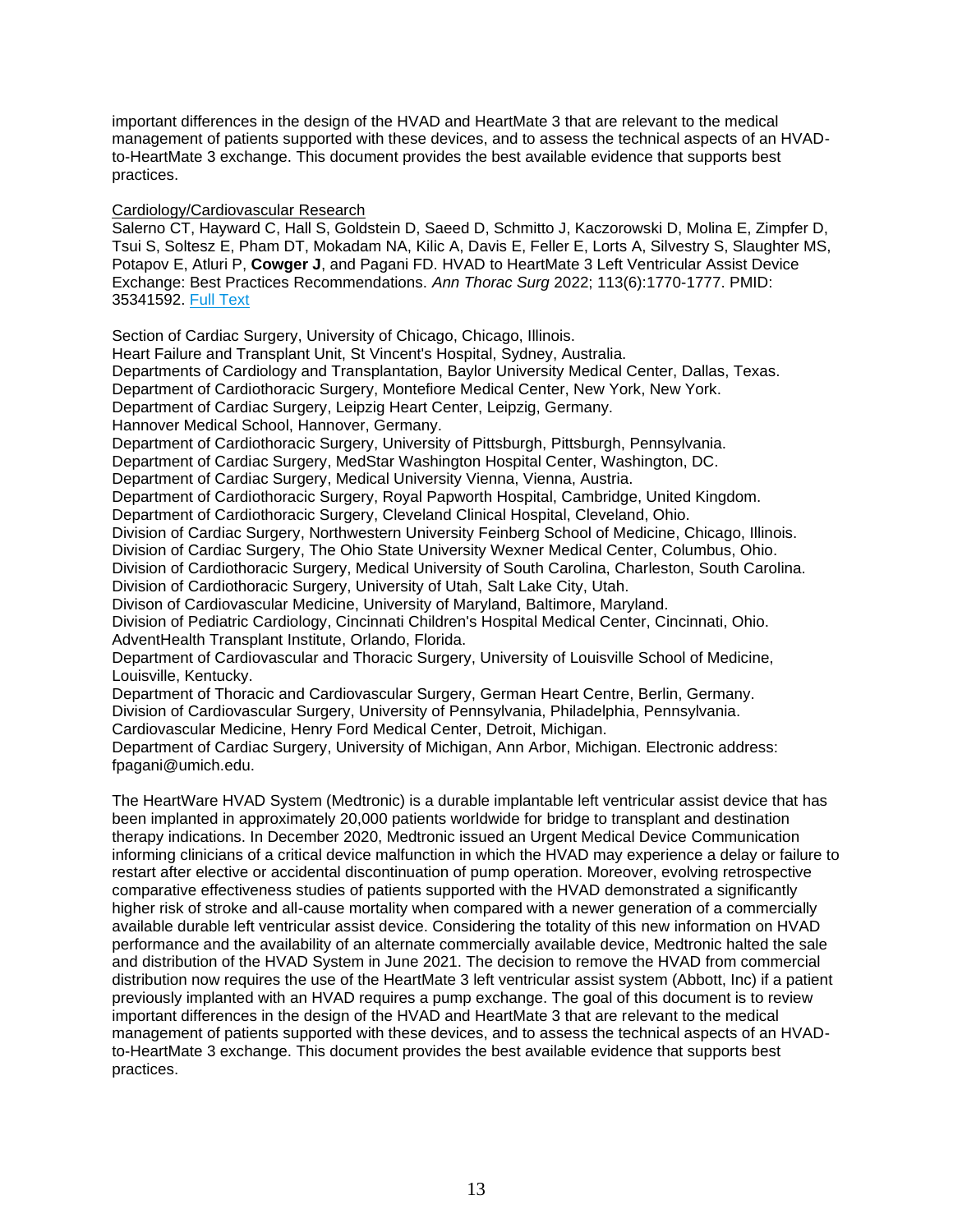Cardiology/Cardiovascular Research

Sedhom R, **Megaly M**, Elbadawi A, Elgendy IY, Witzke CF, Kalra S, George JC, Omer M, Banerjee S, Jaber WA, and Shishehbor MH. Contemporary National Trends and Outcomes of Pulmonary Embolism in the United States. *Am J Cardiol* 2022; Epub ahead of print. PMID: 35637010. [Full Text](https://libkey.io/35637010)

Department of Medicine, Albert Einstein Medical Center, Philadelphia, Pennsylvania. Division of Cardiology, Henry Ford Hospital, Detroit, Michigan. Section of Cardiology, Baylor College of Medicine, Houston, Texas. Department of Medicine, Weill Cornell Medicine-Qatar, Doha, Qatar. Division of Cardiology, Albert Einstein Medical Center, Philadelphia, Pennsylvania. Peter Munk Cardiac Centre, Toronto General Hospital, University Health Network, Toronto, Canada. Pennsylvania Hospital, University of Pennsylvania Health System, Philadelphia, Pennsylvania. Division of Cardiovascular Diseases, Mayo Clinic, Rochester, Minnesota. Department of Internal Medicine, Division of Cardiology, University of Texas Southwestern Medical Center, Dallas, Texas; Veterans Affairs North Texas Healthcare System, Dallas, Texas. Division of Cardiology, Department of Medicine, Emory University School of Medicine, Atlanta, Georgia. Harrington Heart and Vascular Institute and Case Western Reserve University School of Medicine, University Hospitals, Cleveland, Ohio. Electronic address: shishem@gmail.com.

Contemporary data on the national trends in pulmonary embolism (PE) admissions and outcomes are scarce. We aimed to analyze trends in mortality and different treatment methods in acute PE. We queried the Nationwide Readmissions Database (2016 to 2019) to identify hospitalizations with acute PE using the International Classification of Diseases, Tenth Revision, Clinical Modification codes. We described the national trends in admissions, in-hospital mortality, readmissions, and different treatment methods in acute PE. We identified 1,427,491 hospitalizations with acute PE, 2.4% of them (n = 34,446) were admissions with high-risk PE. The rate of in-hospital mortality in all PE hospitalizations was 6.5%, and it remained unchanged throughout the study period. However, the rate of in-hospital mortality in high-risk PE decreased from 48.1% in the first quarter of 2016 to 38.9% in the last quarter of 2019 (p-trend <0.001). The rate of urgent 30-day readmission was 15.2% in all PE admissions and 19.1% in high-risk PE admissions. In all PE admissions, catheter-directed interventions (CDI) were used more often (2.5%) than systemic thrombolysis (ST) (2.1%). However, in admissions with high-risk PE, ST remained the most frequently used method (ST vs CDI: 11.3% vs 6.6%). In conclusion, this study showed that the rate of inhospital mortality in high-risk PE decreased from 2016 to 2019. ST was the most frequently used method for achieving pulmonary reperfusion in high-risk PE, whereas CDI was the most frequently used method in the entire PE cohort. In-hospital death and urgent readmissions rates remain significantly high in patients with high-risk PE.

# Cardiology/Cardiovascular Research

Selvaraj S, Fu Z, Jones P, Kwee LC, Windsor SL, Ilkayeva O, Newgard CB, Margulies KB, Husain M, Inzucchi SE, McGuire DK, Pitt B, Scirica BM, **Lanfear DE**, Nassif ME, Javaheri A, Mentz RJ, Kosiborod MN, and Shah SH. Metabolomic Profiling of the Effects of Dapagliflozin in Heart Failure with Reduced Ejection Fraction: DEFINE-HF. *Circulation* 2022; Epub ahead of print. PMID: 35603596. [Full Text](https://libkey.io/35603596)

Division of Cardiology, Department of Medicine, Hospital of the University of Pennsylvania, Philadelphia, PA.

Saint Luke's Mid America Heart Institute, Kansas City, MO.

Duke Molecular Physiology Institute, Durham, NC.

Duke Molecular Physiology Institute, Durham, NC; Division of Endocrinology, Metabolism, and Nutrition, Department of Medicine, Duke University School of Medicine, Durham, NC.

Ted Rogers Centre for Heart Research, University of Toronto, Canada.

Yale University School of Medicine, New Haven, CT.

University of Texas Southwestern Medical Center and Parkland Health and Hospital System, Dallas, TX. University of Michigan School of Medicine, Ann Arbor, MI.

Cardiovascular Division, Brigham and Women's Hospital and Harvard Medical School, Boston, MA. Center for Individualized and Genomic Medicine Research, Henry Ford Hospital, Detroit, Michigan; Heart and Vascular Institute, Henry Ford Hospital, Detroit, Michigan.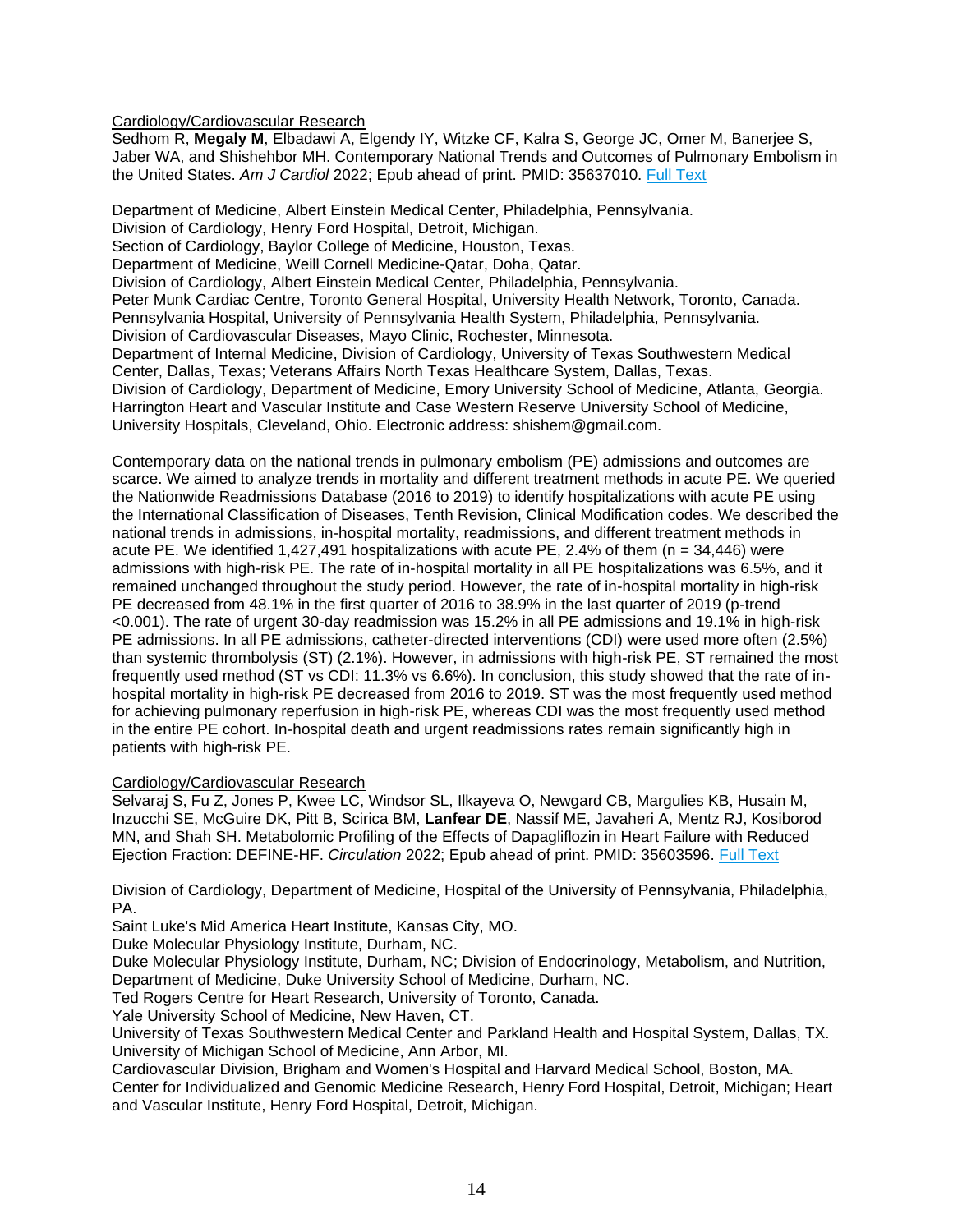Saint Luke's Mid America Heart Institute, Kansas City, MO; University of Missouri-Kansas City, MO. Washington University School of Medicine, St. Louis, MO. Division of Cardiology, Duke University Medical Center, Durham, NC.

Background: Sodium-glucose co-transporter-2 inhibitors (SGLT2i) are foundational therapy in patients with heart failure with reduced ejection fraction (HFrEF), yet underlying mechanisms of benefit are not well defined. We sought to investigate the relationships between SGLT2i treatment, changes in metabolic pathways, and outcomes using targeted metabolomics. Methods: Dapagliflozin Effects on Biomarkers, Symptoms and Functional Status in Patients with HF with Reduced Ejection Fraction (DEFINE-HF) was a placebo-controlled trial of dapagliflozin in HFrEF. We performed targeted mass spectrometry-based profiling of 63 metabolites (45 acylcarnitines [markers of fatty acid oxidation], 15 amino acids, and 3 conventional metabolites) in plasma samples at randomization and 12 weeks. Using mixed models, we identified principal components analysis (PCA)-defined metabolite clusters that changed differentially with treatment, and also examined the relationship between change in metabolite clusters with change in Kansas City Cardiomyopathy Questionnaire (KCCQ) Scores and N-terminal pro-B-type natriuretic peptide (NT-proBNP). Models were adjusted for relevant clinical covariates, and nominal p<0.05 with FDRadjusted p-value<0.10 were used to determine statistical significance. Results: Among the 234 DEFINE-HF participants with targeted metabolomic data, the mean age was 62.0±11.1 years, 25% were women, 38% were Black, and mean ejection fraction was 27±8%. Dapagliflozin increased ketone-related and short/medium-chain acylcarnitine PCA metabolite clusters compared with placebo (nominal p=0.01, FDRadjusted p-value=0.08 for both clusters). However, ketosis (Β-hydroxybutyrate levels > 500 μM), was infrequently achieved (3 [2.5%] in dapagliflozin arm vs. 1 [0.9%] in placebo arm), and supraphysiologic levels were not observed. Conversely, increases in long-chain acylcarnitine, long-chain dicarboxylacylcarnitine, and aromatic amino acid metabolite clusters were associated with decreases in KCCQ scores (i.e. worse quality of life) and increases in NT-proBNP levels, without interaction by treatment group. Conclusions: In this study of targeted metabolomics in a placebo-controlled trial of SGLT2i in HFrEF, we observed effects of dapagliflozin on key metabolic pathways, supporting a role for altered ketone and fatty acid biology with SGLT2i in patients with HFrEF. Reassuringly, only physiologic levels of ketosis were observed. Additionally, we identified several metabolic biomarkers associated with adverse HFrEF outcomes.

# Cardiology/Cardiovascular Research

Simsek B, Kostantinis S, Karacsonyi J, **Alaswad K**, Karmpaliotis D, Masoumi A, Jaffer FA, Doshi D, Khatri J, Poommipanit P, Gorgulu S, Abi Rafeh N, Goktekin O, Krestyaninov O, Davies R, ElGuindy A, Haddad EV, Kerrigan J, Patel M, Chandwaney RH, Mastrodemos OC, Allana S, Rangan BV, and Brilakis ES. Predictors of success in primary retrograde strategy in chronic total occlusion percutaneous coronary intervention: insights from the PROGRESS-chronic total occlusion registry. *Catheter Cardiovasc Interv* 2022; Epub ahead of print. PMID: 35615875. [Full Text](https://libkey.io/35615875)

Center for Coronary Artery Disease, Minneapolis Heart Institute and Minneapolis Heart Institute Foundation, Minneapolis, Minnesota, USA.

Division of Cardiology, Henry Ford Hospital, Detroit, Michigan, USA.

Gagnon Cardiovascular Institute, Morristown Medical Center, Morristown, New Jersey, USA.

Division of Cardiology, Massachusetts General Hospital, Harvard University, Boston, Massachusetts, USA.

Division of Cardiology, Cleveland Clinic Foundation, Cleveland, Ohio, USA.

Division of Cardiology, University Hospitals, Case Western Reserve University, Cleveland, Ohio, USA. Department of Cardiology, Acibadem Kocaeli Hospital, Kocaeli, Turkey.

Depatment of Cardiology, North Oaks Healthcare System, Hammond, Louisiana, USA.

Department of Cardiology, Bahcelievler Memorial Hospital, Istanbul, Turkey.

Department of Invasive Cardiology, Meshalkin National Medical Research Center, Ministry of Health of the Russian Federation, Novosibirsk, Russia.

Department of Cardiology, Wellspan York Hospital, York, Pennsylvania, USA.

Department of Cardiology, Aswan Heart Centre, Aswan, Egypt.

Department of Cardiology, Ascension Saint Thomas Heart, Nashville, Tennessee, USA.

Division of Cardiovascular Medicine, UCSD Medical Center, La Jolla, California, USA.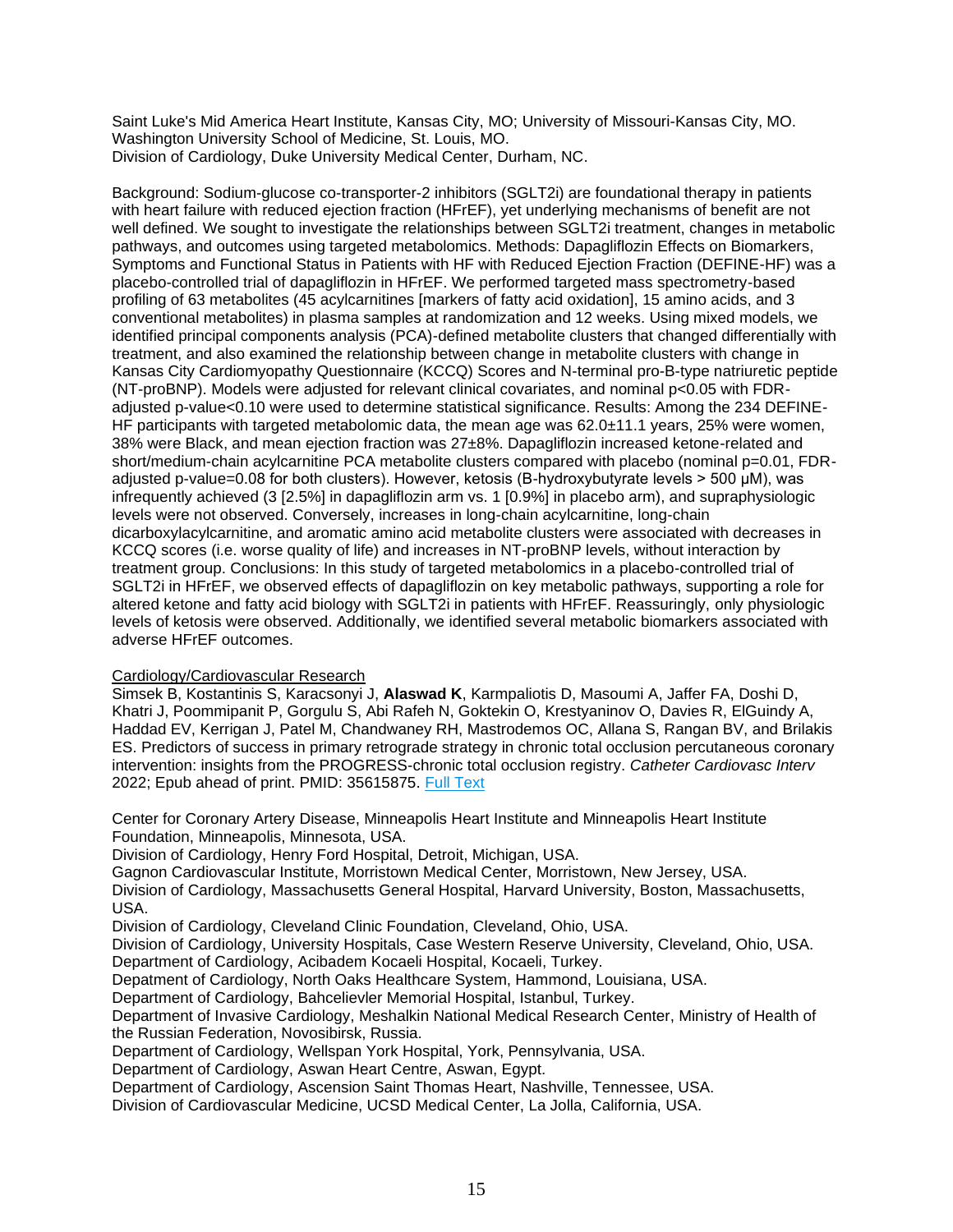Department of Cardiology, Oklahoma Heart Institute, Tulsa, Oklahoma, USA.

BACKGROUND: An upfront (primary) retrograde strategy is often used in complex chronic total occlusion (CTO) percutaneous coronary intervention (PCI). METHODS: We examined the clinical, angiographic characteristics, and procedural outcomes of CTO PCIs that were approached with a primary retrograde strategy in the Prospective Global Registry for the Study of CTO Intervention (PROGRESS-CTO, NCT02061436). RESULTS: Of 10,286 CTO PCIs performed between 2012 and 2022, a primary retrograde strategy was used in 1329 (13%) with an initial technical success of 66%, and a final success of 83%. Patients who underwent successful versus unsuccessful primary retrograde cases had similar characteristics: age (65 $\pm$ 10 vs. 65 $\pm$ 9, years, p = 0.203), men (83% vs. 87%, p = 0.066), prior PCI (71% vs. 71%,  $p = 0.809$ ), and prior coronary artery bypass graft surgery (52% vs. 53%,  $p = 0.682$ ). The PROGRESS-CTO score (1.3 ± 0.9 vs. 1.6 ± 0.9, p < 0.001), air kerma radiation (3.9 ± 2.8 vs. 3.4 ± 2.6, gray,  $p = 0.013$ ), and contrast use (294  $\pm$  148 ml vs. 248  $\pm$  128, ml, p < 0.001) were higher in the unsuccessful group, whereas the presence of interventional collaterals (95% vs. 72%, p < 0.001) and Werner collateral connection grade 2 (43% vs. 31%, p < 0.001) were higher in the successful group. On multivariable logistic regression analysis, the only variable associated with a successful primary retrograde strategy was the presence of interventional collaterals: odds ratio: 6.52 (95% confidence intervals; 3.5-12.1, p < 0.001). CONCLUSION: Presence of interventional collaterals is independently associated with higher success rates with a primary retrograde strategy in CTO PCI.

# Cardiology/Cardiovascular Research

Vidula H, and **Cowger JA**. Getting to the heart of the muscle: Sarcopenia in advanced heart failure. *J Heart Lung Transplant* 2022; 41(6):763-764. PMID: 35351384. [Full Text](https://libkey.io/35351384)

University of Rochester School of Medicine and Dentistry, Rochester, New York. Electronic address: Himabindu\_Vidula@URMC.Rochester.edu. Henry Ford Heart and Vascular Institute, Detroit, Michigan.

# <span id="page-15-0"></span>Center for Health Policy and Health Services Research

**Hecht LM**, **Braciszewski JM**, **Miller-Matero LR**, **Ahmedani BK**, Kerver JM, and **Loree AM**. Adequacy of prenatal care utilisation and gestational weight gain among women with depression. *J Reprod Infant*  Psychol 2022:1-12; Epub ahead of print. PMID: 35582731. [Full Text](https://libkey.io/35582731)

Henry Ford Health System, Center for Health Policy and Health Services Research, Detroit, MI, USA. Henry Ford Health System, Behavioral Health, Detroit, MI, USA. Department of Epidemiology and Biostatistics, Michigan State University, East Lansing, MI, USA.

BACKGROUND: Depression is common during pregnancy, can elevate risk for excessive or inadequate gestational weight gain (GWG), and is associated with both underutilisation and overutilisation of prenatal care. Whether GWG is associated with adequacy of prenatal care among women with and without depression in the United States is unknown. This study evaluated whether adequacy of prenatal care differed by depression status and GWG. METHODS: Data from the Pregnancy Risk Assessment Monitoring System from 1,379,870 women who were pregnant with a singleton and delivered at 37- 42 weeks gestation during 2016 to 2018 were included. Depression was self-reported. The Kotelchuck index was used to evaluate adequacy of prenatal care. Maternal weight gain was compared to GWG guidelines. RESULTS: Approximately 13.1% of the sample experienced depression during pregnancy. Although those with depression had increased odds of both inadequate and above adequate levels of prenatal care, this association was no longer significant after accounting for demographics, medical comorbidities, and socioeconomic factors. Individuals with inadequate levels of prenatal care with a normal pre-pregnancy body mass index gained less weight during pregnancy. CONCLUSIONS: The association between depression and prenatal care utilisation seems driven by demographic, medical comorbidity, and socioeconomic variables. Weight outcomes were associated with inadequate prenatal care utilisation.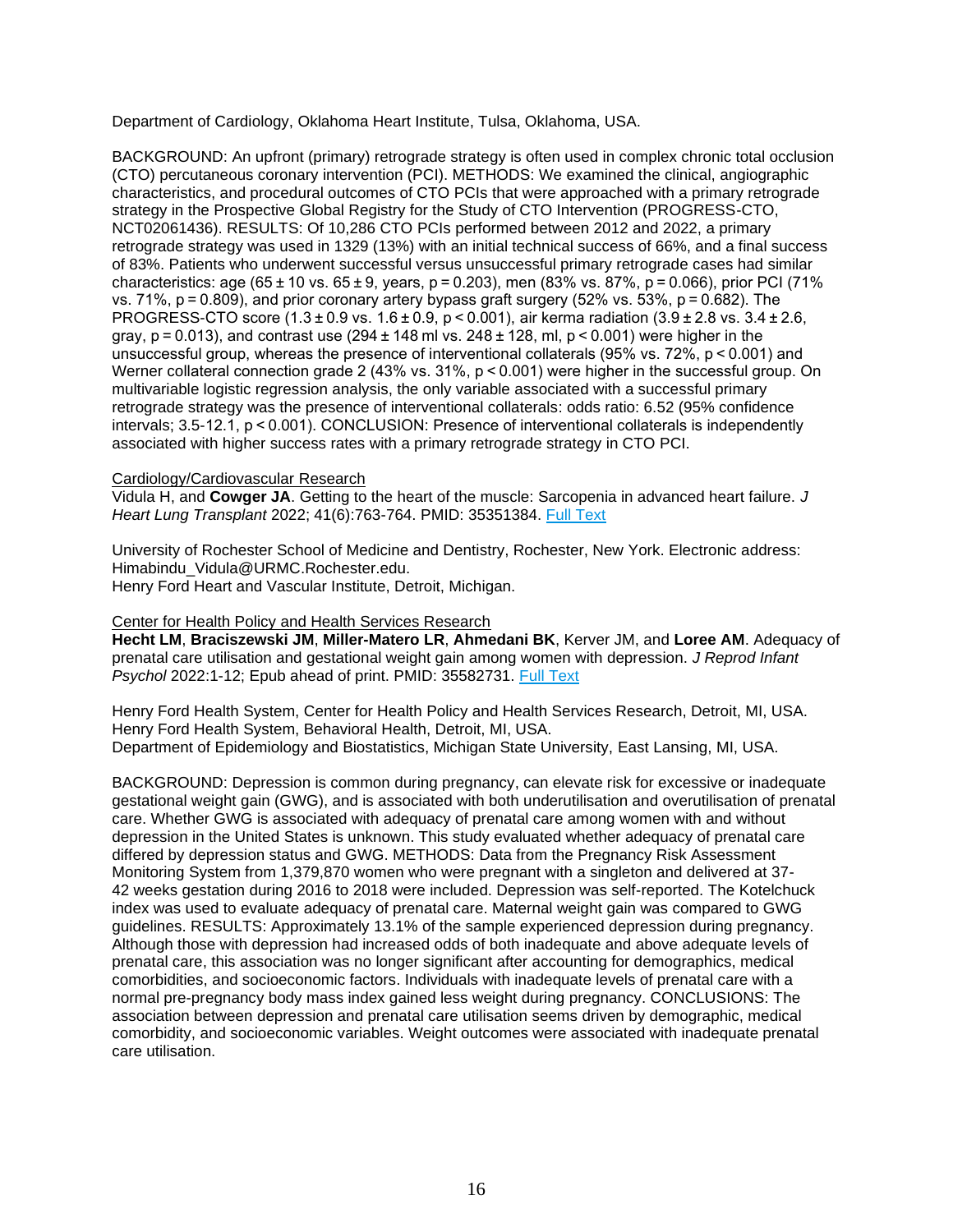Center for Health Policy and Health Services Research

**Lim S**, **Bazydlo M**, **Macki M**, **Haider S**, **Hamilton T**, **Hunt R**, **Chaker A**, **Kantak P**, **Schultz L**, **Nerenz D**, **Schwalb JM**, **Abdulhak M**, Park P, Aleem I, Easton R, Khalil JG, Perez-Cruet MJ, and **Chang V**. Validation of the Benefits of Ambulation Within 8 Hours of Elective Cervical and Lumbar Surgery: A Michigan Spine Surgery Improvement Collaborative Study. *Neurosurgery* 2022; Epub ahead of print. PMID: 35550477. [Full Text](https://libkey.io/35550477)

Department of Neurosurgery, Henry Ford Hospital, Detroit, Michigan, USA. Department of Public Health Sciences, Henry Ford Hospital, Detroit, Michigan, USA. Center for Health Services Research, Henry Ford Hospital, Detroit, Michigan, USA. Department of Neurosurgery, University of Michigan, Ann Arbor, Michigan, USA. Department of Orthopedics, University of Michigan, Ann Arbor, Michigan, USA. Department of Orthopedics, William Beaumont Hospital, Troy, Michigan, USA. Department of Orthopedics, William Beaumont Hospital, Royal Oak, Michigan, USA. Department of Neurosurgery, William Beaumont Hospital, Royal Oak, Michigan, USA.

BACKGROUND: Early ambulation is considered a key element to Enhanced Recovery After Surgery protocol after spine surgery. OBJECTIVE: To investigate whether ambulation less than 8 hours after elective spine surgery is associated with improved outcome. METHODS: The Michigan Spine Surgery Improvement Collaborative database was queried to track all elective cervical and lumbar spine surgery between July 2018 and April 2021. In total, 7647 cervical and 17 616 lumbar cases were divided into 3 cohorts based on time to ambulate after surgery: (1) <8 hours, (2) 8 to 24 hours, and (3) >24 hours. RESULTS: For cervical cases, patients who ambulated 8 to 24 hours (adjusted odds ratio [aOR] 1.38; 95% CI 1.11-1.70; P = .003) and >24 hours (aOR 2.20; 95% CI 1.20-4.03; P = .011) after surgery had higher complication rate than those who ambulated within 8 hours of surgery. Similar findings were noted for lumbar cases with patients who ambulated 8 to 24 hours (aOR 1.31; 95% CI 1.12-1.54; P < .001) and >24 hours (aOR 1.96; 95% CI 1.50-2.56; P < .001) after surgery having significantly higher complication rate than those ambulated <8 hours after surgery. Analysis of secondary outcomes for cervical cases demonstrated that <8-hour ambulation was associated with home discharge, shorter hospital stay, lower 90-day readmission, and lower urinary retention rate. For lumbar cases, <8-hour ambulation was associated with shorter hospital stay, satisfaction with surgery, lower 30-day readmission, home discharge, and lower urinary retention rate. CONCLUSION: Ambulation within 8 hours after surgery is associated with significant improved outcome after elective cervical and lumbar spine surgery.

# Center for Health Policy and Health Services Research

**Miller-Matero LR**, **Hecht LM**, **Patel S**, **Martens KM**, **Hamann A**, and **Carlin AM**. Exploring gender, psychiatric symptoms, and eating behaviors as predictors of attrition to bariatric surgery. *Am J Surg* 2022; Epub ahead of print. PMID: 35570060. [Full Text](https://libkey.io/35570060)

Behavioral Health, Henry Ford Health System, USA; Center for Health Policy and Health Services Research, Henry Ford Health System, USA. Electronic address: Lmatero1@hfhs.org. Center for Health Policy and Health Services Research, Henry Ford Health System, USA. Behavioral Health, Henry Ford Health System, USA. Behavioral Health, Henry Ford Health System, USA; Department of Surgery, Henry Ford Health System, USA.

Department of Surgery, Henry Ford Health System, USA.

BACKGROUND: Only a small proportion of eligible individuals undergo bariatric surgery. The purpose was to examine attrition to surgery and whether psychiatric symptoms and eating behaviors differentially predicted attrition among men and women. METHOD: Data was collected from a retrospective chart review of 313 patients who underwent a pre-surgical psychosocial evaluation. RESULTS: The overall attrition rate was 33.5%; 42.6% of men and 31.7% of women experienced attrition. In the multivariate analysis of the entire sample, White patients (OR = 2.33, CI: 1.33, 4.08) and those without a history of binge eating (OR = 2.71, CI: 1.23, 5.97) were more likely to undergo surgery. In a multivariate analysis of women only, race and binge eating independently predicted attrition; however, no factors significantly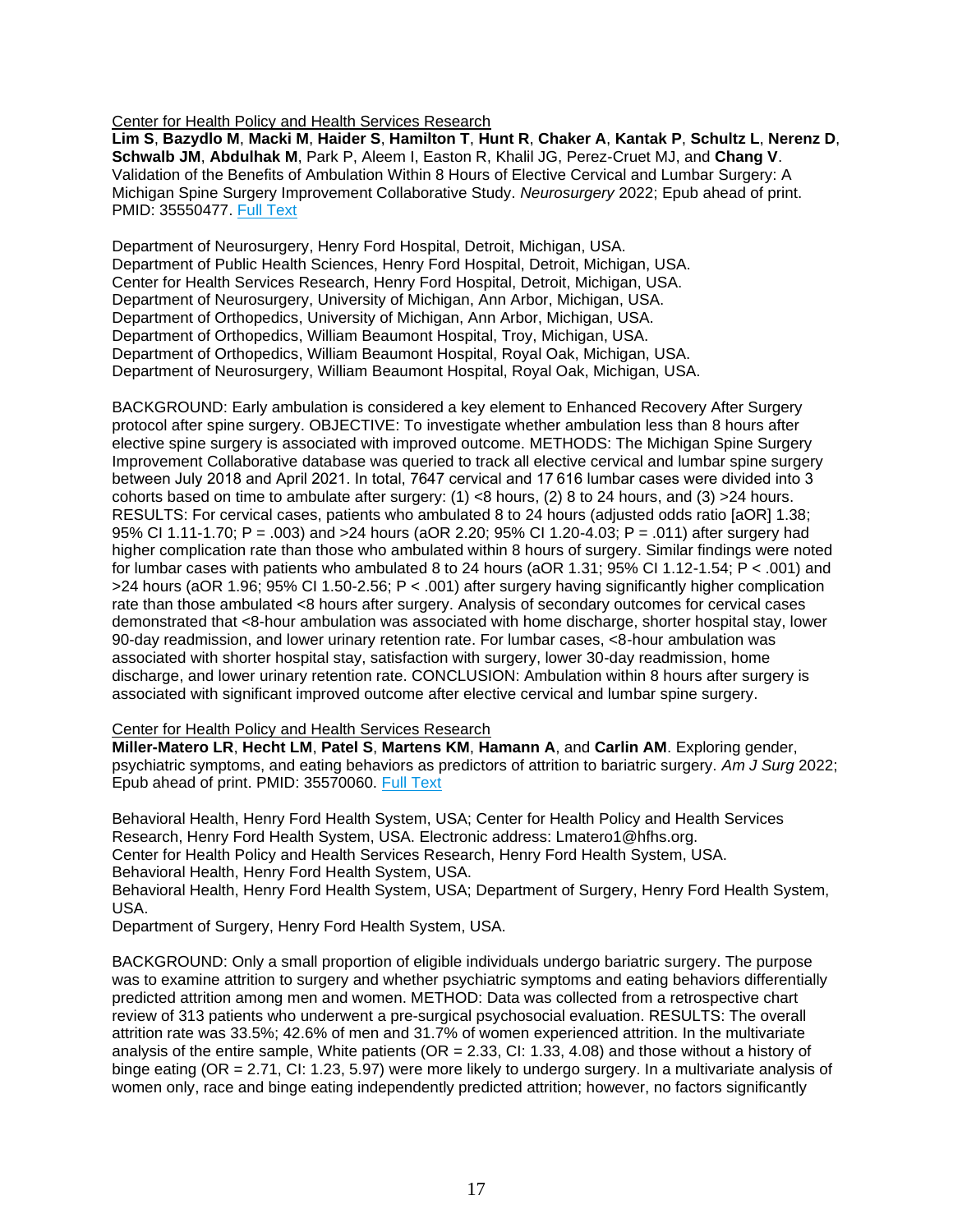predicted attrition among men. CONCLUSIONS: Factors identified at the pre-surgical psychosocial evaluation can identify patients at risk for attrition, and these factors may differ for men and women.

<span id="page-17-0"></span>Center for Individualized and Genomic Medicine Research

Selvaraj S, Fu Z, Jones P, Kwee LC, Windsor SL, Ilkayeva O, Newgard CB, Margulies KB, Husain M, Inzucchi SE, McGuire DK, Pitt B, Scirica BM, **Lanfear DE**, Nassif ME, Javaheri A, Mentz RJ, Kosiborod MN, and Shah SH. Metabolomic Profiling of the Effects of Dapagliflozin in Heart Failure with Reduced Ejection Fraction: DEFINE-HF. *Circulation* 2022; Epub ahead of print. PMID: 35603596. [Full Text](https://libkey.io/35603596)

Division of Cardiology, Department of Medicine, Hospital of the University of Pennsylvania, Philadelphia, PA.

Saint Luke's Mid America Heart Institute, Kansas City, MO.

Duke Molecular Physiology Institute, Durham, NC.

Duke Molecular Physiology Institute, Durham, NC; Division of Endocrinology, Metabolism, and Nutrition, Department of Medicine, Duke University School of Medicine, Durham, NC.

Ted Rogers Centre for Heart Research, University of Toronto, Canada.

Yale University School of Medicine, New Haven, CT.

University of Texas Southwestern Medical Center and Parkland Health and Hospital System, Dallas, TX. University of Michigan School of Medicine, Ann Arbor, MI.

Cardiovascular Division, Brigham and Women's Hospital and Harvard Medical School, Boston, MA. Center for Individualized and Genomic Medicine Research, Henry Ford Hospital, Detroit, Michigan; Heart and Vascular Institute, Henry Ford Hospital, Detroit, Michigan.

Saint Luke's Mid America Heart Institute, Kansas City, MO; University of Missouri-Kansas City, MO. Washington University School of Medicine, St. Louis, MO.

Division of Cardiology, Duke University Medical Center, Durham, NC.

Background: Sodium-glucose co-transporter-2 inhibitors (SGLT2i) are foundational therapy in patients with heart failure with reduced ejection fraction (HFrEF), yet underlying mechanisms of benefit are not well defined. We sought to investigate the relationships between SGLT2i treatment, changes in metabolic pathways, and outcomes using targeted metabolomics. Methods: Dapagliflozin Effects on Biomarkers, Symptoms and Functional Status in Patients with HF with Reduced Ejection Fraction (DEFINE-HF) was a placebo-controlled trial of dapagliflozin in HFrEF. We performed targeted mass spectrometry-based profiling of 63 metabolites (45 acylcarnitines [markers of fatty acid oxidation], 15 amino acids, and 3 conventional metabolites) in plasma samples at randomization and 12 weeks. Using mixed models, we identified principal components analysis (PCA)-defined metabolite clusters that changed differentially with treatment, and also examined the relationship between change in metabolite clusters with change in Kansas City Cardiomyopathy Questionnaire (KCCQ) Scores and N-terminal pro-B-type natriuretic peptide (NT-proBNP). Models were adjusted for relevant clinical covariates, and nominal p<0.05 with FDRadjusted p-value<0.10 were used to determine statistical significance. Results: Among the 234 DEFINE-HF participants with targeted metabolomic data, the mean age was 62.0±11.1 years, 25% were women, 38% were Black, and mean ejection fraction was 27±8%. Dapagliflozin increased ketone-related and short/medium-chain acylcarnitine PCA metabolite clusters compared with placebo (nominal p=0.01, FDRadjusted p-value=0.08 for both clusters). However, ketosis (Β-hydroxybutyrate levels > 500 μM), was infrequently achieved (3 [2.5%] in dapagliflozin arm vs. 1 [0.9%] in placebo arm), and supraphysiologic levels were not observed. Conversely, increases in long-chain acylcarnitine, long-chain dicarboxylacylcarnitine, and aromatic amino acid metabolite clusters were associated with decreases in KCCQ scores (i.e. worse quality of life) and increases in NT-proBNP levels, without interaction by treatment group. Conclusions: In this study of targeted metabolomics in a placebo-controlled trial of SGLT2i in HFrEF, we observed effects of dapagliflozin on key metabolic pathways, supporting a role for altered ketone and fatty acid biology with SGLT2i in patients with HFrEF. Reassuringly, only physiologic levels of ketosis were observed. Additionally, we identified several metabolic biomarkers associated with adverse HFrEF outcomes.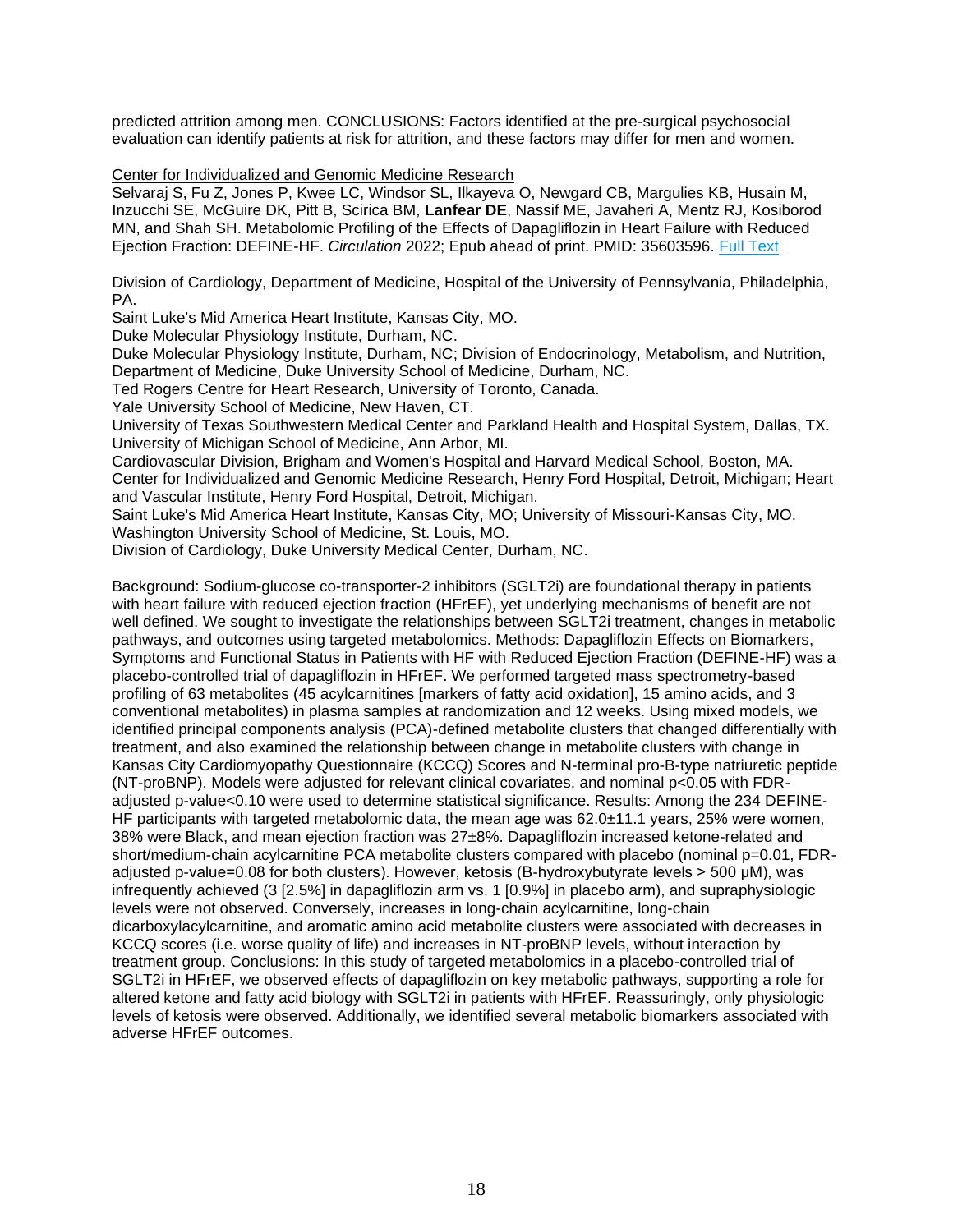<span id="page-18-0"></span>Clinical Quality and Safety

Garcia R, Barnes S, Boukidjian R, Goss LK, Spencer M, Septimus EJ, Wright MO, Munro S, Reese SM, Fakih MG, Edmiston CE, Jr., and **Levesque M**. Recommendations for Change in Infection Prevention Programs and Practice. *Am J Infect Control* 2022; Epub ahead of print. PMID: 35525498. [Full Text](https://libkey.io/35525498)

Department of Healthcare Epidemiology, State University of New York at Stony Brook, 100 Nicolls Road, Stony Brook, NY, 11580. Electronic address: robert.garcia@stonybrookmedicine.edu.

Infection Preventionist (Retired), 1367 Parrott Drive, San Mateo, CA, 94402.

Patient Safety, CommonSpirit Health, 185 Berry St. Suite 300, San Francisco, CA, 94107.

Infection Prevention Consultant, The Queens Medical Center, 4008 Gloucester Rd, Louisville, KY, 40207. Infection Preventionist Consultant, 3 Pratt Street, Halifax, MA, 02338.

Department of Population Medicine, Harvard Medical School, 401 Park Dr, Ste 401E, Boston, MA, 02215. Clinical Science Liaison, Central Region, PDI, Inc., 107 Columbia Circle, Morona, WI, 53716.

Department of Veterans Affairs Medical Center, Research and Development, 1970 Roanoke Blvd, Salem, VA, 24153.

SCL Health System, 500 Eldorado Blvd, Suite 4300, Broomfield, CO, 80021.

Clinical Network Services, Ascension Healthcare and Wayne State University School of Medicine, 19251 Mack Ave, Suite 190, Grosse Pointe Woods, MI, 48236.

Department of Surgery, Medical College of Wisconsin, 8701 Watertown Plank Road, Milwaukee, Wisconsin, 53226.

System Infection Prevention and Control, Henry Ford Health System, Detroit, MI, One Ford Place, Detroit, MI, 48202.

Fifty years of evolution in infection prevention and control programs have involved significant accomplishments related to clinical practices, methodologies, and technology. However, regulatory mandates, and resource and research limitations, coupled with emerging infection threats such as the COVID-19 pandemic, present considerable challenges for infection preventionists. This article provides guidance and recommendations in fourteen key areas. These interventions should be considered for implementation by United States healthcare facilities in the near future.

<span id="page-18-1"></span>**Dermatology** 

Gordon KB, Langley RG, Warren RB, Okubo Y, **Stein Gold L**, Merola JF, Peterson L, Wixted K, Cross N, Deherder D, and Thaçi D. Bimekizumab Safety in Patients With Moderate to Severe Plaque Psoriasis: Pooled Results From Phase 2 and Phase 3 Randomized Clinical Trials. *JAMA Dermatol* 2022; Epub ahead of print. PMID: 35544084. [Full Text](https://libkey.io/35544084)

Department of Dermatology, Medical College of Wisconsin, Milwaukee.

Division of Clinical Dermatology and Cutaneous Science, Dalhousie University, Halifax, Nova Scotia, Canada.

Dermatology Centre, Salford Royal NHS Foundation Trust, NIHR Manchester Biomedical Research Centre, The University of Manchester, Manchester, United Kingdom.

Department of Dermatology, Tokyo Medical University, Tokyo, Japan.

Dermatology Clinical Research, Henry Ford Health System, Detroit, Michigan.

Department of Dermatology, Harvard Medical School, Brigham and Women's Hospital, Boston, Massachusetts.

UCB Pharma, Raleigh, North Carolina.

UCB Pharma, Braine-l'Alleud, Belgium.

Institute and Comprehensive Center for Inflammation Medicine, University of Lübeck, Lübeck, Germany.

IMPORTANCE: Psoriasis is a chronic disease requiring long-term management; understanding the longterm safety profiles of psoriasis treatments, such as bimekizumab, is important. OBJECTIVE: To evaluate the 2-year safety profile of bimekizumab in patients with moderate to severe plaque psoriasis. DESIGN, SETTING, AND PARTICIPANTS: Safety data were pooled from a cohort of patients from 4 phase 2 randomized clinical trials (BE ABLE 1, BE ABLE 2, PS0016, and PS0018) and 4 phase 3 randomized clinical trials (BE VIVID, BE READY, BE SURE, and BE BRIGHT) to include 2 years of study treatment. Data were obtained on adults with moderate to severe plaque psoriasis (Psoriasis Area and Severity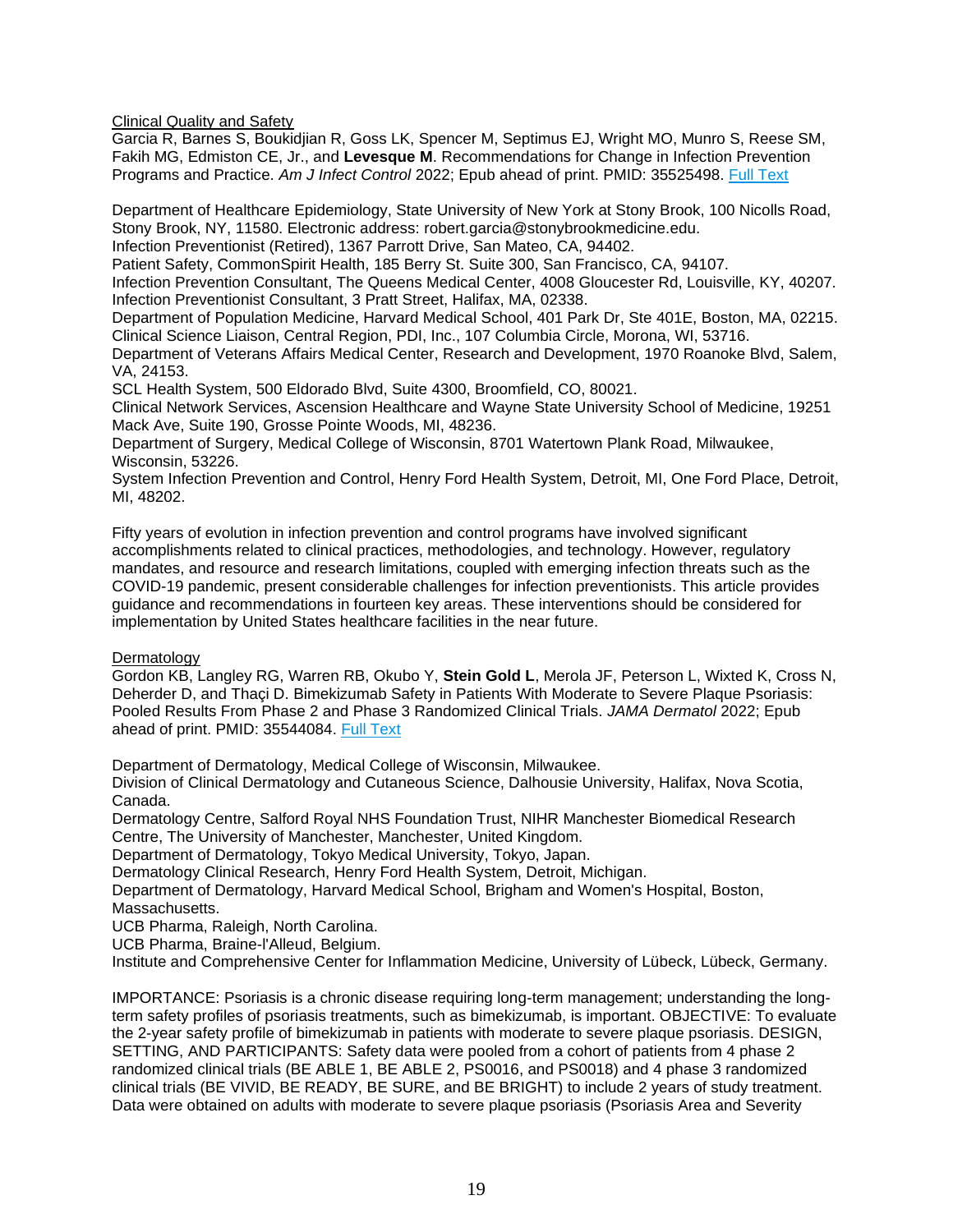Index level ≥12, ≥10% body surface area affected by psoriasis, and an Investigator's Global Assessment score ≥3 on a 5-point scale) who were eligible for systemic psoriasis therapy and/or phototherapy. INTERVENTIONS: Included patients received 1 or more doses of bimekizumab during the phase 2 or phase 3 trials. MAIN OUTCOMES AND MEASURES: Treatment-emergent adverse events (TEAEs), serious TEAEs, and TEAEs leading to treatment discontinuation are reported using exposure-adjusted incidence rates (EAIRs) per 100 person-years. RESULTS: A total of 1789 patients (1252 [70.0%] men; mean [SD] age, 45.2 [13.5] years) were treated with 1 or more doses of bimekizumab across the phase 2/3 trials and were included in these analyses; total bimekizumab exposure was 3109.7 person-years. TEAEs occurred at an EAIR of 202.4 per 100 person-years and did not increase with longer duration of bimekizumab exposure. The 3 most frequently reported TEAEs were nasopharyngitis (19.1 per 100 person-years; 95% CI, 17.4-20.9 per 100 person-years), oral candidiasis (12.6 per 100 person-years; 95% CI, 11.3-14.0 per 100 person-years), and upper respiratory tract infection (8.9 per 100 person-years; 95% CI, 7.8-10.1 per 100 person-years). Most oral candidiasis events were mild or moderate; 3 events led to discontinuation. The EAIRs of inflammatory bowel disease (0.1 per 100 person-years; 95% CI, 0.0- 0.3 per 100 person-years), adjudicated suicidal ideation and behavior (0.0 per 100 person-years; 95% CI, 0.0-0.2 per 100 person-years), and adjudicated major adverse cardiac events (0.5 per 100 person-years; 95% CI, 0.3-0.8 per 100 person-years) were low. CONCLUSIONS AND RELEVANCE: In these pooled analyses of data from a cohort of patients from 8 randomized clinical trials, bimekizumab was well tolerated aside from an increased incidence of mild to moderate oral candidiasis. No safety signals were observed compared with previous reports, and there was no increased risk of AEs with longer duration of bimekizumab exposure.

#### Dermatology

Jalili A, Bewley A, Sticherling M, and **Stein Gold L**. Short Term and Long-Term Efficacy of Calcipotriene/ Betamethasone Dipropionate Foam Combination. *Clin Cosmet Investig Dermatol* 2022; 15:809-814. PMID: 35531463. [Full Text](https://libkey.io/35531463)

Dermatology & Skin Care Clinic, Buochs, Switzerland. Barts Health NHS Trust and Queen Mary University London, London, UK. Department of Dermatology, Psoriasis Center, University Medical Center, Erlangen, Germany. Department of Dermatology, Henry Ford Health System, Detroit, MI, USA.

Psoriasis is a well-known chronic disease characterized by the development of erythematous, indurated, scaly, pruritic plaques on the skin with cycles of remission and symptom flare-ups. The management of patients with chronic plaque psoriasis has been more challenging since the Covid-19 pandemic as health care professionals have had to adapt to remote consultations for some patients, and patients have had to adapt to the changing health landscape. The rapid resolution of psoriasis symptoms especially those with a substantial impact on quality of life can improve patient satisfaction and adherence, making it an important factor in successful treatment. Cal/BD foam contributes to improved patient adherence and treatment outcome through its rapid action and superior efficacy versus Cal or BD monotherapy, Cal/BD ointment and gel and clobetasol cream in the short-term flare treatment of psoriasis. Moreover, the benefits of proactive long-term management of psoriasis compared to reactive management and its favourable safety profile are higher efficacy and a better health-related quality of life. Cal/BD foam should be considered an effective topical treatment for short-term flare treatment and long-term control of adult psoriatic patients.

#### **Dermatology**

Kern J, Wood E, **Almukhtar R**, Angra K, Lipp M, and Goldman M. Evaluation of an SPF50 Sunscreen Containing Photolyase and Antioxidants for its Anti-Photoaging Properties and Photoprotection. *J Drugs Dermatol* 2022; 21(5):517-520. PMID: 35533024. [Full Text](http://jddonline.com/articles/dermatology/S1545961622P0517X)

BACKGROUND: Background: Skin exposure to ultraviolet radiation (UVR) causes DNA damage, which can lead to mutagenesis, carcinogenesis, cellular death, and photoaging. Signs of photoaging include wrinkling, erythema, skin laxity, uneven skin texture, and hyperpigmentation. Photolyase is an exogenous DNA repair enzyme that can restore DNA integrity when applied topically to human skin. Antioxidants also play a key role in reducing UVR-associated molecular damage. OBJECTIVE: To assess the efficacy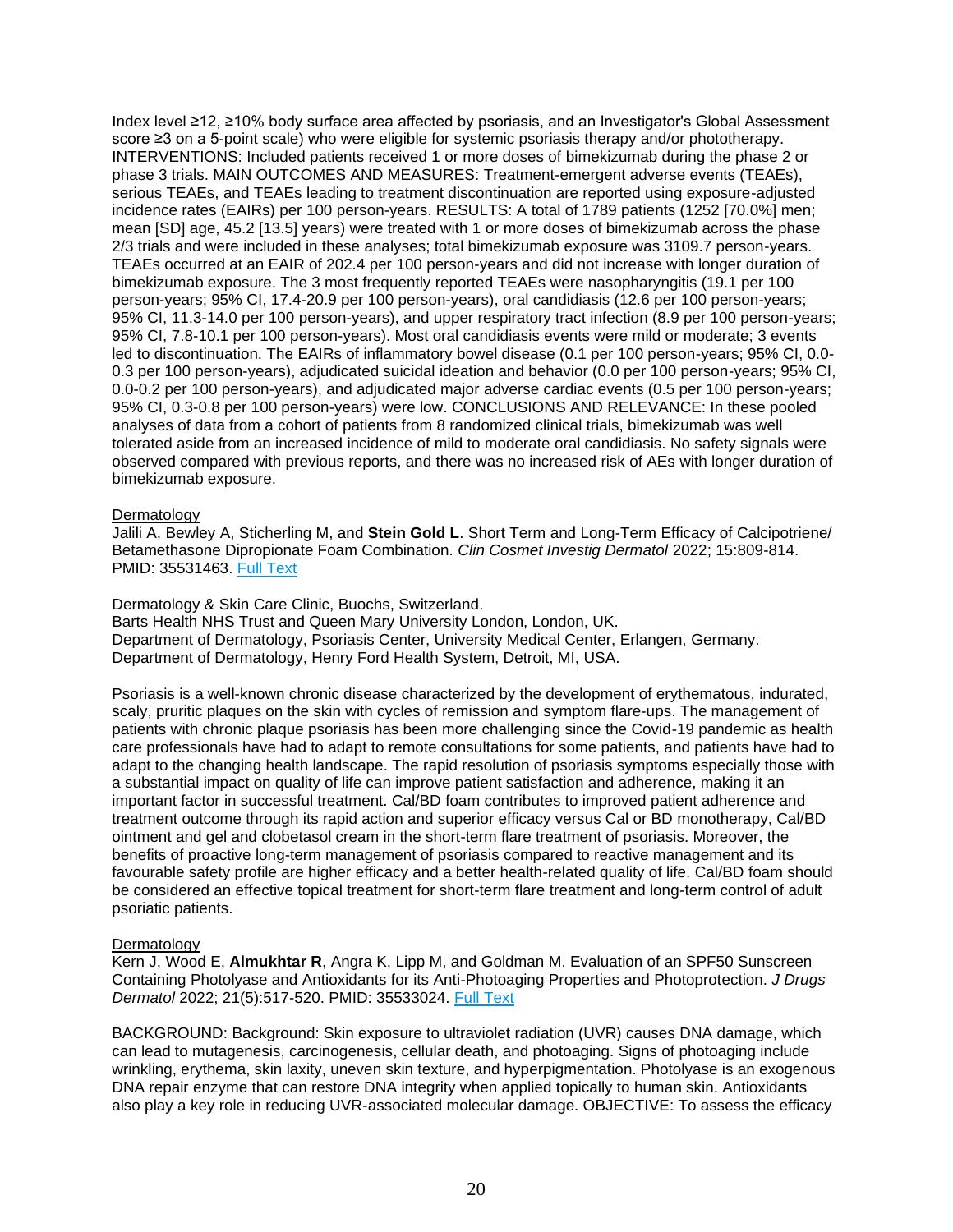and safety of a tinted mineral-based sunscreen containing 10.7% zinc oxide (SPF50) with the active ingredients photolyase, antioxidants (Peptide Q10), and peptides in both protecting and repairing signs of photoaging. METHODS: In an open-label, single-center, 12-week study, patients aged 35&ndash:55 years and Fitzpatrick skin phototypes II– IV applied the sunscreen daily for 84 days. VISIA photography was performed at baseline as well as 6- and 12-week follow-ups. At each visit, the investigator and subject evaluated clinical photoaging parameters including overall photodamage, fine lines/wrinkles, coarse lines/wrinkles, skin tone evenness, tactile roughness, and radiance. RESULTS: The Investigator Global Aesthetic Improvement Scale (IGAIS) found that 63% of patients showed improvement at week 6 and 81% at week 12. The Subject Global Aesthetic Improvement Scale (SGAIS) showed 58% and 62.5% of patients reported the appearance of their skin was improved at week 6 and 12, respectively. Overall, there was a statistically significant improvement in skin radiance as well as improvement in overall facial aesthetics reported by both investigators and subjects. CONCLUSION: This tinted mineral based SPF50 sunscreen containing photolyase, antioxidants, and peptides is effective at repairing some clinical signs of photoaging and is well-tolerated for daily use. J Drugs Dermatol. 2022;21(5):517-520. doi:10.36849/JDD.6503.

#### **Dermatology**

**Konda S**, **Shetty N**, **Friedman B**, and **Veenstra J**. Delayed drug hypersensitivity reaction to secukinumab in a patient with hidradenitis suppurativa. *BMJ Case Rep* 2022; 15(5). PMID: 35580946. [Full Text](https://libkey.io/35580946)

Dermatology, Henry Ford Hospital, Detroit, Michigan, USA. Dermatology, Henry Ford Hospital, Detroit, Michigan, USA nshetty1@hfhs.org.

A woman in her 30s presented to the dermatology clinic with widespread, pruritic, red papules and plaques involving the ears, trunk and extremities. The rash developed a few days after receiving her second injection of secukinumab, which was initiated for recalcitrant Hurley stage III hidradenitis suppurativa. Investigations revealed a psoriasiform drug hypersensitivity reaction secondary to secukinumab. In this report, we describe the clinical course, histopathological correlation and treatment of this rarely documented reaction.

# Dermatology

Ruvolo E, **Boothby-Shoemaker W**, Kumar N, **Hamzavi IH**, **Lim HW**, and **Kohli I**. Evaluation of efficacy of antioxidant-enriched sunscreen prodcuts against long wavelength ultraviolet A1 and visible light. *Int J Cosmet Sci* 2022; Epub ahead of print. PMID: 35587114. [Full Text](https://libkey.io/35587114)

Beiersdorf Inc, Florham Park, New Jersey, USA.

Photomedicine and Photobiology Unit, Department of Dermatology, Henry Ford Hospital, Detroit, Michigan, USA.

Michigan State University College of Human Medicine, East Lansing, Michigan, USA. College of Literature, Science and Arts, University of Michigan, Ann Arbor, Michigan, USA. Department of Physics and Astronomy, Wayne State University, Detroit, Michigan, USA.

OBJECTIVE: The synergistic effects of VL and long wavelength UVA1 (VL+UVA1, 370-700 nm) on inducing pigmentation and erythema in skin have been demonstrated and linked to exacerbation of dermatologic conditions including melasma and post-inflammatory hyperpigmentation. This study aims to compare the photoprotection of organic sunscreens enriched with antioxidant (AO) combinations against VL+UVA1 induced biologic effects. The efficacy was compared to that offered by a commercially available tinted sunscreen. METHODS: Ten healthy adult subjects with Fitzpatrick skin phototypes IV-VI were enrolled (nine completed). VL+UVA1 dose of 380 J/cm(2) was utilized. Assessment methods were polarized photography, investigator global scoring, and diffuse reflectance spectroscopy (DRS). Measurements were obtained at baseline and immediately, 24 hours, and 7 days after irradiation. RESULTS: Sites treated with tinted sunscreen product had significantly less pigmentation compared with untreated but irradiated skin at all time points. However, DRS results demonstrated that the 5-AO sunscreen performed comparably or better than all sunscreens tested with relatively lower dyschromia, delayed erythema and pigmentation. CONCLUSION: These results highlight the potential of AO enriched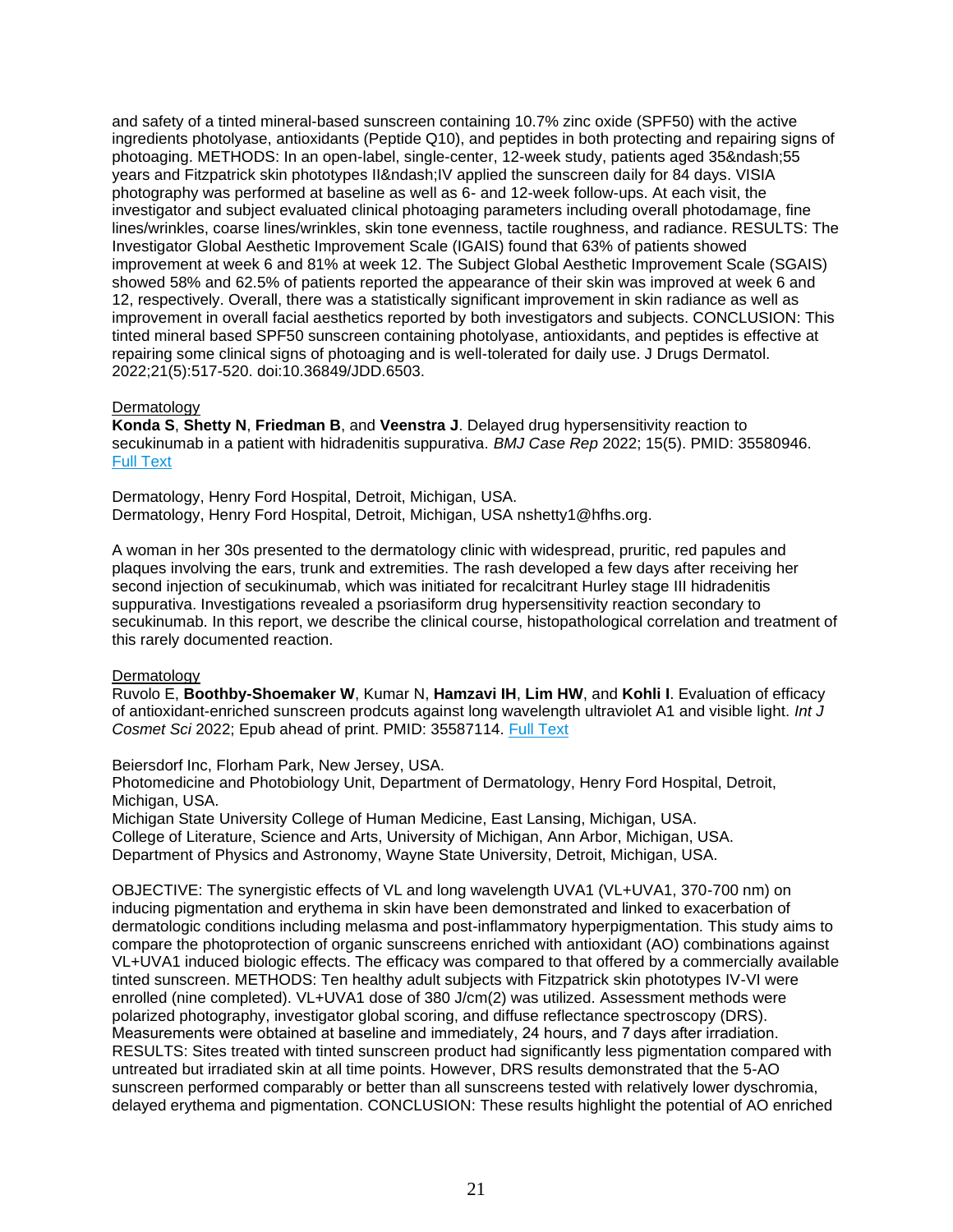sunscreens to be photoprotective against VL+UVA1. The combination of efficacy and the cosmetic appearance of this product may provide wider acceptability which is crucial considering the limited available means of protection against this waveband.

# <span id="page-21-0"></span>Diagnostic Radiology

**Ekkel E**, **Chandran T**, **Trpkovski M**, and **Hans S**. Management of phlegmasia cerulea dolens caused by a giant leiomyoma. *J Vasc Surg Cases Innov Tech* 2022; 8(2):240-243. PMID: 35493345. [Full Text](https://libkey.io/35493345)

Department of Surgery, Henry Ford Macomb Hospital, Clinton Township, MI. Department of Interventional Radiology, Henry Ford Macomb Hospital, Clinton Township, MI.

In the present report, we describe the case of a young woman with a large uterine leiomyoma causing phlegmasia cerulea dolens with thrombosis of the left common and left external iliac veins. She underwent tissue plasminogen activator catheter thrombolysis and mechanical thrombectomy to temporize the condition until she could be evaluated by a gynecologic oncologist to remove the cause of the venous obstruction. Before the hysterectomy, a suprarenal inferior vena cava filter was placed. However, <12 hours after the hysterectomy, she developed recurrent thrombosis involving the left common and external iliac veins. She underwent repeat mechanical thrombectomy with wall stent placement in the left common iliac vein with resolution of her symptoms.

# Diagnostic Radiology

**Gorgis S**, Mawri S, **Dabbagh MF**, **Aurora L**, Ali M, **Mitchell G**, **Jacobsen G**, **Hegab S**, **Schwartz S**, **Kelly B**, **Grafton G**, **Awdish R**, **Ismail R**, and **Koenig G**. Ultrasound-assisted catheter-directed thrombolysis versus anticoagulation alone for management of submassive pulmonary embolism. *J Cardiol* 2022; Epub ahead of print. PMID: 35643741. [Full Text](https://libkey.io/35643741)

Division of Cardiovascular Medicine, Henry Ford Hospital, Detroit, MI, USA.

Premier Cardiovascular Institute, Dayton, OH, USA.

Division of Cardiovascular Medicine, Aurora Cardiovascular and Thoracic Services, Milwaukee, WI, USA. Department of Radiology, Henry Ford Hospital, Detroit, MI, USA.

Public Health Sciences, Henry Ford Hospital, Detroit, MI, USA.

Division of Pulmonary and Critical Care, Henry Ford Hospital, Detroit, MI, USA; Wayne State University School of Medicine, Detroit, MI, USA.

Division of Pulmonary and Critical Care, Henry Ford Hospital, Detroit, MI, USA.

Division of Cardiovascular Medicine, Henry Ford Hospital, Detroit, MI, USA; Division of Pulmonary and Critical Care, Henry Ford Hospital, Detroit, MI, USA.

Division of Cardiovascular Medicine, Henry Ford Hospital, Detroit, MI, USA; Wayne State University School of Medicine, Detroit, MI, USA. Electronic address: gkoenig1@hfhs.org.

BACKGROUND: Patients with submassive pulmonary embolism (PE) are vulnerable to sudden deterioration, recurrent PE, and progression to pulmonary hypertension and chronic right ventricular (RV) dysfunction. Previous studies have suggested a clinical benefit of using ultrasound-assisted catheterdirected thrombolysis (USCDT) to invasively manage patients with submassive PE. However, there is sparse data comparing the clinical outcomes of these patients when treated with USCDT versus anticoagulation (AC) alone. We sought to compare the outcomes of USCDT versus AC alone in the management of submassive PE. METHODS: 192 consecutive patients who underwent USCDT for submassive PE between January 2013 and February 2019 were identified. ICD9/ICD10 codes were used to detect 2554 patients diagnosed with PE who did not undergo thrombolysis. Propensity matching identified 192 patients with acute PE treated with AC alone. Clinical outcomes were compared between the two groups. Baseline demographics, laboratory values, and pulmonary embolism severity index scores were similar between the two cohorts. RESULTS: There was a significant reduction in mean systolic pulmonary artery pressure (sPAP) in the USCDT group compared to the AC group (∆11 vs ∆3.9 mmHg, p < 0.001). There was significant improvement in proportion of RV dysfunction in all patients, but the difference was larger in the USCDT group (∆43.3% vs ∆17.3%, p < 0.001). Patients who underwent USCDT had lower 30-day (4.3% vs 10.5%, p = 0.03), 90-day (5.5% vs 12.4%, p = 0.03), and 1 year mortality (6.2% vs 14.2%, p = 0.03). CONCLUSIONS: In patients with acute submassive PE, USCDT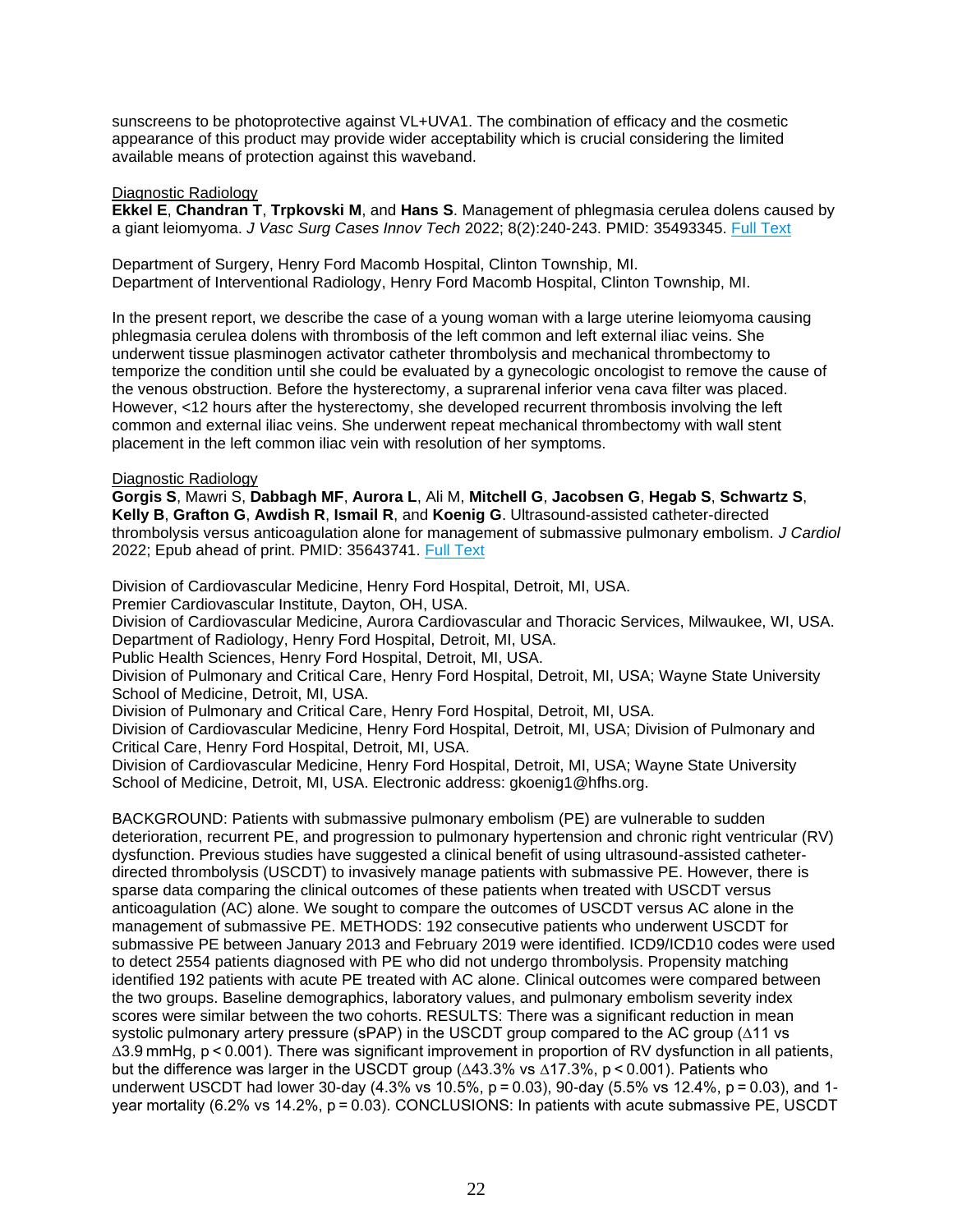was associated with improved 30-day, 90-day, and 1 year mortality as compared to AC alone. USCDT also improved RV function and reduced sPAP to a greater degree than AC alone. Further studies are needed to verify these results in both short- and long-term outcomes.

# Diagnostic Radiology

Harmon QE, Patchel SA, Zhao S, Umbach DM, **Cooper TE**, and Baird DD. Depot Medroxyprogesterone Acetate Use and the Development and Progression of Uterine Leiomyoma. *Obstet Gynecol* 2022; 139(5):797-807. PMID: 35576339. [Full Text](https://libkey.io/35576339)

Epidemiology Branch and the Biostatistics and Computational Biology Branch, National Institute of Environmental Health Sciences, and Public Health and Epidemiology Practice, Westat, Durham, North Carolina; and the Department of Radiology, Henry Ford Health Systems, Detroit, Michigan.

OBJECTIVE: Investigate the association between use of depot medroxyprogesterone acetate (DMPA) (an injectable progestin-only contraceptive) and leiomyoma development. METHODS: We conducted a cohort study in the Detroit, Michigan, area that involved four clinic visits at 20-month intervals over 5 years (2010-2018) and used a standardized ultrasonography protocol to prospectively measure leiomyomas 0.5 cm or more in diameter. Participants were 1,693 self-identified Black women aged 23-35 years with no prior leiomyoma diagnosis and no hysterectomy. For this substudy, years since last use of DMPA was ascertained from questionnaire data at every visit. Leiomyoma incidence was defined as the first visit with an observed leiomyoma among women who were leiomyoma-free at enrollment. Depot medroxyprogesterone acetate associations were examined with Cox models. Leiomyoma growth was calculated as the change in log-volume for leiomyomas matched at successive visits and was modeled using linear mixed models accounting for clustered data. Leiomyoma loss, defined as a reduction in leiomyoma number in successive visits, was modeled using Poisson regression. All models used timevarying exposure and covariates. RESULTS: Of participants with at least one follow-up visit (N=1,610), 42.9% had ever used DMPA. Participants exposed to DMPA within the previous 2 years experienced reduced leiomyoma development during the subsequent observation interval compared with never users, including lower leiomyoma incidence (5.2% vs 10.7%), adjusted hazard ratio 0.6 (95% CI 0.4-1.0), 42.0% lower leiomyoma growth (95% CI -51.4 to -30.7) and 60% greater leiomyoma loss (adjusted risk ratio 1.6, 95% CI 1.1-2.2). Excess leiomyoma loss was also seen for those who used DMPA 2-4 years before the visit compared with never users, 2.1-fold increase (95% CI 1.4-3.1). CONCLUSION: Recent use of DMPA was associated with reduced leiomyoma development and increased leiomyoma loss. Such changes in early leiomyoma development in young women could delay symptom onset and reduce the need for invasive treatment.

# Diagnostic Radiology

Miller CR, Morris ED, **Ghanem AI**, **Pantelic MV**, **Walker EM**, and Glide-Hurst CK. Characterizing Sensitive Cardiac Substructure Excursion Due to Respiration. *Adv Radiat Oncol* 2022; 7(3):100876. PMID: 35243181. [Full Text](https://libkey.io/35243181)

Department of Radiation Oncology, University of California-Los Angeles, Los Angeles, California. Alexandria Clinical Oncology Department, Alexandria University, Alexandria, Egypt. Department of Radiation Oncology, Henry Ford Cancer Institute, Detroit, Michigan. Department of Radiology, Henry Ford Health System, Detroit, Michigan. Department of Human Oncology, School of Medicine and Public Heath, University of Wisconsin-Madison, Madison, Wisconsin.

PURPOSE: Whole-heart dose metrics are not as strongly linked to late cardiac morbidities as radiation doses to individual cardiac substructures. Our aim was to characterize the excursion and dosimetric variation throughout respiration of sensitive cardiac substructures for future robust safety margin design. METHODS AND MATERIALS: Eleven patients with cancer treatments in the thorax underwent 4-phase noncontrast 4-dimensional computed tomography (4DCT) with T2-weighted magnetic resonance imaging in end-exhale. The end-exhale phase of the 4DCT was rigidly registered with the magnetic resonance imaging and refined with an assisted alignment surrounding the heart from which 13 substructures (chambers, great vessels, coronary arteries, etc) were contoured by a radiation oncologist on the 4DCT.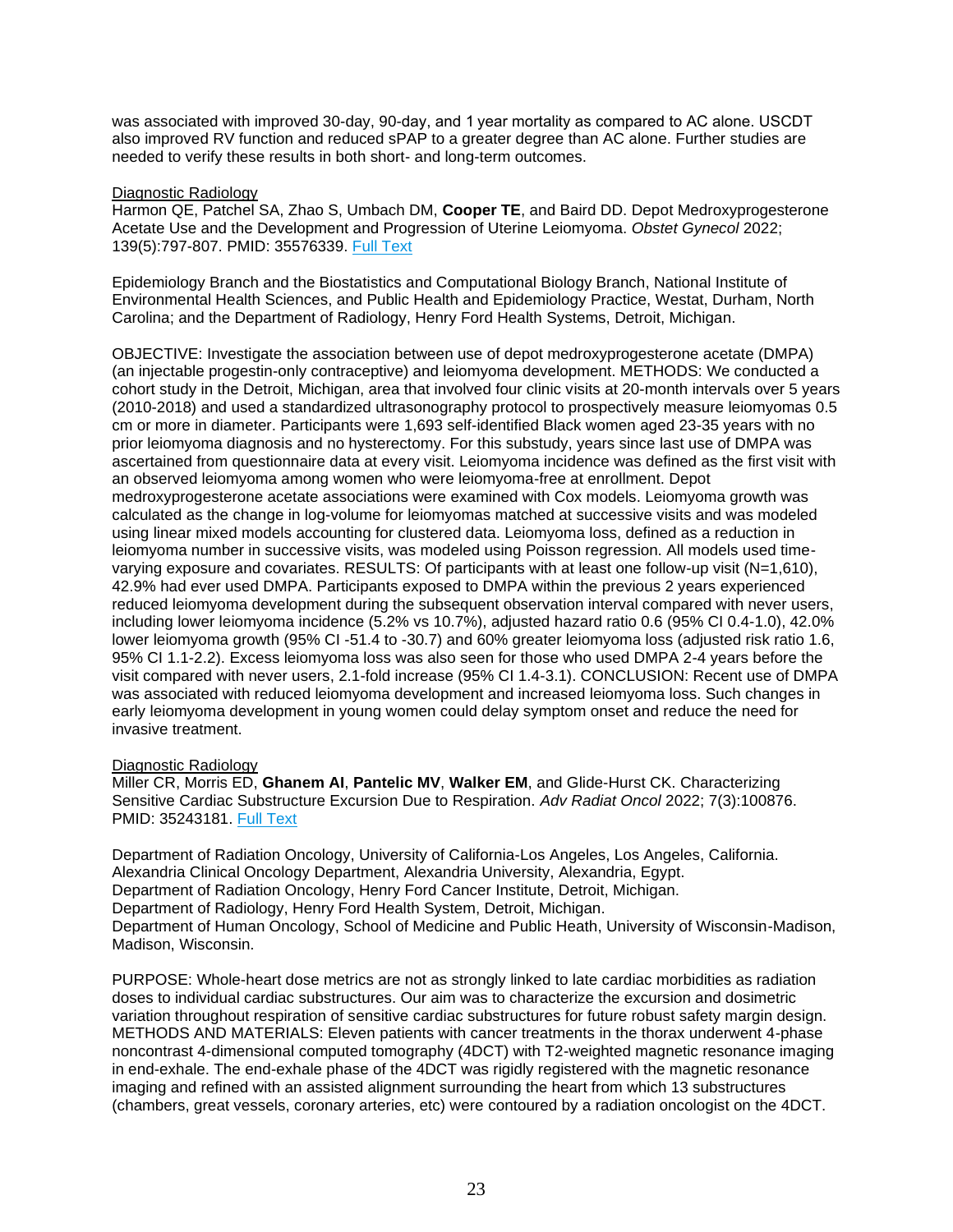Contours were deformed to the other respiratory phases via an intensity-based deformable registration for radiation oncologist verification. Measurements of centroid and volume were evaluated between phases. Mean and maximum dose to substructures were evaluated across respiratory phases for the breast  $(n = 8)$  and thoracic cancer  $(n = 3)$  cohorts. RESULTS: Paired t tests revealed reasonable maintenance of geometric and anatomic properties (P < .05 for 4/39 volume comparisons). Maximum displacements >5 mm were found for 24.8%, 8.5%, and 64.5% of the cases in the left-right, anterior-posterior, and superiorinferior axes, respectively. Vector displacements were largest for the inferior vena cava and the right coronary artery, with displacements up to 17.9 mm. In breast, the left anterior descending artery D(mean) varied  $3.03 \pm 1.75$  Gy (range, 0.53-5.18 Gy) throughout respiration whereas lung showed patient-specific results. Across all patients, whole heart metrics were insensitive to breathing phase (mean and maximum dose variations <0.5 Gy). CONCLUSIONS: This study characterized the intrafraction displacement of the cardiac substructures through the respiratory cycle and highlighted their increased dosimetric sensitivity to local dose changes not captured by whole heart metrics. Results suggest value of cardiac substructure margin generation to enable more robust cardiac sparing and to reduce the effect of respiration on overall treatment plan quality.

# Diagnostic Radiology

Musa A, Afify O, Al-Hihi M, Anavim A, Holton JM, Azar S, Kumar V, Cassella KD, **Ledbetter KA**, Trivedi PS, Arnold EC, and Ter-Oganesyan R. Views of Diagnostic Radiology Residency Program Directors Regarding Methods to Increase Female and Under-Represented in Medicine Residents: A Crosssectional Study. *Acad Radiol* 2022; Epub ahead of print. PMID: 35581054. [Full Text](https://libkey.io/35581054)

Wayne State University School of Medicine, 540 East Canfield Street, Detroit, Michigan, 48201. Electronic address: arif.musa@med.wayne.edu.

Wayne State University School of Medicine, Detroit, Michigan.

Wayne State University School of Medicine / Detroit Medical Center, Detroit, Michigan.

University of California Irvine Medical Center, Orange, California.

Diagnostic Radiology Residency Dearborn, Beaumont Hospital Dearborn, Dearborn, Michigan.

University of Michigan Medical School, Ann Arbor, Michigan.

University of California San Francisco Department of Radiology and Biomedical Imaging, San Francisco, California.

Henry Ford Hospital, Detroit, Michigan.

University of Colorado Hospital, Aurora, Colorado.

University of Southern California Keck School of Medicine, Los Angeles, California.

RATIONALE AND OBJECTIVES: Diagnostic radiology remains one of the least diverse medical specialties. Recent reports have found that the number of female and under-represented in medicine (URiM) residents have not increased despite efforts to increase representation over the last decade. Given the critical role of residency program directors in selecting diverse applicants, this study was performed to identify which strategies were most preferred to increase the number of female and/or URiM residents by directors of diagnostic radiology residency training programs. MATERIALS AND METHODS: This was an anonymous, cross-sectional study of diagnostic radiology residency program directors that included a survey about program characteristics, demographics, and strategies to increase the number of female and/or URiM residents. RESULTS: The questionnaire was submitted to 181 potential participants with a 19.9% response rate. The most preferred strategies to increase diversity involved directly recruiting medical students, promoting mentorship, increasing the number of diverse teaching faculty, and unconscious bias training. The least supported strategies included deemphasizing exam scores, accepting more international graduates, accepting a minimum number of female and/or URiM applicants, and de-identifying applications. Female and/or URiM program directors indicated a statistically significant preference for medical student recruitment and providing an opportunity to discuss workplace issues for female and/or URiM trainees (p < 0.05). CONCLUSION: Diagnostic radiology residency program directors endorsed a wide variety of strategies to increase diversity. Recruitment of female and/or URiM medical students and promoting the number of diverse faculty members and mentorship of trainees by these faculty appear to be the most preferred strategies to increase female and/or URiM residents. Female and/or URiM program directors placed a greater importance on recruiting diverse applicants and supporting safe discussion of workplace issues faced by female and/or URiM radiology residents.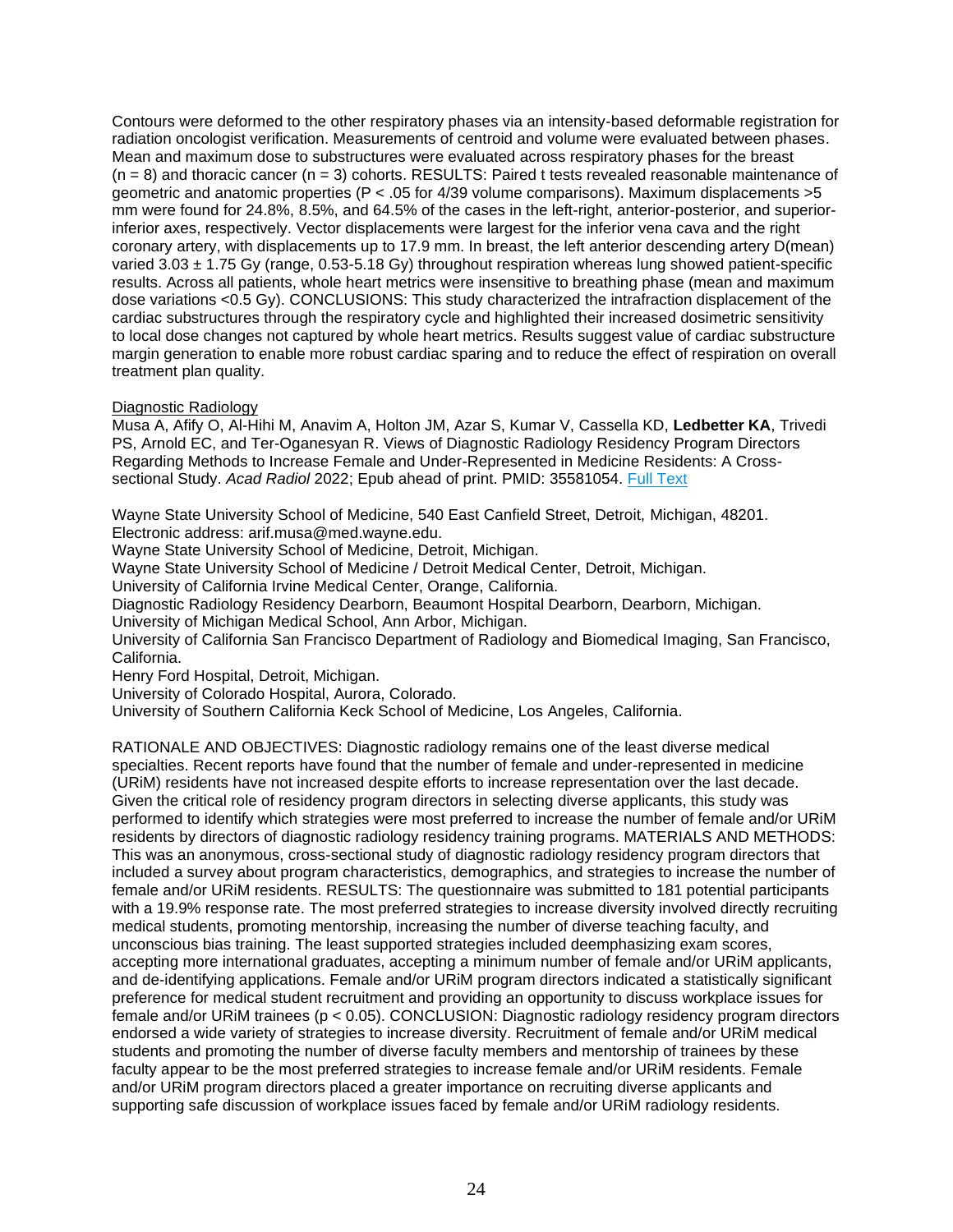Diagnostic Radiology

**Soliman SB**, **Davis JJ**, **Muh SJ**, **Vohra ST**, **Patel A**, and **van Holsbeeck MT**. Ultrasound evaluations and guided procedures of the painful joint arthroplasty. *Skeletal Radiol* 2022; Epub ahead of print. PMID: 35624311. [Full Text](https://libkey.io/35624311)

Division of Musculoskeletal Radiology, Department of Radiology, Henry Ford Hospital, Detroit, MI, USA. stevens@rad.hfh.edu.

Division of Orthopedic Surgery, Department of Orthopedics, Henry Ford Hospital, Detroit, MI, USA. Division of Musculoskeletal Radiology, Department of Radiology, Henry Ford Hospital, Detroit, MI, USA. Division of Musculoskeletal Imaging, Department of Radiology, Vanderbilt University, Nashville, TN, USA.

The purpose of this article is to describe the use of ultrasound for the diagnosis and treatment of painful joint arthroplasty. Ultrasound plays a crucial role in the diagnosis of the painful joint arthroplasty, especially given its unique dynamic capabilities, convenience, and high resolution. Ultrasound guidance is also instrumental for procedures in both diagnosing and in select cases, treating the painful joint arthroplasty. Topics to be discussed in this article include trends in arthroplasty placement, benefits of the use of ultrasound overall, and ultrasound evaluation of periprosthetic joint infections. We will also review the sonographic findings with dissociated/displaced components and adverse reaction to metallic debris including metallosis, trunnionosis, and metal-on-metal pseudotumors. Additionally, we will discuss ultrasound evaluation of tendon pathologies with arthroplasties, including dynamic maneuvers to evaluate for tendon impingement/snapping. Finally, we will cover ultrasound-guided joint arthroplasty injection indications and precautions. KEY POINTS: • Ultrasound is preferred over MRI in patients with joint arthroplasty and plays a crucial role in diagnosis, especially given its unique dynamic capabilities, convenience and high resolution. • It is especially beneficial for US-guided aspiration in periprosthetic joint infections; effectively used to evaluate periprosthetic fluid collections, facilitating differentiation between abscesses and aseptic collections, and tracking sinus tracts. • Recently, the diagnosis of periprosthetic joint infections has shifted focus to biomarkers in the periprosthetic fluid, specifically α-defensin, which has a high sensitivity and specificity for diagnosing infection. • Cutibacterium acnes is a major pathogen responsible for shoulder arthroplasty infections, often presenting with normal laboratory values and since slow growing, must be kept for a minimum of 14 days.

# <span id="page-24-0"></span>Emergency Medicine

**Bunch CM**, Moore EE, Moore HB, Neal MD, Thomas AV, Zackariya N, Zhao J, Zackariya S, Brenner TJ, Berquist M, Buckner H, Wiarda G, Fulkerson D, Huff W, Kwaan HC, Lankowicz G, Laubscher GJ, Lourens PJ, Pretorius E, Kotze MJ, Moolla MS, Sithole S, Maponga TG, Kell DB, Fox MD, Gillespie L, Khan RZ, Mamczak CN, March R, Macias R, Bull BS, and Walsh MM. Immuno-Thrombotic Complications of COVID-19: Implications for Timing of Surgery and Anticoagulation. *Front Surg* 2022; 9:889999. PMID: 35599794. [Full Text](https://libkey.io/35599794)

Department of Emergency Medicine, Henry Ford Hospital, Detroit, MI, United States. Department of Surgery, Ernest E. Moore Shock Trauma Center at Denver Health, Denver, CO, United States.

Pittsburgh Trauma Research Center, University of Pittsburgh Medical Center, Pittsburgh, PA, United States.

Indiana University School of Medicine South Bend Campus, Notre Dame, IN, United States. Department of Internal Medicine, Saint Joseph Regional Medical Center, Mishawaka, IN, United States. Department of Neurosurgery, Saint Joseph Regional Medical Center, Mishawaka, IN, United States. Division of Hematology and Oncology, Department of Medicine, Northwestern University Feinberg School of Medicine, Chicago, IL, United States.

Mediclinic Stellenbosch, Stellenbosch, South Africa.

Department of Physiological Sciences, Stellenbosch University, Stellenbosch, South Africa. Department of Biochemistry and Systems Biology, Institute of Systems, Molecular and Integrative Biology, Faculty of Health and Life Sciences, University of Liverpool, Liverpool, United Kingdom.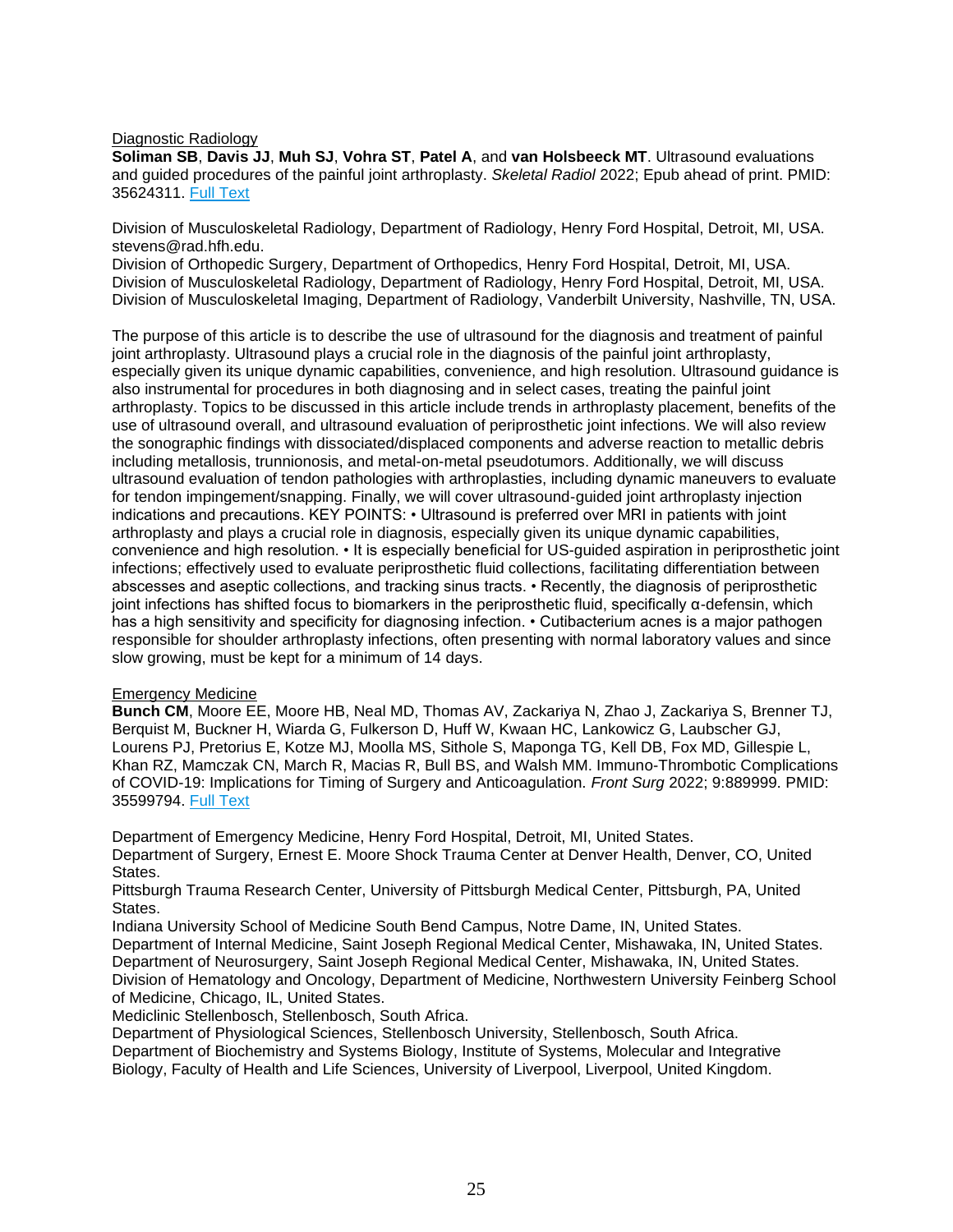Division of Chemical Pathology, Department of Pathology, Faculty of Medicine and Health Sciences, Stellenbosch University and National Health Laboratory Service, Tygerberg Hospital, Cape Town, South Africa.

Division of General Medicine, Department of Medicine, Faculty of Medicine and Health Sciences, Stellenbosch University and Tygerberg Hospital, Cape Town, South Africa.

Division of Medical Virology, Faculty of Medicine and Health Sciences, Stellenbosch University, Cape Town, South Africa.

The Novo Nordisk Foundation Centre for Biosustainability, Technical University of Denmark, Kgs. Lyngby, Denmark.

Department of Quality Assurance and Performance Improvement, Saint Joseph Regional Medical Center, Mishawaka, IN, United States.

Department of Hematology, Michiana Hematology Oncology, Mishawaka, IN, United States. Department of Orthopaedic Trauma, Memorial Hospital South Bend, South Bend, IN, United States. Department of Cardiothoracic Surgery, St. Joseph Regional Medical Center, Mishawaka, IN, United States.

Department of Plastic and Reconstructive Surgery, St. Joseph Regional Medical Center, Mishawaka, IN, United States.

Department of Pathology and Human Anatomy, Loma Linda University School of Medicine, Loma Linda, CA, United States.

Early in the coronavirus disease 2019 (COVID-19) pandemic, global governing bodies prioritized transmissibility-based precautions and hospital capacity as the foundation for delay of elective procedures. As elective surgical volumes increased, convalescent COVID-19 patients faced increased postoperative morbidity and mortality and clinicians had limited evidence for stratifying individual risk in this population. Clear evidence now demonstrates that those recovering from COVID-19 have increased postoperative morbidity and mortality. These data-in conjunction with the recent American Society of Anesthesiologists guidelines-offer the evidence necessary to expand the early pandemic guidelines and guide the surgeon's preoperative risk assessment. Here, we argue elective surgeries should still be delayed on a personalized basis to maximize postoperative outcomes. We outline a framework for stratifying the individual COVID-19 patient's fitness for surgery based on the symptoms and severity of acute or convalescent COVID-19 illness, coagulopathy assessment, and acuity of the surgical procedure. Although the most common manifestation of severe acute respiratory syndrome coronavirus 2 (SARS-CoV-2) infection is COVID-19 pneumonitis, every system in the body is potentially afflicted by an endotheliitis. This endothelial derangement most often manifests as a hypercoagulable state on admission with associated occult and symptomatic venous and arterial thromboembolisms. The delicate balance between hyper and hypocoagulable states is defined by the local immune-thrombotic crosstalk that results commonly in a hemostatic derangement known as fibrinolytic shutdown. In tandem, the hemostatic derangements that occur during acute COVID-19 infection affect not only the timing of surgical procedures, but also the incidence of postoperative hemostatic complications related to COVID-19-associated coagulopathy (CAC). Traditional methods of thromboprophylaxis and treatment of thromboses after surgery require a tailored approach guided by an understanding of the pathophysiologic underpinnings of the COVID-19 patient. Likewise, a prolonged period of risk for developing hemostatic complications following hospitalization due to COVID-19 has resulted in guidelines from differing societies that recommend varying periods of delay following SARS-CoV-2 infection. In conclusion, we propose the perioperative, personalized assessment of COVID-19 patients' CAC using viscoelastic hemostatic assays and fluorescent microclot analysis.

# Emergency Medicine

Limkakeng AT, Jr., Hertz J, Lerebours R, Kuchibhatla M, **McCord J**, Singer AJ, Apple FS, Peacock WF, Christenson RH, and **Nowak RM**. Ideal high sensitivity troponin baseline cutoff for patients with renal dysfunction. *Am J Emerg Med* 2022; 56:323-324. PMID: 34482998. [Full Text](https://libkey.io/34482998)

Division of Emergency Medicine, Duke University School of Medicine, Durham, NC, USA. Electronic address: alexander.limkakeng@duke.edu.

Division of Emergency Medicine, Duke University School of Medicine, Durham, NC, USA. Electronic address: julian.hertz@duke.edu.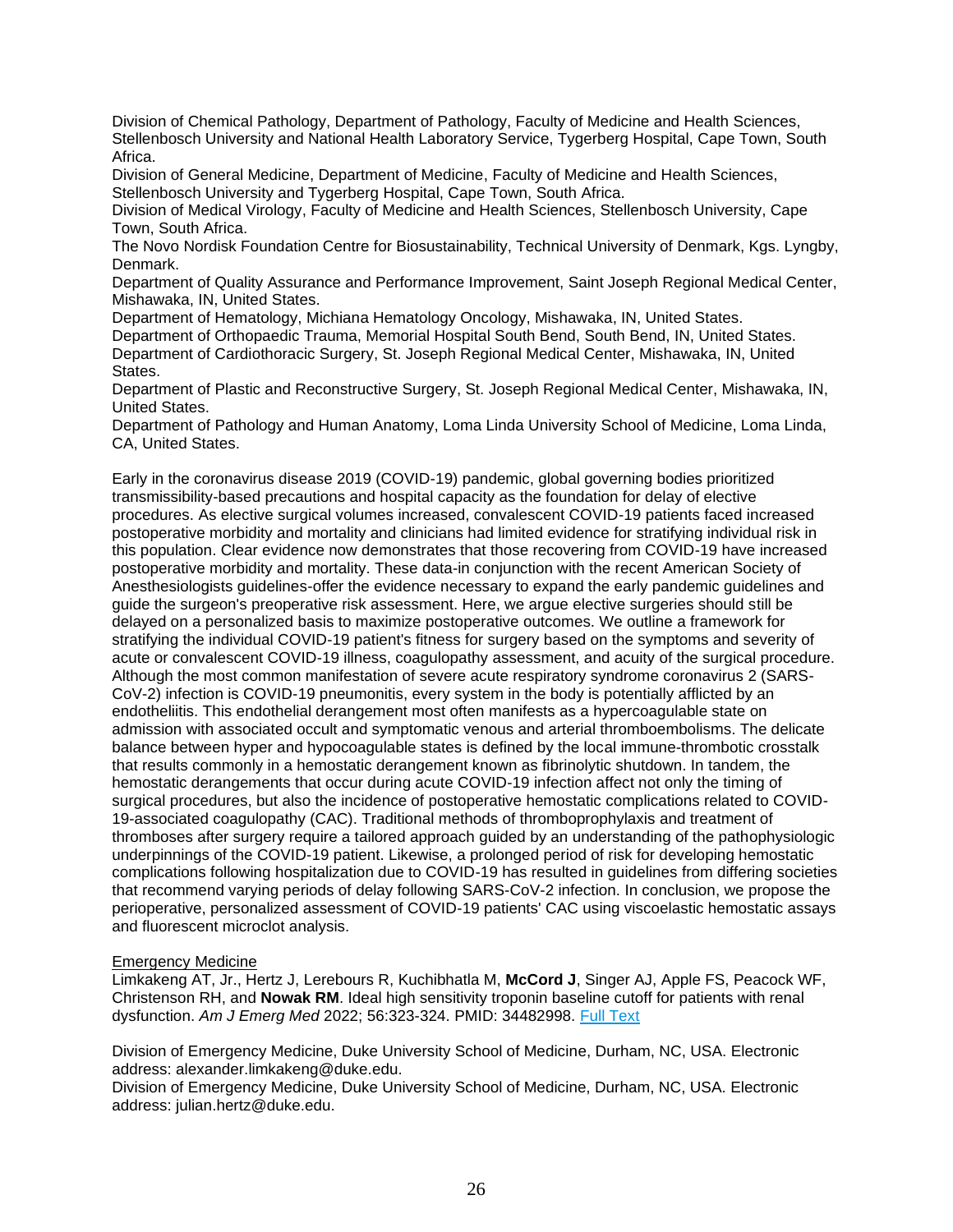Department of Biostatistics, Medicine, Duke University School of Medicine, Durham, NC, USA. Electronic address: reginald.lerebours@duke.edu.

Department of Biostatistics, Medicine, Duke University School of Medicine, Durham, NC, USA. Electronic address: maragatha.kuchibhatla@duke.edu.

Heart and Vascular Institute, Henry Ford Health System, Detroit, MI, USA. Electronic address: jmccord1@hfhs.org.

Department of Emergency Medicine, SUNY Stony Brook, Stony Brook, NY, USA. Electronic address: adam.singer@stonybrookmedicine.edu.

Department of Laboratory Medicine and Pathology, Hennepin County Medical Center and University of Minnesota Minneapolis, Minneapolis, MN, USA. Electronic address: apple004@umn.edu.

Department of Emergency Medicine, Baylor College of Medicine, Houston, TX, USA.

University of Maryland School of Medicine, Baltimore, MD, USA. Electronic address: rchristenson@umm.edu.

Department of Emergency Medicine, Henry Ford Health System, Detroit, MI, USA. Electronic address: nowak1@hfhs.org.

#### Emergency Medicine

Skok H, **Jabour J**, and Betcher J. Wernicke Korsakoff syndrome in a teenage female as a complication of COVID-19. *J Am Coll Emerg Physicians Open* 2022; 3(3):e12735. PMID: 35505931. [Full Text](https://libkey.io/35505931)

Department of Emergency Medicine Trinity Health West Michigan Muskegon Michigan USA. Department of Emergency Medicine Henry Ford Health System Detroit Michigan USA.

Wernicke encephalitis (WE) is usually associated with alcohol use disorder and caused by a deficiency in thiamine. Classic findings include confusion, ataxia, and ophthalmoplegia. This case is a unique presentation of WE in a 14-year-old female related to prior coronavirus disease infection. She had persistent dysgeusia and developed thiamine deficiency. She presented with confusion, ataxia, and changes in speech. She had a prolonged hospitalization but was discharged to an inpatient rehab facility with persistent symptoms. It is prudent to include thiamine deficiency in the differential for patients with any symptoms of WE and a history of nutritional deficiency.

# Emergency Medicine

**Suleyman G**, **Fadel R**, **Brar I**, **Kassab R**, **Khansa R**, **Sturla N**, **Alsaadi A**, **Latack K**, **Miller J**, **Tibbetts R**, **Samuel L**, **Alangaden G**, and **Ramesh M**. Risk Factors Associated With Hospitalization and Death in COVID-19 Breakthrough Infections. *Open Forum Infect Dis* 2022; 9(5):ofac116. PMID: 35437511. [Full](https://libkey.io/35437511)  **[Text](https://libkey.io/35437511)** 

Division of Infectious Disease, Henry Ford Health System, Detroit, Michigan, USA. Wayne State University, Detroit, Michigan, USA.

Department of Internal Medicine, Henry Ford Hospital, Detroit, Michigan, USA. Department of Public Health Sciences, Henry Ford Health System, Detroit, Michigan, USA. Department of Emergency Medicine, Henry Ford Hospital, Detroit, Michigan, USA. Clinical Microbiology, Henry Ford Health System, Detroit, Michigan, USA.

BACKGROUND: Characterizations of coronavirus disease 2019 (COVID-19) vaccine breakthrough infections are limited. We aim to characterize breakthrough infections and identify risk factors associated with outcomes. METHODS: This was a retrospective case series of consecutive fully vaccinated patients with severe acute respiratory syndrome coronavirus 2 (SARS-CoV-2) in a multicenter academic center in Southeast Michigan, between December 30, 2020, and September 15, 2021. RESULTS: A total of 982 patients were identified; the mean age was 57.9 years, 565 (59%) were female, 774 (79%) were White, and 255 (26%) were health care workers (HCWs). The median number of comorbidities was 2; 225 (23%) were immunocompromised. BNT162b2 was administered to 737 (75%) individuals. The mean time to SARS-CoV-2 detection was 135 days. The majority were asymptomatic or exhibited mild to moderate disease, 154 (16%) required hospitalization, 127 (13%) had severe-critical illness, and 19 (2%) died. Age (odds ratio [OR], 1.14; 95% CI, 1.04-1.07; P < .001), cardiovascular disease (OR, 3.02; 95% CI, 1.55- 5.89; P = .001), and immunocompromised status (OR, 2.57; 95% CI, 1.70-3.90; P < .001) were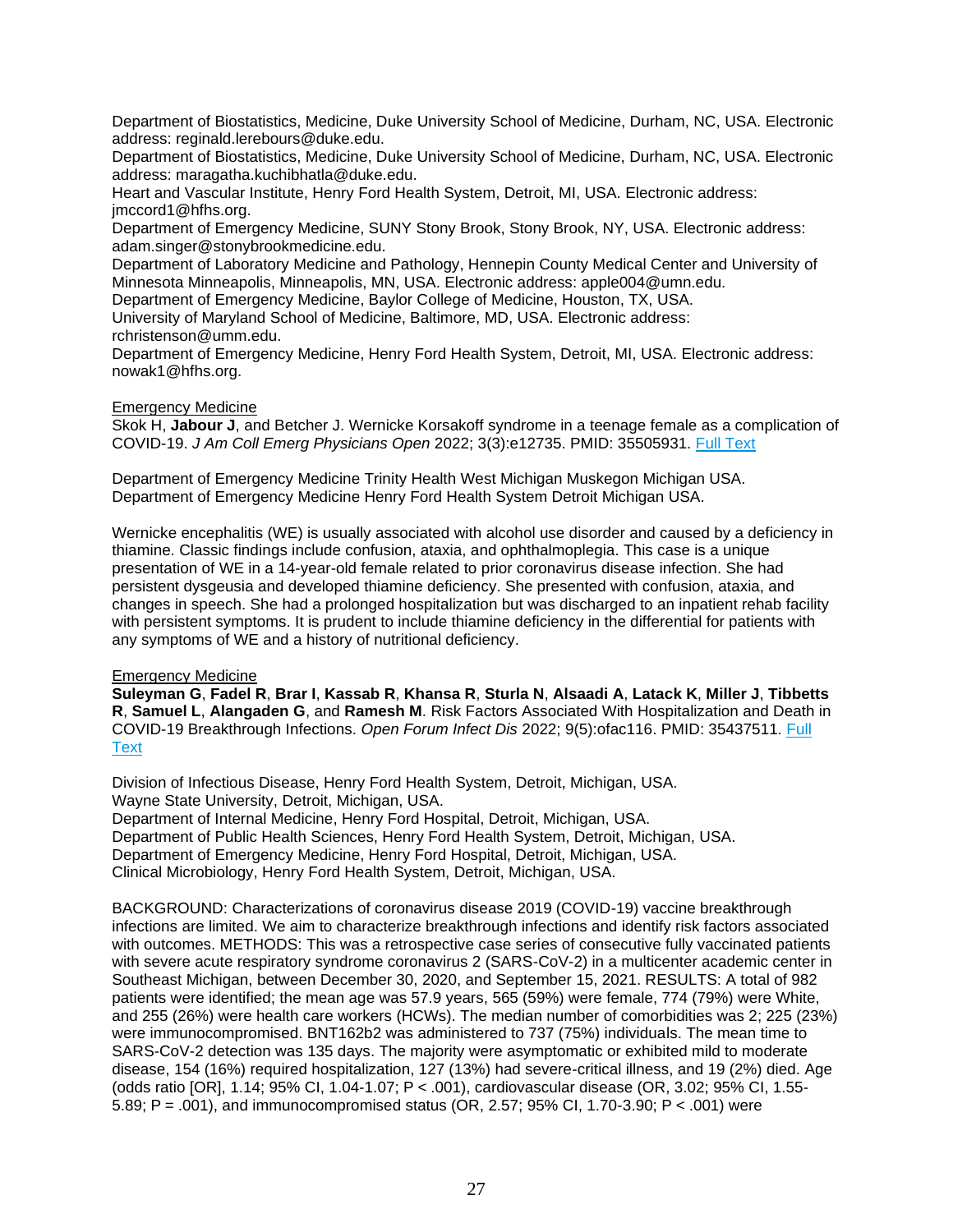independent risk factors for hospitalization. Additionally, age (OR, 1.06; 95% CI, 1.02-1.11; P = .006) was significantly associated with mortality. HCWs (OR, 0.15; 95% CI, 0.05-0.50; P = .002) were less likely to be hospitalized, and prior receipt of BNT162b2 was associated with lower odds of hospitalization (OR, 0.436; 95% CI, 0.303-0.626; P < .001) and/or death (OR, 0.360; 95% CI, 0.145-0.898; P = .029). CONCLUSIONS: COVID-19 vaccines remain effective at attenuating disease severity. However, patients with breakthrough infections necessitating hospitalization may benefit from early treatment modalities and COVID-19-mitigating strategies, especially in areas with substantial or high transmission rates.

# <span id="page-27-0"></span>Endocrinology and Metabolism

Deutschbein T, Reimondo G, Di Dalmazi G, Bancos I, Patrova J, Vassiliadi DA, Nekić AB, Debono M, Lardo P, Ceccato F, Petramala L, Prete A, Chiodini I, Ivović M, Pazaitou-Panayiotou K, Alexandraki KI, Hanzu FA, Loli P, Yener S, Langton K, Spyroglou A, Kocjan T, Zacharieva S, Valdés N, Ambroziak U, Suzuki M, Detomas M, Puglisi S, Tucci L, Delivanis DA, Margaritopoulos D, Dusek T, Maggio R, Scaroni C, Concistrè A, Ronchi CL, Altieri B, Mosconi C, Diamantopoulos A, Iñiguez-Ariza NM, Vicennati V, Pia A, Kroiss M, Kaltsas G, Chrisoulidou A, Marina LV, Morelli V, Arlt W, Letizia C, Boscaro M, Stigliano A, Kastelan D, Tsagarakis S, **Athimulam S**, Pagotto U, Maeder U, Falhammar H, Newell-Price J, Terzolo M, and Fassnacht M. Age-dependent and sex-dependent disparity in mortality in patients with adrenal incidentalomas and autonomous cortisol secretion: an international, retrospective, cohort study. *Lancet Diabetes Endocrinol* 2022; Epub ahead of print. PMID: 35533704. [Full Text](https://libkey.io/35533704)

Department of Internal Medicine I, Division of Endocrinology and Diabetes, University Hospital, University of Würzburg, Würzburg, Germany; Medicover Oldenburg MVZ, Oldenburg, Germany.

Department of Clinical and Biological Sciences, San Luigi Hospital, University of Turin, Turin, Italy. Endocrinology and Prevention and Care of Diabetes Unit, IRCCS Azienda Ospedaliero-Universitaria di Bologna, Bologna, Italy; Department of Medical and Surgical Sciences, Alma Mater University of Bologna, Bologna, Italy.

Division of Endocrinology, Diabetes and Metabolism, Mayo Clinic, Rochester, MN, USA. Department of Clinical Science and Education, Södersjukhuset AB, Karolinska Institutet, Stockholm, Sweden.

Department of Endocrinology, Diabetes, and Metabolism, National Expertise Centre for Rare Endocrine Diseases, Evangelismos Hospital, Athens, Greece.

Department of Endocrinology, University Hospital Centre Zagreb, Zagreb, Croatia.

Department of Oncology and Metabolism, University of Sheffield, Sheffield, UK.

Endocrinology, Department of Clinical and Molecular Medicine, Sant'Andrea Hospital, Sapienza University of Rome, Rome, Italy.

Endocrinology Unit, Department of Medicine DIMED, University-Hospital of Padova, Padova, Italy. Second Hypertension Unit, Department of Translational and Precision Medicine, University Sapienza, Rome, Italy.

Institute of Metabolism and Systems Research, University of Birmingham, Birmingham, UK; Centre for Endocrinology, Diabetes, and Metabolism, Birmingham Health Partners, Birmingham, UK; NIHR Birmingham Biomedical Research Centre, University Hospitals Birmingham NHS Foundation Trust and University of Birmingham, Birmingham, UK.

Istituto Auxologico Italiano, IRCCS, University of Milan, Milan, Italy.

Clinic for Endocrinology, Diabetes, and Metabolic Diseases, University Clinical Centre of Serbia, Faculty of Medicine, University of Belgrade, Belgrade, Serbia.

Department of Endocrinology, Theagenio Cancer Hospital, Thessaloniki, Greece.

1st Department of Propaedeutic and Internal Medicine, Laiko Hospital, National and Kapodistrian University of Athens, Athens, Greece.

Endocrinology and Nutrition, Hospital Clinic de Barcelona, Barcelona, Spain.

Department of Endocrinology, Ospedale Niguarda Cà Granda, Milan, Italy.

Department of Endocrinology, Dokuz Eylul University School of Medicine, Izmir, Turkey.

Institute of Clinical Chemistry and Laboratory Medicine, University Hospital Dresden, Dresden, Germany. Klinik für Endokrinologie, Diabetologie und Klinische Ernährung, Universitäts-Spital Zürich, Zürich,

Switzerland; University Hospital Munich, Ludwig-Maximilians-Universität München, Munich, Germany.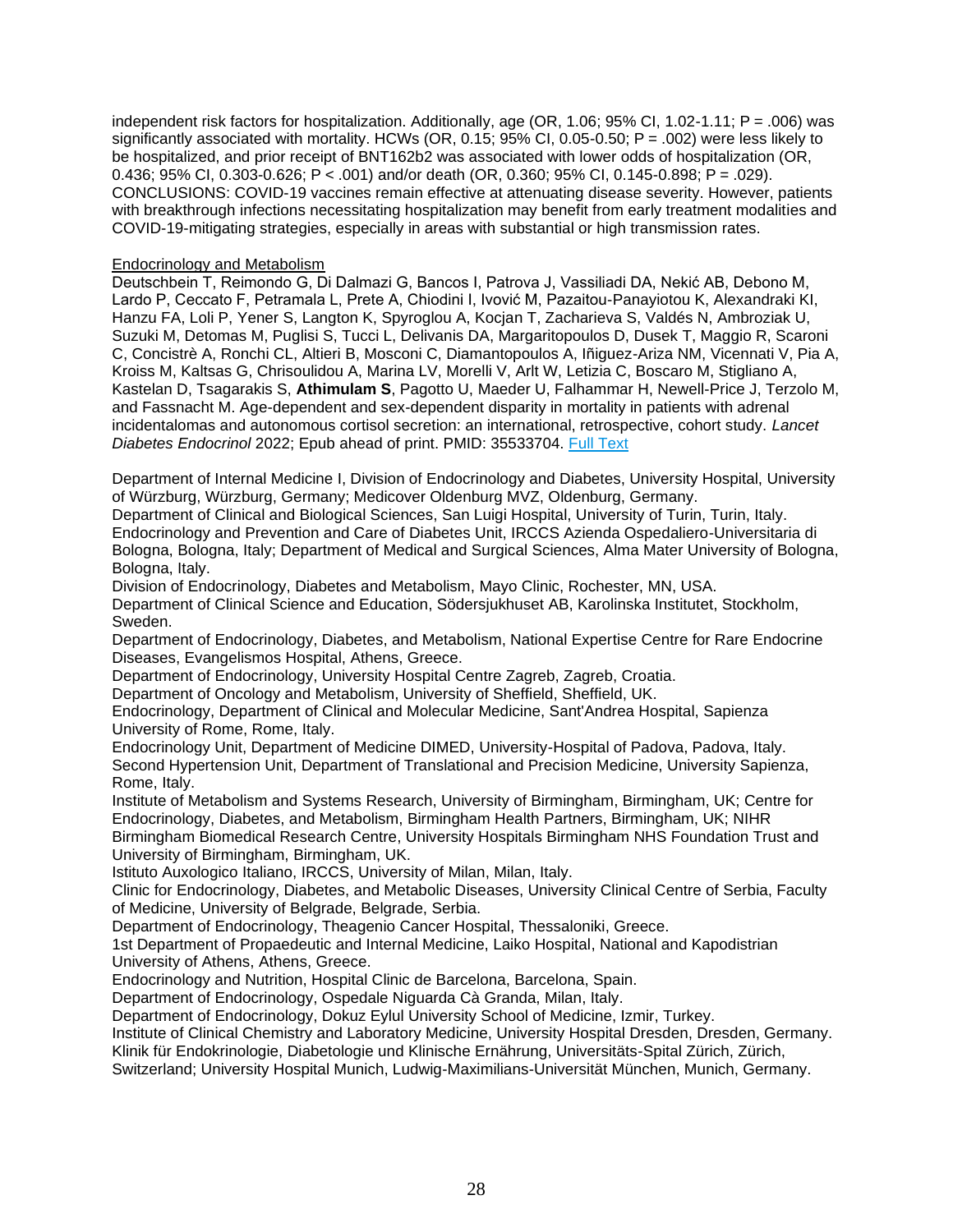Department of Internal Medicine, Faculty of Medicine, University of Ljubljana, Ljubljana, Slovenia; Department of Endocrinology, Diabetes, and Metabolic Diseases, University Medical Centre Ljubljana, Liubliana, Slovenia.

Department of Endocrinology, University Hospital of Endocrinology, Medical University, Sofia, Bulgaria. Hospital Universitario Central de Asturias, Oviedo, Spain; Instituto de Investigación Sanitaria del Principado de Asturias (ISPA), Oviedo, Spain; Hospital Universitario de Cabueñes, Gijón, Spain. Department of Internal Medicine and Endocrinology, Medical University of Warsaw, Warsaw, Poland. Eunice Kennedy Shriver National Institute of Child Health & Human Development (NICHD), National Institutes of Health, Bethesda, MD, USA.

Department of Internal Medicine I, Division of Endocrinology and Diabetes, University Hospital, University of Würzburg, Würzburg, Germany.

Department of Internal Medicine I, Division of Endocrinology and Diabetes, University Hospital, University of Würzburg, Würzburg, Germany; Institute of Metabolism and Systems Research, University of Birmingham, Birmingham, UK; Centre for Endocrinology, Diabetes, and Metabolism, Birmingham Health Partners, Birmingham, UK; NIHR Birmingham Biomedical Research Centre, University Hospitals Birmingham NHS Foundation Trust and University of Birmingham, Birmingham, UK.

Endocrinology and Prevention and Care of Diabetes Unit, IRCCS Azienda Ospedaliero-Universitaria di Bologna, Bologna, Italy; Diagnostic and Interventional Radiology Unit, IRCCS Azienda Ospedaliero-Universitaria di Bologna, Bologna, Italy.

Department of Endocrinology and Metabolism, Instituto Nacional de Ciencias Médicas y Nutrición Salvador Zubirán, Mexico City, Mexico; Division of Endocrinology, Diabetes and Metabolism, Mayo Clinic, Rochester, MN, USA.

Department of Internal Medicine I, Division of Endocrinology and Diabetes, University Hospital, University of Würzburg, Würzburg, Germany; University Hospital Munich, Ludwig-Maximilians-Universität München, Munich, Germany.

Institute of Metabolism and Systems Research, University of Birmingham, Birmingham, UK; Centre for Endocrinology, Diabetes, and Metabolism, Birmingham Health Partners, Birmingham, UK; NIHR Birmingham Biomedical Research Centre, University Hospitals Birmingham NHS Foundation Trust and University of Birmingham, Birmingham, UK; NIHR Birmingham Biomedical Research Centre, University of Birmingham and University Hospitals Birmingham NHS Foundation Trust, Birmingham, UK. Division of Endocrinology, Diabetes and Metabolism, Mayo Clinic, Rochester, MN, USA; Division of Endocrinology, Diabetes, Bone and Mineral Disorders, Henry Ford Health System, Detroit, MI, USA. Comprehensive Cancer Center Mainfranken, University of Würzburg, Würzburg, Germany. Department of Endocrinology, Karolinska University Hospital, Stockholm, Sweden; Department of Molecular Medicine and Surgery, Karolinska Institutet, Stockholm, Sweden.

Department of Internal Medicine I, Division of Endocrinology and Diabetes, University Hospital, University of Würzburg, Würzburg, Germany; Comprehensive Cancer Center Mainfranken, University of Würzburg, Würzburg, Germany. Electronic address: fassnacht\_m@ukw.de.

BACKGROUND: The association between cortisol secretion and mortality in patients with adrenal incidentalomas is controversial. We aimed to assess all-cause mortality, prevalence of comorbidities, and occurrence of cardiovascular events in uniformly stratified patients with adrenal incidentalomas and cortisol autonomy (defined as non-suppressible serum cortisol on dexamethasone suppression testing). METHODS: We conducted an international, retrospective, cohort study (NAPACA Outcome) at 30 centres in 16 countries. Eligible patients were aged 18 years or older with an adrenal incidentaloma (diameter ≥1 cm) detected between Jan 1, 1996, and Dec 31, 2015, and availability of a 1 mg dexamethasone suppression test result from the time of the initial diagnosis. Patients with clinically apparent hormone excess, active malignancy, or follow-up of less than 36 months were excluded. Patients were stratified according to the 0800-0900 h serum cortisol values after an overnight 1 mg dexamethasone suppression test; less than 50 nmol/L was classed as non-functioning adenoma, 50-138 nmol/L as possible autonomous cortisol secretion, and greater than 138 nmol/L as autonomous cortisol secretion. The primary endpoint was all-cause mortality. Secondary endpoints were the prevalence of cardiometabolic comorbidities, cardiovascular events, and cause-specific mortality. The primary and secondary endpoints were assessed in all study participants. FINDINGS: Of 4374 potentially eligible patients, 3656 (2089 [57·1%] with non-functioning adenoma, 1320 [36·1%] with possible autonomous cortisol secretion, and 247 [6·8%] with autonomous cortisol secretion) were included in the study cohort for mortality analysis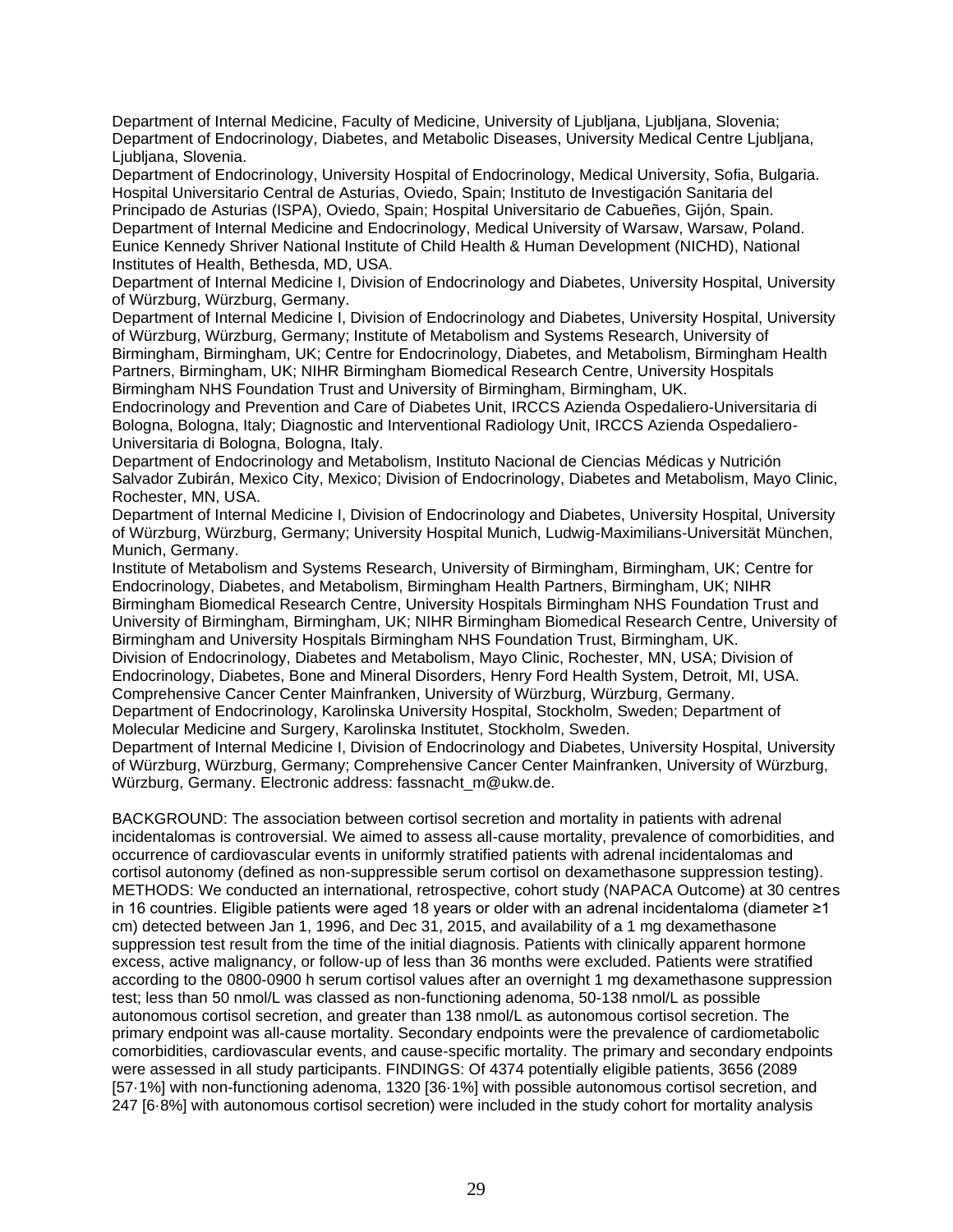(2350 [64·3%] women and 1306 [35·7%] men; median age 61 years [IQR 53-68]; median follow-up 7·0 years [IQR 4·7-10·2]). During follow-up, 352 (9·6%) patients died. All-cause mortality (adjusted for age, sex, comorbidities, and previous cardiovascular events) was significantly increased in patients with possible autonomous cortisol secretion (HR 1·52, 95% CI 1·19-1·94) and autonomous cortisol secretion (1·77, 1·20-2·62) compared with patients with non-functioning adenoma. In women younger than 65 years, autonomous cortisol secretion was associated with higher all-cause mortality than non-functioning adenoma (HR 4·39, 95% CI 1·93-9·96), although this was not observed in men. Cardiometabolic comorbidities were significantly less frequent with non-functioning adenoma than with possible autonomous cortisol secretion and autonomous cortisol secretion (hypertension occurred in 1186 [58·6%] of 2024 patients with non-functioning adenoma, 944 [74·0%] of 1275 with possible autonomous cortisol secretion, and 179 [75·2%] of 238 with autonomous cortisol secretion; dyslipidaemia occurred in 724 [36·2%] of 1999 patients, 547 [43·8%] of 1250, and 123 [51·9%] of 237; and any diabetes occurred in 365 [18·2%] of 2002, 288 [23·0%] of 1250, and 62 [26·7%] of 232; all p values <0·001). INTERPRETATION: Cortisol autonomy is associated with increased all-cause mortality, particularly in women younger than 65 years. However, until results from randomised interventional trials are available, a conservative therapeutic approach seems to be justified in most patients with adrenal incidentaloma. FUNDING: Deutsche Forschungsgemeinschaft, Associazione Italiana per la Ricerca sul Cancro, Università di Torino.

# <span id="page-29-0"></span>Family Medicine

Macias D, Hand BN, Zenga J, Pipkorn P, Nilsen ML, **Williams AM**, and Graboyes EM. Association Between Observer-Rated Disfigurement and Body Image-Related Distress Among Head and Neck Cancer Survivors. *JAMA Otolaryngol Head Neck Surg* 2022; Epub ahead of print. PMID: 35554492. [Full](https://libkey.io/35554492)  **[Text](https://libkey.io/35554492)** 

Department of Otolaryngology-Head and Neck Surgery, Medical University of South Carolina, Charleston, South Carolina.

School of Health and Rehabilitation Sciences, The Ohio State University, Columbus, Ohio.

Department of Otolaryngology and Communication Sciences, Medical College of Wisconsin, Milwaukee, Wisconsin.

Department of Otolaryngology-Head and Neck Surgery, Washington University School of Medicine, St Louis, Missouri.

Department of Otolaryngology-Head and Neck Surgery, University of Pittsburgh School of Medicine, Pittsburgh, Pennsylvania.

Department of Family Medicine, Henry Ford Health System, Detroit, Michigan.

Department of Public Health Sciences, Medical University of South Carolina, Charleston, South Carolina.

This cross-sectional study assesses the association between observer-rated disfigurement and body image–related distress among survivors of head and neck cancer.

# <span id="page-29-1"></span>Gastroenterology

Ghandour B, Shinn B, Dawod QM, Fansa S, El Chafic AH, Irani SS, Pawa R, Gutta A, **Ichkhanian Y**, Paranandi B, Pawa S, Al-Haddad MA, **Zuchelli T**, Huggett MT, Bejjani M, Sharaiha RZ, Kowalski TE, and Khashab MA. EUS-directed transgastric interventions in Roux-En-Y Gastric Bypass anatomy: a multicenter experience. *Gastrointest Endosc* 2022; Epub ahead of print. PMID: 35623383. [Full Text](https://libkey.io/35623383)

Johns Hopkins Medicine, Baltimore, MD, United States. Thomas Jefferson University, Philadelphia, PA, United States. Weill Cornell Medicine, New York, NY, United States. American University of Beirut Medical Center, Beirut, Lebanon. Ochsner Medical Center-New Orleans, New Orleans, LA, United States. Virginia Mason Medical Center, Seattle, WA, United States. Wake Forest Baptist Health, Winston-Salem, North Carolina, United States. Indiana University Medical Center, Indianapolis, IN, United States. Henry Ford Health System, Detroit, MI, United States. Leeds Teaching Hospitals NHS Trust, Leeds, Leeds, United Kingdom.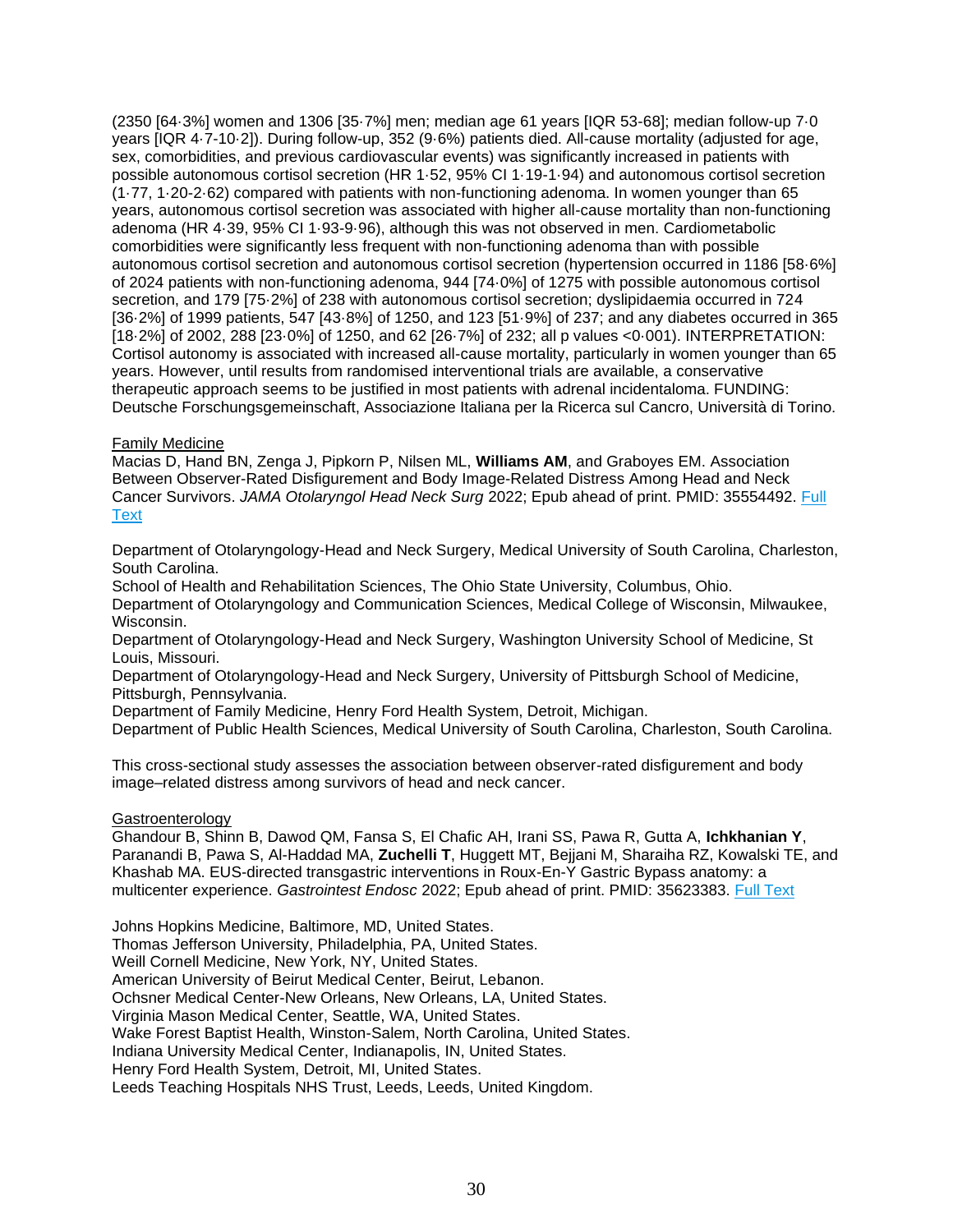BACKGROUND AND AIMS: Placement of a Lumen Apposing Metal Stent (LAMS) between the gastric pouch and the excluded stomach allows for EUS Guided Transgastric Interventions (EDGI) in patients with Roux-en-Y gastric bypass (RYGB). Although EUS guided transgastric ERCP (EDGE) outcomes have been reported, there is a paucity of data on other endoscopic interventions. We aimed to evaluate the outcomes and safety of EDGI. METHODS: This is a retrospective study involving 9 centers (8 USA, 1 Europe) and included patients with RYGB who underwent EDGI between 06/2015 and 09/2021. The primary outcome was the technical success of EDGI. Secondary outcomes included adverse events, length of hospital stay, and fistula follow-up and management. RESULTS: 54 EDGI procedures were performed in 47 patients (mean age 61yr, F 72%), most commonly for the evaluation of a pancreatic mass (n=16) and management of pancreatic fluid collections (n=10). A 20mm LAMS was utilized in 26 patients and a 15mm LAMS in 21, creating a gastrogastrostomy (GG) in 37 patients and jejunogastrostomy (JG) in 10. Most patients (n=30, 64%) underwent a dual-session EDGI, with a median interval of 17d between the 2 procedures. Single-session EDGI was performed in 17 patients, of whom 10 (59%) had anchoring of the LAMS. The most common interventions were diagnostic EUS (+/-FNA/B)  $(n=28)$  and EUS-guided cystgastrostomy  $(n=8)$ . The mean procedural time was  $97.6 \pm 78.9$  mins. Technical success was achieved in 52 (96%). AEs occurred in 5 (10.6%) patients, of which only 1 (2.1%) was graded as severe. Intraprocedural LAMS migration was the most common AE, occurring in 3 patients (6.4%), while delayed spontaneous LAMS migration occurred in 2 (4.3%). 4 of the 5 LAMS migration events were managed endoscopically, and one required surgical repair. LAMS anchoring was found to be protective against LAMS migration ( $p=0.001$ ). The median duration of hospital stay was 2.1  $\pm$  3.7d. Of the 17 patients who underwent objective fistula assessment endoscopically/radiologically after LAMS removal, 2 (11.7%) were found to have persistent fistulas. In one case the fistula was intentionally left open to assist with weight gain. The other fistula was successfully closed endoscopically. CONCLUSION: EDGI is effective and safe for the diagnosis and management of pancreatobiliary and foregut disorders in RYGB patients. It is associated with high rates of technical success and low rates of severe AEs. LAMS migration is the most common AE with evidence that anchoring can be protective against its occurrence. Persistent fistulas may occur, but endoscopic closure seems effective.

<span id="page-30-0"></span>Global Health Initiative

**Shallal A**, Lahoud C, Merhej D, Youssef S, **Verkler J**, **Kaljee L**, **Prentiss T**, **Joshi S**, **Zervos M**, and Matar M. The Impact of a Post-Prescription Review and Feedback Antimicrobial Stewardship Program in Lebanon. Antibiotics (Basel) 2022; 11(5). PMID: 35625286. [Full Text](https://libkey.io/35625286)

Division of Infectious Diseases, Henry Ford Hospital, Detroit, MI 48202, USA.

Division of Infectious Diseases, Brigham & Women's Hospital, Harvard Medical School, Boston, MA 02115, USA.

Notre Dame des Secours University Hospital, Byblos 1401, Lebanon.

Global Health Initiative, Henry Ford Hospital, Detroit, MI 48202, USA.

Office of Global Affairs, Wayne State University School of Medicine, Detroit, MI 48202, USA. School of Medicine and Medical Sciences, Holy Spirit University of Kaslik, Byblos 1401, Lebanon.

Antimicrobial stewardship programs (ASPs) are effective means to optimize prescribing practices. They are under-utilized in the Middle East where many challenges exist for ASP implementation. We assessed the effectiveness of infectious disease physician-driven post-prescription review and feedback as an ASP in Lebanon. This prospective cohort study was conducted over an 18-month period in the medical, surgical, and intensive care units of a tertiary care hospital. It consisted of three phases: the baseline, intervention, and follow-up. There was a washout period of two months between each phase. Patients aged ≥16 years receiving 48 h of antibiotics were included. During the intervention phase, the AMS team reviewed antimicrobial use within 72 h post-prescription and gave alternate recommendations based on the guidelines for use. The acceptance of the recommendations was measured at 72 h. The primary outcome of the study was days of therapy per 1000 study patient days. A total of 328 patients were recruited in the baseline phase (August-October 2020), 467 patients in the intervention phase (January-June 2021), and 301 patients in the post-intervention phase (September-December 2021). The total days of therapy decreased from 11.46 during the baseline phase to 8.64 during the intervention phase (p < 0.001). Intervention acceptance occurred 88.5% of the time. The infectious disease physician-driven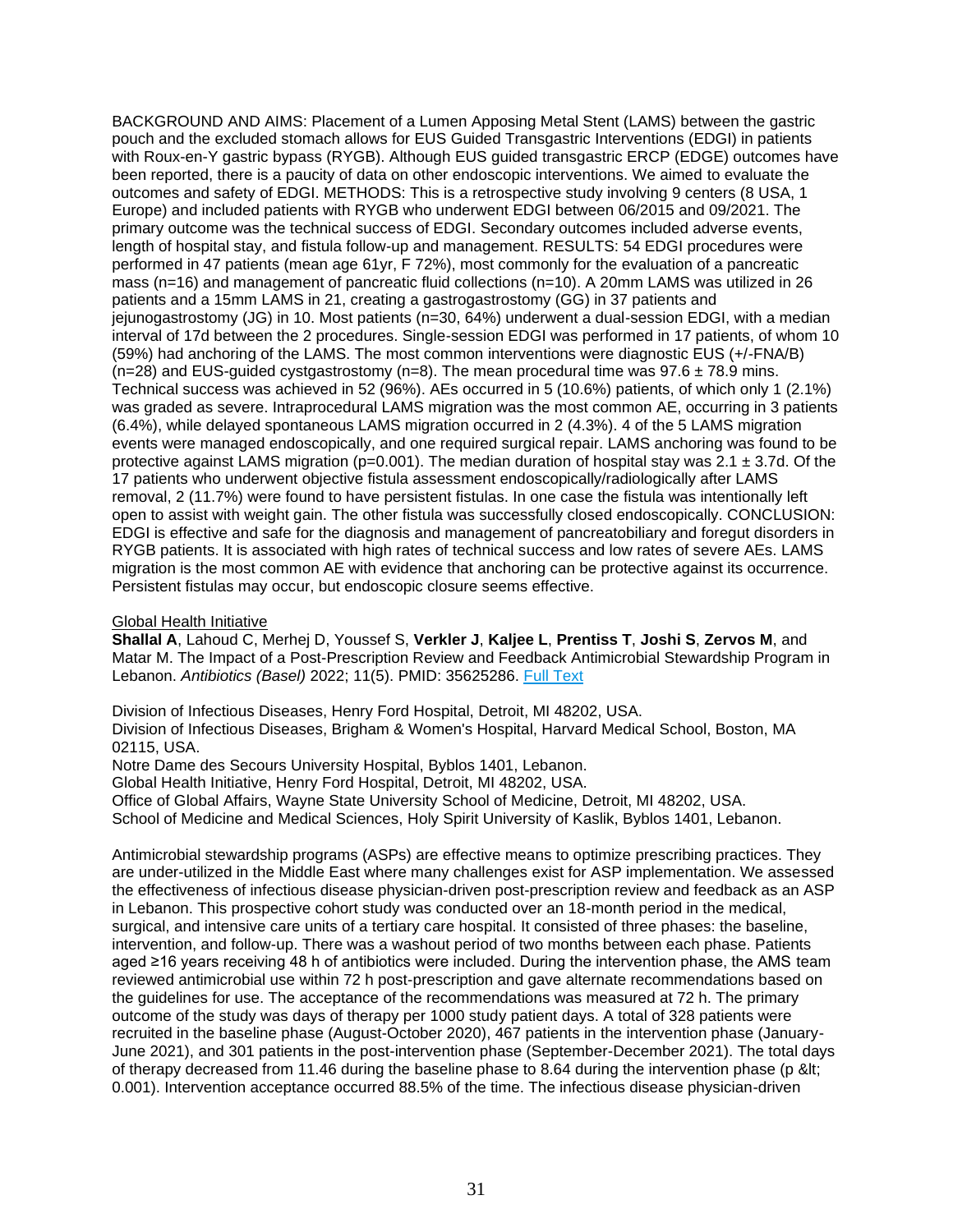implementation of an ASP was successful in reducing antibiotic utilization in an acute care setting in Lebanon.

# <span id="page-31-0"></span>Graduate Medical Education

**Zasuwa GA, Yee J, Passalacqua KD**, and **Frinak S**. Remote Monitoring of Sustained Low-Efficiency Dialysis (SLED) Machines in Intensive Care Unit. *Kidney Med* 2022; 4(5):100452. PMID: 35518838. [Full](https://libkey.io/35518838)  **[Text](https://libkey.io/35518838)** 

Division of Nephrology and Hypertension, Henry Ford Health System, Detroit, Michigan.

The Henry Ford Health System provides patients with a safe, improved system of continuous kidney replacement therapy using a proprietary, 24-hour sustained low-efficiency dialysis (SLED). The SLED system utilizes regional citrate anticoagulation (RCA) in conventional hemodialysis machines that have been configured to provide slow dialytic therapy. Within our hospital complex, SLED-RCA systems are deployed in intensive care units distributed over 4 floors in 2 buildings. This widespread footprint represents a spatial challenge for hemodialysis technicians. Fifteen SLED-RCA machines may be running at one time, and each deployed unit may signal an alarm for multiple reasons. Previously, audible alarms prompted intensive care unit nurses to identify the alarming machine and manually notify technicians by telephone. Technicians would then travel to resolve the alarm. To improve the process of addressing SLED-RCA machine alarms, we developed a remote alert alarm system that wirelessly notifies hemodialysis technicians of specific machine alarms. A quality improvement analysis of nearly 1,000 SLED-RCA alarms over a 1-week period revealed that the average time for alarm correction with a remote alert alarm system was approximately 5 minutes. Reducing alarm resolution time may free technicians and nurses for other critical duties.

# <span id="page-31-1"></span>Hematology-Oncology

de la Fuente MI, Colman H, Rosenthal M, Van Tine BA, Levacic D, **Walbert T**, Gan HK, Vieito M, Milhem MM, Lipford K, Forsyth S, Guichard SM, Mikhailov Y, Sedkov A, Brevard J, Kelly PF, Mohamed H, and Monga V. Olutasidenib (FT-2102) in patients with relapsed or refractory IDH1-mutant glioma: a multicenter, open-label, phase 1b/2 trial. *Neuro Oncol* 2022; Epub ahead of print. PMID: 35639513. [Full](https://libkey.io/35639513)  **[Text](https://libkey.io/35639513)** 

Sylvester Comprehensive Cancer Center and Department of Neurology, University of Miami, Miami, Florida, USA.

Huntsman Cancer Institute, University of Utah, Salt Lake City, Utah, USA.

Peter MacCallum Cancer Centre Melbourne, Victoria, Australia.

Washington University in St. Louis School of Medicine, St. Louis, Missouri, USA.

Baylor and Scott White Vasicek Cancer Center, Baylor University Temple, Temple, Texas, USA. Henry Ford Cancer Institute, Henry Ford Health System and Wayne State University, Detroit, Michigan, USA.

Olivia Newton-John Cancer Wellness and Research Centre Austin Hospital, Heidelberg, Victoria, Australia.

La Trobe University School of Cancer Medicine, Heidelberg, Victoria, Australia.

Department of Medicine, University of Melbourne, Heidelberg, Victoria, Australia.

Vall d'Hebron Institute of Oncology, Barcelona, Spain.

Holden Comprehensive Cancer Center, University of Iowa, Iowa City, Iowa, USA.

Forma Therapeutics, Inc., Watertown, Massachusetts, USA.

BACKGROUND: Olutasidenib (FT2102) is a highly potent, orally bioavailable, brain-penetrant and selective inhibitor of mutant isocitrate dehydrogenase 1 (IDH1). The aim of the study was to determine the safety and clinical activity of olutasidenib in patients with relapsed/refractory gliomas harboring an IDH1 R132X mutation. METHODS: This was an open-label, multicenter, non-randomized, phase 1b/2 clinical trial. Eligible patients (≥18 years) had histologically confirmed IDH1 R132Xmutated glioma that relapsed or progressed on or following standard therapy and had measurable disease. Patients received olutasidenib, 150 mg orally twice daily (BID) in continuous 28-day cycles. The primary endpoints were dose-limiting toxicities (DLTs) (cycle 1) and safety in phase 1 and objective response rate using the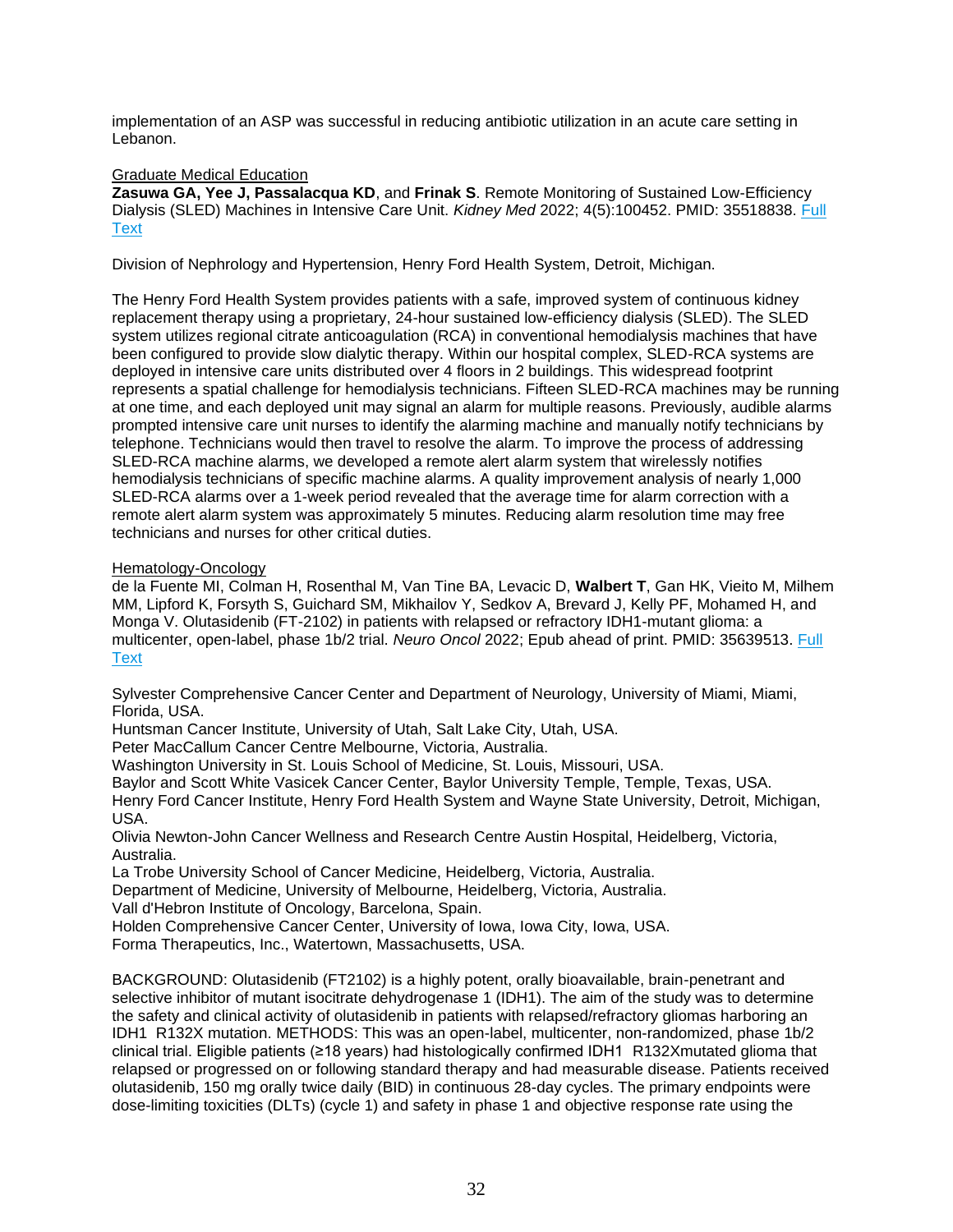Modified Response Assessment in Neuro-Oncology criteria in phase 2. RESULTS: Twenty-six patients were enrolled and followed for a median 15.1 months (7.3–19.4). No DLTs were observed in the singleagent glioma cohort and the pharmacokinetic relationship supported olutasidenib 150 mg BID as the recommended phase 2 dose. In the response-evaluable population, disease control rate (objective response plus stable disease) was 48%. Two (8%) patients demonstrated a best response of partial response and eight (32%) had stable disease for at least 4 months. Grade 3–4 adverse events (≥10%) included alanine aminotransferase increased and aspartate aminotransferase increased (three [12%], each). CONCLUSIONS: Olutasidenib 150 mg BID was well tolerated in patients with relapsed/refractory gliomas harboring an IDH1 R132X mutation and demonstrated preliminary evidence of clinical activity in this heavily pretreated population.

# Hematology-Oncology

**Emole J**, Lawal O, Lupak O, Dias A, Shune L, and Yusuf K. Demographic differences among patients treated with chimeric antigen receptor T-cell therapy in the United States. *Cancer Med* 2022; Epub ahead of print. PMID: 35527361. [Full Text](https://libkey.io/35527361)

Stem Cell Transplantation and Cellular Therapy, Henry Ford Hospital, Detroit, Michigan, USA. Clinical and Translational Science Program, University of Arizona, Tucson, Arizona, USA. Hematology/Oncology, University of South Carolina, Charleston, South Carolina, USA. Blood and Marrow Transplantation, Beth Israel Deaconess Hospital, Boston, Massachusetts, USA. Hematological Malignancies and Cellular Therapeutics, The University of Kansas Health System, Kansas City, USA.

Public Health Program, Adelphi University, Garden City, New York, USA.

BACKGROUND: It is not clear if all Americans have benefitted equally from the availability of chimeric antigen receptor T-cell (CART) therapy. We aimed to evaluate if demographic differences existed among adult patients who received CART therapy and to assess predictors of CART treatment outcomes. METHODS: Records of patients ≥18 years who received CART therapy for non-Hodgkin's lymphoma, acute lymphoblastic leukemia, and multiple myeloma in 2018 were evaluated in the National Inpatient Sample. Acute complications and inhospital mortality were compared between two groups of CART recipients: Whites and non-Whites. Logistic regression analysis was used to evaluate the association between sociodemographic factors and inhospital mortality. RESULTS: Of 1275 CART recipients that met inclusion criteria, there were 40.4% of females, 66.9% of Whites, Blacks (4.2%), Hispanics (13.3%), Asians or Pacific Islanders (4.2%), and Native Americans (1.3%). Up to 96.8% of CART procedures were performed in urban teaching hospitals, and 85.3% of CART recipients lived in metropolitan counties. Non-Whites, compared to Whites, were younger at the time of CART therapy ( $p < 0.001$ ). The inhospital mortality rate was higher in non-Whites, though not statistically significant  $(5.4\% \text{ vs. } 4.4\%, p = 0.764)$ . There were no differences in length of hospital stay, hospital charges, or rates of acute toxicities between the two race groups. We found no association between race and treatment outcomes. Gender, neurotoxicity, and Charlson Comorbidity Index were significant predictors of inhospital mortality. CONCLUSIONS: CART therapy recipients in the United States were more likely to be Whites and more likely to be residents of metropolitan areas. These observed demographic differences were not associated with treatment outcomes or inhospital mortalities.

# Hematology-Oncology

Minchom A, Viteri S, Bazhenova L, **Gadgeel SM**, Ou SI, Trigo J, Bauml JM, Backenroth D, Bhattacharya A, Li T, Mahadevia P, and Girard N. Amivantamab compared with real-world therapies in patients with advanced non-small cell lung cancer harboring EGFR exon 20 insertion mutations who progressed after platinum-based chemotherapy. *Lung Cancer* 2022; 168:74-82. PMID: 35597172. [Full Text](https://libkey.io/35597172)

Drug Development Unit, Royal Marsden/Institute of Cancer Research, Sutton, United Kingdom. Electronic address: anna.minchom@icr.ac.uk.

Instituto Oncológico Dr Rosell, Centro Médico Teknon, Grupo QuironSalud, Barcelona, Spain. Electronic address: sviteri@uomi.es.

University of California San Diego, San Diego, CA, USA. Electronic address: lbazhenova@health.ucsd.edu.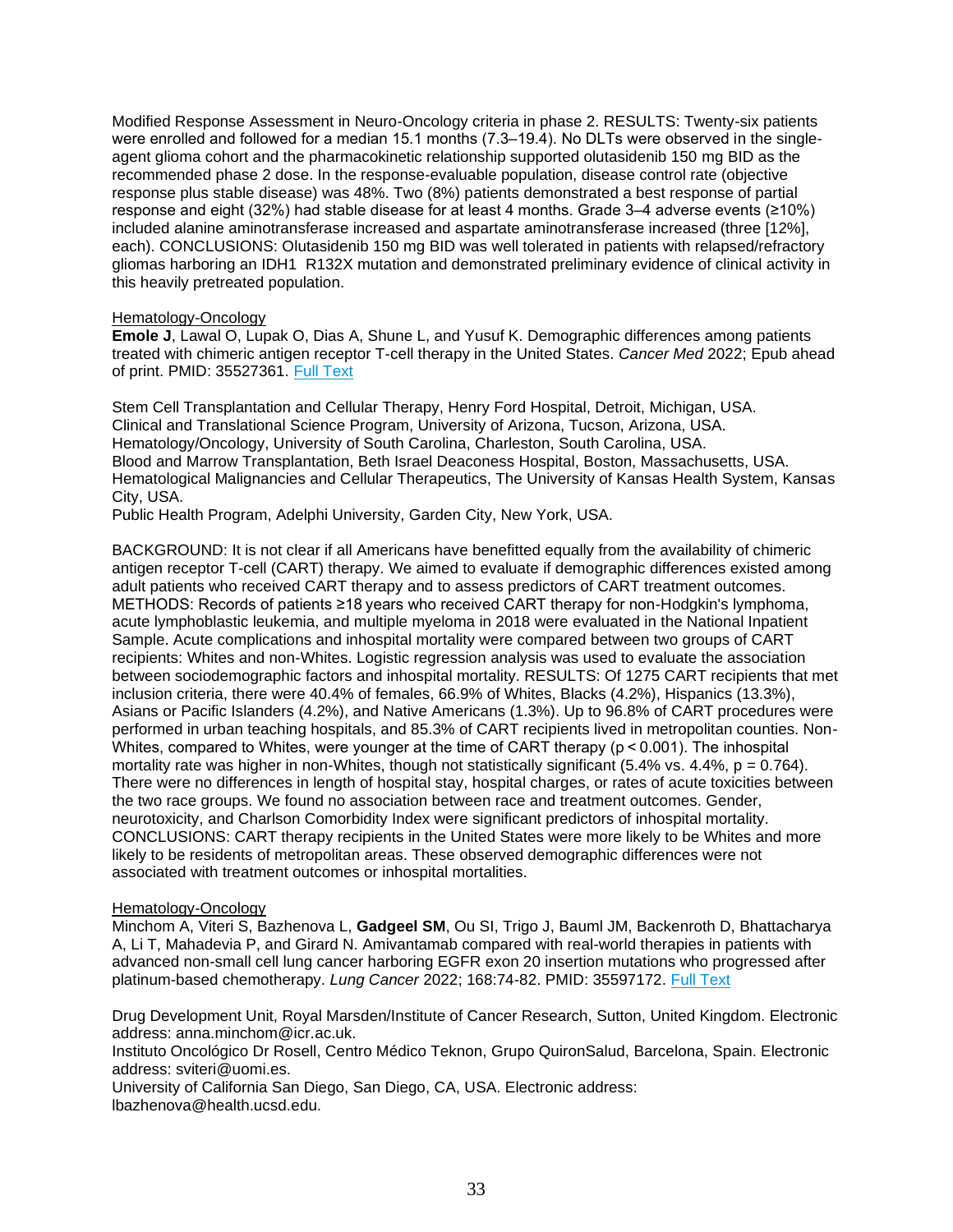Henry Ford Cancer Institute/Henry Ford Health System, Detroit, MI, USA. Electronic address: sgadgee1@hfhs.org.

University of California Irvine, Orange, CA, USA. Electronic address: siou@uci.edu.

Hospital Universitario Virgen de la Victoria y Regional, IBIMA, Malaga, Spain. Electronic address: jmtrigo@seom.org.

Perelman School of Medicine at the University of Pennsylvania, Philadelphia, PA, USA. Electronic address: dbackenr@its.jnj.com.

Janssen R&D, High Wycombe, United Kingdom.

Janssen R&D, High Wycombe, United Kingdom. Electronic address: abhatt53@its.jnj.com.

Janssen R&D, Raritan, NJ, USA. Electronic address: tli27@its.jnj.com.

Janssen R&D, Raritan, NJ, USA. Electronic address: pmahade6@its.jnj.com.

Institut Curie, Institut du Thorax Curie-Montsouris, Paris, France. Electronic address:

nicolas.girard2@curie.fr.

BACKGROUND: In the single-arm CHRYSALIS study, amivantamab showed durable responses and manageable safety in patients with advanced non-small cell lung cancer (NSCLC) harboring epidermal growth factor receptor (EGFR) exon 20 insertion mutations (ex20ins) who progressed on prior platinumbased chemotherapy. External controls can provide context for interpreting amivantamab efficacy. METHODS: External controls were selected from three US-based databases (ConcertAI, COTA, and Flatiron). Key inclusion criteria were diagnosis of EGFR ex20ins advanced NSCLC, prior platinum-based chemotherapy, and performance status score ≤ 1. Duplicate external controls were identified using a tokenization procedure and removed, and adjustment for differences in baseline characteristics between amivantamab-treated and external control cohorts was achieved using propensity score weighting. RESULTS: Amivantamab-treated and pooled external control cohorts included 81 and 125 patients, respectively. Baseline characteristics were generally similar across cohorts, except more amivantamabtreated patients were Asian (56% vs 13%). Most common therapies received by external controls were non-platinum-based chemotherapy (25.1%), immuno-oncology therapies (24.2%), EGFR tyrosine kinase inhibitors (16.3%), and platinum-based chemotherapy (16.3%). Overall response rate was 40% among amivantamab-treated patients and 16% among external controls. Amivantamab-treated patients had longer progression-free survival (median 8.3 vs 2.9 months; hazard ratio [HR; 95% CI]: 0.47 [0.34-0.65]), time to next therapy (median 14.8 vs 4.8 months; HR [95% CI]: 0.40 [0.28-0.57]), and overall survival (median 22.8 vs 12.8 months; HR [95% CI]: 0.49 [0.31-0.77]) than external controls. Results were consistent in sensitivity analyses comparing each external control dataset against the amivantamabtreated group separately. CONCLUSION: Among post-platinum patients with EGFR ex20ins advanced NSCLC, those treated with amivantamab had improved outcomes, including 10-month longer overall survival, versus external controls.

# <span id="page-33-0"></span>Hospital Medicine

Barnes GD, Burnett A, Allen A, Ansell J, Blumenstein M, Clark NP, Crowther M, Dager WE, Deitelzweig SB, **Ellsworth S**, Garcia D, **Kaatz S**, Raffini L, Rajasekhar A, Beek AV, and Minichiello T. Thromboembolic prevention and anticoagulant therapy during the COVID-19 pandemic: updated clinical guidance from the anticoagulation forum. *J Thromb Thrombolysis* 2022: 1-14; Epub ahead of print. PMID: 35579732. [Full Text](https://libkey.io/35579732)

University of Michigan, 2800 Plymouth Rd, B14 G214, 48109-2800, Ann Arbor, MI, USA. gbarnes@med.umich.edu. University of New Mexico Health Sciences Center, Albuquerque, NM, USA. VA Salt Lake City Health Care System, Salt Lake City, UT, USA. Professor of Medicine, Hofstra/Northwell School of Medicine , New York, USA. Children's Hospital of Philadelphia , Philadelphia, PA, USA. Kaiser Permanente Colorado, Colorado University Skaggs School of Pharmacy, Aurora, CO, USA. McMaster University, Hamilton, ON, Canada. UC Davis Medical Center, Sacramento, CA, USA. Ochsner Health System, New Orleans, LA, USA. Henry Ford Hospital, Detroit, MI, USA. University of Washington, Seattle, WA, USA.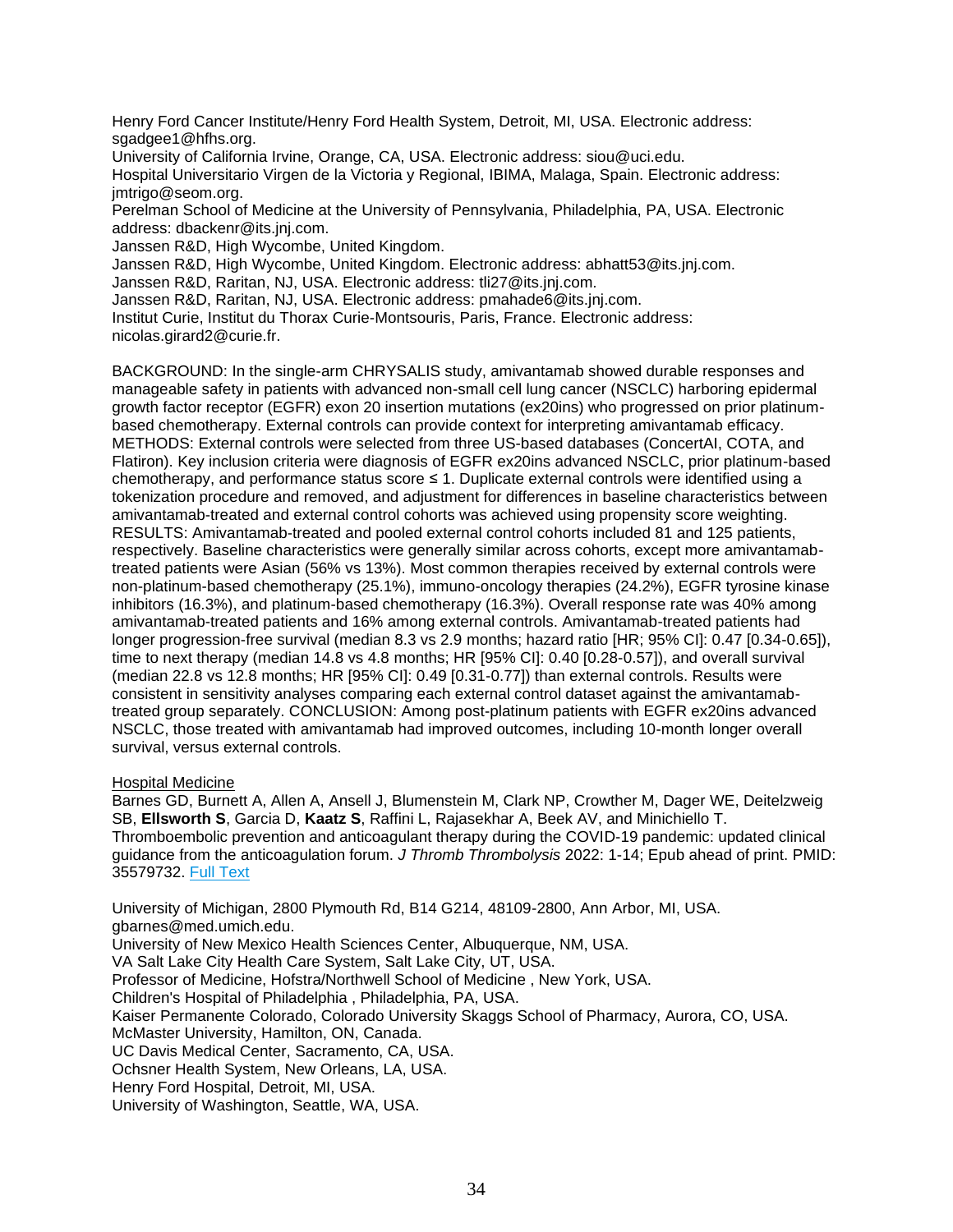University of Pennsylvania Children's Hospital of Philadelphia, Philadelphia, PA, USA. University of Florida Health, Visalia, CA, USA. Kaweah Health Medical Group/Visalia Medical Clinic, Visalia, CA, USA. University of California, San Francisco San Francisco VA Medical Center, San Francisco, CA, USA.

Thromboembolism is a common and deadly consequence of COVID-19 infection for hospitalized patients. Based on clinical evidence pre-dating the COVID-19 pandemic and early observational reports, expert consensus and guidance documents have strongly encouraged the use of prophylactic anticoagulation for patients hospitalized for COVID-19 infection. More recently, multiple clinical trials and larger observational studies have provided evidence for tailoring the approach to thromboprophylaxis for patients with COVID-19. This document provides updated guidance for the use of anticoagulant therapies in patients with COVID-19 from the Anticoagulation Forum, the leading North American organization of anticoagulation providers. We discuss ambulatory, in-hospital, and post-hospital thromboprophylaxis strategies as well as provide guidance for patients with thrombotic conditions who are considering COVID-19 vaccination.

# Hospital Medicine

**Gupta K**, **Obeidat L**, **Kakar TS**, **Fadel RA**, Al Rifai M, Abushamat LA, and Virani SS. Trends in Undiagnosed Diabetes Mellitus Among United States Adults: Cross-Sectional Analyses from NHANES 2011-2020. *Am J Cardiol* 2022; Epub ahead of print. PMID: 35613950. [Full Text](https://libkey.io/35613950)

Department of Medicine, Henry Ford Hospital, Detroit, Michigan.

Division of Hospital Medicine, Henry Ford Hospital, Detroit, Michigan.

Section of Cardiology and Cardiovascular Research, Department of Medicine, Baylor College of Medicine, Houston, Texas.

Section of Cardiology and Cardiovascular Research, Department of Medicine, Baylor College of Medicine, Houston, Texas; Health Policy, Quality & Informatics Program, Health Services Research and Development Center for Innovations in Quality, Effectiveness, and Safety (IQuESt), Michael E. DeBakey Veterans Affairs Medical Center, Houston, Texas; Section of Cardiology, Michael E. DeBakey Veterans Affairs Medical Center, Houston, Texas.

<span id="page-34-0"></span>Hypertension and Vascular Research

**Pan G**, **Roy B**, **Harding P**, Lanigan T, Hilgarth R, Thandavarayan RA, and **Palaniyandi SS**. Effects of intracardiac delivery of aldehyde dehydrogenase 2 gene in myocardial salvage. *Gene Ther* 2022; Epub ahead of print. PMID: 35606494. [Full Text](https://libkey.io/35606494)

Division of Hypertension and Vascular Research, Department of Internal Medicine, Henry Ford Health System, Detroit, MI, 48202, USA.

Department of Physiology, Wayne State University, Detroit, MI, 48202, USA.

Vector Core, Biomedical Research Core Facilities, University of Michigan Medical School, Ann Arbor, MI, 48109, USA.

Department of Cardiovascular Sciences, Houston Methodist Research Institute, Houston, TX, 77030, USA.

Division of Hypertension and Vascular Research, Department of Internal Medicine, Henry Ford Health System, Detroit, MI, 48202, USA. spalani2@hfhs.org.

Department of Physiology, Wayne State University, Detroit, MI, 48202, USA. spalani2@hfhs.org.

Intrinsic activity of aldehyde dehydrogenase (ALDH)2, a cardiac mitochondrial enzyme, is vital in detoxifying 4-hydroxy-2-nonenal (4HNE) like cellular reactive carbonyl species (RCS) and thereby conferring cardiac protection against pathological stress. It was also known that a single point mutation (E487K) in ALDH2 (prevalent in East Asians) known as ALDH2\*2 reduces its activity intrinsically and was associated with increased cardiovascular diseases. We and others have shown that ALDH2 activity is reduced in several pathologies in WT animals as well. Thus, exogenous augmentation of ALDH2 activity is a good strategy to protect the myocardium from pathologies. In this study, we will test the efficacy of intracardiac injections of the ALDH2 gene in mice. We injected both wild type (WT) and ALDH2\*2 knockin mutant mice with ALDH2 constructs, AAv9-cTNT-hALDH2-HA tag-P2A-eGFP or their control constructs, AAv9-cTNT-eGFP. We found that intracardiac ALDH2 gene transfer increased myocardial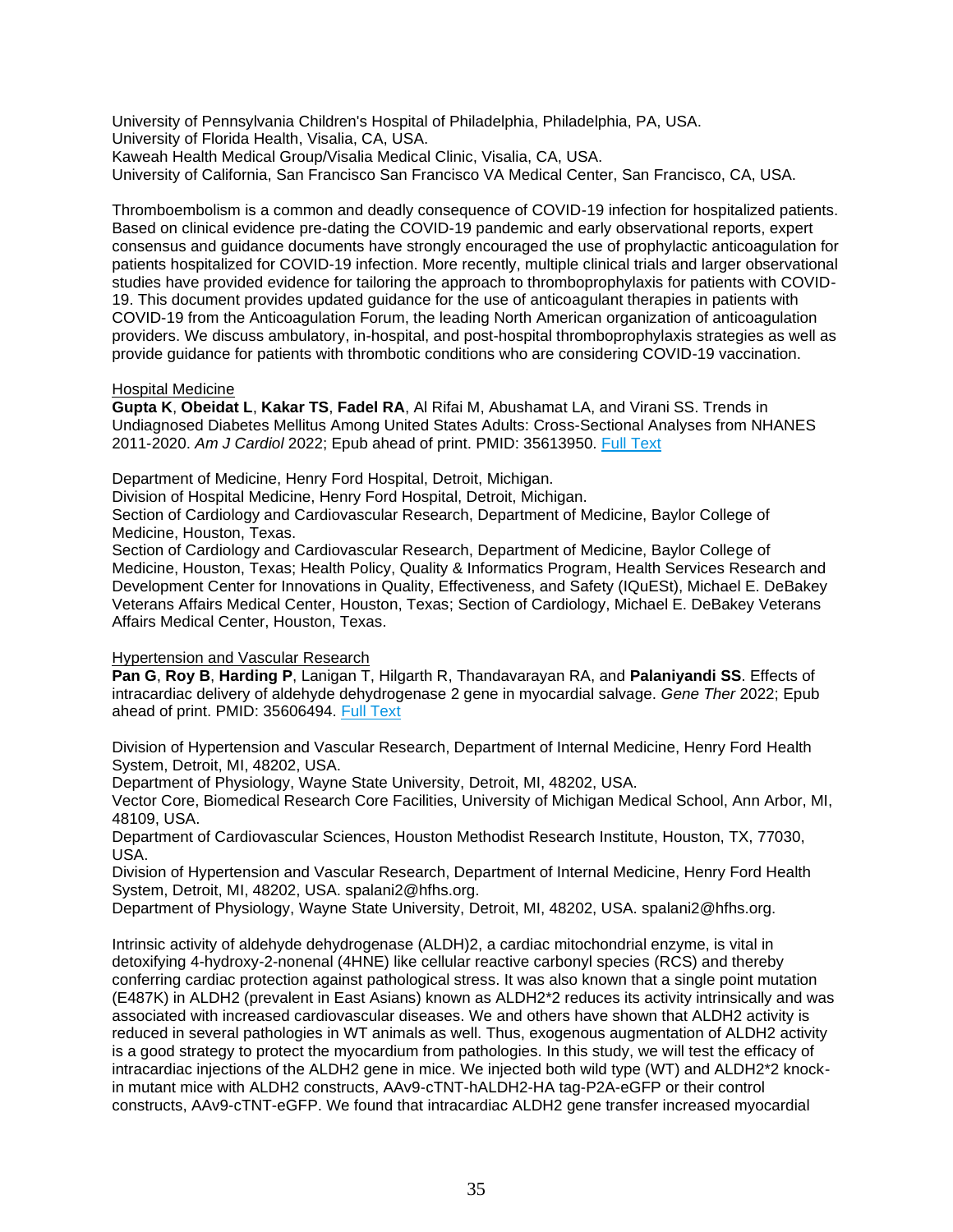levels of ALDH2 compared to GFP alone after 1 and 3 weeks. When we subjected the hearts of these mice to 30 min global ischemia and 90 min reperfusion (I-R) using the Langendorff perfusion system, we found reduced infarct size in the hearts of mice with ALDH2 gene vs GFP alone. A single time injection has shown increased myocardial ALDH2 activity for at least 3 weeks and reduced myocardial 4HNE adducts and infarct size along with increased contractile function of the hearts while subjected to I-R. Thus, ALDH2 overexpression protected the myocardium from I-R injury by reducing 4HNE protein adducts implicating increased 4HNE detoxification by ALDH2. In conclusion, intracardiac ALDH2 gene transfer is an effective strategy to protect the myocardium from pathological insults.

# <span id="page-35-0"></span>Infectious Diseases

**Gudipati S**, **Lee M**, **Scott M**, **Yaphe S**, **Huisting J**, **Yared N**, **Brar I**, and **Markowitz N**. The seroprevalence of COVID-19 in patients living with HIV in metropolitan Detroit. *Int J STD AIDS* 2022; 33(6):554-558. PMID: 35333100. [Full Text](https://libkey.io/35333100)

Department of Infectious Disease, 24016Henry Ford Hospital, Detroit, MI, USA.

BACKGROUND: COVID-19, a novel respiratory illness caused by SARS-CoV-2, has become a global pandemic. As of December 2020, 4.8% of the 941 people living with HIV in our Ryan White clinic have tested polymerase chain reaction positive for SARS-CoV-2. The aim of our study was to estimate the seroprevalence of COVID-19 in our Ryan White people living with HIV, irrespective of known past infection. METHODS: We conducted a cross-sectional study that recruited people living with HIV in the Ryan White program at Henry Ford Hospital in Detroit, Michigan, from September 2020 through May 2021. All Ryan White patients were offered participation during clinic visits. After informed consent, patients completed a survey, and had blood sampled for SARS-CoV-2 antibody testing. RESULTS: Of the 529 individuals who completed the written survey, 504 participants were tested for SARS-CoV-2 antibody and 52 people living with HIV were COVID-19 immunoglobulin (Ig) G positive resulting in a seroprevalence of 10.3%. Among 36 persons with PCR-confirmed COVID-19, 52.8% were IgG negative. Inclusion of PCR positive but IgG-negative people living with HIV yields a COVID-19 infection prevalence of 14.1%. CONCLUSIONS: These findings suggest that passive public health-based antibody surveillance in people living with HIV significantly underestimates past infection.

# Infectious Diseases

**Mercuro NJ**, **Medler CJ**, **Kenney RM**, **MacDonald NC**, Neuhauser MM, Hicks LA, Srinivasan A, **Divine G**, **Beaulac A**, **Eriksson E**, **Kendall R**, **Martinez M**, **Weinmann A**, **Zervos M**, and **Davis SL**. Pharmacist-Driven Transitions of Care Practice Model for Prescribing Oral Antimicrobials at Hospital Discharge. *JAMA Netw Open* 2022; 5(5):e2211331. PMID: 35536577. [Full Text](https://libkey.io/35536577)

Department of Pharmacy, Henry Ford Health System, Detroit, Michigan. Eugene Applebaum College of Pharmacy, Wayne State University, Detroit, Michigan. Department of Pharmacy, Maine Medical Center, Portland. National Center for Emerging and Zoonotic Infectious Diseases, Centers for Disease Control and Prevention, Division of Healthcare Quality Promotion, Atlanta, Georgia. Division of Public Health Sciences, Henry Ford Health System, Detroit, Michigan. Division of Infectious Diseases, Henry Ford Health System, Detroit, Michigan.

IMPORTANCE: Although prescribers face numerous patient-centered challenges during transitions of care (TOC) at hospital discharge, prolonged duration of antimicrobial therapy for common infections remains problematic, and resources are needed for antimicrobial stewardship throughout this period. OBJECTIVE: To evaluate a pharmacist-driven intervention designed to improve selection and duration of oral antimicrobial therapy prescribed at hospital discharge for common infections. DESIGN, SETTING, AND PARTICIPANTS: This quality improvement study used a nonrandomized stepped-wedge design with 3 study phases from September 1, 2018, to August 31, 2019. Seventeen distinct medicine, surgery, and specialty units from a health system in Southeast Michigan participated, including 1 academic tertiary hospital and 4 community hospitals. Hospitalized adults who had urinary, respiratory, skin and/or soft tissue, and intra-abdominal infections and were prescribed antimicrobials at discharge were included in the analysis. Data were analyzed from February 18, 2020, to February 28, 2022. INTERVENTIONS: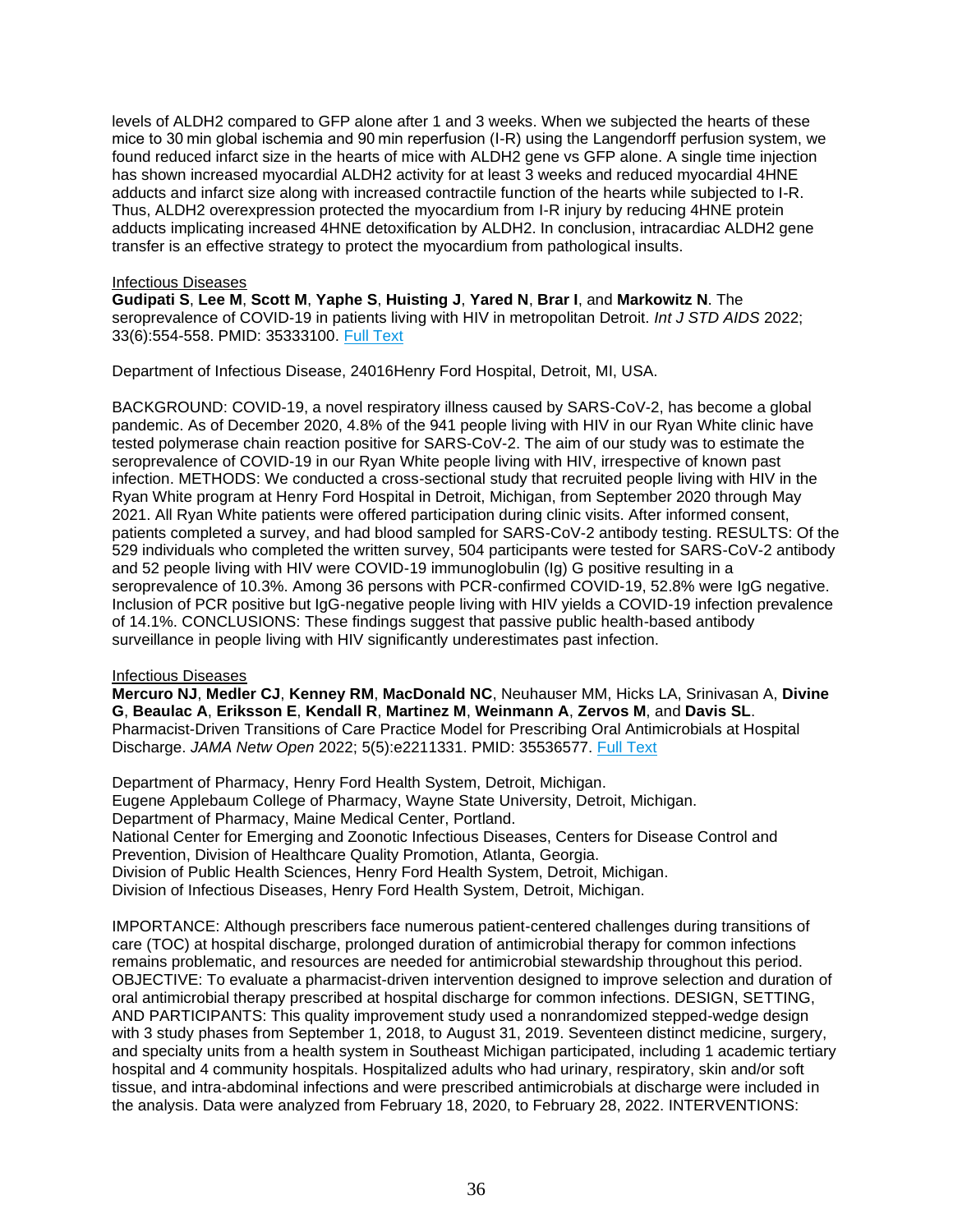Clinical pharmacists engaged in a new standard of care for antimicrobial stewardship practices during TOC by identifying patients to be discharged with a prescription for oral antimicrobials and collaborating with primary teams to prescribe optimal therapy. Academic and community hospitals used both antimicrobial stewardship and clinical pharmacists in a multidisciplinary rounding model to discuss, document, and facilitate order entry of the antimicrobial prescription at discharge. MAIN OUTCOMES AND MEASURES: The primary end point was frequency of optimized antimicrobial prescription at discharge. Health system guidelines developed from national guidelines and best practices for shortcourse therapies were used to evaluate optimal therapy. RESULTS: A total of 800 patients prescribed oral antimicrobials at hospital discharge were included in the analysis (441 women [55.1%]; mean [SD] age, 66.8 [17.3] years): 400 in the preintervention period and 400 in the postintervention period. The most common diagnoses were pneumonia (264 [33.0%]), upper respiratory tract infection and/or acute exacerbation of chronic obstructive pulmonary disease (214 [26.8%]), and urinary tract infection (203 [25.4%]). Patients in the postintervention group were more likely to have an optimal antimicrobial prescription (time-adjusted generalized estimating equation odds ratio, 5.63 [95% CI, 3.69-8.60]). The absolute increase in optimal prescribing in the postintervention group was consistent in both academic (37.4% [95% CI, 27.5%-46.7%]) and community (43.2% [95% CI, 32.4%-52.8%]) TOC models. There were no differences in clinical resolution or mortality. Fewer severe antimicrobial-related adverse effects (time-adjusted generalized estimating equation odds ratio, 0.40 [95% CI, 0.18-0.88]) were identified in the postintervention (13 [3.2%]) compared with the preintervention (36 [9.0%]) groups. CONCLUSIONS AND RELEVANCE: The findings of this quality improvement study suggest that targeted antimicrobial stewardship interventions during TOC were associated with increased optimal, guideline-concordant antimicrobial prescriptions at discharge.

## Infectious Diseases

**Monday LM**, **Brar I**, **Alangaden G**, and **Ramesh MS**. SARS-CoV-2 neutralizing antibodies for COVID-19: Outcomes for bamlanivimab versus bamlanivimab-etesevimab combination in a racially diverse cohort of patients with significant comorbidities. *J Clin Pharm Ther* 2022; Epub ahead of print. PMID: 35633095. [Full Text](https://libkey.io/35633095)

Division of Infectious Diseases, Department of Internal Medicine, Henry Ford Hospital, Detroit, Michigan, USA.

School of Medicine, Wayne State University, Detroit, Michigan, USA.

WHAT IS KNOWN AND OBJECTIVE: Anti-spike monoclonal antibodies (MAB) including bamlanivimab (BAM) and bamlanivimab/etesevimab (BAM/E) have shown reduced hospitalization rates for non-severe coronavirus disease 2019 (COVID-19) in clinical trials. Recent data have provided real-world hospitalization rates for high-risk patients treated with BAM, however, data on a similar cohort treated with BAM/E are lacking. METHODS: This retrospective cohort study evaluated outpatients ≥18 years with laboratory-confirmed mild/moderate COVID-19 who received MAB from 1 December 2020 to 19 April 2021. Use of BAM monotherapy changed to BAM/E combination on 27 March 2021. Primary outcome was overall rate of COVID-19 related-hospitalization, including comparison of hospitalization rates between MAB-formulation groups. Secondary outcomes were 30-day mortality and length of stay (LOS). RESULTS AND DISCUSSION: The population included 643 patients (BAM and BAM/E); median age was 58 years, 43% were male, median BMI was 33 kg/m(2) , and 24% self-identified as Black. Patients in the BAM/E combination group were significantly younger with higher median BMI and a longer time from symptom onset to infusion. The incidence of 30-day COVID-19 related hospitalization was similar between patients receiving either BAM or BAM/E combination (7.8% and 7.2%, respectively). WHAT IS NEW AND CONCLUSION: This study represents the first such publication of real-world BAM/E hospitalization outcomes. Hospitalization rates utilizing BAM/E were comparable to BAM in our real-world study.

#### Infectious Diseases

**Shallal A**, Lahoud C, Merhej D, Youssef S, **Verkler J**, **Kaljee L**, **Prentiss T**, **Joshi S**, **Zervos M**, and Matar M. The Impact of a Post-Prescription Review and Feedback Antimicrobial Stewardship Program in Lebanon. *Antibiotics (Basel)* 2022; 11(5). PMID: 35625286. [Full Text](https://libkey.io/35625286)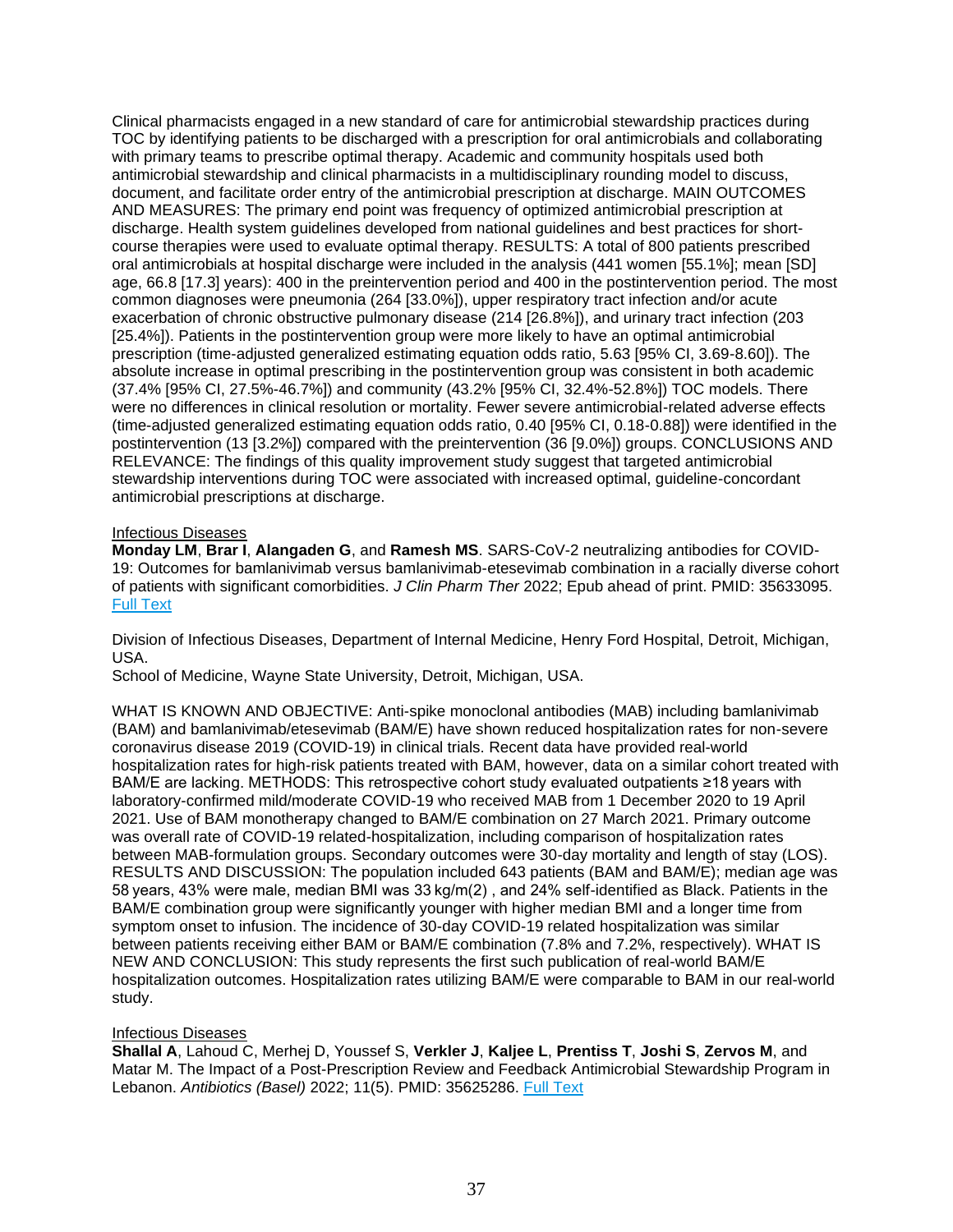Division of Infectious Diseases, Henry Ford Hospital, Detroit, MI 48202, USA. Division of Infectious Diseases, Brigham & Women's Hospital, Harvard Medical School, Boston, MA 02115, USA.

Notre Dame des Secours University Hospital, Byblos 1401, Lebanon.

Global Health Initiative, Henry Ford Hospital, Detroit, MI 48202, USA.

Office of Global Affairs, Wayne State University School of Medicine, Detroit, MI 48202, USA.

School of Medicine and Medical Sciences, Holy Spirit University of Kaslik, Byblos 1401, Lebanon.

Antimicrobial stewardship programs (ASPs) are effective means to optimize prescribing practices. They are under-utilized in the Middle East where many challenges exist for ASP implementation. We assessed the effectiveness of infectious disease physician-driven post-prescription review and feedback as an ASP in Lebanon. This prospective cohort study was conducted over an 18-month period in the medical, surgical, and intensive care units of a tertiary care hospital. It consisted of three phases: the baseline, intervention, and follow-up. There was a washout period of two months between each phase. Patients aged ≥16 years receiving 48 h of antibiotics were included. During the intervention phase, the AMS team reviewed antimicrobial use within 72 h post-prescription and gave alternate recommendations based on the guidelines for use. The acceptance of the recommendations was measured at 72 h. The primary outcome of the study was days of therapy per 1000 study patient days. A total of 328 patients were recruited in the baseline phase (August-October 2020), 467 patients in the intervention phase (January-June 2021), and 301 patients in the post-intervention phase (September-December 2021). The total days of therapy decreased from 11.46 during the baseline phase to 8.64 during the intervention phase (p < 0.001). Intervention acceptance occurred 88.5% of the time. The infectious disease physician-driven implementation of an ASP was successful in reducing antibiotic utilization in an acute care setting in Lebanon.

Infectious Diseases

**Shallal A**, Lahoud C, **Zervos M**, and Matar M. Antibiotic Stewardship in Disaster Situations: Lessons Learned in Lebanon. *Antibiotics (Basel)* 2022; 11(5). PMID: 35625204. [Full Text](https://libkey.io/35625204)

Division of Infectious Diseases, Henry Ford Hospital, Detroit, MI 48202, USA. Division of Infectious Diseases, Brigham & Women's Hospital, Harvard Medical School, Boston, MA 02115, USA.

Office of Global Affairs, Wayne State University School of Medicine, Detroit, MI 48202, USA. Division of Infectious Diseases, Notre Dame des Secours University Hospital, Byblos 1401, Lebanon. School of Medicine and Medical Sciences, Holy Spirit University of Kaslik, Byblos 1401, Lebanon.

A post-prescription review and feedback program was implemented as an antimicrobial stewardship intervention in Lebanon as the country grappled with complete economic collapse, the COVID-19 pandemic, and a large blast in Beirut. We describe the implications of antimicrobial use in disaster preparedness and crisis situations, the sequelae related to increasing antimicrobial resistance, and our lessons learned in Lebanon. We explore opportunities and potential solutions for future disaster preparedness.

## Infectious Diseases

**Suleyman G**, **Fadel R**, **Brar I**, **Kassab R**, **Khansa R**, **Sturla N**, **Alsaadi A**, **Latack K**, **Miller J**, **Tibbetts R**, **Samuel L**, **Alangaden G**, and **Ramesh M**. Risk Factors Associated With Hospitalization and Death in COVID-19 Breakthrough Infections. *Open Forum Infect Dis* 2022; 9(5):ofac116. PMID: 35437511. [Full](https://libkey.io/35437511)  **[Text](https://libkey.io/35437511)** 

Division of Infectious Disease, Henry Ford Health System, Detroit, Michigan, USA. Wayne State University, Detroit, Michigan, USA. Department of Internal Medicine, Henry Ford Hospital, Detroit, Michigan, USA. Department of Public Health Sciences, Henry Ford Health System, Detroit, Michigan, USA. Department of Emergency Medicine, Henry Ford Hospital, Detroit, Michigan, USA. Clinical Microbiology, Henry Ford Health System, Detroit, Michigan, USA.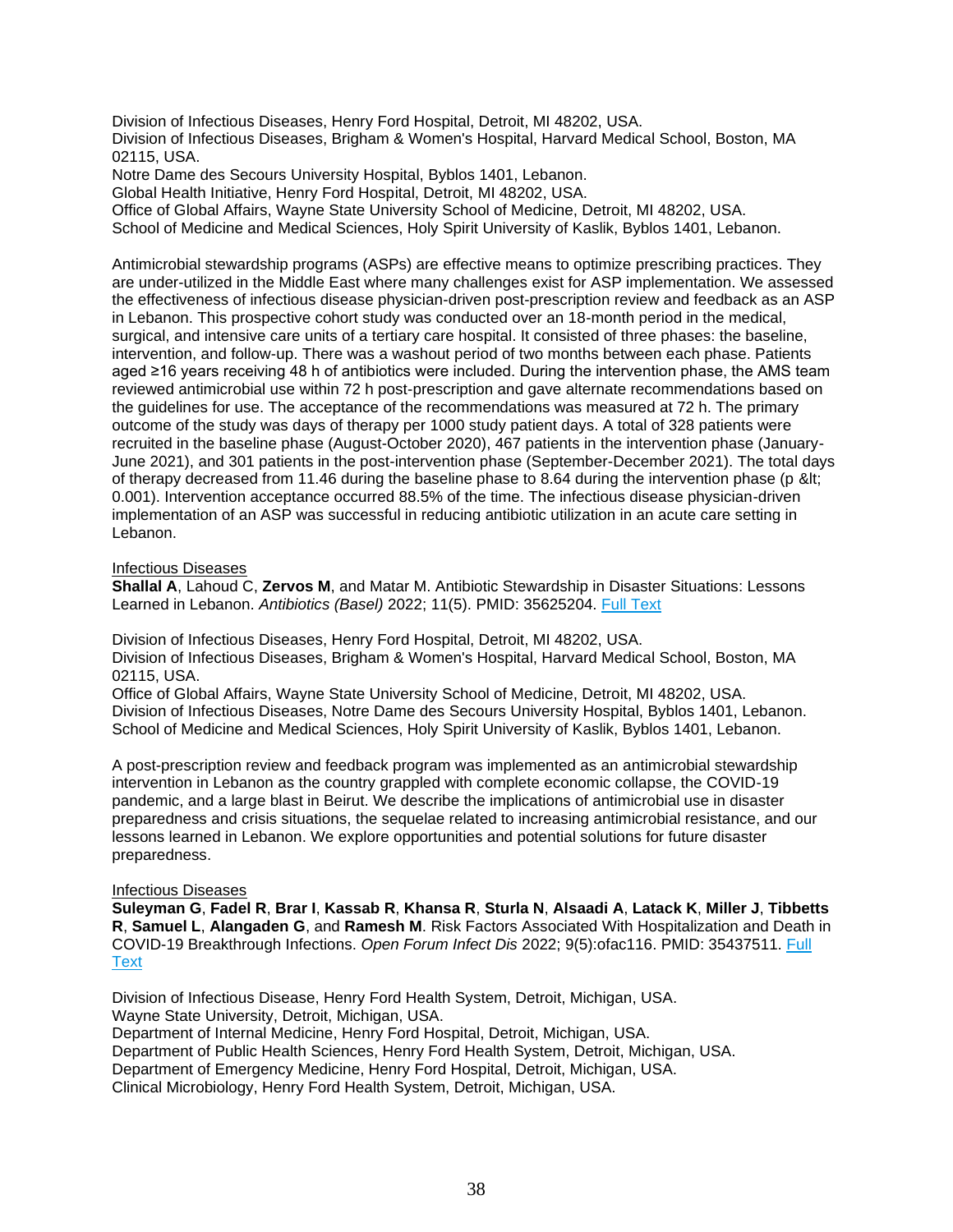BACKGROUND: Characterizations of coronavirus disease 2019 (COVID-19) vaccine breakthrough infections are limited. We aim to characterize breakthrough infections and identify risk factors associated with outcomes. METHODS: This was a retrospective case series of consecutive fully vaccinated patients with severe acute respiratory syndrome coronavirus 2 (SARS-CoV-2) in a multicenter academic center in Southeast Michigan, between December 30, 2020, and September 15, 2021. RESULTS: A total of 982 patients were identified; the mean age was 57.9 years, 565 (59%) were female, 774 (79%) were White, and 255 (26%) were health care workers (HCWs). The median number of comorbidities was 2; 225 (23%) were immunocompromised. BNT162b2 was administered to 737 (75%) individuals. The mean time to SARS-CoV-2 detection was 135 days. The majority were asymptomatic or exhibited mild to moderate disease, 154 (16%) required hospitalization, 127 (13%) had severe-critical illness, and 19 (2%) died. Age (odds ratio [OR], 1.14; 95% CI, 1.04-1.07; P < .001), cardiovascular disease (OR, 3.02; 95% CI, 1.55- 5.89; P = .001), and immunocompromised status (OR, 2.57; 95% CI, 1.70-3.90; P < .001) were independent risk factors for hospitalization. Additionally, age (OR, 1.06; 95% CI, 1.02-1.11; P = .006) was significantly associated with mortality. HCWs (OR, 0.15;  $95\%$  CI, 0.05-0.50; P = .002) were less likely to be hospitalized, and prior receipt of BNT162b2 was associated with lower odds of hospitalization (OR, 0.436; 95% CI, 0.303-0.626; P < .001) and/or death (OR, 0.360; 95% CI, 0.145-0.898; P = .029). CONCLUSIONS: COVID-19 vaccines remain effective at attenuating disease severity. However, patients with breakthrough infections necessitating hospitalization may benefit from early treatment modalities and COVID-19-mitigating strategies, especially in areas with substantial or high transmission rates.

## Internal Medicine

Barnes GD, Burnett A, Allen A, Ansell J, Blumenstein M, Clark NP, Crowther M, Dager WE, Deitelzweig SB, **Ellsworth S**, Garcia D, **Kaatz S**, Raffini L, Rajasekhar A, Beek AV, and Minichiello T. Thromboembolic prevention and anticoagulant therapy during the COVID-19 pandemic: updated clinical guidance from the anticoagulation forum. *J Thromb Thrombolysis* 2022:1-14; Epub ahead of print. PMID: 35579732. [Full Text](https://libkey.io/35579732)

University of Michigan, 2800 Plymouth Rd, B14 G214, 48109-2800, Ann Arbor, MI, USA. gbarnes@med.umich.edu.

University of New Mexico Health Sciences Center, Albuquerque, NM, USA.

VA Salt Lake City Health Care System, Salt Lake City, UT, USA.

Professor of Medicine, Hofstra/Northwell School of Medicine , New York, USA.

Children's Hospital of Philadelphia , Philadelphia, PA, USA.

Kaiser Permanente Colorado, Colorado University Skaggs School of Pharmacy, Aurora, CO, USA.

McMaster University, Hamilton, ON, Canada.

UC Davis Medical Center, Sacramento, CA, USA.

Ochsner Health System, New Orleans, LA, USA.

Henry Ford Hospital, Detroit, MI, USA.

University of Washington, Seattle, WA, USA.

University of Pennsylvania Children's Hospital of Philadelphia, Philadelphia, PA, USA.

University of Florida Health, Visalia, CA, USA.

Kaweah Health Medical Group/Visalia Medical Clinic, Visalia, CA, USA.

University of California, San Francisco San Francisco VA Medical Center, San Francisco, CA, USA.

Thromboembolism is a common and deadly consequence of COVID-19 infection for hospitalized patients. Based on clinical evidence pre-dating the COVID-19 pandemic and early observational reports, expert consensus and guidance documents have strongly encouraged the use of prophylactic anticoagulation for patients hospitalized for COVID-19 infection. More recently, multiple clinical trials and larger observational studies have provided evidence for tailoring the approach to thromboprophylaxis for patients with COVID-19. This document provides updated guidance for the use of anticoagulant therapies in patients with COVID-19 from the Anticoagulation Forum, the leading North American organization of anticoagulation providers. We discuss ambulatory, in-hospital, and post-hospital thromboprophylaxis strategies as well as provide guidance for patients with thrombotic conditions who are considering COVID-19 vaccination.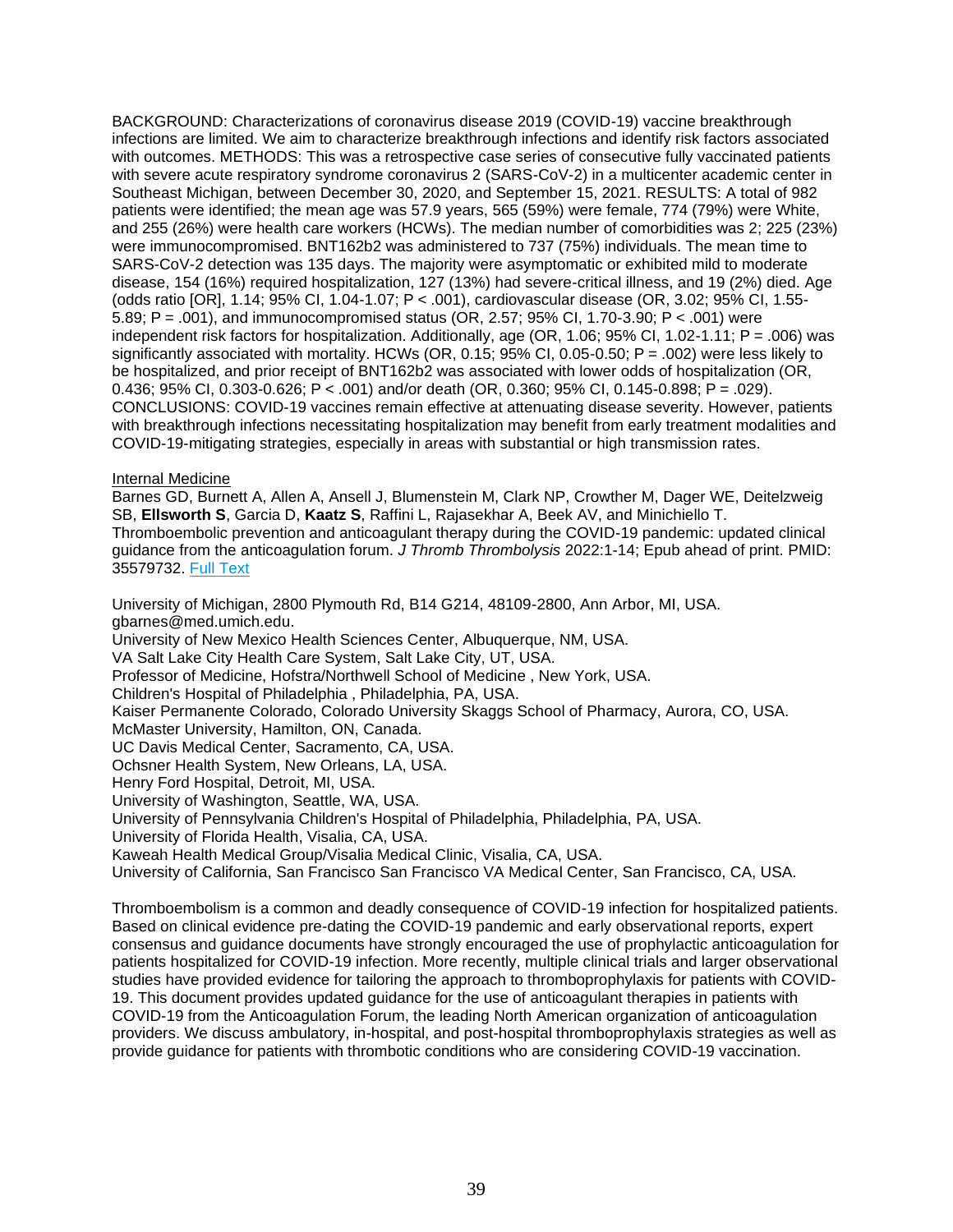Internal Medicine

Ghandour B, Shinn B, Dawod QM, Fansa S, El Chafic AH, Irani SS, Pawa R, Gutta A, **Ichkhanian Y**, Paranandi B, Pawa S, Al-Haddad MA, **Zuchelli T**, Huggett MT, Bejjani M, Sharaiha RZ, Kowalski TE, and Khashab MA. EUS-directed transgastric interventions in Roux-En-Y Gastric Bypass anatomy: a multicenter experience. *Gastrointest Endosc* 2022; Epub ahead of print. PMID: 35623383. [Full Text](https://libkey.io/35623383)

Johns Hopkins Medicine, Baltimore, MD, United States. Thomas Jefferson University, Philadelphia, PA, United States. Weill Cornell Medicine, New York, NY, United States. American University of Beirut Medical Center, Beirut, Lebanon. Ochsner Medical Center-New Orleans, New Orleans, LA, United States. Virginia Mason Medical Center, Seattle, WA, United States. Wake Forest Baptist Health, Winston-Salem, North Carolina, United States. Indiana University Medical Center, Indianapolis, IN, United States. Henry Ford Health System, Detroit, MI, United States. Leeds Teaching Hospitals NHS Trust, Leeds, Leeds, United Kingdom.

BACKGROUND AND AIMS: Placement of a Lumen Apposing Metal Stent (LAMS) between the gastric pouch and the excluded stomach allows for EUS Guided Transgastric Interventions (EDGI) in patients with Roux-en-Y gastric bypass (RYGB). Although EUS guided transgastric ERCP (EDGE) outcomes have been reported, there is a paucity of data on other endoscopic interventions. We aimed to evaluate the outcomes and safety of EDGI. METHODS: This is a retrospective study involving 9 centers (8 USA, 1 Europe) and included patients with RYGB who underwent EDGI between 06/2015 and 09/2021. The primary outcome was the technical success of EDGI. Secondary outcomes included adverse events, length of hospital stay, and fistula follow-up and management. RESULTS: 54 EDGI procedures were performed in 47 patients (mean age 61yr, F 72%), most commonly for the evaluation of a pancreatic mass (n=16) and management of pancreatic fluid collections (n=10). A 20mm LAMS was utilized in 26 patients and a 15mm LAMS in 21, creating a gastrogastrostomy (GG) in 37 patients and jejunogastrostomy (JG) in 10. Most patients (n=30, 64%) underwent a dual-session EDGI, with a median interval of 17d between the 2 procedures. Single-session EDGI was performed in 17 patients, of whom 10 (59%) had anchoring of the LAMS. The most common interventions were diagnostic EUS (+/-FNA/B) (n=28) and EUS-guided cystgastrostomy (n=8). The mean procedural time was  $97.6 \pm 78.9$  mins. Technical success was achieved in 52 (96%). AEs occurred in 5 (10.6%) patients, of which only 1 (2.1%) was graded as severe. Intraprocedural LAMS migration was the most common AE, occurring in 3 patients (6.4%), while delayed spontaneous LAMS migration occurred in 2 (4.3%). 4 of the 5 LAMS migration events were managed endoscopically, and one required surgical repair. LAMS anchoring was found to be protective against LAMS migration ( $p=0.001$ ). The median duration of hospital stay was 2.1  $\pm$  3.7d. Of the 17 patients who underwent objective fistula assessment endoscopically/radiologically after LAMS removal, 2 (11.7%) were found to have persistent fistulas. In one case the fistula was intentionally left open to assist with weight gain. The other fistula was successfully closed endoscopically. CONCLUSION: EDGI is effective and safe for the diagnosis and management of pancreatobiliary and foregut disorders in RYGB patients. It is associated with high rates of technical success and low rates of severe AEs. LAMS migration is the most common AE with evidence that anchoring can be protective against its occurrence. Persistent fistulas may occur, but endoscopic closure seems effective.

## Internal Medicine

**Gupta K**, and **Lee JC**. Assessment of sinus of valsalva dimensions before TAVI: An independent predictor of worse outcomes? *Am Heart J* 2022; 248:165. PMID: 35491050. [Full Text](https://libkey.io/35491050)

Department of Medicine, Henry Ford Hospital, Detroit, MI. Director of Echocardiography, Center for Structural Heart Disease, Division of Cardiovascular Diseases, Henry Ford Hospital, Detroit, MI. Electronic address: jlee24@hfhs.org.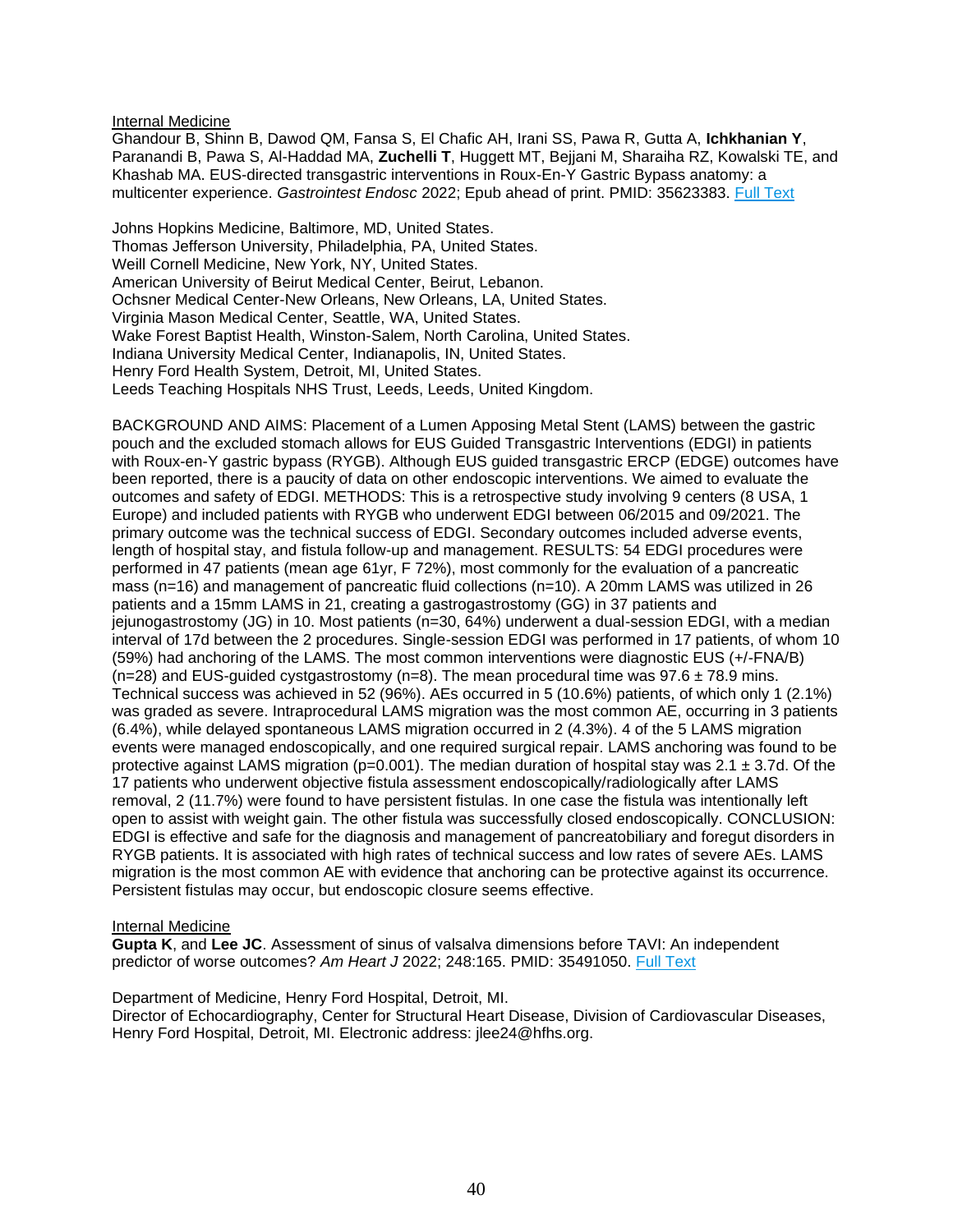### Internal Medicine

**Gupta K**, **Obeidat L**, **Kakar TS**, **Fadel RA**, Al Rifai M, Abushamat LA, and Virani SS. Trends in Undiagnosed Diabetes Mellitus Among United States Adults: Cross-Sectional Analyses from NHANES 2011-2020. *Am J Cardiol* 2022; Epub ahead of print. PMID: 35613950. [Full Text](https://libkey.io/35613950)

Department of Medicine, Henry Ford Hospital, Detroit, Michigan.

Division of Hospital Medicine, Henry Ford Hospital, Detroit, Michigan.

Section of Cardiology and Cardiovascular Research, Department of Medicine, Baylor College of Medicine, Houston, Texas.

Section of Cardiology and Cardiovascular Research, Department of Medicine, Baylor College of Medicine, Houston, Texas; Health Policy, Quality & Informatics Program, Health Services Research and Development Center for Innovations in Quality, Effectiveness, and Safety (IQuESt), Michael E. DeBakey Veterans Affairs Medical Center, Houston, Texas; Section of Cardiology, Michael E. DeBakey Veterans Affairs Medical Center, Houston, Texas.

### Internal Medicine

**Mohammed M**, **Nona P**, **Abou Asala E**, **Chiang M**, **Lemor A**, **O'Neill B**, **Frisoli T**, **Lee J**, **Wang DD**, **O'Neill WW**, **Eng M**, and **Villablanca PA**. Preclosure of large bore venous access sites in patients undergoing transcatheter mitral replacement and repair. *Catheter Cardiovasc Interv* 2022; Epub ahead of print. PMID: 35568977. [Full Text\](https://libkey.io/35568977/)

Department of Medicine, Henry Ford Hospital, Detroit, Michigan, USA. Center for Structural Heart Disease, Henry Ford Hospital, Detroit, Michigan, USA.

OBJECTIVE: We aim to report on the efficacy and safety of large bore venous access (LBVA) preclosure with Perclose™ (Abbott Vascular Devices) suture-mediated device use following transcatheter edge-toedge (TEER) and replacement (TMVR). BACKGROUND: Patients requiring TEER and TMVR require LBVA. Clinical outcome data on the use of suture-mediated devices for LBVA site closure are limited. METHODS: Between 2012 and 2019, 354 consecutive high-risk patients with mitral valvular heart disease underwent TEER (n = 287) with MitraClip and TMVR (n = 67) with Edwards Sapien Valves. Patients had LBVA with 24 or 16 French sheaths. All patients underwent preclosure of LBVA except for one that underwent manual hemostasis. RESULTS: There were no closure device failures. None of the cases required surgical repair of the access site following venous preclosure. Two cases had large hematomas (>6 cm) following Perclose in each group. Six cases had small hematomas (<6 cm and >2 cm) with three in each group. There was one major bleeding using Mitral Valve Academic Research Consortium 2 definition (retroperitoneal bleed from arterial puncture) unrelated to the venous closure. Transfusion related to vascular access complication was required in five cases. There were two immediate acute deep venous thromboses postprocedure; one of which occurred after preclosure. There were no arteriovenous malformations, pseudoaneurysms, or access site infections reported following Perclose. CONCLUSION: In this large sample size analysis, Proglide preclosure technique is a feasible and safe alternative approach to achieving hemostasis after removal of LBVA sheaths in patients undergoing TEER and TMVR. Randomized trials are needed to compare the different modalities of hemostasis.

## Internal Medicine

**Nimri FM**, Muhanna A, Almomani Z, Khazaaleh S, Alomari M, Almomani L, and Likhitsup A. The association between microscopic colitis and celiac disease: a systematic review and meta-analysis. *Ann Gastroenterol* 2022; 35(3):281-289. PMID: 35599929. [Full Text](https://libkey.io/35599929)

Internal Medicine Department, Henry Ford Hospital, Detroit, MI, USA (Faisal M. Nimri). Internal Medicine Department, University of Missouri - Kansas City, Kansas City, MO, USA (Adel Muhanna).

Jordan University of Science and Technology, Irbid, Jordan (Zain Almomani). Internal Medicine Department, Cleveland Clinic-Fairview Hospital, Cleveland, OH, USA (Shrouq Khazaaleh).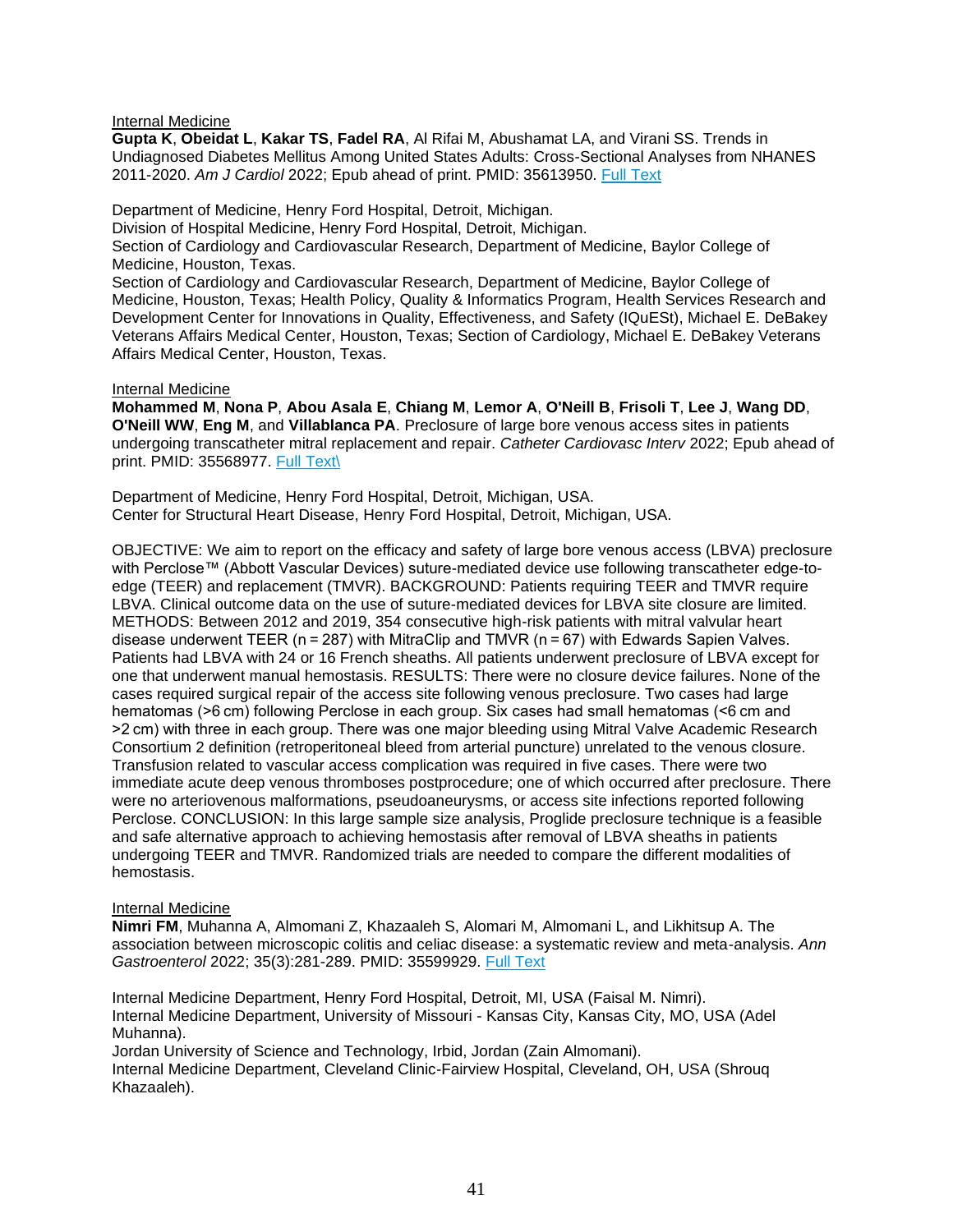Department of Gastroenterology and Hepatology, Cleveland Clinic Florida, Weston, FL, USA (Mohammad Alomari).

Department of Gastroenterology and Hepatology, University of Missouri - Kansas City, Kansas City, MO, USA (Laith Almomani, Alisa Likhitsup).

BACKGROUND: Multiple studies suggested that celiac disease (CD) may be associated with microscopic colitis (MC); however, most were limited by a small sample size or the main scope of interest. We aimed to analyze previously published literature on this association to determine its extent and significance. METHODS: A systematic review was conducted in PubMed, Embase, PubMed Central, Cochrane, and ScienceDirect databases from inception through January 2022. The PRISMA guideline was followed for data extraction. Effect estimates were extracted and combined using random effect, the generic inverse variance method of DerSimonian and Laird and pooled odds ratio (OR), and event rates (ER) were calculated. The Newcastle-Ottawa scale was used to evaluate the risk of bias. Forest plots were generated and publication bias assessed via conventional techniques. RESULTS: Twenty-six studies with a total of 22,802 patients with MC were included in this analysis. CD was significantly associated with MC (odds ratio [OR] 8.276, 95% confidence interval [CI] 5.888-11.632; P<0.001). The ER for MC in CD patients was 6.2% (95%CI 4.1-9.2%; P<0.001), while the ER for CD in MC patients was 6.1% (95%CI 3.9-9.5%; P<0.001). CD was prevalent in both types of MC: 5.2% (95%CI 2.2-12.1%; P<0.001) in collagenous colitis and 6.3% (95%CI 3.4-11.5%; P<0.001) in lymphocytic colitis. We found no publication bias, according to funnel plots and Egger's regression asymmetry testing. CONCLUSIONS: Our metaanalysis confirms a statistically significant association between CD and MC, with a high prevalence of CD in both types of MC. Gastroenterologists should be wary of this association when evaluating patients with either disease, particularly patients with a suboptimal response to first-line therapy.

## Internal Medicine

**Rehana RW**, Moad JC, and Jiwani RA. Diagnosis of acute myeloid leukemia made by skin biopsy. *Am J Med Sci* 2022; 363(6):e51-e52. PMID: 33546879. [Full Text](https://libkey.io/33546879)

Department of Internal Medicine, Henry Ford Macomb, Clinton Township, MI, USA. Electronic address: Rrehana1@hfhs.org.

Department of Dermatopathology, Dermatopathology Laboratory of Central States (DLCS), Dayton, OH, USA.

Department of Internal Medicine, Vidant Medical Center, Greenville, NC, USA.

#### Internal Medicine

**Suleyman G**, **Fadel R**, **Brar I**, **Kassab R**, **Khansa R**, **Sturla N**, **Alsaadi A**, **Latack K**, **Miller J**, **Tibbetts R**, **Samuel L**, **Alangaden G**, and **Ramesh M**. Risk Factors Associated With Hospitalization and Death in COVID-19 Breakthrough Infections. *Open Forum Infect Dis* 2022; 9(5):ofac116. PMID: 35437511. [Full](https://libkey.io/35437511)  [Text](https://libkey.io/35437511)

Division of Infectious Disease, Henry Ford Health System, Detroit, Michigan, USA. Wayne State University, Detroit, Michigan, USA.

Department of Internal Medicine, Henry Ford Hospital, Detroit, Michigan, USA. Department of Public Health Sciences, Henry Ford Health System, Detroit, Michigan, USA. Department of Emergency Medicine, Henry Ford Hospital, Detroit, Michigan, USA. Clinical Microbiology, Henry Ford Health System, Detroit, Michigan, USA.

BACKGROUND: Characterizations of coronavirus disease 2019 (COVID-19) vaccine breakthrough infections are limited. We aim to characterize breakthrough infections and identify risk factors associated with outcomes. METHODS: This was a retrospective case series of consecutive fully vaccinated patients with severe acute respiratory syndrome coronavirus 2 (SARS-CoV-2) in a multicenter academic center in Southeast Michigan, between December 30, 2020, and September 15, 2021. RESULTS: A total of 982 patients were identified; the mean age was 57.9 years, 565 (59%) were female, 774 (79%) were White, and 255 (26%) were health care workers (HCWs). The median number of comorbidities was 2; 225 (23%) were immunocompromised. BNT162b2 was administered to 737 (75%) individuals. The mean time to SARS-CoV-2 detection was 135 days. The majority were asymptomatic or exhibited mild to moderate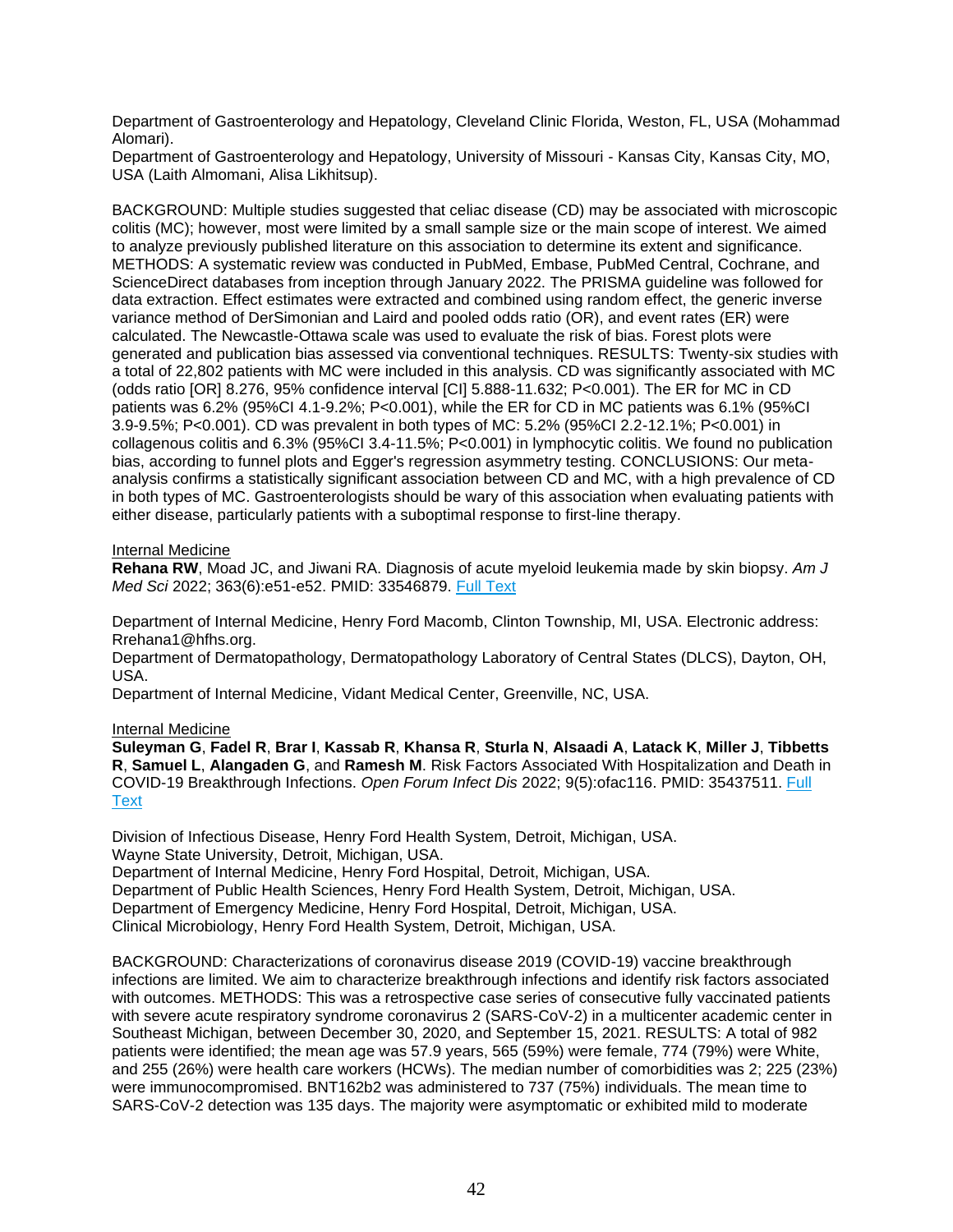disease, 154 (16%) required hospitalization, 127 (13%) had severe-critical illness, and 19 (2%) died. Age (odds ratio [OR], 1.14; 95% CI, 1.04-1.07; P < .001), cardiovascular disease (OR, 3.02; 95% CI, 1.55- 5.89; P = .001), and immunocompromised status (OR, 2.57; 95% CI, 1.70-3.90; P < .001) were independent risk factors for hospitalization. Additionally, age (OR, 1.06; 95% CI, 1.02-1.11; P = .006) was significantly associated with mortality. HCWs (OR, 0.15; 95% CI, 0.05-0.50; P = .002) were less likely to be hospitalized, and prior receipt of BNT162b2 was associated with lower odds of hospitalization (OR, 0.436; 95% CI, 0.303-0.626; P < .001) and/or death (OR, 0.360; 95% CI, 0.145-0.898; P = .029). CONCLUSIONS: COVID-19 vaccines remain effective at attenuating disease severity. However, patients with breakthrough infections necessitating hospitalization may benefit from early treatment modalities and COVID-19-mitigating strategies, especially in areas with substantial or high transmission rates.

## Nephrology

Thongprayoon C, Vaitla P, Jadlowiec CC, Leeaphorn N, Mao SA, Mao MA, Pattharanitima P, Bruminhent J, **Khoury NJ**, Garovic VD, Cooper M, and Cheungpasitporn W. Use of Machine Learning Consensus Clustering to Identify Distinct Subtypes of Black Kidney Transplant Recipients and Associated Outcomes. *JAMA Surg* 2022:e221286; Epub ahead of print. PMID: 35507356. [Full Text](https://libkey.io/35507356)

Division of Nephrology and Hypertension, Department of Medicine, Mayo Clinic, Rochester, Minnesota. Division of Nephrology, University of Mississippi Medical Center, Jackson.

Division of Transplant Surgery, Mayo Clinic, Phoenix, Arizona.

Renal Transplant Program, University of Missouri-Kansas City School of Medicine, Saint Luke's Health System.

Division of Transplant Surgery, Mayo Clinic, Jacksonville, Florida.

Division of Nephrology and Hypertension, Department of Medicine, Mayo Clinic, Jacksonville, Florida. Department of Internal Medicine, Faculty of Medicine, Thammasat University, Pathum Thani, Thailand. Ramathibodi Excellence Center for Organ Transplantation, Faculty of Medicine Ramathibodi Hospital, Mahidol University, Bangkok, Thailand.

Division of Infectious Diseases, Department of Medicine, Faculty of Medicine Ramathibodi Hospital, Mahidol University, Bangkok, Thailand.

Department of Nephrology, Department of Medicine, Henry Ford Hospital, Detroit, Michigan. Medstar Georgetown Transplant Institute, Washington, DC.

IMPORTANCE: Among kidney transplant recipients, Black patients continue to have worse graft function and reduced patient and graft survival. Better understanding of different phenotypes and subgroups of Black kidney transplant recipients may help the transplant community to identify individualized strategies to improve outcomes among these vulnerable groups. OBJECTIVE: To cluster Black kidney transplant recipients in the US using an unsupervised machine learning approach. DESIGN, SETTING, AND PARTICIPANTS: This cohort study performed consensus cluster analysis based on recipient-, donor-, and transplant-related characteristics in Black kidney transplant recipients in the US from January 1, 2015, to December 31, 2019, in the Organ Procurement and Transplantation Network/United Network for Organ Sharing database. Each cluster's key characteristics were identified using the standardized mean difference, and subsequently the posttransplant outcomes were compared among the clusters. Data were analyzed from June 9 to July 17, 2021. EXPOSURE: Machine learning consensus clustering approach. MAIN OUTCOMES AND MEASURES: Death-censored graft failure, patient death within 3 years after kidney transplant, and allograft rejection within 1 year after kidney transplant. RESULTS: Consensus cluster analysis was performed for 22 687 Black kidney transplant recipients (mean [SD] age, 51.4 [12.6] years; 13 635 men [60%]), and 4 distinct clusters that best represented their clinical characteristics were identified. Cluster 1 was characterized by highly sensitized recipients of deceased donor kidney retransplants; cluster 2, by recipients of living donor kidney transplants with no or short prior dialysis; cluster 3, by young recipients with hypertension and without diabetes who received young deceased donor transplants with low kidney donor profile index scores; and cluster 4, by older recipients with diabetes who received kidneys from older donors with high kidney donor profile index scores and extended criteria donors. Cluster 2 had the most favorable outcomes in terms of death-censored graft failure, patient death, and allograft rejection. Compared with cluster 2, all other clusters had a higher risk of death-censored graft failure and death. Higher risk for rejection was found in clusters 1 and 3, but not cluster 4. CONCLUSIONS AND RELEVANCE: In this cohort study using an unsupervised machine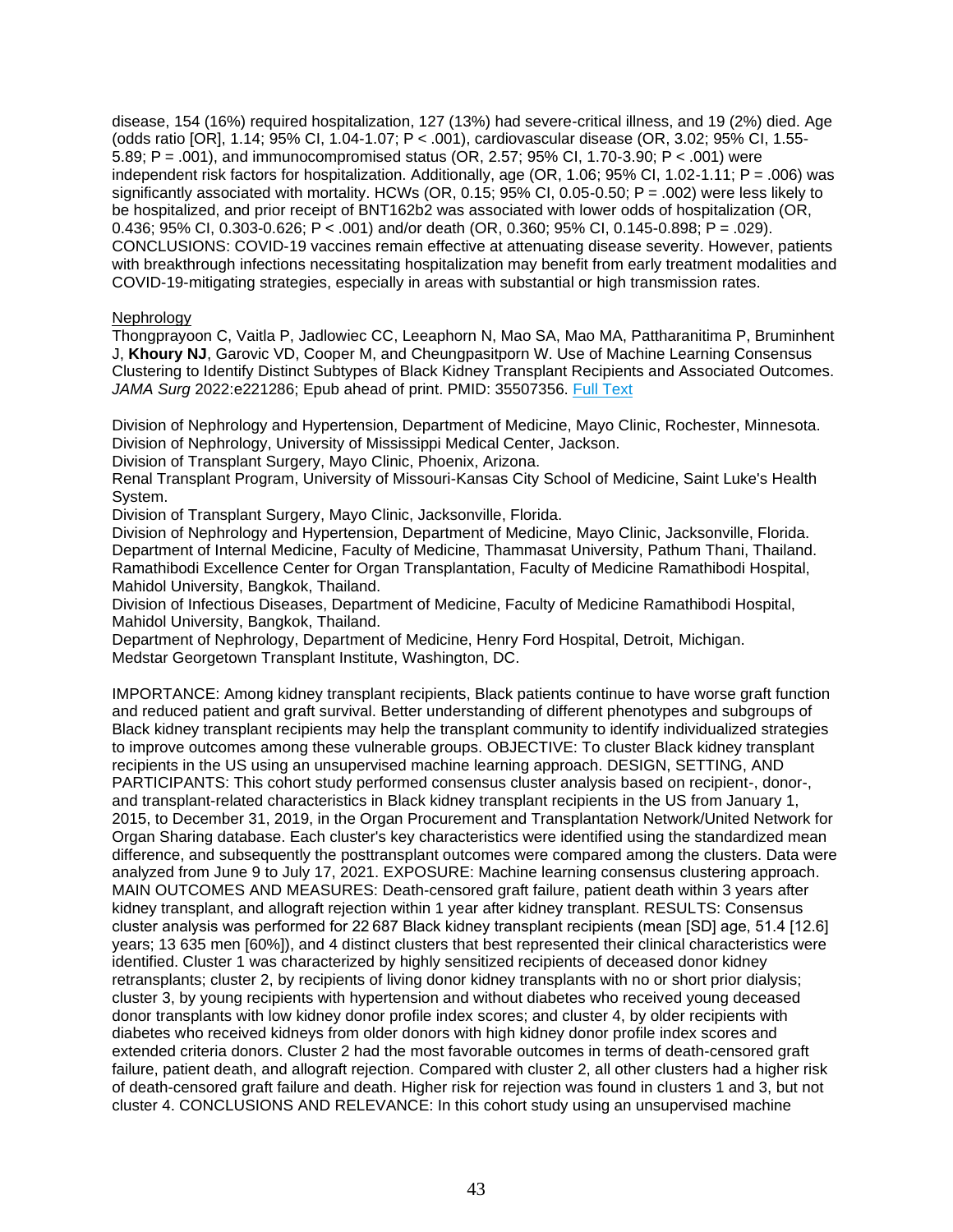learning approach, the identification of clinically distinct clusters among Black kidney transplant recipients underscores the need for individualized care strategies to improve outcomes among vulnerable patient groups.

# **Nephrology**

**Zasuwa GA, Yee J, Passalacqua KD,** and **Frinak S**. Remote Monitoring of Sustained Low-Efficiency Dialysis (SLED) Machines in Intensive Care Unit. *Kidney Med* 2022; 4(5):100452. PMID: 35518838. [Full](https://libkey.io/35518838)  **[Text](https://libkey.io/35518838)** 

Division of Nephrology and Hypertension, Henry Ford Health System, Detroit, Michigan.

The Henry Ford Health System provides patients with a safe, improved system of continuous kidney replacement therapy using a proprietary, 24-hour sustained low-efficiency dialysis (SLED). The SLED system utilizes regional citrate anticoagulation (RCA) in conventional hemodialysis machines that have been configured to provide slow dialytic therapy. Within our hospital complex, SLED-RCA systems are deployed in intensive care units distributed over 4 floors in 2 buildings. This widespread footprint represents a spatial challenge for hemodialysis technicians. Fifteen SLED-RCA machines may be running at one time, and each deployed unit may signal an alarm for multiple reasons. Previously, audible alarms prompted intensive care unit nurses to identify the alarming machine and manually notify technicians by telephone. Technicians would then travel to resolve the alarm. To improve the process of addressing SLED-RCA machine alarms, we developed a remote alert alarm system that wirelessly notifies hemodialysis technicians of specific machine alarms. A quality improvement analysis of nearly 1,000 SLED-RCA alarms over a 1-week period revealed that the average time for alarm correction with a remote alert alarm system was approximately 5 minutes. Reducing alarm resolution time may free technicians and nurses for other critical duties.

## **Neurology**

Bergquist JR, Shariq OA, **Li AY**, Worth PJ, Chatzizacharias N, Soonawalla Z, Athanasopoulos P, Toumpanakis C, Hansen P, Parks RW, Connor S, Parker K, Koea J, Srinivasa S, Ielpo B, Lopez EV, Norton JA, Lawrence B, and Visser BC. Clinical features and postoperative survival in patients with sporadic versus multiple endocrine neoplasia type 1-related pancreatic neuroendocrine tumors: An international cohort study. *Surgery* 2022; Epub ahead of print. PMID: 35577612. [Full Text](https://libkey.io/35577612)

Department of Surgery, Stanford University, CA. Electronic address: https://twitter.com/DrJRB. University of Oxford, UK. Electronic address: https://twitter.com/OmairShariq. Department of Surgery, Stanford University, CA; Department of Surgery, General Surgery Residency Program-Henry Ford Hospital, Detroit, MI. Oregon Health and Sciences University, Portland, OR. University of Cambridge and Addenbrooke's Hospital, Cambridge, UK. University of Oxford, UK. University College London, Royal Free Hospitals, London, UK. Providence Portland Cancer Center, Portland, OR. University of Edinburgh, UK. Canterbury Distric Health Board, New Zealand. University of Auckland, New Zealand. Madrid University Hospital Sanchinarro, Madrid, Spain. Department of Surgery, Stanford University, CA. Department of Surgery, Stanford University, CA. Electronic address: bvisser@stanford.edu.

BACKGROUND: The optimal surgical management of pancreatic neuroendocrine tumors in patients with multiple endocrine neoplasia type 1 is controversial. This study sought to compare clinicopathologic characteristics and outcomes of multiple endocrine neoplasia type 1-associated and sporadic pancreatic neuroendocrine tumors from a large multi-national database. METHODS: A multi-institutional, international database of patients with surgically resected pancreatic neuroendocrine tumors was analyzed. The cohort was divided into 2 groups: those with multiple endocrine neoplasia type 1 versus those with sporadic disease. Clinicopathologic comparisons were made. Overall and disease-free survival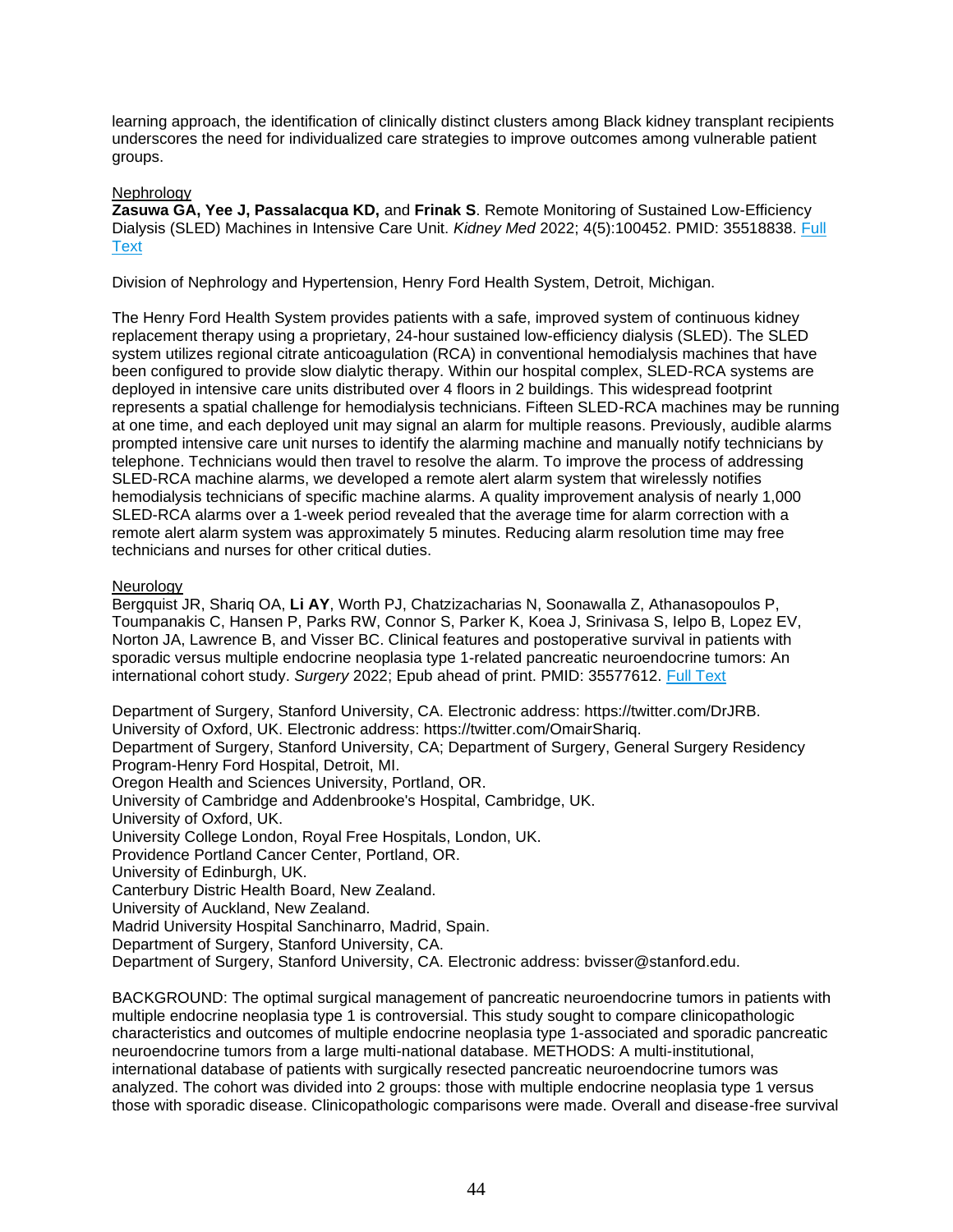were analyzed. Propensity score matching was used to reduce bias. RESULTS: Of 651 patients included, 45 (6.9%) had multiple endocrine neoplasia type 1 and 606 sporadic pancreatic neuroendocrine tumors. Multiple endocrine neoplasia type 1-associated pancreatic neuroendocrine tumors were more common in younger patients and associated with multifocal disease at the time of surgery and higher T-stage. Lymph node involvement and the presence of metastasis were similar. Total pancreatectomy rate was 5-fold higher in the multiple endocrine neoplasia type 1 cohort. Median survival did not differ (disease-free survival 126 months multiple endocrine neoplasia type 1 vs 198 months sporadic, P > .5). After matching, survival remained similar (overall survival not reached in either cohort, disease-free survival 126 months multiple endocrine neoplasia type 1 vs 198 months sporadic, P > .5). Equivalence in overall survival and disease-free survival persisted even when patients who underwent subtotal and total pancreatectomy were excluded. CONCLUSION: Multiple endocrine neoplasia type 1-associated pancreatic neuroendocrine tumors are more common in younger patients and are associated with multifocality and higher T-stage. Survival for patients with multiple endocrine neoplasia type 1-associated pancreatic neuroendocrine tumors is comparable to those with sporadic pancreatic neuroendocrine tumors, even in the absence of radical pancreatectomy. Consideration should be given to parenchymal-sparing surgery to preserve pancreatic function.

### **Neurology**

Brang D, Plass J, Sherman A, Stacey WC, **Wasade VS**, Grabowecky M, Ahn E, Towle VL, Tao JX, Wu S, Issa NP, and Suzuki S. Visual cortex responds to sound onset and offset during passive listening. *J Neurophysiol* 2022; Epub ahead of print. PMID: 35507478. [Full Text](https://libkey.io/35507478)

Department of Psychology, University of Michigan, Ann Arbor, MI, United States. Department of Cognitive Science, Occidental College, Los Angeles, CA, United States. Department of Neurology, University of Michigan, Ann Arbor, MI, United States. Henry Ford Hospital, Detroit, MI, United States. Department of Psychology, Northwestern University, Evanston, IL, United States. Department of Neurology, The University of Chicago, Chicago, IL, United States.

Sounds enhance our ability to detect, localize, and respond to co-occurring visual targets. Research suggests that sounds improve visual processing by resetting the phase of ongoing oscillations in visual cortex. However, it remains unclear what information is relayed from the auditory system to visual areas and if sounds modulate visual activity even in the absence of visual stimuli (e.g., during passive listening). Using intracranial electroencephalography (iEEG) in humans, we examined the sensitivity of visual cortex to three forms of auditory information during a passive listening task: auditory onset responses, auditory offset responses, and rhythmic entrainment to sounds. Because some auditory neurons respond to both sound onsets and offsets, visual timing and duration processing may benefit from each. Additionally, if auditory entrainment information is relayed to visual cortex, it could support the processing of complex stimulus dynamics that are aligned between auditory and visual stimuli. Results demonstrate that in visual cortex, amplitude-modulated sounds elicited transient onset and offset responses in multiple areas, but no entrainment to sound modulation frequencies. These findings suggest that activity in visual cortex (as measured with iEEG in response to auditory stimuli) may not be affected by temporally fine-grained auditory stimulus dynamics during passive listening (though it remains possible that this signal may be observable with simultaneous auditory-visual stimuli). Moreover, auditory responses were maximal in lowlevel visual cortex, potentially implicating a direct pathway for rapid interactions between auditory and visual cortices. This mechanism may facilitate perception by time-locking visual computations to environmental events marked by auditory discontinuities.

#### **Neurology**

**Culmone L**, **Powell B**, **Landschoot-Ward J**, **Zacharek A**, **Gao H**, **Findeis EL**, **Malik A**, **Lu M**, **Chopp M**, and **Venkat P**. Treatment With an Angiopoietin-1 Mimetic Peptide Improves Cognitive Outcome in Rats With Vascular Dementia. *Front Cell Neurosci* 2022; 16:869710. PMID: 35602559. [Full Text](https://libkey.io/35602559)

Department of Neurology, Henry Ford Hospital, Detroit, MI, United States. Public Health Sciences, Henry Ford Hospital, Detroit, MI, United States. Department of Physics, Oakland University, Rochester, MI, United States.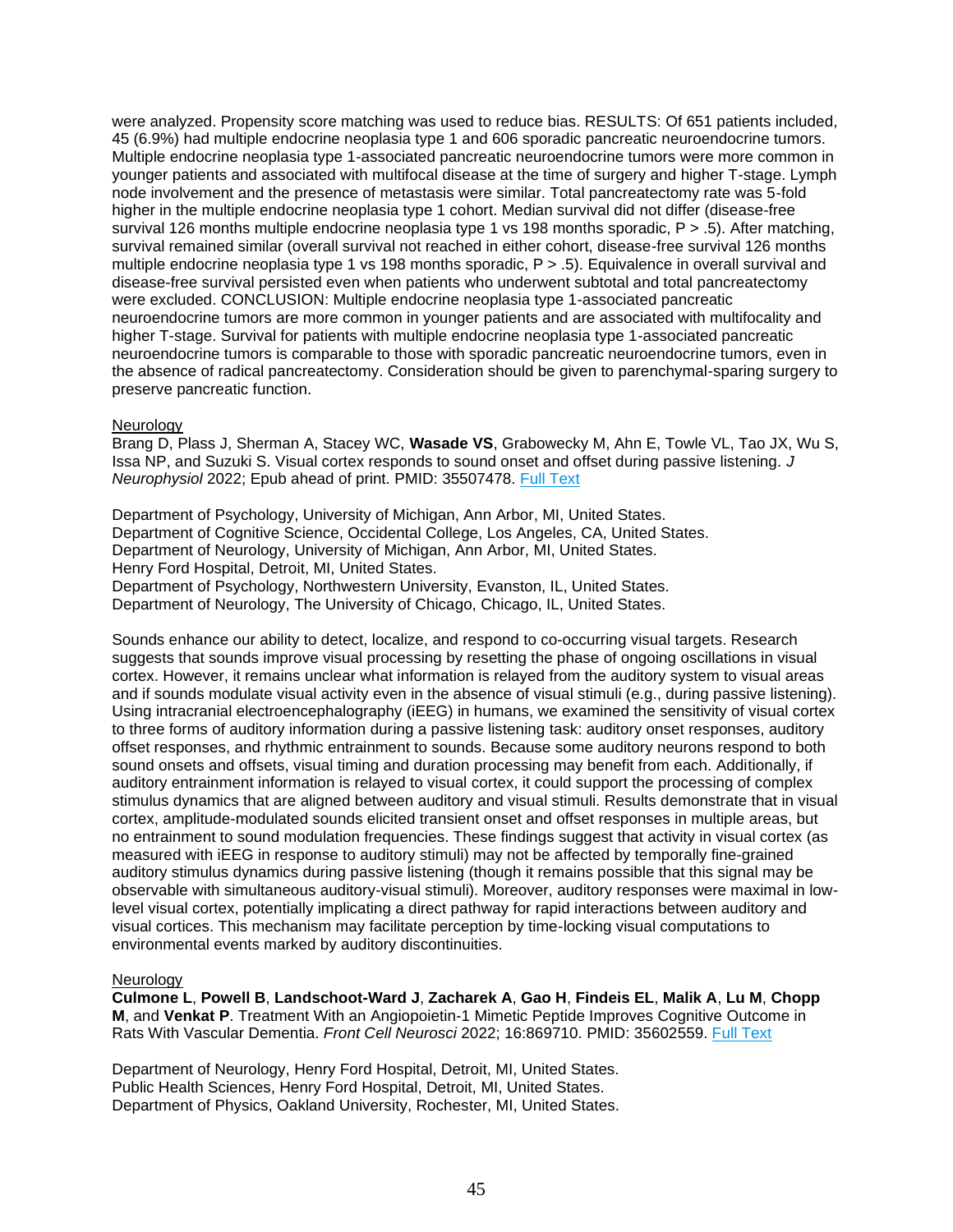BACKGROUND AND PURPOSE: Vascular dementia (VaD) is a complex neurodegenerative disease affecting cognition and memory. There is a lack of approved pharmacological treatments specifically for VaD. In this study, we investigate the therapeutic effects of AV-001, a Tie2 receptor agonist, in middleaged rats subjected to a multiple microinfarct (MMI) model of VaD. METHODS: Male, 10-12 month-old, Wistar rats were employed. The following experimental groups were used: Sham, MMI, MMI+1 μg/Kg AV-001, MMI+3 μg/Kg AV-001, MMI+6 μg/Kg AV-001. AV-001 treatment was initiated at 1 day after MMI and administered once daily via intraperitoneal injection. An investigator blinded to the experimental groups conducted a battery of neuro-cognitive tests including modified neurological severity score (mNSS) test, novel object recognition test, novel odor recognition test, three chamber social interaction test, and Morris water maze test. Rats were sacrificed at 6 weeks after MMI. RESULTS: There was no mortality observed after 1, 3, or 6 μg/Kg AV-001 treatment in middle-aged rats subjected to MMI. AV-001 treatment (1, 3, or 6 μg/Kg) does not significantly alter blood pressure or heart rate at 6 weeks after MMI compared to baseline values or the MMI control group. Treatment of MMI with 1 or 3 µg/Kg AV-001 treatment does not significantly alter body weight compared to Sham or MMI control group. While 6 μg/Kg AV-001 treated group exhibit significantly lower body weight compared to Sham and MMI control group, the weight loss is evident starting at 1 day after MMI when treatment was initiated and is not significantly different compared to its baseline values at day 0 or day 1 after MMI. AV-001 treatment significantly decreases serum alanine aminotransferase, serum creatinine, and serum troponin I levels compared to the MMI control group; however, all values are within normal range. MMI induces mild neurological deficits in middle-aged rats indicated by low mNSS scores (<6 on a scale of 0-18). Compared to control MMI group, 1 μg/Kg AV-001 treatment group did not exhibit significantly different mNSS scores, while 3 and 6 μg/Kg AV-001 treatment induced significantly worse mNSS scores on days 21-42 and 14-42 after MMI, respectively. MMI in middle-aged rats induces significant cognitive impairment including short-term memory loss, longterm memory loss, reduced preference for social novelty and impaired spatial learning and memory compared to sham control rats. Rats treated with 1 μg/Kg AV-001 exhibit significantly improved short-term and long-term memory, increased preference for social novelty, and improved spatial learning and memory compared to MMI rats. Treatment with 3 μg/Kg AV-001 improves short-term memory and preference for social novelty but does not improve long-term memory or spatial learning and memory compared to MMI rats. Treatment with 6 μg/Kg AV-001 improves only long-term memory compared to MMI rats. Thus, 1 μg/Kg AV-001 treatment was selected as an optimal dose. Treatment of middle-aged rats subjected to MMI with 1 μg/Kg AV-001 significantly increases axon density, myelin density and myelin thickness in the corpus callosum, as well as increases synaptic protein expression, neuronal branching and dendritic spine density in the cortex, oligodendrocytes and oligodendrocyte progenitor cell number in the cortex and striatum and promotes neurogenesis in the subventricular zone compared to control MMI rats. CONCLUSIONS: In this study, we present AV-001 as a novel therapeutic agent to improve cognitive function and reduce white matter injury in middle aged-rats subjected to a MMI model of VaD. Treatment of MMI with 1 μg/Kg AV-001 significantly improves cognitive function, and increases axon density, remyelination and neuroplasticity in the brain of middle-aged rats.

## **Neurology**

Monternier PA, **Singh J**, **Parasar P**, Theurey P, DeWitt S, Jacques V, Klett E, **Kaur N**, **Nagaraja TN**, Moller DE, and Hallakou-Bozec S. Therapeutic potential of deuterium-stabilized (R)-pioglitazone-PXL065 for X-linked adrenoleukodystrophy. *J Inherit Metab Dis* 2022; Epub ahead of print. PMID: 35510808. [Full](https://libkey.io/35510808)  **[Text](https://libkey.io/35510808)** 

Poxel SA, Lyon, France.

Department of Neurology, Henry Ford Health System, Detroit, Michigan, USA. DeuteRx, LLC, Andover, Massachusetts, USA. Department of Medicine, Division of Endocrinology, University of North Carolina School of Medicine, Chapel Hill, North Carolina, USA.

Department of Neurosurgery, Henry Ford Health System, Detroit, Michigan, USA.

X-linked adrenoleukodystrophy (ALD) results from ABCD1 gene mutations which impair Very Long Chain Fatty Acids (VLCFA; C26:0 and C24:0) peroxisomal import and β-oxidation, leading to accumulation in plasma and tissues. Excess VLCFA drives impaired cellular functions (e.g. disrupted mitochondrial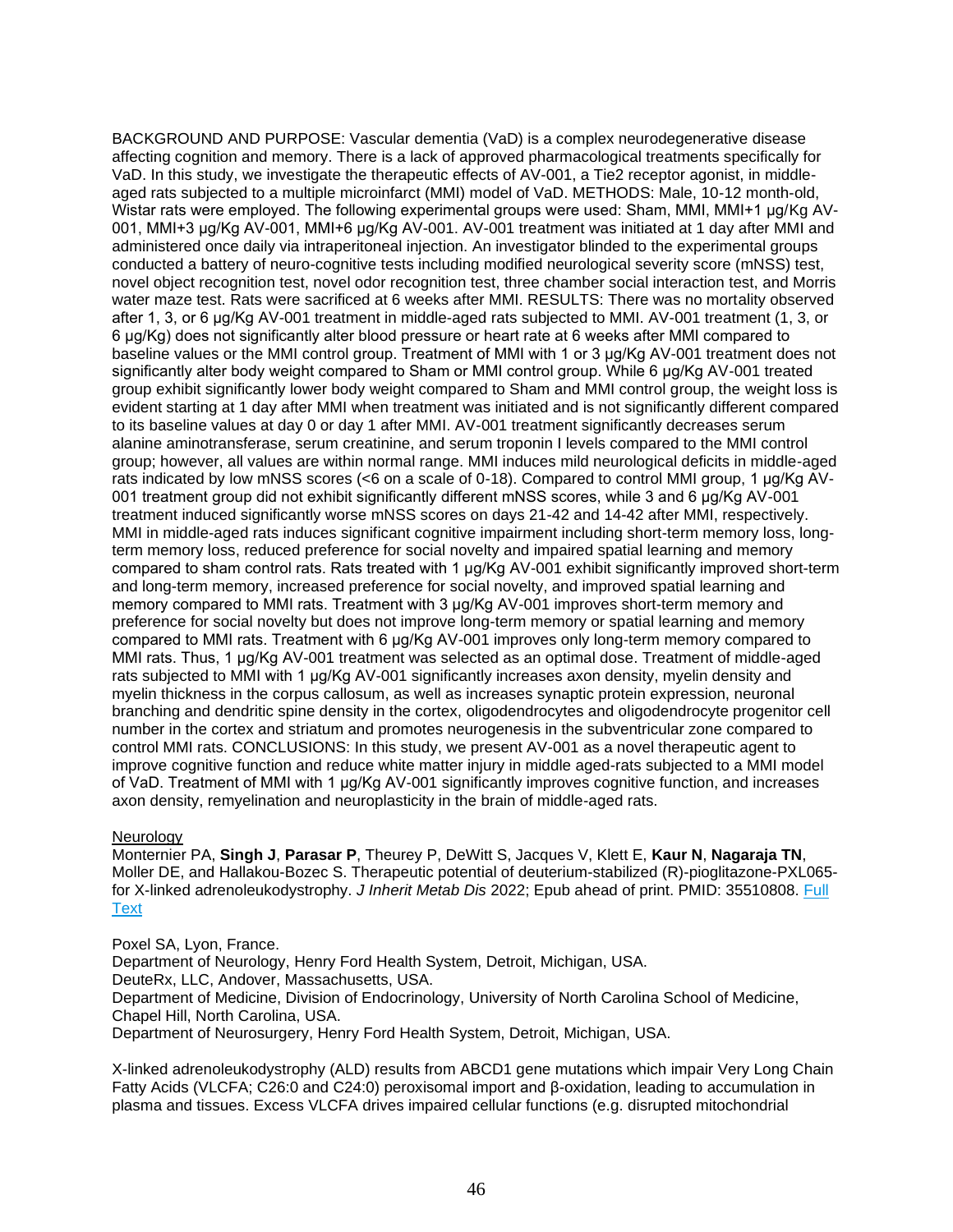function), inflammation, and neurodegeneration. Major disease phenotypes include: adrenomyeloneuropathy (AMN), progressive spinal cord axonal degeneration, and cerebral ALD (C-ALD), inflammatory white matter demyelination and degeneration. No pharmacological treatment is available todate for ALD. Pioglitazone, an anti-diabetic thiazolidinedione, exerts potential benefits in ALD models. Its mechanisms are genomic (PPARγ agonism) and nongenomic (mitochondrial pyruvate carrier-MPC, longchain acyl-CoA synthetase 4-ACSL4, inhibition). However, its use is limited by PPARγ-driven side effects (e.g. weight gain, edema). PXL065 is a clinical-stage deuterium-stabilized (R)-enantiomer of pioglitazone which lacks PPARγ agonism but retains MPC activity. Here, we show that incubation of ALD patientderived cells (both AMN and C-ALD) and glial cells from Abcd1-null mice with PXL065 resulted in: normalization of elevated VLCFA, improved mitochondrial function, and attenuated indices of inflammation. Compensatory peroxisomal transporter gene expression was also induced. Additionally, chronic treatment of Abcd1-null mice lowered VLCFA in plasma, brain and spinal cord and improved both neural histology (sciatic nerve) and neurobehavioral test performance. Several in vivo effects of PXL065 exceeded those achieved with pioglitazone. PXL065 was confirmed to lack PPARγ agonism but retained ACSL4 activity of pioglitazone. PXL065 has novel actions and mechanisms and exhibits a range of potential benefits in ALD models; further testing of this molecule in ALD patients is warranted.

# Neurology

Park BY, Larivière S, Rodríguez-Cruces R, Royer J, Tavakol S, Wang Y, Caciagli L, Caligiuri ME, Gambardella A, Concha L, Keller SS, Cendes F, Alvim MKM, Yasuda C, Bonilha L, Gleichgerrcht E, Focke NK, Kreilkamp BAK, Domin M, von Podewils F, Langner S, Rummel C, Rebsamen M, Wiest R, Martin P, Kotikalapudi R, Bender B, O'Brien TJ, Law M, Sinclair B, Vivash L, Kwan P, Desmond PM, Malpas CB, Lui E, Alhusaini S, Doherty CP, Cavalleri GL, Delanty N, Kälviäinen R, Jackson GD, Kowalczyk M, Mascalchi M, Semmelroch M, Thomas RH, **Soltanian-Zadeh H**, **Davoodi-Bojd E**, Zhang J, Lenge M, Guerrini R, Bartolini E, Hamandi K, Foley S, Weber B, Depondt C, Absil J, Carr SJA, Abela E, Richardson MP, Devinsky O, Severino M, Striano P, Parodi C, Tortora D, Hatton SN, Vos SB, Duncan JS, Galovic M, Whelan CD, Bargalló N, Pariente J, Conde-Blanco E, Vaudano AE, Tondelli M, Meletti S, Kong XZ, Francks C, Fisher SE, Caldairou B, Ryten M, Labate A, Sisodiya SM, Thompson PM, McDonald CR, Bernasconi A, Bernasconi N, and Bernhardt BC. Topographic divergence of atypical cortical asymmetry and atrophy patterns in temporal lobe epilepsy. *Brain* 2022; 145(4):1285-1298. PMID: 35333312. [Full Text](https://libkey.io/35333312)

Multimodal Imaging and Connectome Analysis Laboratory, McConnell Brain Imaging Centre, Montreal Neurological Institute and Hospital, McGill University, Montreal, QC, Canada.

Department of Data Science, Inha University, Incheon, Republic of Korea.

Center for Neuroscience Imaging Research, Institute for Basic Science, Suwon, Republic of Korea. Department of Clinical and Experimental Epilepsy, UCL Queen Square Institute of Neurology, London, UK.

MRI Unit, Epilepsy Society, Chalfont St Peter, Buckinghamshire, UK.

Department of Bioengineering, University of Pennsylvania, Philadelphia, PA, USA.

Neuroscience Research Center, University Magna Græcia, Catanzaro, CZ, Italy.

Institute of Neurology, University Magna Græcia, Catanzaro, CZ, Italy.

Institute of Neurobiology, Universidad Nacional Autónoma de México, Querétaro, México.

Institute of Systems, Molecular and Integrative Biology, University of Liverpool, Liverpool, UK. Walton Centre NHS Foundation Trust, Liverpool, UK.

Department of Neurology, University of Campinas-UNICAMP, Campinas, São Paulo, Brazil.

Department of Neurology, Emory University, Atlanta, GA, USA.

Department of Neurology, Medical University of South Carolina, Charleston, SC, USA.

Department of Neurology, University Medical Center Göttingen, Göttingen, Germany.

Institute of Diagnostic Radiology and Neuroradiology, Functional Imaging Unit, University Medicine Greifswald, Greifswald, Germany.

Department of Neurology, University Medicine Greifswald, Greifswald, Germany.

Institute of Diagnostic Radiology and Neuroradiology, University Medicine Greifswald, Greifswald, Germany.

Support Center for Advanced Neuroimaging (SCAN), University Institute of Diagnostic and Interventional Neuroradiology, University Hospital Bern, Bern, Switzerland.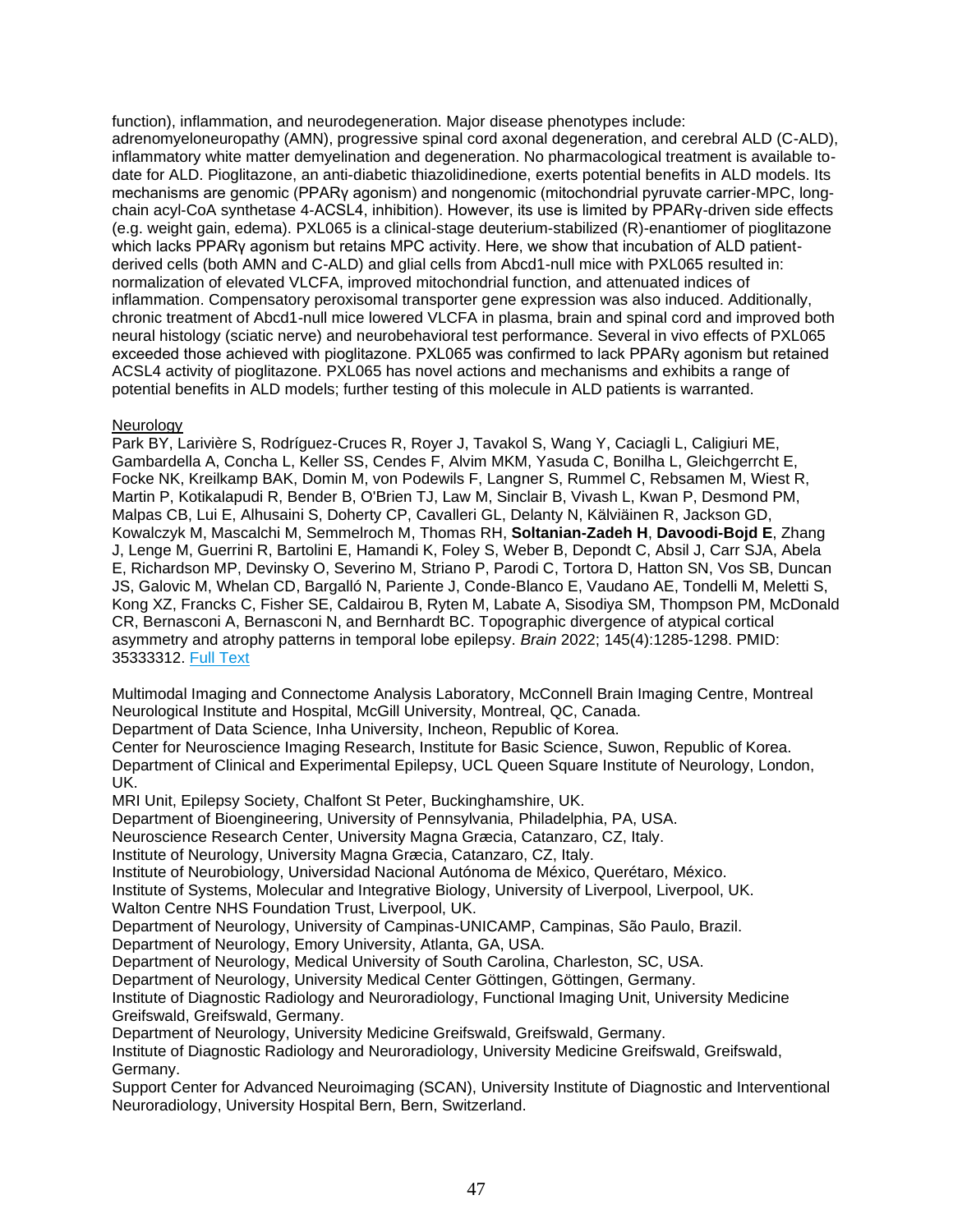Department of Neurology and Epileptology, Hertie Institute for Clinical Brain Research, University of Tübingen, Tübingen, Germany.

Department of Radiology, Diagnostic and Interventional Neuroradiology, University Hospital Tübingen, Tübingen, Germany.

Department of Neuroscience, Central Clinical School, Alfred Hospital, Monash University, Melbourne, Victoria, Australia.

Departments of Medicine, The Royal Melbourne Hospital, The University of Melbourne, Parkville, Victoria, Australia.

Department of Radiology, The Royal Melbourne Hospital, The University of Melbourne, Parkville, Victoria, Australia.

Department of Molecular and Cellular Therapeutics, The Royal College of Surgeons in Ireland, Dublin, Ireland.

Department of Neurology, Yale University School of Medicine, New Haven, CT, USA.

Department of Neurology, St James' Hospital, Dublin, Ireland.

FutureNeuro SFI Research Centre, Dublin, Ireland.

Epilepsy Center, Neuro Center, Kuopio University Hospital, Member of the European Reference Network for Rare and Complex Epilepsies EpiCARE, Kuopio, Finland.

Faculty of Health Sciences, School of Medicine, Institute of Clinical Medicine, University of Eastern Finland, Kuopio, Finland.

Florey Institute of Neuroscience and Mental Health, University of Melbourne, Melbourne, Victoria, 3010, Australia.

Neuroradiology Research Program, Meyer Children Hospital of Florence, University of Florence, Florence, Italy.

Transitional and Clinical Research Institute, Newcastle University, Newcastle upon Tyne, UK. Control and Intelligent Processing Center of Excellence (CIPCE), School of Electrical and Computer Engineering, University of Tehran, Tehran, Iran.

Departments of Research Administration and Radiology, Henry Ford Health System, Detroit, MI, USA. Department of Neurology, Henry Ford Health System, Detroit, MI, USA.

Department of Artificial Intelligence, Xiamen University, Xiamen, China.

Child Neurology Unit and Laboratories, Neuroscience Department, Children's Hospital A. Meyer-University of Florence, Florence, Italy.

Functional and Epilepsy Neurosurgery Unit, Neurosurgery Department, Children's Hospital A. Meyer-University of Florence, Florence, Italy.

USL Centro Toscana, Neurology Unit, Nuovo Ospedale Santo Stefano, Prato, Italy.

Cardiff University Brain Research Imaging Centre (CUBRIC), College of Biomedical Sciences, Cardiff University, Cardiff, UK.

The Welsh Epilepsy Unit, Department of Neurology, University Hospital of Wales, Cardiff, UK.

Institute of Experimental Epileptology and Cognition Research, University Hospital Bonn, Bonn, Germany. Department of Neurology, Hôpital Erasme, Université Libre de Bruxelles, Brussels, Belgium.

Department of Radiology, Hôpital Erasme, Université Libre de Bruxelles, Brussels, Belgium.

Division of Neuroscience, Institute of Psychiatry, Psychology and Neuroscience, King's College London, UK.

Department of Neurology, NYU Grossman School of Medicine, New York, NY, USA. IRCCS Istituto Giannina Gaslini, Genova, Italy.

Department of Neurosciences, Rehabilitation, Ophthalmology, Genetics, Maternal and Child Health, University of Genova, Genova, Italy.

Department of Neurosciences, Center for Multimodal Imaging and Genetics, University of California San Diego, La Jolla, CA, USA.

Centre for Medical Image Computing, University College London, London, UK.

Department of Neurology, Clinical Neuroscience Center, University Hospital and University of Zurich, Zurich, Switzerland.

Department of Molecular and Cellular Therapeutics, The Royal College of Surgeons in Ireland, Dublin, Ireland.

Magnetic Resonance Image Core Facility, Institut d'Investigacions Biomèdiques August Pi i Sunyer (IDIBAPS), Barcelona, Spain.

Department of Radiology CDIC, Hospital Clinic Barcelona, Barcelona, Spain.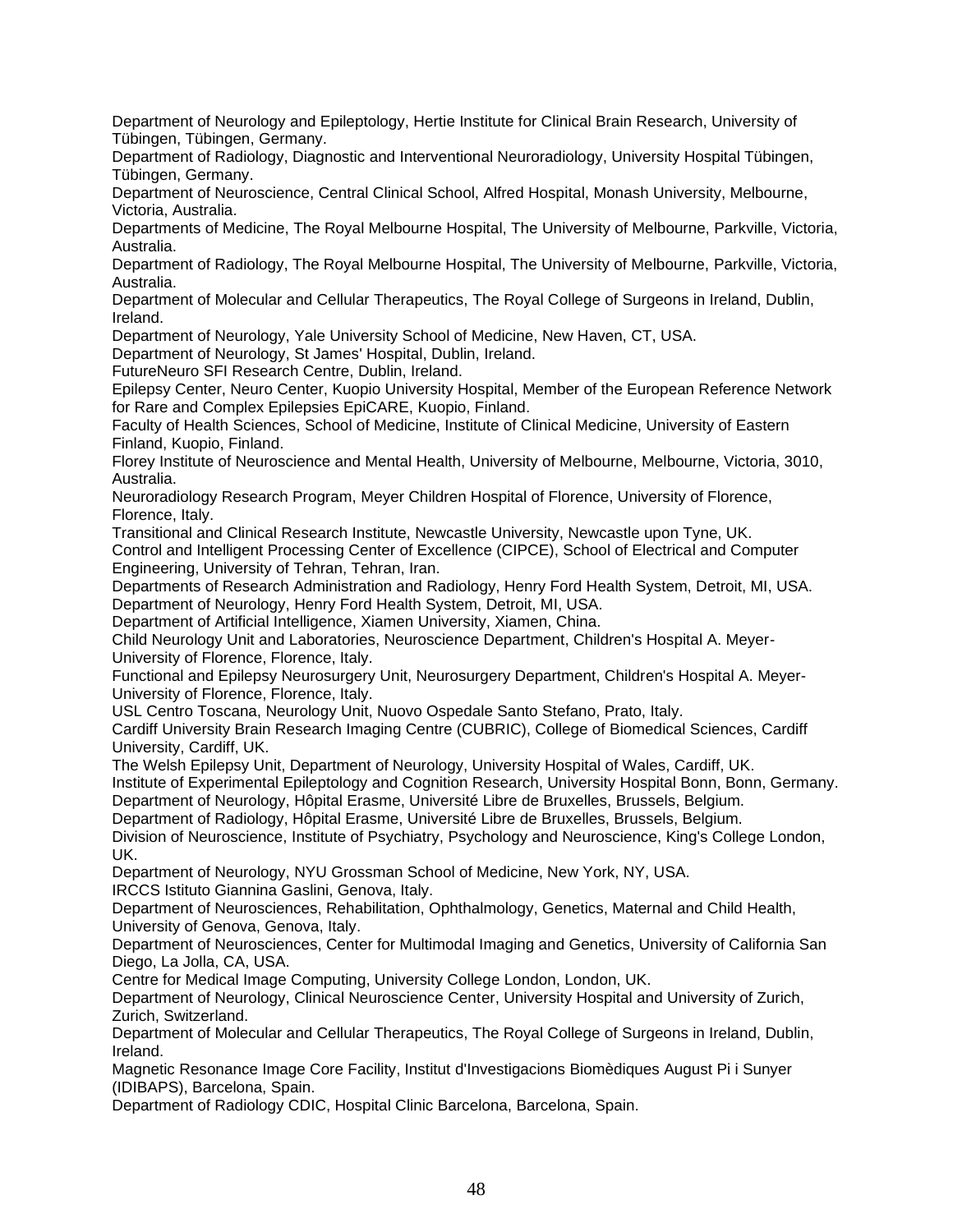Epilepsy Unit, Department of Neurology, Hospital Clínic, Barcelona, Spain.

Neurology Unit, Azienda Ospedaliero-Universitaria of Modena, OCB Hospital, Modena, Italy. Department of Biomedical, Metabolic, and Neural Sciences, Center for Neuroscience and

Neurotechnology, University of Modena and Reggio Emilia, Modena, Italy.

Language and Genetics Department, Max Planck Institute for Psycholinguistics, Nijmegen, The Netherlands.

Department of Psychology and Behavioral Sciences, Zhejiang University, Hangzhou, China. Donders Institute for Brain, Cognition and Behaviour, Radboud University, Nijmegen, The Netherlands. Neuroimaging of Epilepsy Laboratory, McConnell Brain Imaging Centre, Montreal Neurological Institute and Hospital, McGill University, Montreal, QC, Canada.

Department of Neurodegenerative Disease, Queen Square Institute of Neurology, University College London, London, UK.

NIHR Great Ormond Street Hospital Biomedical Research Centre, University College London, London, UK.

Department of Genetics and Genomic Medicine, Great Ormond Street Institute of Child Health, University College London, London, UK.

Neurology, BIOMORF Department, University of Messina, Messina, Italy.

Imaging Genetics Center, Mark & Mary Stevens Institute for Neuroimaging and Informatics, USC Keck School of Medicine, Los Angeles, CA, USA.

Department of Psychiatry, Center for Multimodal Imaging and Genetics, University of California San Diego, La Jolla, CA, USA.

Temporal lobe epilepsy, a common drug-resistant epilepsy in adults, is primarily a limbic network disorder associated with predominant unilateral hippocampal pathology. Structural MRI has provided an in vivo window into whole-brain grey matter structural alterations in temporal lobe epilepsy relative to controls, by either mapping (i) atypical inter-hemispheric asymmetry; or (ii) regional atrophy. However, similarities and differences of both atypical asymmetry and regional atrophy measures have not been systematically investigated. Here, we addressed this gap using the multisite ENIGMA-Epilepsy dataset comprising MRI brain morphological measures in 732 temporal lobe epilepsy patients and 1418 healthy controls. We compared spatial distributions of grey matter asymmetry and atrophy in temporal lobe epilepsy, contextualized their topographies relative to spatial gradients in cortical microstructure and functional connectivity calculated using 207 healthy controls obtained from Human Connectome Project and an independent dataset containing 23 temporal lobe epilepsy patients and 53 healthy controls and examined clinical associations using machine learning. We identified a marked divergence in the spatial distribution of atypical inter-hemispheric asymmetry and regional atrophy mapping. The former revealed a temporolimbic disease signature while the latter showed diffuse and bilateral patterns. Our findings were robust across individual sites and patients. Cortical atrophy was significantly correlated with disease duration and age at seizure onset, while degrees of asymmetry did not show a significant relationship to these clinical variables. Our findings highlight that the mapping of atypical inter-hemispheric asymmetry and regional atrophy tap into two complementary aspects of temporal lobe epilepsy-related pathology, with the former revealing primary substrates in ipsilateral limbic circuits and the latter capturing bilateral disease effects. These findings refine our notion of the neuropathology of temporal lobe epilepsy and may inform future discovery and validation of complementary MRI biomarkers in temporal lobe epilepsy.

## **Neurosurgery**

Kabir MH, Marquez E, Djokoto G, Parker M, Weinstein T, Ghann W, Uddin J, **Ali MM**, Alam MM, Thompson M, Poyraz AS, Msimanga HZ, Rahman MM, Rulison M, and Cramer J. Energy Harvesting by Mesoporous Reduced Graphene Oxide Enhanced the Mediator-Free Glucose-Powered Enzymatic Biofuel Cell for Biomedical Applications. *ACS Appl Mater Interfaces* 2022; 14(21):24229-24244. PMID: 35594363. [Full Text](https://libkey.io/35594363)

Department of Chemistry and Occupational Health Science, University of North Alabama, Florence, Alabama 35632, United States.

Department of Chemistry and Biochemistry, Kennesaw State University, Kennesaw, Georgia 30144, United States.

Department of Chemistry, Oglethorpe University, Atlanta, Georgia 30319, United States.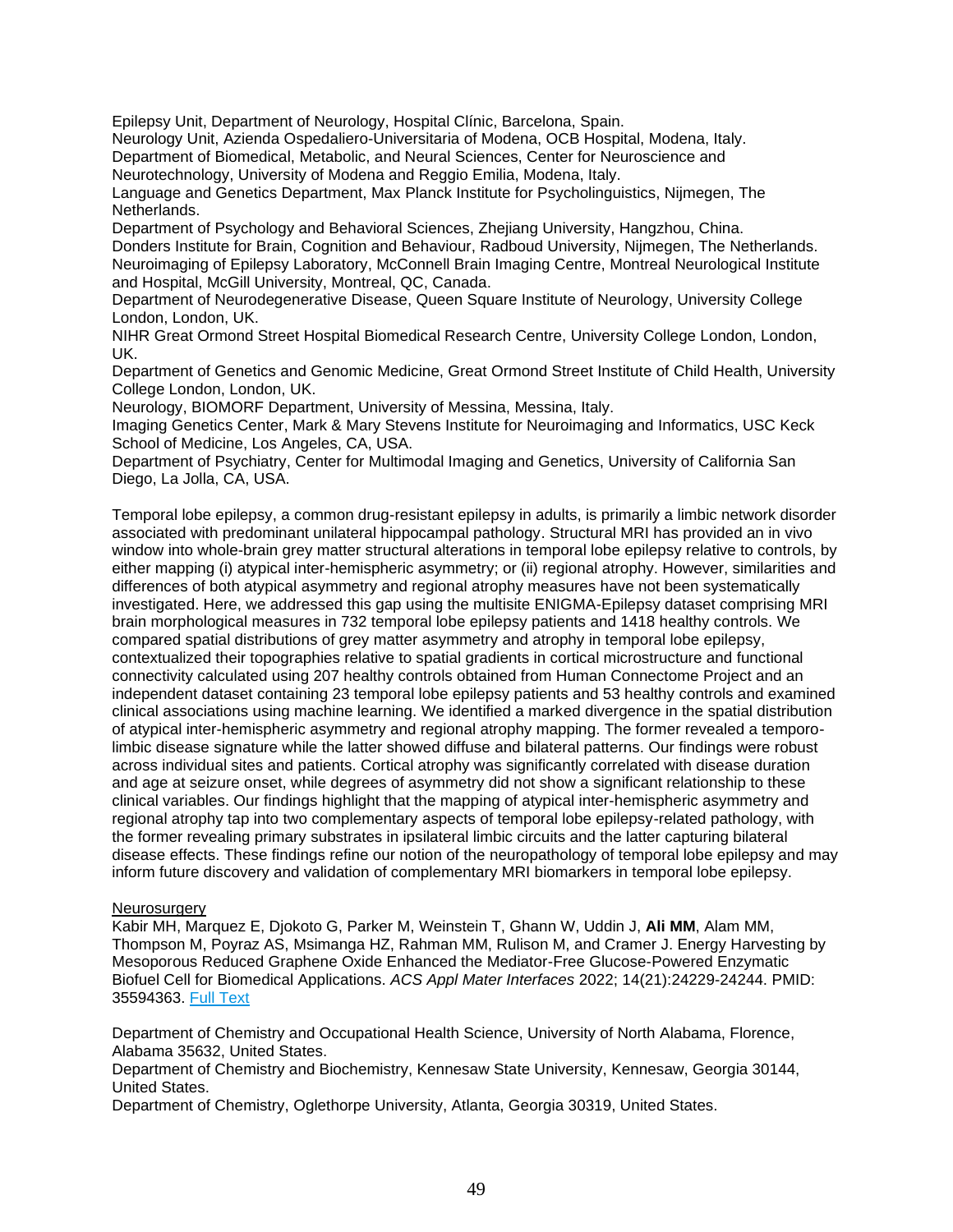Center for Nanotechnology, Department of Natural Sciences, Coppin State University, Baltimore, Maryland 21216, United States.

Department of Neurosurgery, Cellular and Molecular Imaging Laboratory, Henry Ford Hospital, Detroit, Michigan 48202, United States.

InnoSense LLC, Torrance, California 90505, United States.

Department of Chemistry, Faculty of Science, King Abdulaziz University, Jeddah 21589, Saudi Arabia. Department of Physics, Oglethorpe University, Atlanta, Georgia 30319, United States.

Harnessing electrochemical energy in an engineered electrical circuit from biochemical substrates in the human body using biofuel cells is gaining increasing research attention in the current decade due to the wide range of biomedical possibilities it creates for electronic devices. In this report, we describe and characterize the construction of just such an enzymatic biofuel cell (EBFC). It is simple, mediator-free, and glucose-powered, employing only biocompatible materials. A novel feature is the two-dimensional mesoporous thermally reduced graphene oxide (rGO) host electrode. An additionally novelty is that we explored the potential of using biocompatible, low-cost filter paper (FP) instead of carbon paper, a conductive polymer, or gold as support for the host electrode. Using glucose (C(6)H(12)O(6)) and molecular oxygen  $(O(2))$  as the power-generating fuel, the cell consists of a pair of bioelectrodes incorporating immobilized enzymes, the bioanode modified by rGO-glucose oxidase (GOx/rGO), and the biocathode modified by rGO-laccase (Lac/rGO). Scanning electron microscopy/energy-dispersive X-ray spectroscopy (SEM/EDX), transmission electron microscopy, and Raman spectroscopy techniques have been employed to investigate the surface morphology, defects, and chemical structure of rGO, GOx/rGO, and Lac/rGO. N(2) sorption, SEM/EDX, and powder X-ray diffraction revealed a high Brunauer-Emmett-Teller surface area (179 m(2) g(-1)) mesoporous rGO structure with the high C/O ratio of 80:1 as well. Results from the Fourier transform infrared spectroscopy, UV-visible spectroscopy, and electrochemical impedance spectroscopy studies indicated that GOx remained in its native biochemical functional form upon being embedded onto the rGO matrix. Cyclic voltammetry studies showed that the presence of mesoporous rGO greatly enhanced the direct electrochemistry and electrocatalytic properties of the GOx/rGO and Lac/rGO nanocomposites. The electron transfer rate constant between GOx and rGO was estimated to be 2.14 s(-1). The fabricated EBFC (GOx/rGO/FP-Lac/rGO/FP) using a single GOx/rGO/FP bioanode and a single Lac/rGO/FP biocathode provides a maximum power density (P(max)) of 4.0 nW cm(-2) with an open-circuit voltage (V(OC)) of 0.04 V and remains stable for more than 15 days with a power output of ∼9.0 nW cm(-2) at a pH of 7.4 under ambient conditions.

## **Neurosurgery**

**Lim S**, **Bazydlo M**, **Macki M**, **Haider S**, **Hamilton T**, **Hunt R**, **Chaker A**, **Kantak P**, **Schultz L**, **Nerenz D**, **Schwalb JM**, **Abdulhak M**, Park P, Aleem I, Easton R, Khalil JG, Perez-Cruet MJ, and **Chang V**. Validation of the Benefits of Ambulation Within 8 Hours of Elective Cervical and Lumbar Surgery: A Michigan Spine Surgery Improvement Collaborative Study. *Neurosurgery* 2022; Epub ahead of print. PMID: 35550477. [Full Text](https://libkey.io/35550477)

Department of Neurosurgery, Henry Ford Hospital, Detroit, Michigan, USA. Department of Public Health Sciences, Henry Ford Hospital, Detroit, Michigan, USA. Center for Health Services Research, Henry Ford Hospital, Detroit, Michigan, USA. Department of Neurosurgery, University of Michigan, Ann Arbor, Michigan, USA. Department of Orthopedics, University of Michigan, Ann Arbor, Michigan, USA. Department of Orthopedics, William Beaumont Hospital, Troy, Michigan, USA. Department of Orthopedics, William Beaumont Hospital, Royal Oak, Michigan, USA. Department of Neurosurgery, William Beaumont Hospital, Royal Oak, Michigan, USA.

BACKGROUND: Early ambulation is considered a key element to Enhanced Recovery After Surgery protocol after spine surgery. OBJECTIVE: To investigate whether ambulation less than 8 hours after elective spine surgery is associated with improved outcome. METHODS: The Michigan Spine Surgery Improvement Collaborative database was queried to track all elective cervical and lumbar spine surgery between July 2018 and April 2021. In total, 7647 cervical and 17 616 lumbar cases were divided into 3 cohorts based on time to ambulate after surgery:  $(1)$  <8 hours,  $(2)$  8 to 24 hours, and  $(3)$  >24 hours. RESULTS: For cervical cases, patients who ambulated 8 to 24 hours (adjusted odds ratio [aOR] 1.38;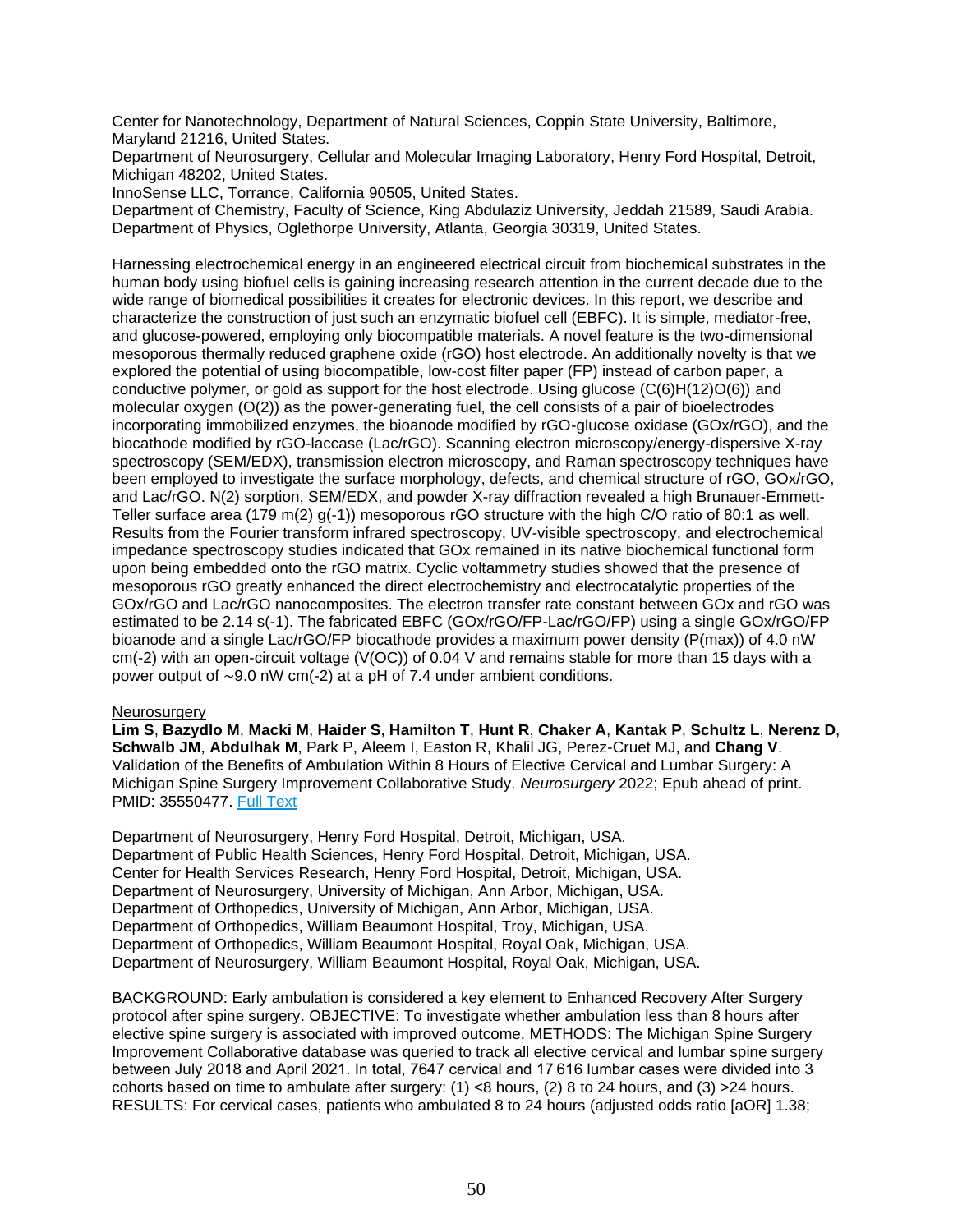95% CI 1.11-1.70; P = .003) and >24 hours (aOR 2.20; 95% CI 1.20-4.03; P = .011) after surgery had higher complication rate than those who ambulated within 8 hours of surgery. Similar findings were noted for lumbar cases with patients who ambulated 8 to 24 hours (aOR 1.31; 95% CI 1.12-1.54; P < .001) and >24 hours (aOR 1.96; 95% CI 1.50-2.56; P < .001) after surgery having significantly higher complication rate than those ambulated <8 hours after surgery. Analysis of secondary outcomes for cervical cases demonstrated that <8-hour ambulation was associated with home discharge, shorter hospital stay, lower 90-day readmission, and lower urinary retention rate. For lumbar cases, <8-hour ambulation was associated with shorter hospital stay, satisfaction with surgery, lower 30-day readmission, home discharge, and lower urinary retention rate. CONCLUSION: Ambulation within 8 hours after surgery is associated with significant improved outcome after elective cervical and lumbar spine surgery.

# **Neurosurgery**

Monternier PA, **Singh J**, **Parasar P**, Theurey P, DeWitt S, Jacques V, Klett E, **Kaur N**, **Nagaraja TN**, Moller DE, and Hallakou-Bozec S. Therapeutic potential of deuterium-stabilized (R)-pioglitazone-PXL065 for X-linked adrenoleukodystrophy. *J Inherit Metab Dis* 2022; Epub ahead of print. PMID: 35510808. [Full](https://libkey.io/35510808)  **[Text](https://libkey.io/35510808)** 

Poxel SA, Lyon, France.

Department of Neurology, Henry Ford Health System, Detroit, Michigan, USA.

DeuteRx, LLC, Andover, Massachusetts, USA.

Department of Medicine, Division of Endocrinology, University of North Carolina School of Medicine, Chapel Hill, North Carolina, USA.

Department of Neurosurgery, Henry Ford Health System, Detroit, Michigan, USA.

X-linked adrenoleukodystrophy (ALD) results from ABCD1 gene mutations which impair Very Long Chain Fatty Acids (VLCFA; C26:0 and C24:0) peroxisomal import and β-oxidation, leading to accumulation in plasma and tissues. Excess VLCFA drives impaired cellular functions (e.g. disrupted mitochondrial function), inflammation, and neurodegeneration. Major disease phenotypes include:

adrenomyeloneuropathy (AMN), progressive spinal cord axonal degeneration, and cerebral ALD (C-ALD), inflammatory white matter demyelination and degeneration. No pharmacological treatment is available todate for ALD. Pioglitazone, an anti-diabetic thiazolidinedione, exerts potential benefits in ALD models. Its mechanisms are genomic (PPARγ agonism) and nongenomic (mitochondrial pyruvate carrier-MPC, longchain acyl-CoA synthetase 4-ACSL4, inhibition). However, its use is limited by PPARγ-driven side effects (e.g. weight gain, edema). PXL065 is a clinical-stage deuterium-stabilized (R)-enantiomer of pioglitazone which lacks PPARγ agonism but retains MPC activity. Here, we show that incubation of ALD patientderived cells (both AMN and C-ALD) and glial cells from Abcd1-null mice with PXL065 resulted in: normalization of elevated VLCFA, improved mitochondrial function, and attenuated indices of inflammation. Compensatory peroxisomal transporter gene expression was also induced. Additionally, chronic treatment of Abcd1-null mice lowered VLCFA in plasma, brain and spinal cord and improved both neural histology (sciatic nerve) and neurobehavioral test performance. Several in vivo effects of PXL065 exceeded those achieved with pioglitazone. PXL065 was confirmed to lack PPARγ agonism but retained ACSL4 activity of pioglitazone. PXL065 has novel actions and mechanisms and exhibits a range of potential benefits in ALD models; further testing of this molecule in ALD patients is warranted.

Obstetrics, Gynecology and Women's Health Services

**Vadlamudi GD**, **Keerthy M**, and **Goyert G**. Postpartum bilateral lung transplantation in COVID-19 associated respiratory failure. *BMJ Case Rep* 2022; 15(5). PMID: 35580959. [Full Text](https://libkey.io/35580959)

Department of Obstetrics and Gynecology, Henry Ford Health System, Detroit, Michigan, USA gvadlamu@umich.edu.

Department of Obstetrics and Gynecology, Henry Ford Health System, Detroit, Michigan, USA. Department of Maternal Fetal Medicine, Henry Ford Health System, Detroit, Michigan, USA.

In critically ill patients with COVID-19, established therapies in the setting of respiratory failure include invasive mechanical ventilation and extracorporeal membrane oxygenation (ECMO). This case report describes a pregnant woman in her 30s who was hospitalised at 35 weeks gestation with moderate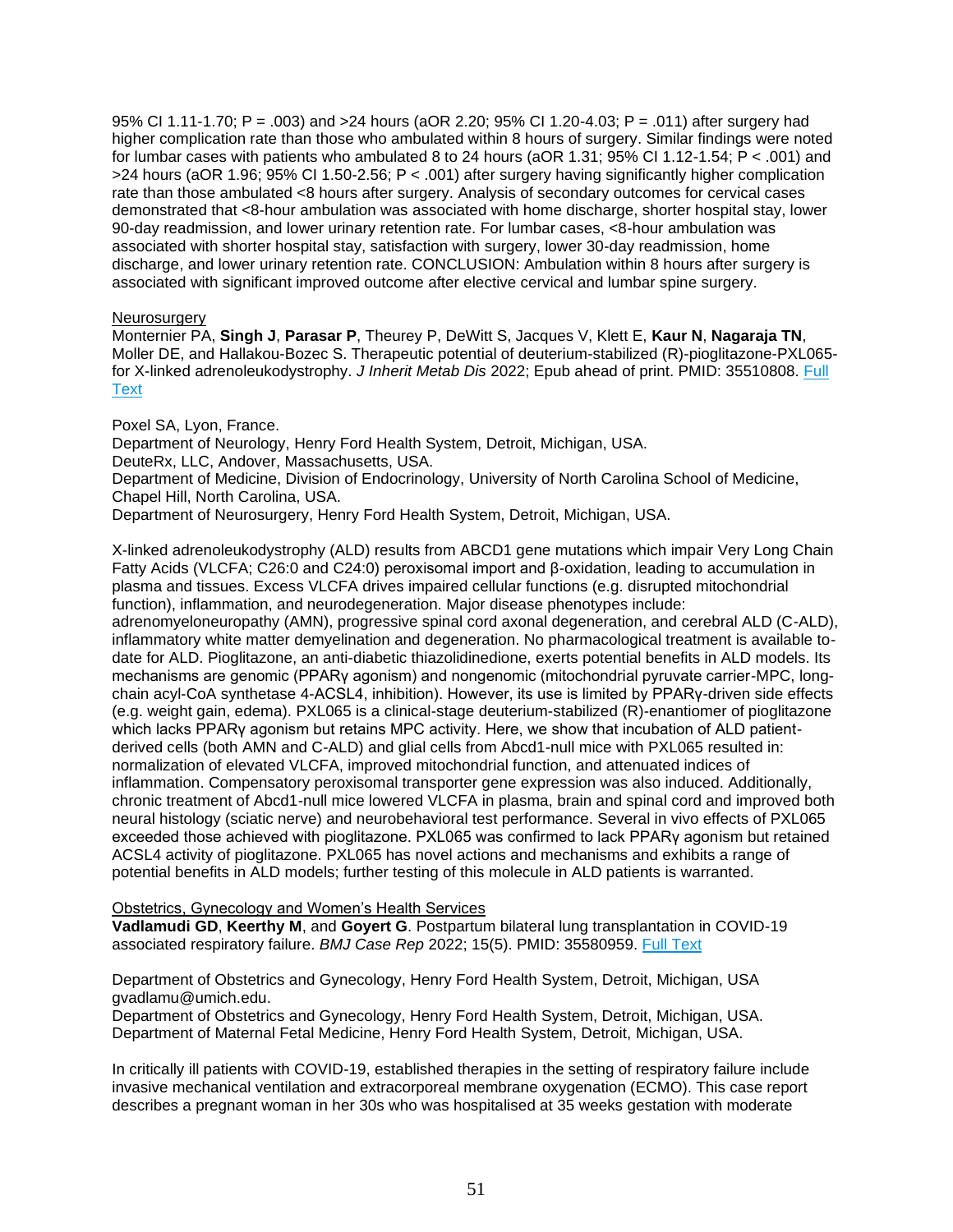COVID-19 disease. Her condition worsened following delivery, and she required intubation, maximum ventilatory support and ECMO. Because of the severe and irreversible nature of her lung disease, she ultimately underwent bilateral lung transplantation. This case showcases lung transplantation as an alternative life-saving option for patients with severe COVID-19 associated respiratory failure refractory to ECMO and mechanical ventilation. Further studies are needed to develop a multidisciplinary approach for patient selection for transplantation within the context of COVID-19 and to assess long-term outcomes.

### Ophthalmology and Eye Care Services

**Patel N**, Alabiad CR, Wick MR, Elgart GW, Tang VD, Abou Khzam RA, and Dubovy SR. Squamoid Eccrine Ductal Carcinoma of the Eyelid: Clinicopathologic Correlation of a Case. *Ophthalmic Plast Reconstr Surg* 2022; 38(3):e80-e82. PMID: 35561118. [Full Text](https://libkey.io/35561118)

Henry Ford Health System, Detroit, Michigan.

Bascom Palmer Eye Institute, University of Miami Miller School of Medicine, Miami, Florida. PRW Laboratories, PLLC, Charlottesville, Virginia.

The Phillip Frost Department of Dermatology, University of Miami Miller School of Medicine, Miami, Florida.

Florida Lions Ocular Pathology Laboratory, University of Miami Miller School of Medicine, Miami, Florida, U.S.A.

Squamoid eccrine ductal carcinoma (SEDC) is a rare cutaneous neoplasm that often manifests as a plaque or nodule in sun-exposed areas of older patients. Herein, the authors report the first case of SEDC in the eyelid. A 76-year-old man presented with a  $2.5 \times 1.5$  mm area of left upper eyelid erythema, thickening, ulceration, and scaling with madarosis superotemporally just above the lash line. Fullthickness wedge biopsy demonstrated irregular epithelial tubules with nuclear atypia and focal squamous differentiation, consistent with SEDC. The patient underwent Mohs resection and has had no recurrence approximately 27 months after surgical removal. The authors present this case to raise awareness of SEDC to ophthalmologists as all previous cases have been described in the nonophthalmic literature. A full-thickness biopsy is recommended to avoid misdiagnosing SEDC as squamous cell carcinoma (SCC), a less aggressive tumor. With greater awareness, there may be increased recognition of this likely underreported, more malignant entity.

## Orthopedics/Bone and Joint Center

Aliaj K, **Lawrence RL**, Bo Foreman K, Chalmers PN, and Henninger HB. Kinematic coupling of the glenohumeral and scapulothoracic joints generates humeral axial rotation. *J Biomech* 2022; 136:111059. PMID: 35367838. [Full Text](https://libkey.io/35367838)

Department of Orthopaedics, University of Utah, Salt Lake City, UT, USA; Department of Biomedical Engineering, University of Utah, Salt Lake City, UT, USA. Electronic address: klevis.aliaj@utah.edu. Department of Orthopaedic Surgery, Henry Ford Health System, Detroit, MI, USA. Electronic address: RLawren2@hfhs.org.

Department of Orthopaedics, University of Utah, Salt Lake City, UT, USA; Department of Physical Therapy and Athletic Training, University of Utah, Salt Lake City, UT, USA. Electronic address: bo.foreman@hsc.utah.edu.

Department of Orthopaedics, University of Utah, Salt Lake City, UT, USA. Electronic address: Peter.Chalmers@hsc.utah.edu.

Department of Orthopaedics, University of Utah, Salt Lake City, UT, USA; Department of Biomedical Engineering, University of Utah, Salt Lake City, UT, USA; Department of Mechanical Engineering, University of Utah, Salt Lake City, UT, USA. Electronic address: heath.henninger@utah.edu.

Glenohumeral and scapulothoracic motion combine to generate humerothoracic motion, but their discrete contributions towards humerothoracic axial rotation have not been investigated. Understanding their contributions to axial rotation is important to judge the effects of pathology, surgical intervention, and physiotherapy. Therefore, the purpose of this study was to investigate the kinematic coupling between glenohumeral and scapulothoracic motion and determine their relative contributions towards axial rotation. Twenty healthy subjects (10 M/10F, ages 22-66) were previously recorded using biplane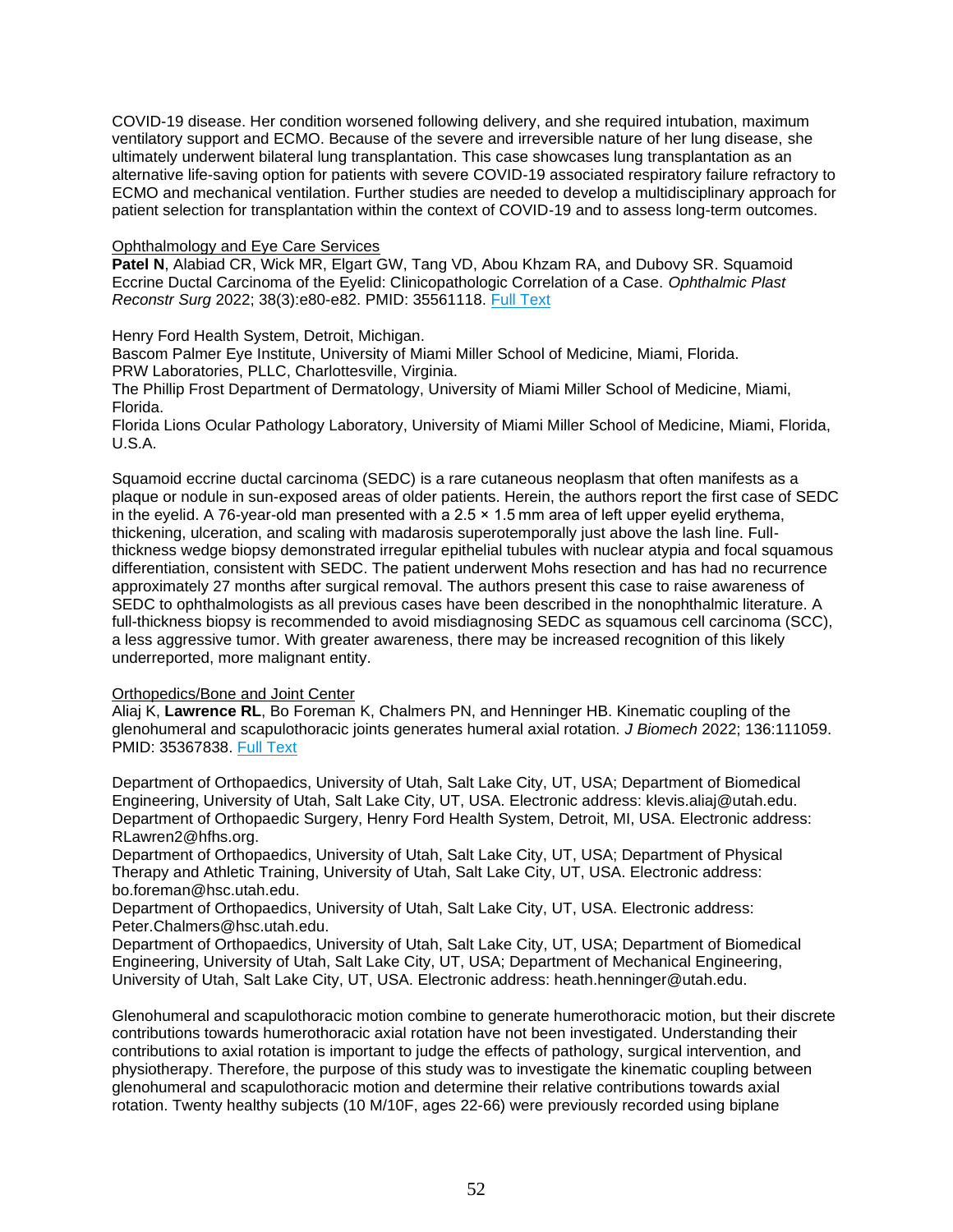fluoroscopy while performing arm elevation in the coronal, scapular, and sagittal planes, and external rotation in 0° and 90° of abduction. Glenohumeral and scapulothoracic contributions towards axial rotation were computed by integrating the projection of glenohumeral and scapulothoracic angular velocity onto the humeral longitudinal axis, and analyzed using one dimensional statistical parametric mapping and linear regression. During arm elevation, scapulothoracic motion supplied 13-20° (76-94%) of axial rotation, mainly via scapulothoracic upward rotation. The contribution of scapulothoracic motion towards axial rotation was strongly correlated with glenohumeral plane of elevation during arm elevation. During external rotation, scapulothoracic motion contributed 10° (8%) towards axial rotation in 0° of abduction and 15° (15%) in 90° of abduction. The contribution of scapulothoracic motion towards humerothoracic axial rotation could explain the simultaneous changes in glenohumeral plane of elevation and axial rotation associated with some pathologies and surgeries. Understanding how humerothoracic motion results from the functional coupling of scapulothoracic and glenohumeral motions may inform diagnostic and treatment strategies by targeting the source of movement impairments in clinical populations.

## Orthopedics/Bone and Joint Center

**Gaudiani MA**, Samuel LT, Diana JN, DeBattista JL, Coon TM, Moore RE, and Kamath AF. 5-Year Survivorship and Outcomes of Robotic-Arm-Assisted Medial Unicompartmental Knee Arthroplasty. *Appl Bionics Biomech* 2022; 2022:8995358. PMID: 35572062. [Full Text](https://libkey.io/35572062)

Department of Orthopaedic Surgery, Henry Ford Hospital, 2799 W Grand Blvd. K12 Detroit MI 48202, USA.

Department of Orthopaedic Surgery, Cleveland Clinic Foundation, 9500 Euclid Avenue, Mail Code A40, Cleveland, Ohio 44195, USA.

Coon Joint Replacement Institute, 6 Woodland Road Suite 202, St. Helena, California 94574, USA.

PURPOSE: While unicompartmental knee arthroplasty (UKA) has demonstrated benefits over total knee arthroplasty (TKA) in selected populations, component placement continues to be challenging with conventional surgical instruments, resulting in higher early failure rates. Robotic-arm-assisted UKA (RA-UKA) has shown to be successful in component positioning through preop planning and intraop adjustability. The purpose of this study is to assess the 5-year clinical outcomes of medial RA-UKA. METHODS: This study was a retrospective review of a single-center prospectively maintained cohort of 133 patients (146 knees) indicated for medial UKA from 2009 to 2013. Perioperative data and 2- and 5 year Knee injury Osteoarthritis Outcome Score (KOOS), Western Ontario and McMaster Universities Osteoarthritis Score (WOMAC), and Forgotten Joint Score (FJS) outcome measures were collected. Fiveyear follow-up was recorded in 119 patients (131 knees). RESULTS: Mean follow-up was 5.1 ± 0.2 years. Mean age and BMI were  $68.0 \pm 8.1$  years and  $29.3 \pm 4.7$  kg/m(2), respectively. At 2-year follow-up, mean KOOS, WOMAC, and FJS were 71.5  $\pm$  15.3, 14.3  $\pm$  7.9, and 79.1  $\pm$  25.8, respectively. At 5-year followup, mean KOOS, WOMAC, and FJS were  $71.6 \pm 15.2$ ,  $14.2 \pm 7.9$ , and  $80.9 \pm 25.1$ , respectively. Mean change in KOOS and WOMAC was  $34.6 \pm 21.4$  and  $11.0 \pm 13.6$ , respectively (p < 0.001 and p < 0.001). For patient satisfaction at last follow-up, 89% of patients were very satisfied/satisfied and 5% were dissatisfied. For patient activity expectations at last follow-up, 85% met activity expectations, 52% were more active than before, 25% have the same level of activity, 23% were less active than before, and 89% were walking without support. All patients returned to driving after surgery at a mean  $15.2 \pm 9.4$  days. Survivorship was 95% (95% CI 0.91-0.98) at 5 years. One knee (1%) had a patellofemoral revision, two knees (1.3%) were revised to different partial knee replacements, and five knees (3.4%) were converted to TKA. CONCLUSION: Overall, medial RA-UKA demonstrated improved patient-recorded outcomes, high patient satisfaction, met expectations, and excellent functional recovery. Midterm survivorship was excellent. Longitudinal follow-up is needed to evaluate long-term outcomes of robotic-arm-assisted UKA procedures.

## Orthopedics/Bone and Joint Center

**Soliman SB**, **Davis JJ**, **Muh SJ**, **Vohra ST**, **Patel A**, and **van Holsbeeck MT**. Ultrasound evaluations and guided procedures of the painful joint arthroplasty. *Skeletal Radiol* 2022; Epub ahead of print. PMID: 35624311. [Full Text](https://libkey.io/35624311)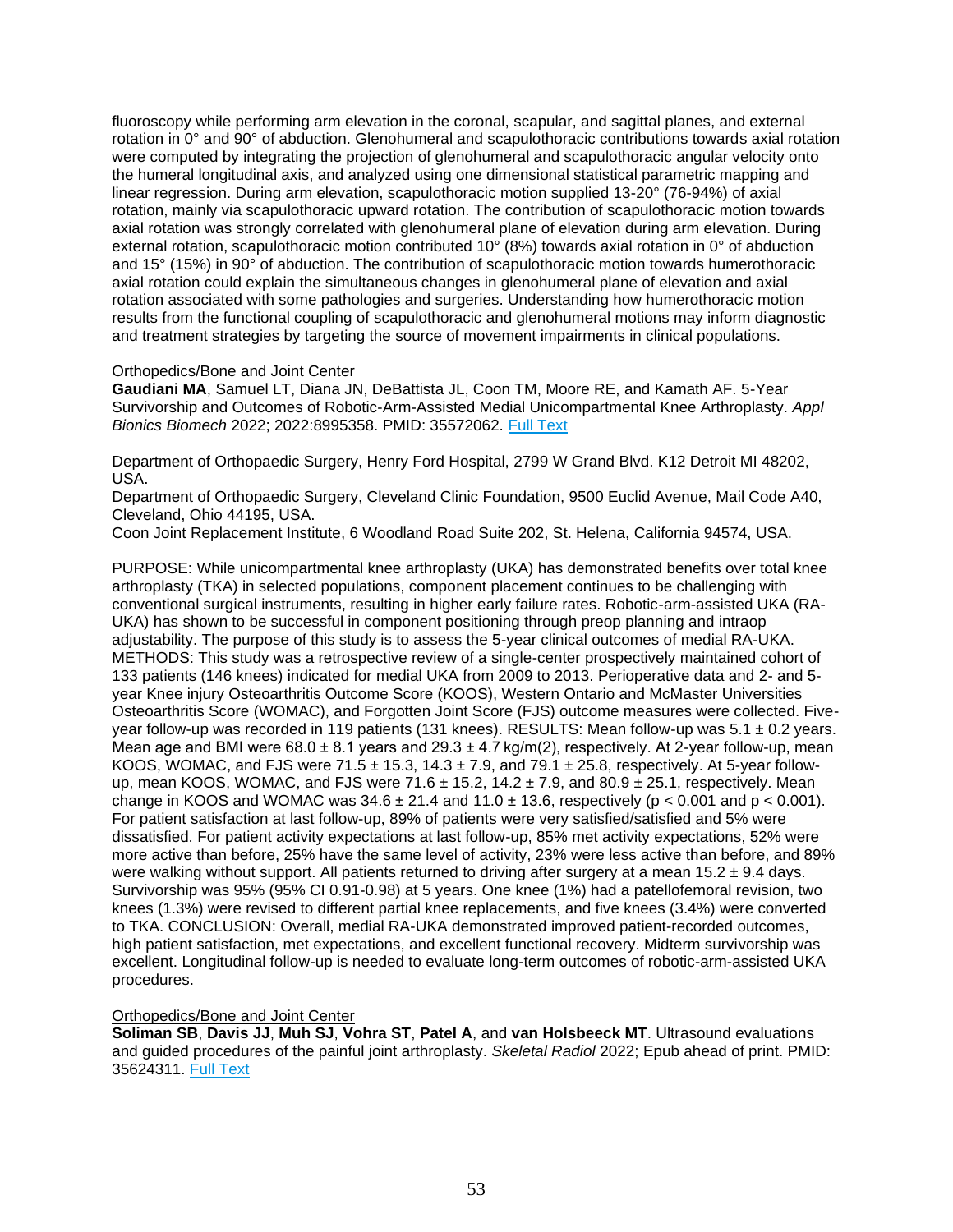Division of Musculoskeletal Radiology, Department of Radiology, Henry Ford Hospital, Detroit, MI, USA. stevens@rad.hfh.edu.

Division of Orthopedic Surgery, Department of Orthopedics, Henry Ford Hospital, Detroit, MI, USA. Division of Musculoskeletal Radiology, Department of Radiology, Henry Ford Hospital, Detroit, MI, USA. Division of Musculoskeletal Imaging, Department of Radiology, Vanderbilt University, Nashville, TN, USA.

The purpose of this article is to describe the use of ultrasound for the diagnosis and treatment of painful joint arthroplasty. Ultrasound plays a crucial role in the diagnosis of the painful joint arthroplasty, especially given its unique dynamic capabilities, convenience, and high resolution. Ultrasound guidance is also instrumental for procedures in both diagnosing and in select cases, treating the painful joint arthroplasty. Topics to be discussed in this article include trends in arthroplasty placement, benefits of the use of ultrasound overall, and ultrasound evaluation of periprosthetic joint infections. We will also review the sonographic findings with dissociated/displaced components and adverse reaction to metallic debris including metallosis, trunnionosis, and metal-on-metal pseudotumors. Additionally, we will discuss ultrasound evaluation of tendon pathologies with arthroplasties, including dynamic maneuvers to evaluate for tendon impingement/snapping. Finally, we will cover ultrasound-guided joint arthroplasty injection indications and precautions. KEY POINTS: • Ultrasound is preferred over MRI in patients with joint arthroplasty and plays a crucial role in diagnosis, especially given its unique dynamic capabilities, convenience and high resolution. • It is especially beneficial for US-guided aspiration in periprosthetic joint infections; effectively used to evaluate periprosthetic fluid collections, facilitating differentiation between abscesses and aseptic collections, and tracking sinus tracts. • Recently, the diagnosis of periprosthetic joint infections has shifted focus to biomarkers in the periprosthetic fluid, specifically α-defensin, which has a high sensitivity and specificity for diagnosing infection. • Cutibacterium acnes is a major pathogen responsible for shoulder arthroplasty infections, often presenting with normal laboratory values and since slow growing, must be kept for a minimum of 14 days.

# Otolaryngology – Head and Neck Surgery

**Marget MJ**, **Dunn R**, and **Morgan CL**. Association of APACHE-II Scores With 30-Day Mortality After Tracheostomy: A Retrospective Study. *Laryngoscope* 2022; Epub ahead of print. PMID: 35548918. [Full](https://libkey.io/35548918)  **[Text](https://libkey.io/35548918)** 

Department of Otolaryngology-Head and Neck Surgery, Henry Ford Hospital, Detroit, Michigan, U.S.A.

OBJECTIVE: The objective of this study was to assess whether the Acute Physiology, Age, Chronic Health Evaluation II (APACHE-II) score is a reliable predictor of 30-day mortality in the setting of adult patients with ventilator-dependent respiratory failure (VDRF) who undergo tracheostomy. METHODS: This is a retrospective, single-institution study. Potential subjects were identified using the current procedural terminology codes for the tracheostomy procedure and International Classification of Diseases, 10th Revision, codes for VDRF. APACHE-II scores were retrospectively calculated. Tracheostomies were performed in our population over an 18-month period (November 2018 through April 2020). Our study population did not include patients with novel coronavirus. The primary outcome was mortality at 30 days after tracheostomy. RESULTS: A total of 238 patients with VDRF who had a tracheostomy were included in this study. Twenty-eight (11.8%) patients died within 30 days of tracheostomy. The mean (standard deviation) APACHE-II score was 22.5 (10.2) for patients who died within 30 days of tracheostomy and 19.8 (7.4) for patients living within 30 days of tracheostomy ( $p = 0.30$ ). Patients with APACHE-II scores greater than or equal to 30 showed higher odds of death within 30 days of tracheostomy (odds ratio,  $3.0$ ;  $95\%$  Cl,  $1.14$ -7.89,  $p = 0.03$ ). CONCLUSION: An APACHE-II score of 30 and above is associated with mortality within 30 days of tracheostomy in patients with VDRF. APACHE-II scores may be a promising tool for assessing risk of mortality in patients with VDRF after tracheostomy. LEVEL OF EVIDENCE: 3 Laryngoscope, 2022.

# Pathology and Laboratory Medicine

Hengy M, Veenstra J, **Perry K**, Ozog DM, and **Friedman BJ**. ETS-related Gene (ERG) is Differentially Expressed in Dermatofibroma (Fibrous Histiocytoma) as Compared With Dermatofibrosarcoma Protuberans and Hypertrophic Scars: A Pilot Immunohistochemical Study. *Appl Immunohistochem Mol Morphol* 2022; Epub ahead of print. PMID: 35510745. [Full Text](https://libkey.io/35510745)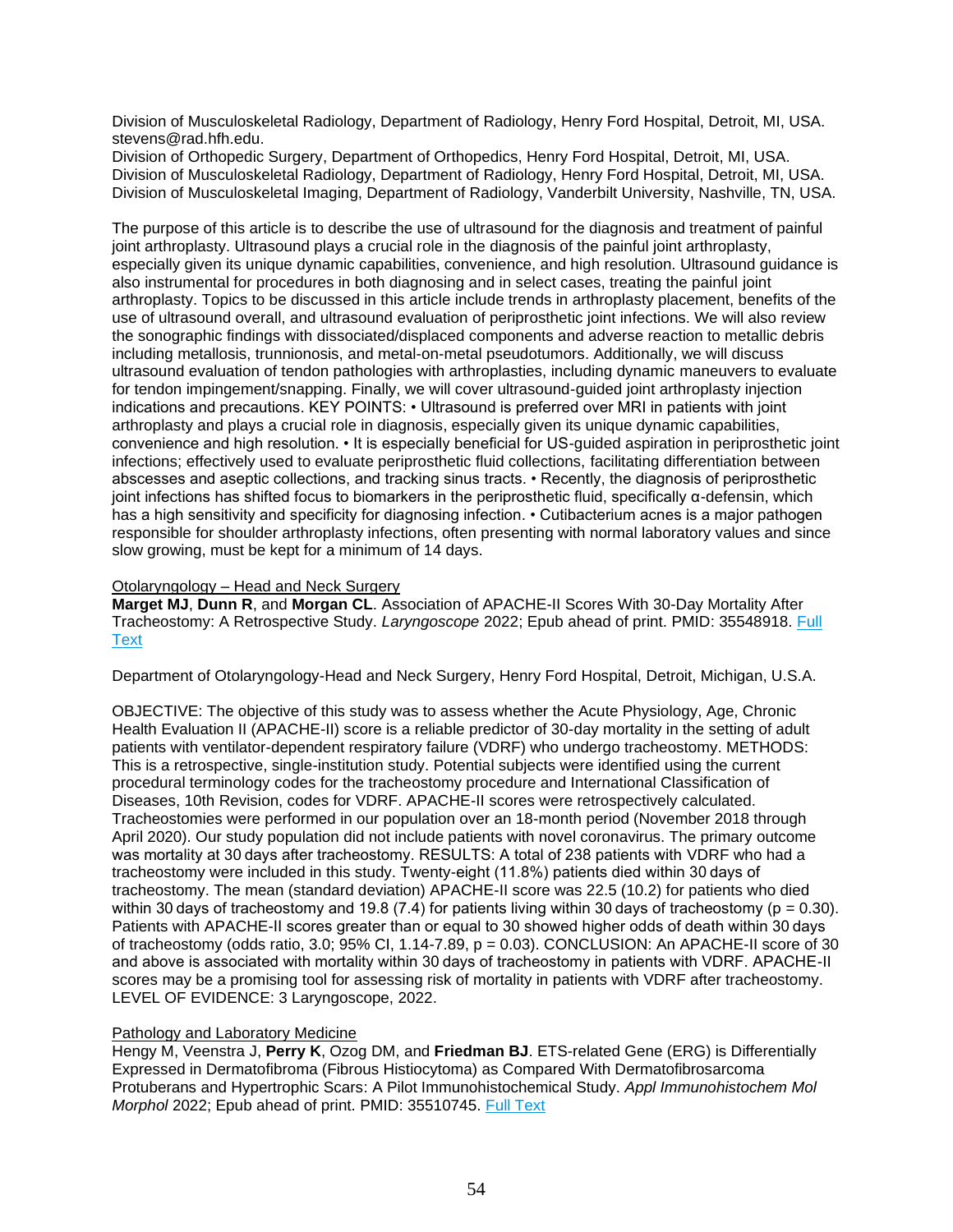Wayne St. University School of Medicine. Departments of Dermatology. Pathology and Laboratory Medicine, Henry Ford Health System, Detroit, MI.

Immunohistochemical staining can be of great utility in differentiating various cutaneous spindle cell neoplasms, particularly when the histomorphologic appearance of the lesions is inconclusive. Nuclear staining for ETS-related gene (ERG), a highly sensitive endothelial cell marker, has seldom been studied in the context of cutaneous spindle cell neoplasms. Little is known about its specificity for vascular differentiation. In this pilot study, immunohistochemical analysis for ERG was performed on 15 dermatofibromas (DF), 10 keloids, and 9 dermatofibrosarcoma protuberans (DFSP) tumors. Consistent nuclear expression of ERG was found in DF [100% (15/15) of the lesions demonstrated >50% labeling of tumor cells with moderate to strong intensity]. However, ERG expression was largely absent in DFSP [89% (8/9) of the lesions demonstrating <50% labeling staining, generally of mild intensity] and hypertrophic scars-keloids [80% (8/10) without expression]. On the basis of the results of this pilot study, immunohistochemical staining for ERG may prove useful in helping to differentiate DF from DFSP and hypertrophic scars in the context of partial biopsy sampling. If replicated in a larger number of samples, this finding could mitigate the use of costly sequencing panels and potentially avoid unnecessary reexcisions in certain contexts.

### Pathology and Laboratory Medicine

**Suleyman G**, **Fadel R**, **Brar I**, **Kassab R**, **Khansa R**, **Sturla N**, **Alsaadi A**, **Latack K**, **Miller J**, **Tibbetts R**, **Samuel L**, **Alangaden G**, and **Ramesh M**. Risk Factors Associated With Hospitalization and Death in COVID-19 Breakthrough Infections. *Open Forum Infect Dis* 2022; 9(5):ofac116. PMID: 35437511. [Full](https://libkey.io/35437511)  **[Text](https://libkey.io/35437511)** 

Division of Infectious Disease, Henry Ford Health System, Detroit, Michigan, USA. Wayne State University, Detroit, Michigan, USA. Department of Internal Medicine, Henry Ford Hospital, Detroit, Michigan, USA. Department of Public Health Sciences, Henry Ford Health System, Detroit, Michigan, USA. Department of Emergency Medicine, Henry Ford Hospital, Detroit, Michigan, USA. Clinical Microbiology, Henry Ford Health System, Detroit, Michigan, USA.

BACKGROUND: Characterizations of coronavirus disease 2019 (COVID-19) vaccine breakthrough infections are limited. We aim to characterize breakthrough infections and identify risk factors associated with outcomes. METHODS: This was a retrospective case series of consecutive fully vaccinated patients with severe acute respiratory syndrome coronavirus 2 (SARS-CoV-2) in a multicenter academic center in Southeast Michigan, between December 30, 2020, and September 15, 2021. RESULTS: A total of 982 patients were identified; the mean age was 57.9 years, 565 (59%) were female, 774 (79%) were White, and 255 (26%) were health care workers (HCWs). The median number of comorbidities was 2; 225 (23%) were immunocompromised. BNT162b2 was administered to 737 (75%) individuals. The mean time to SARS-CoV-2 detection was 135 days. The majority were asymptomatic or exhibited mild to moderate disease, 154 (16%) required hospitalization, 127 (13%) had severe-critical illness, and 19 (2%) died. Age (odds ratio [OR], 1.14; 95% CI, 1.04-1.07; P < .001), cardiovascular disease (OR, 3.02; 95% CI, 1.55- 5.89; P = .001), and immunocompromised status (OR, 2.57; 95% CI, 1.70-3.90; P < .001) were independent risk factors for hospitalization. Additionally, age (OR, 1.06; 95% CI, 1.02-1.11; P = .006) was significantly associated with mortality. HCWs (OR, 0.15; 95% CI, 0.05-0.50; P = .002) were less likely to be hospitalized, and prior receipt of BNT162b2 was associated with lower odds of hospitalization (OR, 0.436; 95% CI, 0.303-0.626; P < .001) and/or death (OR, 0.360; 95% CI, 0.145-0.898; P = .029). CONCLUSIONS: COVID-19 vaccines remain effective at attenuating disease severity. However, patients with breakthrough infections necessitating hospitalization may benefit from early treatment modalities and COVID-19-mitigating strategies, especially in areas with substantial or high transmission rates.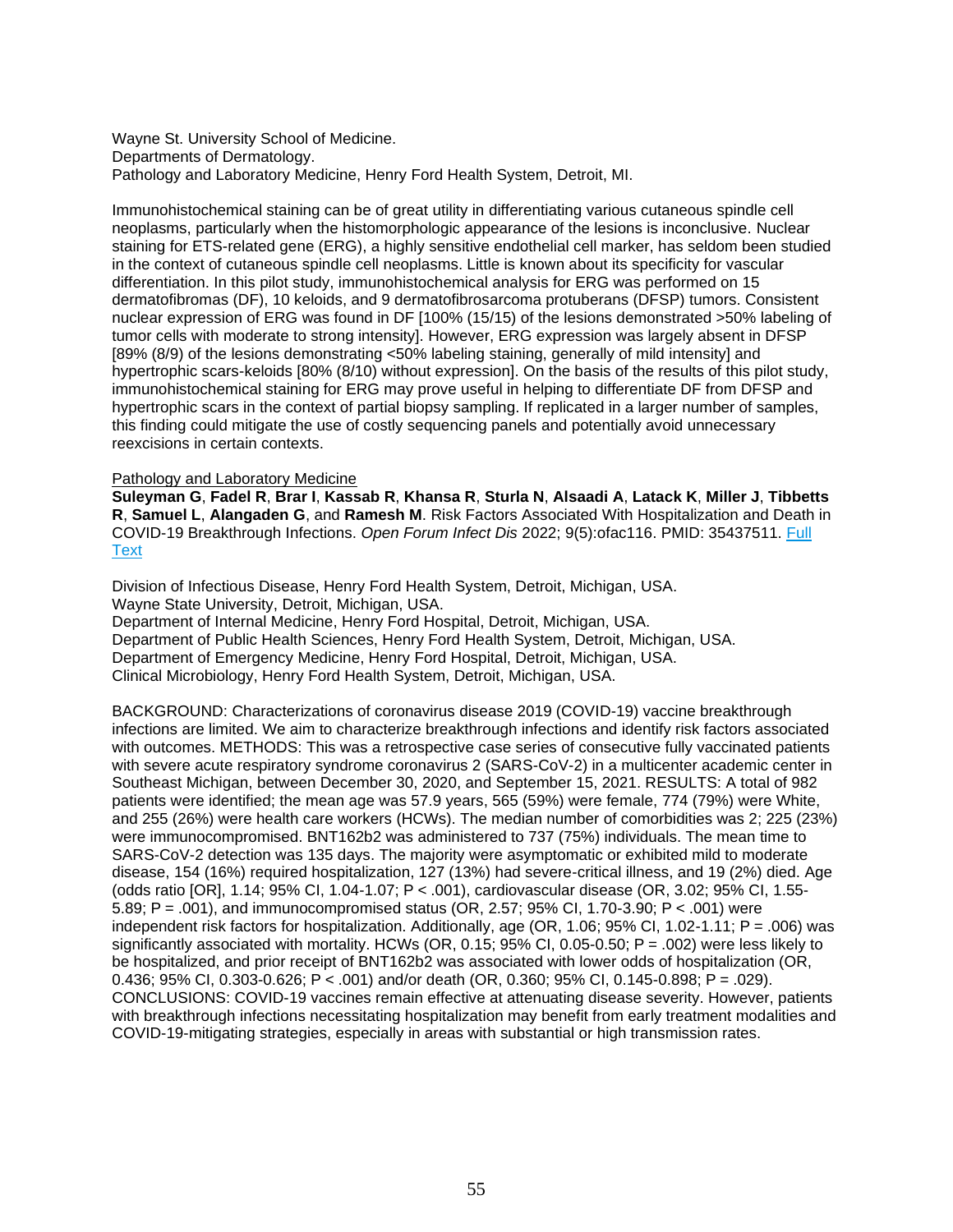Pathology and Laboratory Medicine

**Tibbetts R**, **George S**, Burwell R, Rajeev L, Rhodes PA, Singh P, and **Samuel L**. Performance of the Reveal Rapid Antibiotic Susceptibility Testing System on Gram-Negative Blood Cultures at a Large Urban Hospital. *J Clin Microbiol* 2022:e0009822; Epub ahead of print. PMID: 35607972. [Full Text](https://journals.asm.org/doi/abs/10.1128/jcm.00098-22?url_ver=Z39.88-2003&rfr_id=ori:rid:crossref.org&rfr_dat=cr_pub%20%200pubmed)

Henry Ford Health Systemgrid.239864.2, Division of Clinical Microbiology, Detroit, Michigan, USA. Specific Diagnostics, Mountain View, California, USA.

Timely and effective antibiotic treatment is vital for sepsis, with increasing incidence of antimicrobialresistant bacteremia driving interest in rapid phenotypic susceptibility testing. To enable the widespread adoption needed to make an impact, antibiotic susceptibility testing (AST) systems need to be accurate, enable rapid intervention, have a broad antimicrobial menu and be easy to use and affordable. We evaluated the Specific Reveal (Specific Diagnostics, San Jose, CA) rapid AST system on positive blood cultures with Gram-negative organisms in a relatively resistant population in a large urban hospital to assess its potential for routine clinical use. One hundred four randomly selected positive blood cultures (Virtuo; bioMérieux) were Gram stained, diluted 1:1,000 in Pluronic water, inoculated into 96-well antibiotic plates, sealed with the Reveal sensor panel, and placed in the Reveal instrument for incubation and reading. The MIC and susceptible/intermediate/resistant category was determined and compared to results from Vitek 2 (bioMérieux) for the 17 antimicrobials available and to Sensititre (Thermo Fisher) for 24 antimicrobials. Performance was also assessed with contrived blood cultures with 33 highly resistant strains. Reveal was in 98.0% essential agreement (EA) and 96.3% categorical agreement (CA) with Sensititre, with just 1.3% very major error (VME) and 97.0%/96.2%/1.3% EA/CA/VME versus Vitek 2. Reveal results for contrived highly resistant strains were equivalent, with EA/CA/VME of 97.7%/95.2%/1.0% with CDC/FDA Antibiotic Resistance Isolate Bank references. Average time to result (TTR) for Reveal was 4.6 h. Sample preparation was relatively low skill and averaged 3 min. We conclude that the Reveal system enables accurate and rapid susceptibility testing of Gram-negative blood cultures.

### **Pharmacy**

**Mercuro NJ**, **Medler CJ**, **Kenney RM**, **MacDonald NC**, Neuhauser MM, Hicks LA, Srinivasan A, **Divine G**, **Beaulac A**, **Eriksson E**, **Kendall R**, **Martinez M**, **Weinmann A**, **Zervos M**, and **Davis SL**. Pharmacist-Driven Transitions of Care Practice Model for Prescribing Oral Antimicrobials at Hospital Discharge. *JAMA Netw Open* 2022; 5(5):e2211331. PMID: 35536577. [Full Text](https://libkey.io/35536577)

Department of Pharmacy, Henry Ford Health System, Detroit, Michigan. Eugene Applebaum College of Pharmacy, Wayne State University, Detroit, Michigan. Department of Pharmacy, Maine Medical Center, Portland. National Center for Emerging and Zoonotic Infectious Diseases, Centers for Disease Control and Prevention, Division of Healthcare Quality Promotion, Atlanta, Georgia. Division of Public Health Sciences, Henry Ford Health System, Detroit, Michigan. Division of Infectious Diseases, Henry Ford Health System, Detroit, Michigan.

IMPORTANCE: Although prescribers face numerous patient-centered challenges during transitions of care (TOC) at hospital discharge, prolonged duration of antimicrobial therapy for common infections remains problematic, and resources are needed for antimicrobial stewardship throughout this period. OBJECTIVE: To evaluate a pharmacist-driven intervention designed to improve selection and duration of oral antimicrobial therapy prescribed at hospital discharge for common infections. DESIGN, SETTING, AND PARTICIPANTS: This quality improvement study used a nonrandomized stepped-wedge design with 3 study phases from September 1, 2018, to August 31, 2019. Seventeen distinct medicine, surgery, and specialty units from a health system in Southeast Michigan participated, including 1 academic tertiary hospital and 4 community hospitals. Hospitalized adults who had urinary, respiratory, skin and/or soft tissue, and intra-abdominal infections and were prescribed antimicrobials at discharge were included in the analysis. Data were analyzed from February 18, 2020, to February 28, 2022. INTERVENTIONS: Clinical pharmacists engaged in a new standard of care for antimicrobial stewardship practices during TOC by identifying patients to be discharged with a prescription for oral antimicrobials and collaborating with primary teams to prescribe optimal therapy. Academic and community hospitals used both antimicrobial stewardship and clinical pharmacists in a multidisciplinary rounding model to discuss,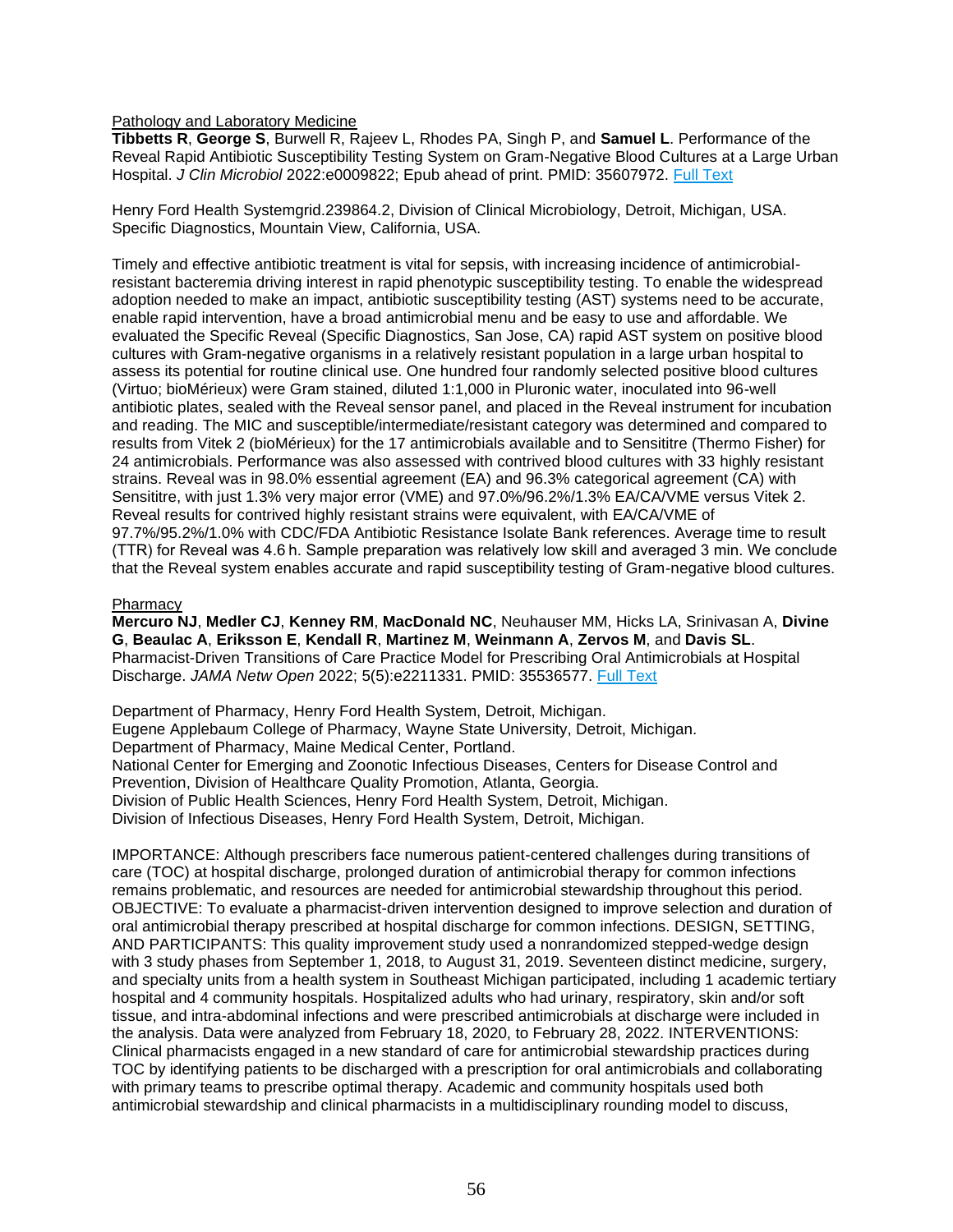document, and facilitate order entry of the antimicrobial prescription at discharge. MAIN OUTCOMES AND MEASURES: The primary end point was frequency of optimized antimicrobial prescription at discharge. Health system guidelines developed from national guidelines and best practices for shortcourse therapies were used to evaluate optimal therapy. RESULTS: A total of 800 patients prescribed oral antimicrobials at hospital discharge were included in the analysis (441 women [55.1%]; mean [SD] age, 66.8 [17.3] years): 400 in the preintervention period and 400 in the postintervention period. The most common diagnoses were pneumonia (264 [33.0%]), upper respiratory tract infection and/or acute exacerbation of chronic obstructive pulmonary disease (214 [26.8%]), and urinary tract infection (203 [25.4%]). Patients in the postintervention group were more likely to have an optimal antimicrobial prescription (time-adjusted generalized estimating equation odds ratio, 5.63 [95% CI, 3.69-8.60]). The absolute increase in optimal prescribing in the postintervention group was consistent in both academic (37.4% [95% CI, 27.5%-46.7%]) and community (43.2% [95% CI, 32.4%-52.8%]) TOC models. There were no differences in clinical resolution or mortality. Fewer severe antimicrobial-related adverse effects (time-adjusted generalized estimating equation odds ratio, 0.40 [95% CI, 0.18-0.88]) were identified in the postintervention (13 [3.2%]) compared with the preintervention (36 [9.0%]) groups. CONCLUSIONS AND RELEVANCE: The findings of this quality improvement study suggest that targeted antimicrobial stewardship interventions during TOC were associated with increased optimal, guideline-concordant antimicrobial prescriptions at discharge.

# Pharmacy

Rebold N, Alosaimy S, Morrisette T, Holger D, Lagnf AM, Ansari I, Belza AC, Cheaney L, Hussain H, **Herbin SR**, Abdul-Mutakabbir J, Carron C, Sandhu A, Chopra T, and Rybak MJ. Clinical Characteristics Associated with Bacterial Bloodstream Coinfection in COVID-19. *Infect Dis Ther* 2022; 11(3):1281-1296. PMID: 35538335. [Full Text](https://libkey.io/35538335)

Wayne State University, Detroit, MI, USA. Nicholas.rebold@wayne.edu.

Anti-Infective Research Laboratory, Department of Pharmacy Practice, Eugene Applebaum College of Pharmacy and Health Sciences, Wayne State University, 259 Mack Avenue, Detroit, MI, 48201, USA. Nicholas.rebold@wayne.edu.

Wayne State University, Detroit, MI, USA.

Anti-Infective Research Laboratory, Department of Pharmacy Practice, Eugene Applebaum College of Pharmacy and Health Sciences, Wayne State University, 259 Mack Avenue, Detroit, MI, 48201, USA. Department of Clinical Pharmacy and Outcomes Sciences, Medical University of South Carolina College of Pharmacy, Charleston, SC, USA.

Department of Pharmacy Services, Medical University of South Carolina Shawn Jenkins Children's Hospital, Charleston, SC, USA.

Detroit Receiving Hospital, Detroit Medical Center, Detroit, MI, USA.

Department of Pharmacy, Henry Ford Wyandotte Hospital, Henry Ford Health System, Wyandotte, MI, USA.

Department of Pharmacy Practice, Loma Linda University School of Pharmacy, Loma Linda, CA, USA. Department of Basic Sciences, Loma Linda University School of Medicine, Loma Linda, CA, USA. Department of Infectious Diseases, School of Medicine, Wayne State University, Detroit, MI, USA. Wayne State University, Detroit, MI, USA. m.rybak@wayne.edu.

Anti-Infective Research Laboratory, Department of Pharmacy Practice, Eugene Applebaum College of Pharmacy and Health Sciences, Wayne State University, 259 Mack Avenue, Detroit, MI, 48201, USA. m.rybak@wayne.edu.

Detroit Receiving Hospital, Detroit Medical Center, Detroit, MI, USA. m.rybak@wayne.edu. Department of Infectious Diseases, School of Medicine, Wayne State University, Detroit, MI, USA. m.rybak@wayne.edu.

INTRODUCTION: Inappropriate antibiotic use in COVID-19 is often due to treatment of presumed bacterial coinfection. Predictive factors to distinguish COVID-19 from COVID-19 with bacterial coinfection or bloodstream infection are limited. METHODS: We conducted a retrospective cohort study of 595 COVID-19 patients admitted between March 8, 2020, and April 4, 2020, to describe factors associated with a bacterial bloodstream coinfection (BSI). The primary outcome was any characteristic associated with BSI in COVID-19, with secondary outcomes including 30-day mortality and days of antibiotic therapy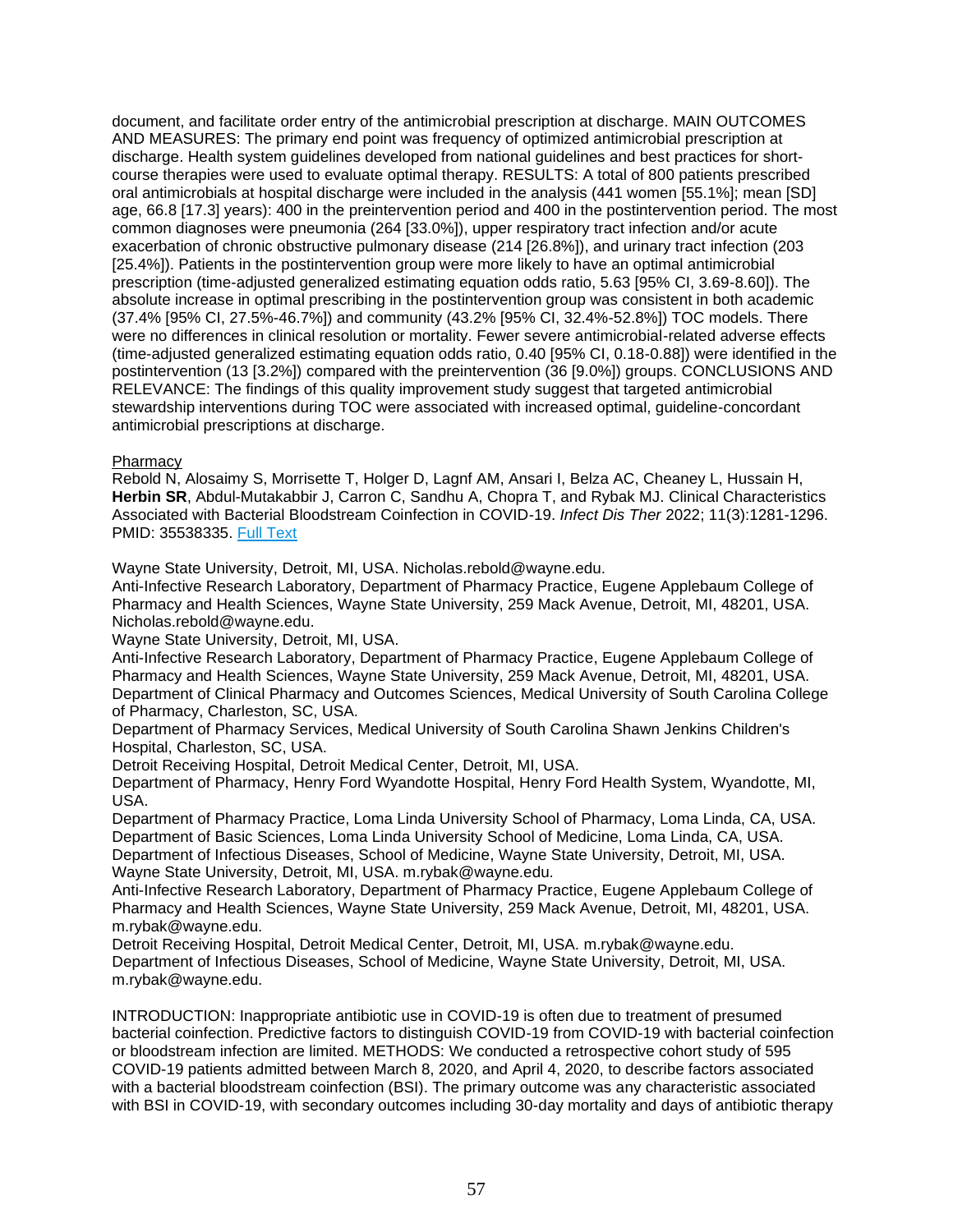(DOT) by antibiotic consumption (DOT/1000 patient-days). Variables of interest were compared between true BSI (n = 25) and all other COVID-19 cases (n = 570). A secondary comparison was performed between positive blood cultures with true BSI (n = 25) and contaminants (n = 33) on antibiotic use. RESULTS: Fever (> 38 °C) (as a COVID-19 symptom) was not different between true BSI (n = 25) and all other COVID-19 patients ( $n = 570$ ) ( $p = 0.93$ ), although it was different as a reason for emergency department (ED) admission (p = 0.01). Neurological symptoms (ED reason or COVID-19 symptom) were significantly higher in the true BSI group ( $p < 0.01$ ,  $p < 0.01$ ) and were independently associated with true BSI (ED reason: OR = 3.27, p < 0.01; COVID-19 symptom: OR = 2.69, p = 0.03) on multivariate logistic regression. High (15-19.9 × 10(9)/L) white blood cell (WBC) count at admission was also higher in the true BSI group ( $p < 0.01$ ) and was independently associated with true BSI (OR = 2.56,  $p = 0.06$ ) though was not statistically significant. Thirty-day mortality was higher among true BSI (p < 0.01). Antibiotic consumption (DOT/1000 patient-days) between true BSI and contaminants was not different (p = 0.34). True bloodstream coinfection was 4.2% (25/595) over the 28-day period. CONCLUSION: True BSI in COVID-19 was associated with neurological symptoms and nonsignificant higher WBC, and led to overall higher 30-day mortality and worse patient outcomes.

## Public Health Sciences

**Culmone L**, **Powell B**, **Landschoot-Ward J**, **Zacharek A**, **Gao H**, **Findeis EL**, **Malik A**, **Lu M**, **Chopp M**, and **Venkat P**. Treatment With an Angiopoietin-1 Mimetic Peptide Improves Cognitive Outcome in Rats With Vascular Dementia. *Front Cell Neurosci* 2022; 16:869710. PMID: 35602559. [Full Text](https://libkey.io/35602559)

Department of Neurology, Henry Ford Hospital, Detroit, MI, United States. Public Health Sciences, Henry Ford Hospital, Detroit, MI, United States. Department of Physics, Oakland University, Rochester, MI, United States.

BACKGROUND AND PURPOSE: Vascular dementia (VaD) is a complex neurodegenerative disease affecting cognition and memory. There is a lack of approved pharmacological treatments specifically for VaD. In this study, we investigate the therapeutic effects of AV-001, a Tie2 receptor agonist, in middleaged rats subjected to a multiple microinfarct (MMI) model of VaD. METHODS: Male, 10-12 month-old, Wistar rats were employed. The following experimental groups were used: Sham, MMI, MMI+1 μg/Kg AV-001, MMI+3 μg/Kg AV-001, MMI+6 μg/Kg AV-001. AV-001 treatment was initiated at 1 day after MMI and administered once daily via intraperitoneal injection. An investigator blinded to the experimental groups conducted a battery of neuro-cognitive tests including modified neurological severity score (mNSS) test, novel object recognition test, novel odor recognition test, three chamber social interaction test, and Morris water maze test. Rats were sacrificed at 6 weeks after MMI. RESULTS: There was no mortality observed after 1, 3, or 6 μg/Kg AV-001 treatment in middle-aged rats subjected to MMI. AV-001 treatment (1, 3, or 6 μg/Kg) does not significantly alter blood pressure or heart rate at 6 weeks after MMI compared to baseline values or the MMI control group. Treatment of MMI with 1 or 3 μg/Kg AV-001 treatment does not significantly alter body weight compared to Sham or MMI control group. While 6 μg/Kg AV-001 treated group exhibit significantly lower body weight compared to Sham and MMI control group, the weight loss is evident starting at 1 day after MMI when treatment was initiated and is not significantly different compared to its baseline values at day 0 or day 1 after MMI. AV-001 treatment significantly decreases serum alanine aminotransferase, serum creatinine, and serum troponin I levels compared to the MMI control group; however, all values are within normal range. MMI induces mild neurological deficits in middle-aged rats indicated by low mNSS scores (<6 on a scale of 0-18). Compared to control MMI group, 1 μg/Kg AV-001 treatment group did not exhibit significantly different mNSS scores, while 3 and 6 μg/Kg AV-001 treatment induced significantly worse mNSS scores on days 21-42 and 14-42 after MMI, respectively. MMI in middle-aged rats induces significant cognitive impairment including short-term memory loss, longterm memory loss, reduced preference for social novelty and impaired spatial learning and memory compared to sham control rats. Rats treated with 1 μg/Kg AV-001 exhibit significantly improved short-term and long-term memory, increased preference for social novelty, and improved spatial learning and memory compared to MMI rats. Treatment with 3 μg/Kg AV-001 improves short-term memory and preference for social novelty but does not improve long-term memory or spatial learning and memory compared to MMI rats. Treatment with 6 μg/Kg AV-001 improves only long-term memory compared to MMI rats. Thus, 1 μg/Kg AV-001 treatment was selected as an optimal dose. Treatment of middle-aged rats subjected to MMI with 1 μg/Kg AV-001 significantly increases axon density, myelin density and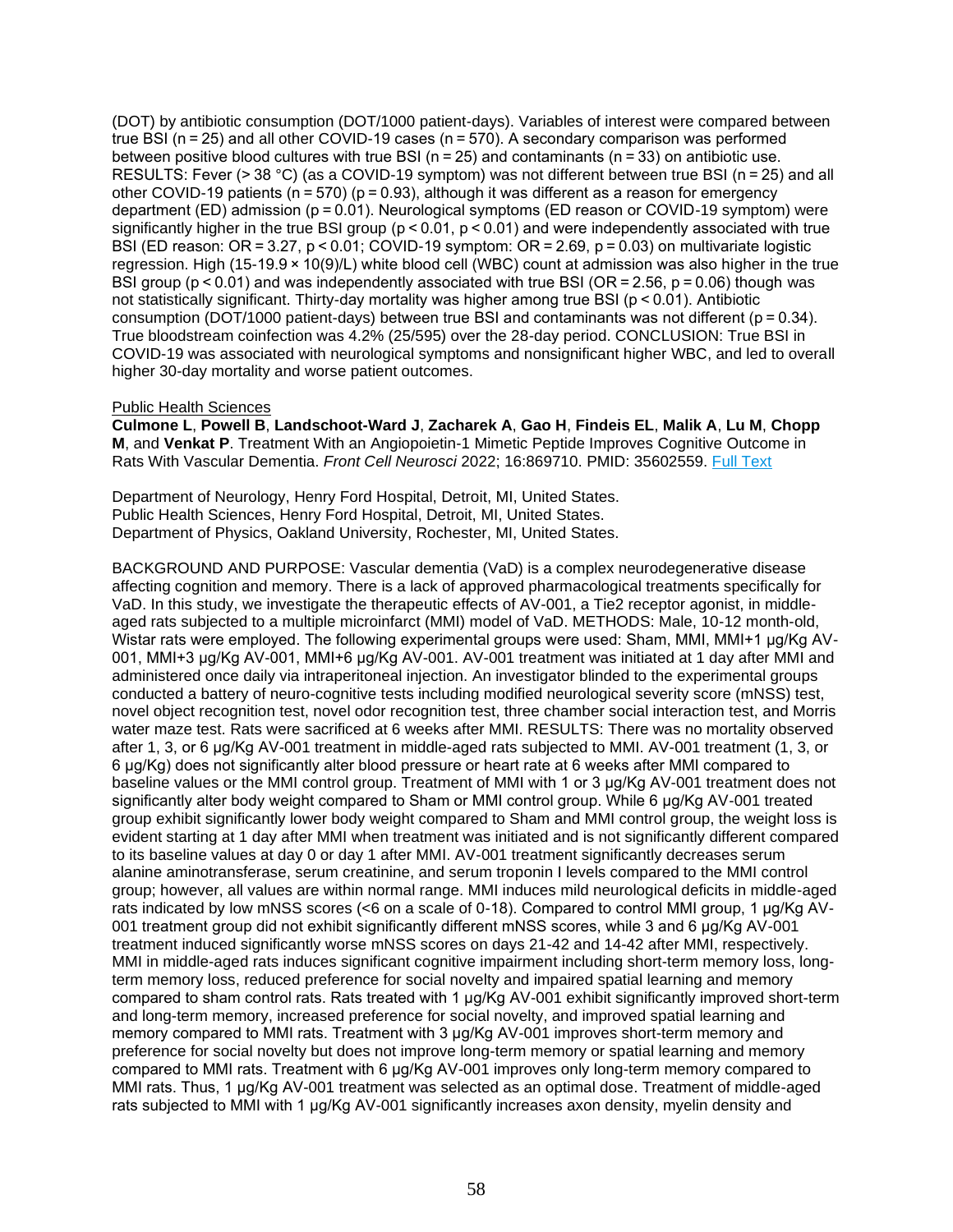myelin thickness in the corpus callosum, as well as increases synaptic protein expression, neuronal branching and dendritic spine density in the cortex, oligodendrocytes and oligodendrocyte progenitor cell number in the cortex and striatum and promotes neurogenesis in the subventricular zone compared to control MMI rats. CONCLUSIONS: In this study, we present AV-001 as a novel therapeutic agent to improve cognitive function and reduce white matter injury in middle aged-rats subjected to a MMI model of VaD. Treatment of MMI with 1 μg/Kg AV-001 significantly improves cognitive function, and increases axon density, remyelination and neuroplasticity in the brain of middle-aged rats.

### Public Health Sciences

**Gorgis S**, Mawri S, **Dabbagh MF**, **Aurora L**, Ali M, **Mitchell G**, **Jacobsen G**, **Hegab S**, **Schwartz S**, **Kelly B**, **Grafton G**, **Awdish R**, **Ismail R**, and **Koenig G**. Ultrasound-assisted catheter-directed thrombolysis versus anticoagulation alone for management of submassive pulmonary embolism. *J Cardiol* 2022; Epub ahead of print. PMID: 35643741. [Full Text](https://libkey.io/35643741)

Division of Cardiovascular Medicine, Henry Ford Hospital, Detroit, MI, USA.

Premier Cardiovascular Institute, Dayton, OH, USA.

Division of Cardiovascular Medicine, Aurora Cardiovascular and Thoracic Services, Milwaukee, WI, USA. Department of Radiology, Henry Ford Hospital, Detroit, MI, USA.

Public Health Sciences, Henry Ford Hospital, Detroit, MI, USA.

Division of Pulmonary and Critical Care, Henry Ford Hospital, Detroit, MI, USA; Wayne State University School of Medicine, Detroit, MI, USA.

Division of Pulmonary and Critical Care, Henry Ford Hospital, Detroit, MI, USA.

Division of Cardiovascular Medicine, Henry Ford Hospital, Detroit, MI, USA; Division of Pulmonary and Critical Care, Henry Ford Hospital, Detroit, MI, USA.

Division of Cardiovascular Medicine, Henry Ford Hospital, Detroit, MI, USA; Wayne State University School of Medicine, Detroit, MI, USA. Electronic address: gkoenig1@hfhs.org.

BACKGROUND: Patients with submassive pulmonary embolism (PE) are vulnerable to sudden deterioration, recurrent PE, and progression to pulmonary hypertension and chronic right ventricular (RV) dysfunction. Previous studies have suggested a clinical benefit of using ultrasound-assisted catheterdirected thrombolysis (USCDT) to invasively manage patients with submassive PE. However, there is sparse data comparing the clinical outcomes of these patients when treated with USCDT versus anticoagulation (AC) alone. We sought to compare the outcomes of USCDT versus AC alone in the management of submassive PE. METHODS: 192 consecutive patients who underwent USCDT for submassive PE between January 2013 and February 2019 were identified. ICD9/ICD10 codes were used to detect 2554 patients diagnosed with PE who did not undergo thrombolysis. Propensity matching identified 192 patients with acute PE treated with AC alone. Clinical outcomes were compared between the two groups. Baseline demographics, laboratory values, and pulmonary embolism severity index scores were similar between the two cohorts. RESULTS: There was a significant reduction in mean systolic pulmonary artery pressure (sPAP) in the USCDT group compared to the AC group (∆11 vs ∆3.9 mmHg, p < 0.001). There was significant improvement in proportion of RV dysfunction in all patients, but the difference was larger in the USCDT group (∆43.3% vs ∆17.3%, p < 0.001). Patients who underwent USCDT had lower 30-day (4.3% vs 10.5%, p = 0.03), 90-day (5.5% vs 12.4%, p = 0.03), and 1 year mortality (6.2% vs 14.2%, p = 0.03). CONCLUSIONS: In patients with acute submassive PE, USCDT was associated with improved 30-day, 90-day, and 1 year mortality as compared to AC alone. USCDT also improved RV function and reduced sPAP to a greater degree than AC alone. Further studies are needed to verify these results in both short- and long-term outcomes.

## Public Health Sciences

Lee Y, Jehangir Q, **Li P**, Gudimella D, Mahale P, **Lin CH**, Apala DR, Krishnamoorthy G, Halabi AR, Patel K, **Poisson L**, Balijepally V, Sule AA, and Nair GB. Venous thromboembolism in COVID-19 patients and prediction model: a multicenter cohort study. *BMC Infect Dis* 2022; 22(1):462. PMID: 35562677. [Full Text](https://libkey.io/35562677)

Department of Medicine, St. Joseph Mercy Oakland Hospital, 44405 Woodward Avenue, Pontiac, MI, 48341, USA. olive.csmu@gmail.com.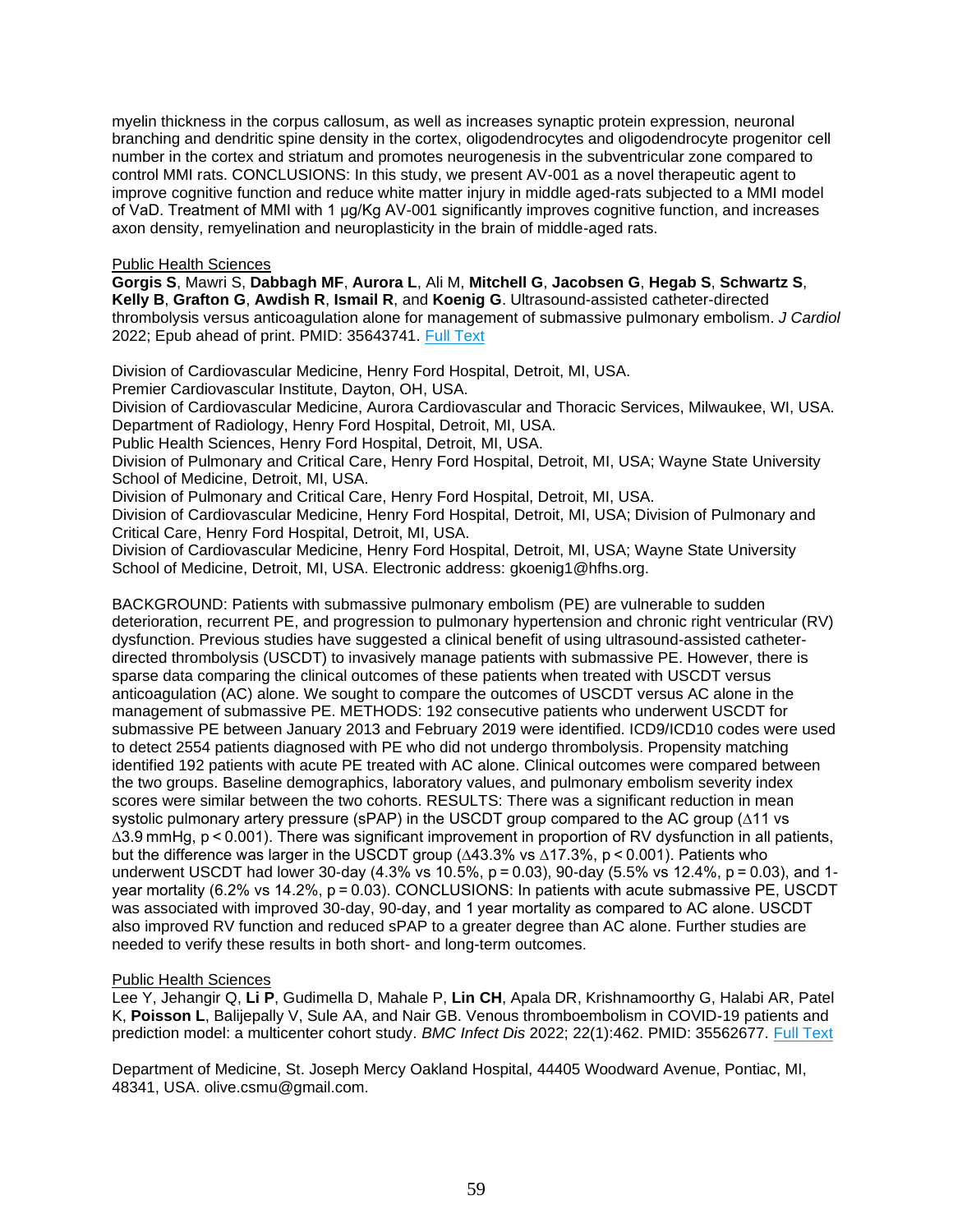Department of Medicine, St. Joseph Mercy Oakland Hospital, 44405 Woodward Avenue, Pontiac, MI, 48341, USA.

Department of Public Health Sciences, Henry Ford Hospital, Detroit, MI, USA. School of Business Administration, Oakland University, Rochester, MI, USA. Division of Cardiology, St. Joseph Mercy Oakland Hospital, Pontiac, MI, USA. Oakland University William Beaumont School of Medicine, Auburn Hills, MI, USA. Department of Informatics, St. Joseph Mercy Oakland Hospital, Pontiac, MI, USA. Division of Pulmonary and Critical Care Medicine, Beaumont Hospital, Royal Oak, MI, USA.

BACKGROUND: Patients with COVID-19 infection are commonly reported to have an increased risk of venous thrombosis. The choice of anti-thrombotic agents and doses are currently being studied in randomized controlled trials and retrospective studies. There exists a need for individualized risk stratification of venous thromboembolism (VTE) to assist clinicians in decision-making on anticoagulation. We sought to identify the risk factors of VTE in COVID-19 patients, which could help physicians in the prevention, early identification, and management of VTE in hospitalized COVID-19 patients and improve clinical outcomes in these patients. METHOD: This is a multicenter, retrospective database of four main health systems in Southeast Michigan, United States. We compiled comprehensive data for adult COVID-19 patients who were admitted between 1st March 2020 and 31st December 2020. Four models, including the random forest, multiple logistic regression, multilinear regression, and decision trees, were built on the primary outcome of in-hospital acute deep vein thrombosis (DVT) and pulmonary embolism (PE) and tested for performance. The study also reported hospital length of stay (LOS) and intensive care unit (ICU) LOS in the VTE and the non-VTE patients. Four models were assessed using the area under the receiver operating characteristic curve and confusion matrix. RESULTS: The cohort included 3531 admissions, 3526 had discharge diagnoses, and 6.68% of patients developed acute VTE (N = 236). VTE group had a longer hospital and ICU LOS than the non-VTE group (hospital LOS 12.2 days vs. 8.8 days, p < 0.001; ICU LOS 3.8 days vs. 1.9 days, p < 0.001). 9.8% of patients in the VTE group required more advanced oxygen support, compared to 2.7% of patients in the non-VTE group (p < 0.001). Among all four models, the random forest model had the best performance. The model suggested that blood pressure, electrolytes, renal function, hepatic enzymes, and inflammatory markers were predictors for in-hospital VTE in COVID-19 patients. CONCLUSIONS: Patients with COVID-19 have a high risk for VTE, and patients who developed VTE had a prolonged hospital and ICU stay. This random forest prediction model for VTE in COVID-19 patients identifies predictors which could aid physicians in making a clinical judgment on empirical dosages of anticoagulation.

## Public Health Sciences

**Lim S**, **Bazydlo M**, **Macki M**, **Haider S**, **Hamilton T**, **Hunt R**, **Chaker A**, **Kantak P**, **Schultz L**, **Nerenz D**, **Schwalb JM**, **Abdulhak M**, Park P, Aleem I, Easton R, Khalil JG, Perez-Cruet MJ, and **Chang V**. Validation of the Benefits of Ambulation Within 8 Hours of Elective Cervical and Lumbar Surgery: A Michigan Spine Surgery Improvement Collaborative Study. *Neurosurgery* 2022; Epub ahead of print. PMID: 35550477. [Full Text](https://libkey.io/35550477)

Department of Neurosurgery, Henry Ford Hospital, Detroit, Michigan, USA. Department of Public Health Sciences, Henry Ford Hospital, Detroit, Michigan, USA. Center for Health Services Research, Henry Ford Hospital, Detroit, Michigan, USA. Department of Neurosurgery, University of Michigan, Ann Arbor, Michigan, USA. Department of Orthopedics, University of Michigan, Ann Arbor, Michigan, USA. Department of Orthopedics, William Beaumont Hospital, Troy, Michigan, USA. Department of Orthopedics, William Beaumont Hospital, Royal Oak, Michigan, USA. Department of Neurosurgery, William Beaumont Hospital, Royal Oak, Michigan, USA.

BACKGROUND: Early ambulation is considered a key element to Enhanced Recovery After Surgery protocol after spine surgery. OBJECTIVE: To investigate whether ambulation less than 8 hours after elective spine surgery is associated with improved outcome. METHODS: The Michigan Spine Surgery Improvement Collaborative database was queried to track all elective cervical and lumbar spine surgery between July 2018 and April 2021. In total, 7647 cervical and 17 616 lumbar cases were divided into 3 cohorts based on time to ambulate after surgery:  $(1)$  <8 hours,  $(2)$  8 to 24 hours, and  $(3)$  >24 hours.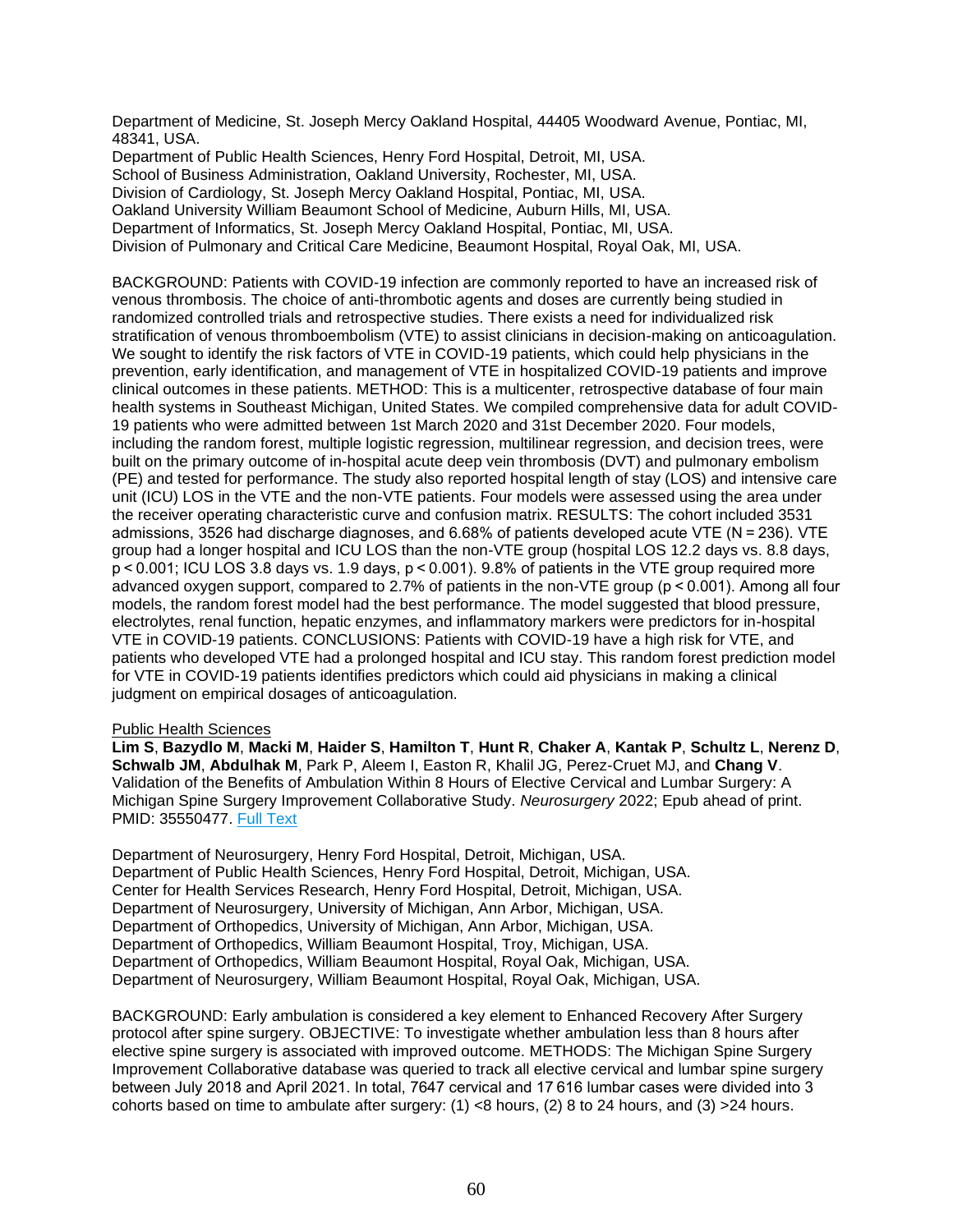RESULTS: For cervical cases, patients who ambulated 8 to 24 hours (adjusted odds ratio [aOR] 1.38; 95% CI 1.11-1.70; P = .003) and >24 hours (aOR 2.20; 95% CI 1.20-4.03; P = .011) after surgery had higher complication rate than those who ambulated within 8 hours of surgery. Similar findings were noted for lumbar cases with patients who ambulated 8 to 24 hours (aOR 1.31; 95% CI 1.12-1.54; P < .001) and >24 hours (aOR 1.96; 95% CI 1.50-2.56; P < .001) after surgery having significantly higher complication rate than those ambulated <8 hours after surgery. Analysis of secondary outcomes for cervical cases demonstrated that <8-hour ambulation was associated with home discharge, shorter hospital stay, lower 90-day readmission, and lower urinary retention rate. For lumbar cases, <8-hour ambulation was associated with shorter hospital stay, satisfaction with surgery, lower 30-day readmission, home discharge, and lower urinary retention rate. CONCLUSION: Ambulation within 8 hours after surgery is associated with significant improved outcome after elective cervical and lumbar spine surgery.

### Public Health Sciences

**Mercuro NJ**, **Medler CJ**, **Kenney RM**, **MacDonald NC**, Neuhauser MM, Hicks LA, Srinivasan A, **Divine G**, **Beaulac A**, **Eriksson E**, **Kendall R**, **Martinez M**, **Weinmann A**, **Zervos M**, and **Davis SL**. Pharmacist-Driven Transitions of Care Practice Model for Prescribing Oral Antimicrobials at Hospital Discharge. *JAMA Netw Open* 2022; 5(5):e2211331. PMID: 35536577. [Full Text](https://libkey.io/35536577)

Department of Pharmacy, Henry Ford Health System, Detroit, Michigan. Eugene Applebaum College of Pharmacy, Wayne State University, Detroit, Michigan. Department of Pharmacy, Maine Medical Center, Portland. National Center for Emerging and Zoonotic Infectious Diseases, Centers for Disease Control and Prevention, Division of Healthcare Quality Promotion, Atlanta, Georgia. Division of Public Health Sciences, Henry Ford Health System, Detroit, Michigan. Division of Infectious Diseases, Henry Ford Health System, Detroit, Michigan.

IMPORTANCE: Although prescribers face numerous patient-centered challenges during transitions of care (TOC) at hospital discharge, prolonged duration of antimicrobial therapy for common infections remains problematic, and resources are needed for antimicrobial stewardship throughout this period. OBJECTIVE: To evaluate a pharmacist-driven intervention designed to improve selection and duration of oral antimicrobial therapy prescribed at hospital discharge for common infections. DESIGN, SETTING, AND PARTICIPANTS: This quality improvement study used a nonrandomized stepped-wedge design with 3 study phases from September 1, 2018, to August 31, 2019. Seventeen distinct medicine, surgery, and specialty units from a health system in Southeast Michigan participated, including 1 academic tertiary hospital and 4 community hospitals. Hospitalized adults who had urinary, respiratory, skin and/or soft tissue, and intra-abdominal infections and were prescribed antimicrobials at discharge were included in the analysis. Data were analyzed from February 18, 2020, to February 28, 2022. INTERVENTIONS: Clinical pharmacists engaged in a new standard of care for antimicrobial stewardship practices during TOC by identifying patients to be discharged with a prescription for oral antimicrobials and collaborating with primary teams to prescribe optimal therapy. Academic and community hospitals used both antimicrobial stewardship and clinical pharmacists in a multidisciplinary rounding model to discuss, document, and facilitate order entry of the antimicrobial prescription at discharge. MAIN OUTCOMES AND MEASURES: The primary end point was frequency of optimized antimicrobial prescription at discharge. Health system guidelines developed from national guidelines and best practices for shortcourse therapies were used to evaluate optimal therapy. RESULTS: A total of 800 patients prescribed oral antimicrobials at hospital discharge were included in the analysis (441 women [55.1%]; mean [SD] age, 66.8 [17.3] years): 400 in the preintervention period and 400 in the postintervention period. The most common diagnoses were pneumonia (264 [33.0%]), upper respiratory tract infection and/or acute exacerbation of chronic obstructive pulmonary disease (214 [26.8%]), and urinary tract infection (203 [25.4%]). Patients in the postintervention group were more likely to have an optimal antimicrobial prescription (time-adjusted generalized estimating equation odds ratio, 5.63 [95% CI, 3.69-8.60]). The absolute increase in optimal prescribing in the postintervention group was consistent in both academic (37.4% [95% CI, 27.5%-46.7%]) and community (43.2% [95% CI, 32.4%-52.8%]) TOC models. There were no differences in clinical resolution or mortality. Fewer severe antimicrobial-related adverse effects (time-adjusted generalized estimating equation odds ratio, 0.40 [95% CI, 0.18-0.88]) were identified in the postintervention (13 [3.2%]) compared with the preintervention (36 [9.0%]) groups. CONCLUSIONS AND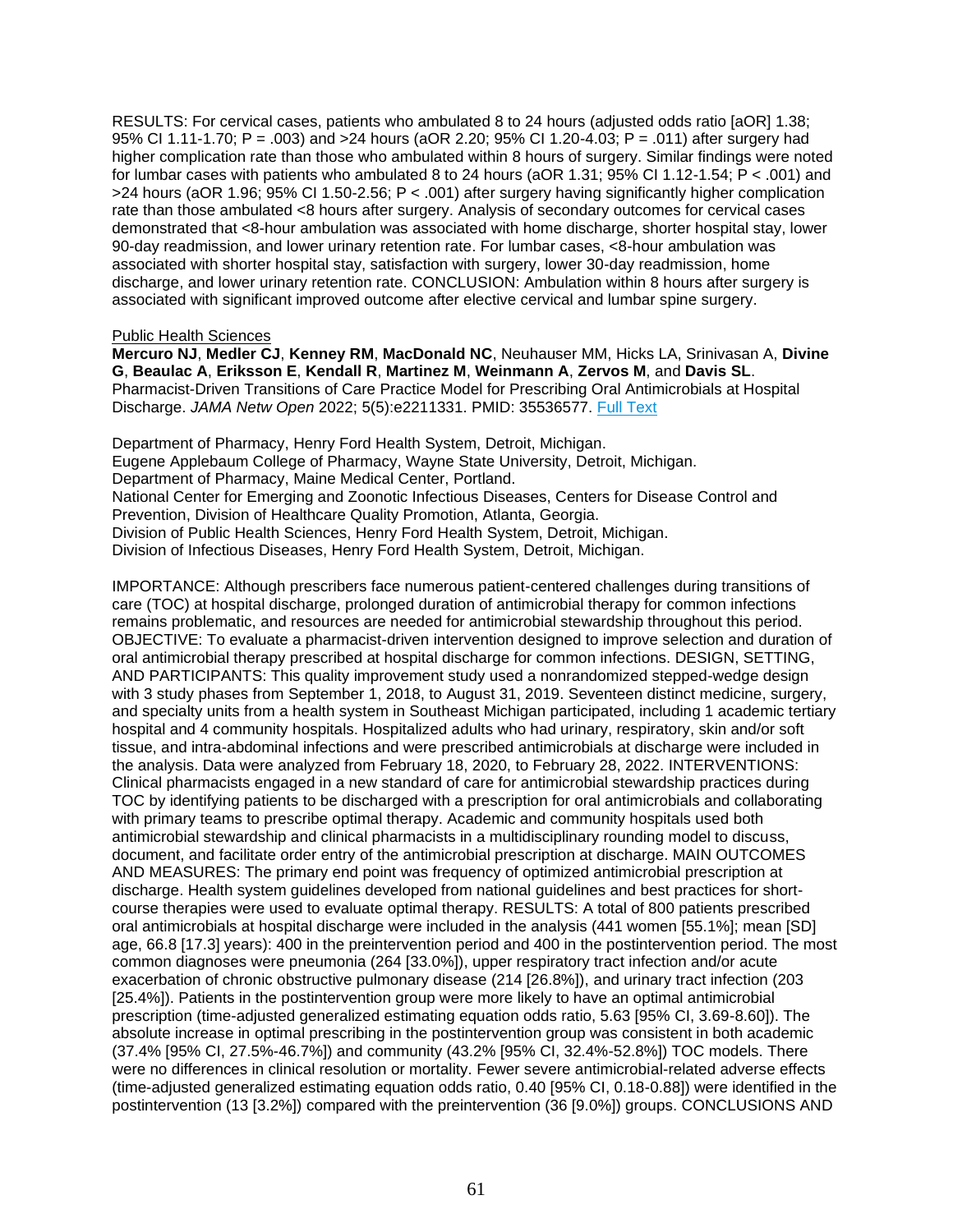RELEVANCE: The findings of this quality improvement study suggest that targeted antimicrobial stewardship interventions during TOC were associated with increased optimal, guideline-concordant antimicrobial prescriptions at discharge.

#### Public Health Sciences

Mesa-Frias M, Rossi C, Emond B, Bookhart B, Anderson D, Drummond S, Wang J, Lefebvre P, **Lamerato LE**, and Lafeuille MH. Incidence and economic burden of respiratory syncytial virus among adults in the United States: A retrospective analysis using 2 insurance claims databases. *J Manag Care Spec Pharm* 2022:1-13; Epub ahead of print. PMID: 35503888. [Full Text](https://libkey.io/35503888)

Janssen Scientific Affairs, LLC, Titusville, NJ. Analysis Group, Inc., Montréal, QC, Canada. Analysis Group, Inc., Menlo Park, CA. Henry Ford Health System, Detroit, MI.

BACKGROUND: Respiratory syncytial virus (RSV) is a common, contagious, and seasonal pathogen causing 64 million acute respiratory infections annually in adults and children worldwide. High-risk adults, including older adults and those with cardiopulmonary conditions or weakened immune systems, are more likely to be infected. However, limited information exists on RSV incidence and associated costs among adults, including high-risk patients. OBJECTIVE: To evaluate the annual incidence of medically attended, International Classification of Diseases (ICD)-coded RSV among commercially insured adults and assess health care costs among adults with ICD-coded RSV in the United States. METHODS: Optum's deidentified Clinformatics Data Mart Database (January 01, 2007, to June 30, 2020) and IBM's MarketScan Databases (January 01, 2000, to July 31, 2020) were used. Medically attended, ICD-coded RSV incidence among adults was assessed from July 1 of a given year to June 30 of the next year and reported per 100,000 population. Trends in all-cause mean weekly costs pre-RSV and post-RSV diagnosis were reported. Results were reported overall and among patients aged 60-64 years, 65 years or older, 85 years or older, and 18-59 years at high risk of severe RSV (defined as having cardiopulmonary conditions or a weakened immune system). RESULTS: Annual incidence of medically attended, ICD-coded RSV in adults overall was 22.0-52.9 in Optum and 23.4-63.6 in MarketScan. Incidence rates were higher among patients aged 60-64 years (Optum: 25.2-66.1; MarketScan: 31.9- 82.1), 65 years or older (Optum: 37.3-75.5; MarketScan: 54.1-97.3), 85 years or older (Optum: 92.4- 140.6; MarketScan: 79.4-234.7), and 18-59 years at high risk of severe RSV (Optum: 41.3-135.9; MarketScan: 46.3-112.4). Mean weekly costs increased during the week before (Optum: \$2,325; MarketScan: \$2,080) and post-RSV diagnosis (Optum: \$9,523; MarketScan: \$3,551), compared with those in weeks 2-8 pre-RSV diagnosis (Optum: \$1,350; MarketScan: \$872). The increases in mean weekly costs during the week before and the week following RSV diagnosis were higher among patients aged 60-64 years (mean weekly costs in weeks 2-8 pre-RSV, week 1 pre-RSV, week 1 post-RSV; Optum: \$1,623, \$2,690, \$10,823; MarketScan: \$1,259, \$2,992, \$5,069), 65 years or older (Optum: \$1,731, \$3,067, \$12,866; MarketScan: \$1,517, \$3,571, \$5,268), 85 years or older (Optum: \$1,563, \$2,430, \$18,134; MarketScan: \$1,613, \$4,113, \$6,231), and 18-59 years at high risk of severe RSV (only for MarketScan: \$1,237, \$3,294, \$5,531; costs were similar for Optum). CONCLUSIONS: Incidence of medically attended, ICD-coded RSV in adults was 22.0-63.6 per 100,000 population, a likely underestimation since RSV was not systematically tested and only RSV-coded cases were observed. Incremental costs associated with RSV were substantial. Incidence rates and costs were higher among patients aged 60 years or older and patients at high risk of severe RSV. DISCLOSURES: This study was sponsored by Janssen Scientific Affairs, LLC. The sponsor was involved in the study design, interpretation of results, manuscript preparation, and publication decisions. B. Brookhart and D. Anderson are employees of Janssen Scientific Affairs, LLC, and are stockholders of Johnson & Johnson. C. Rossi, B. Emond, J. Wang, P. Lefebvre, and M.-H. Lafeuille are employees of Analysis Group, Inc., a consulting company that has provided paid consulting services to Janssen Scientific Affairs, LLC, which funded the development and conduct of this study and manuscript. M. Mesa-Frias. and S. Drummond are former employees of Janssen Scientific Affairs, LLC. L. Lamerato is an employee of Henry Ford Health System and received research funding from Janssen Scientific Affairs, LLC.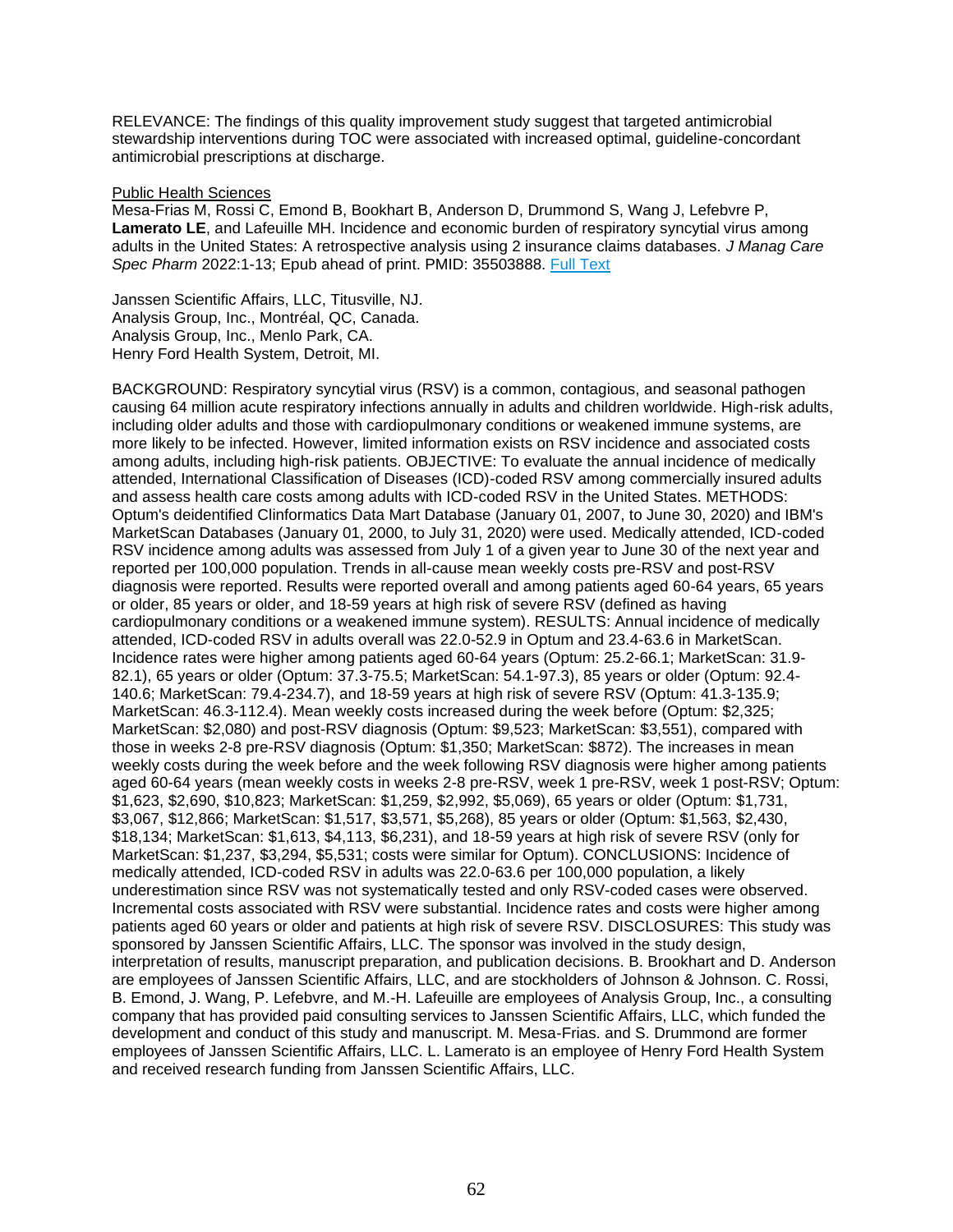Public Health Sciences

**Suleyman G**, **Fadel R**, **Brar I**, **Kassab R**, **Khansa R**, **Sturla N**, **Alsaadi A**, **Latack K**, **Miller J**, **Tibbetts R**, **Samuel L**, **Alangaden G**, and **Ramesh M**. Risk Factors Associated With Hospitalization and Death in COVID-19 Breakthrough Infections. *Open Forum Infect Dis* 2022; 9(5):ofac116. PMID: 35437511. [Full](https://libkey.io/35437511)  [Text](https://libkey.io/35437511)

Division of Infectious Disease, Henry Ford Health System, Detroit, Michigan, USA. Wayne State University, Detroit, Michigan, USA. Department of Internal Medicine, Henry Ford Hospital, Detroit, Michigan, USA. Department of Public Health Sciences, Henry Ford Health System, Detroit, Michigan, USA. Department of Emergency Medicine, Henry Ford Hospital, Detroit, Michigan, USA. Clinical Microbiology, Henry Ford Health System, Detroit, Michigan, USA.

BACKGROUND: Characterizations of coronavirus disease 2019 (COVID-19) vaccine breakthrough infections are limited. We aim to characterize breakthrough infections and identify risk factors associated with outcomes. METHODS: This was a retrospective case series of consecutive fully vaccinated patients with severe acute respiratory syndrome coronavirus 2 (SARS-CoV-2) in a multicenter academic center in Southeast Michigan, between December 30, 2020, and September 15, 2021. RESULTS: A total of 982 patients were identified; the mean age was 57.9 years, 565 (59%) were female, 774 (79%) were White, and 255 (26%) were health care workers (HCWs). The median number of comorbidities was 2; 225 (23%) were immunocompromised. BNT162b2 was administered to 737 (75%) individuals. The mean time to SARS-CoV-2 detection was 135 days. The majority were asymptomatic or exhibited mild to moderate disease, 154 (16%) required hospitalization, 127 (13%) had severe-critical illness, and 19 (2%) died. Age (odds ratio [OR], 1.14; 95% CI, 1.04-1.07; P < .001), cardiovascular disease (OR, 3.02; 95% CI, 1.55- 5.89; P = .001), and immunocompromised status (OR, 2.57; 95% CI, 1.70-3.90; P < .001) were independent risk factors for hospitalization. Additionally, age (OR, 1.06; 95% CI, 1.02-1.11; P = .006) was significantly associated with mortality. HCWs (OR, 0.15;  $95\%$  CI, 0.05-0.50; P = .002) were less likely to be hospitalized, and prior receipt of BNT162b2 was associated with lower odds of hospitalization (OR, 0.436; 95% CI, 0.303-0.626; P < .001) and/or death (OR, 0.360; 95% CI, 0.145-0.898; P = .029). CONCLUSIONS: COVID-19 vaccines remain effective at attenuating disease severity. However, patients with breakthrough infections necessitating hospitalization may benefit from early treatment modalities and COVID-19-mitigating strategies, especially in areas with substantial or high transmission rates.

## Public Health Sciences

Tecson KM, Kluger AY, **Cassidy-Bushrow AE**, **Liu B**, **Coleman CM**, Jones LK, Jefferson CR, VanWormer JJ, and McCullough PA. Usefulness of Statins as Secondary Prevention Against Recurrent and Terminal Major Adverse Cardiovascular Events. *Am J Cardiol* 2022; Epub ahead of print. PMID: 35606173. [Full Text](https://libkey.io/35606173)

Baylor Heart and Vascular Institute, Baylor Scott & White Research Institute, Dallas, Texas. Electronic address: Kristen.Tecson@bswhealth.org.

Baylor Heart and Vascular Institute, Baylor Scott & White Research Institute, Dallas, Texas.

Department of Public Health Sciences, Henry Ford Hospital, Detroit, Michigan.

Center for Pharmacy Innovation and Outcomes, Geisinger, Danville, Pennsylvania.

Center for Clinical Epidemiology & Population Health, Marshfield Clinic Research Institute, Marshfield, Wisconsin.

Cardiorenal Society of America, Phoenix, Arizona.

Clinical guidelines recommend statins for patients with atherosclerotic cardiovascular disease (ASCVD), but many remain untreated. The goal of this study was to assess the impact of statin use on recurrent major adverse cardiovascular events (MACE). This study used medical records and insurance claims from 4 health care systems in the United States. Eligible adults who survived an ASCVD hospitalization from September 2013 to September 2014 were followed for 1 year. A multivariable extended Cox model examined the outcome of time-to-first MACE, then a multivariable joint marginal model investigated the association between post-index statin use and nonfatal and fatal MACE. There were 8,168 subjects in this study; 3,866 filled a statin prescription ≤90 days before the index ASCVD event (47.33%) and 4,152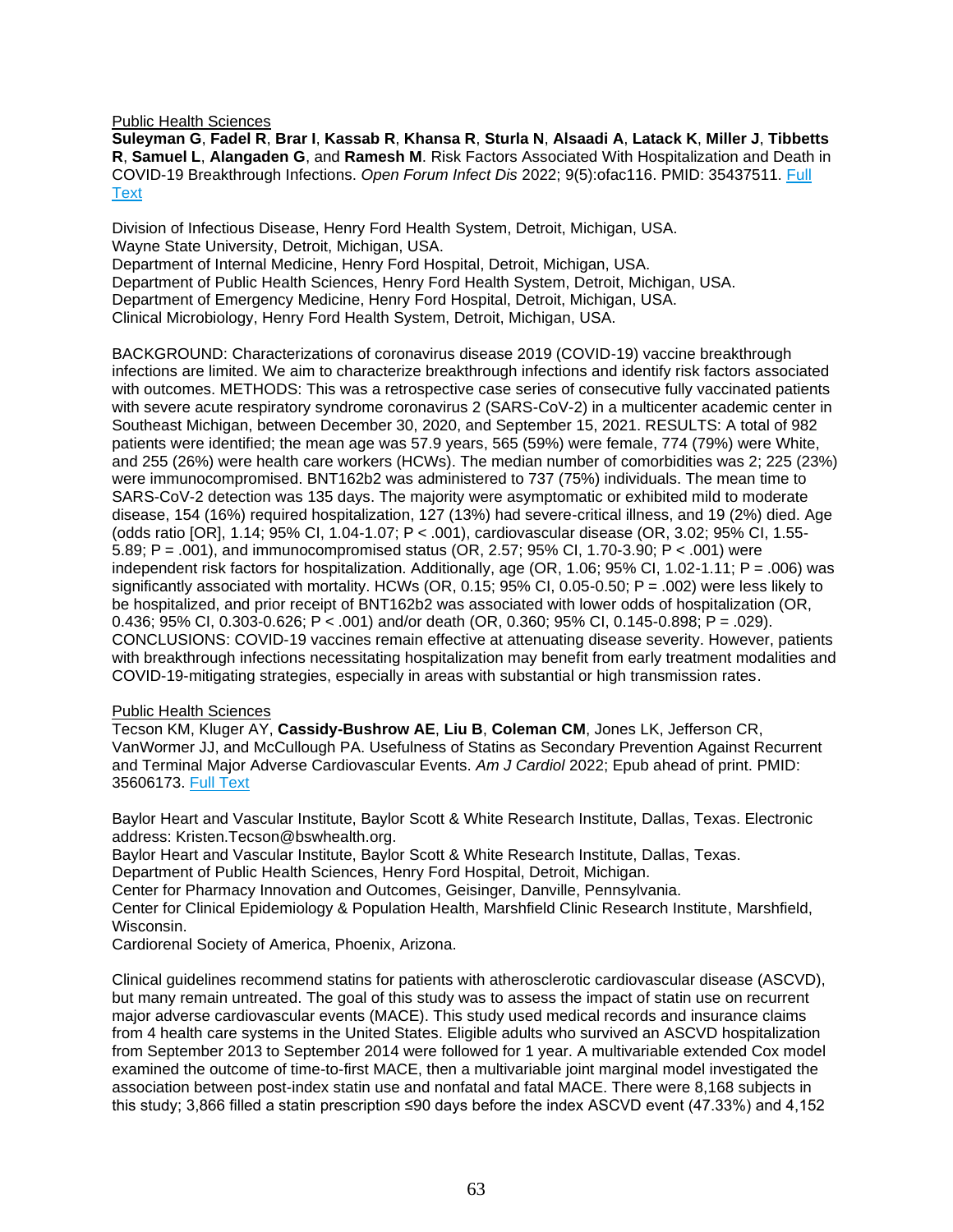filled a statin prescription after the index ASCVD event (50.83%). These post-index statin users were younger, with more co-morbidities. There were 763 events (315/763, 41.3% terminal) experienced by 686 (8.4%) patients. The adjusted overall MACE risk reduction was 18% (HR 0.82, 95% CI 0.70 to 0.95,  $p = 0.007$ ) and was more substantial in the first 180 days (HR 0.72, 95% CI 0.60 to 0.86, p <0.001). There was a nonsignificant 19% reduction in the number of nonfatal MACE (rate ratio 0.81, 95% CI 0.49 to 1.32,  $p = 0.394$ ) and a 65% reduction in the risk of all-cause death (HR 0.35, 95% CI 0.22 to 0.56, p <0.001). In conclusion, we found a modest increase in statin use after an ASCVD event, with nearly half of the patients untreated. The primary benefit of statin use was protection against early death. Statin use had the greatest impact in the first 6 months after an ASCVD event; therefore, it is crucial for patients to quickly adhere to this therapy.

## Public Health Sciences

**Zador L**, **Nowak K**, **Sitarik A**, **MacLean L**, **Han X**, Kalsi M, **Yeldo N**, **Sibai N**, **Penning D**, and **Lewis M**. The Burnout Epidemic Within A Viral Pandemic: Impact of a Wellness Initiative. *Perioper Care Oper Room Manag* 2022; 27:100251. PMID: 35382030. [Full Text](https://libkey.io/35382030)

Department of Anesthesiology, Pain Management and Perioperative Medicine, Henry Ford Hospital, 2850 W. Grand Boulevard, Detroit, Michigan 48202.

Public Health Sciences, Henry Ford Health System, One Ford Place, 3E, Detroit, Michigan 48202. Department of Psychiatry, Henry Ford Health System, 1 Ford Place, Detroit, Michigan 48202. Department of Anesthesiology, Hospital for Special Surgery, Weill Medical College of Cornell University, 535 East 70th Street, New York City, New York 10021.

BACKGROUND: Anesthesiologists are at high risk of developing burnout, a condition which can lead to many deleterious effects for the physician, and far-reaching effects on their patients and hospital systems. The COVID-19 pandemic has presented new challenges that have further exacerbated the risk of burnout in anesthesiologists. It is critical to develop effective strategies to promote well-being and decrease burnout for physicians in this specialty. The purpose of this observational study was to evaluate the impact of a Physician Well-Being Initiative on distress and well-being in anesthesiologists. It was hypothesized that the wellness intervention would promote an improvement in well-being scores. METHODS: The Physician Well-Being Initiative was launched in August 2019 in the Department of Anesthesiology, Pain Management and Perioperative Medicine at Henry Ford Hospital in Detroit, Michigan. The Physician Well-Being Initiative was designed to address several of the key factors that improve physician wellness, including 1) a sense of autonomy; 2) positive view of leadership; and 3) flexible schedule opportunities. To assess the impact of the Physician Well-Being Initiative on the wellbeing and distress scores of participating anesthesiologists, the physicians were emailed the validated Well-Being Index survey at baseline and 3, 6 and 12 months. The Well-Being Index evaluates multiple items of distress in the healthcare setting. The sample size was limited to the 54 anesthesiologists at Henry Ford Hospital. RESULTS: Forty-four of the 54 anesthesiologists completed the baseline questionnaire. A total of 44 physicians answered the questionnaire at baseline, with more male than female physicians (35 males and 7 females) and the majority (17/44) in practice for 5-10 years. Thirty-two physicians completed the survey at 3 and 6 months, and 31 physicians at 12 months after the launch of the Physician Well-Being Initiative. Twenty-one physicians completed the questionnaire at all 4 time points. Although the COVID-19 pandemic started shortly after the 6-month surveys were submitted, results indicated that there was a 0.05 decrease in the Well-Being Index sum score for every 1-month of time (coefficient -0.05, 95% CI -0.01, -0.08,  $P = 0.013$ ). This study shows that, with the wellness initiative in place, the department was able to maintain and potentially even reduce physician distress despite the concurrent onset of the pandemic. CONCLUSIONS: Following the launch of a sustained wellness initiative, this study demonstrates that physician wellness improved with time. This suggests that it takes time for a wellness initiative to have an effect on well-being and distress in anesthesiologists.

#### Public Health Sciences

Zanobetti A, Ryan PH, Coull B, Brokamp C, Datta S, Blossom J, Lothrop N, Miller RL, Beamer PI, Visness CM, Andrews H, Bacharier LB, Hartert T, **Johnson CC**, Ownby D, Khurana Hershey GK, **Joseph C**, Yiqiang S, Mendoza E, Jackson DJ, Luttmann-Gibson H, **Zoratti EM**, Wright AL, Martinez FD, Seroogy CM, **Gern JE**, and Gold DR. Childhood Asthma Incidence, Early and Persistent Wheeze, and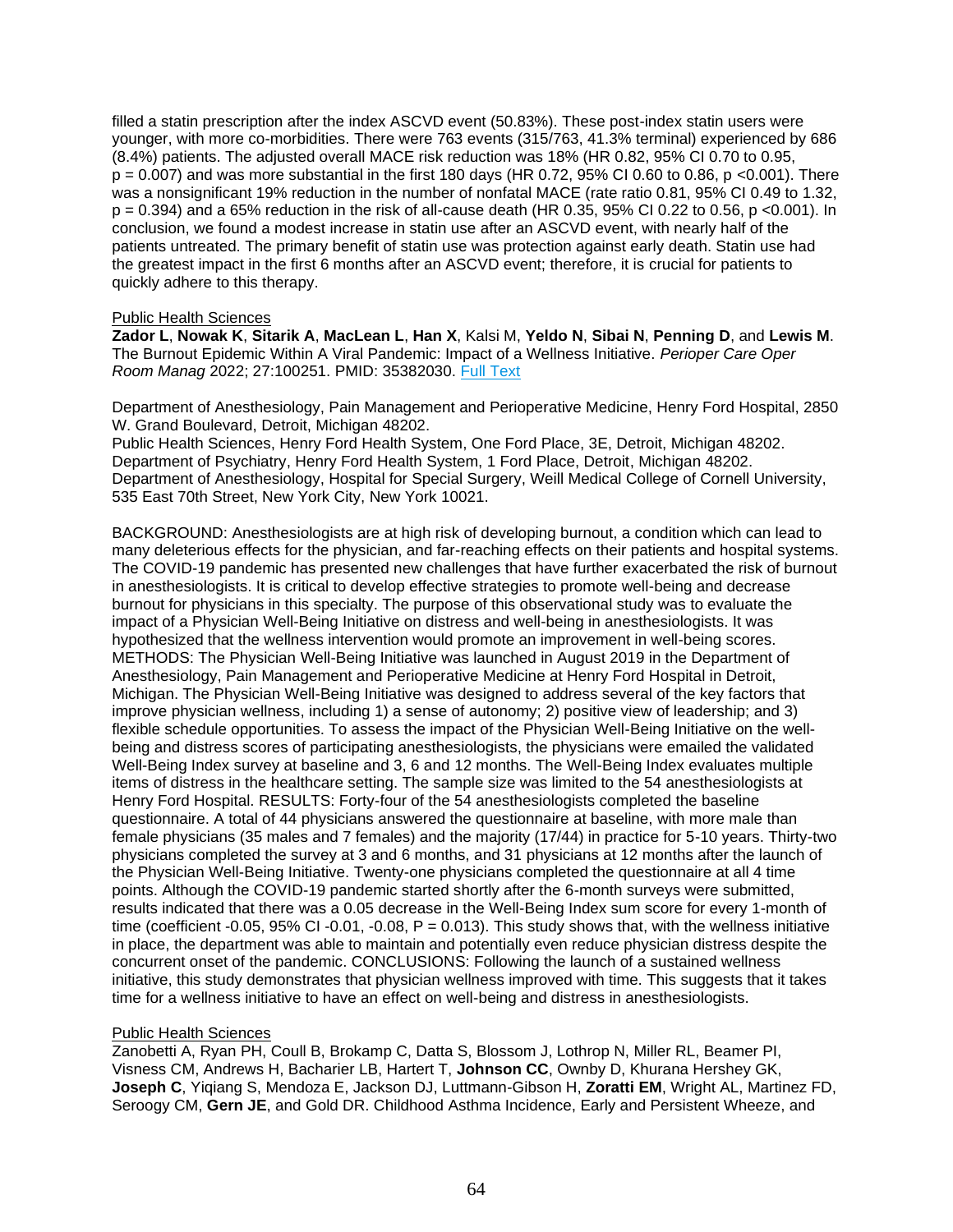Neighborhood Socioeconomic Factors in the ECHO/CREW Consortium. *JAMA Pediatr* 2022; Epub ahead of print. PMID: 35604671. [Full Text](https://libkey.io/35604671)

Department of Environmental Health, Harvard T.H. Chan School of Public Health, Boston, Massachusetts.

Department of Pediatrics, University of Cincinnati, College of Medicine, Cincinnati, Ohio.

Division of Biostatistics and Epidemiology, Cincinnati Children's Hospital Medical Center, Cincinnati, Ohio.

Department of Biostatistics, Harvard T.H. Chan School of Public Health, Boston, Massachusetts.

Channing Division of Network Medicine, Brigham and Women's Hospital, Harvard Medical School, Boston, Massachusetts.

Center for Geographic Analysis, Harvard University, Cambridge, Massachusetts.

Asthma and Airways Disease Research Center, University of Arizona, Tucson.

Department of Community, Environment, and Policy, Mel and Enic Zuckerman College of Public Health, University of Arizona, Tucson.

Division of Clinical Immunology, Icahn School of Medicine at Mount Sinai, New York, New York. Rho, Inc, Chapel Hill, North Carolina.

Department of Biostatistics, Mailman School of Public Health, Columbia University, New York, New York. Division of Pediatric Allergy, Immunology, and Pulmonary Medicine, Monroe Carell Jr Children's Hospital at Vanderbilt, Nashville, Tennessee.

Division of Allergy, Pulmonary, and Critical Care Medicine, Vanderbilt University School of Medicine, Nashville, Tennessee.

Department of Public Health Sciences, Henry Ford Health System, Detroit, Michigan.

Division of Allergy and Immunology, Augusta University, Augusta, Georgia.

Cincinnati Children's Hospital, Division of Asthma Research, Cincinnati, Ohio.

Indiana University School of Medicine, Bloomington.

Department of Pediatrics, Indiana University, Bloomington.

Department of Pediatrics, University of Wisconsin School of Medicine and Public Health, Madison.

Department of Medicine, Henry Ford Health System, Detroit, Michigan.

Division of Pulmonary and Sleep Medicine, Department of Pediatrics, College of Medicine, University of Arizona, Tucson.

IMPORTANCE: In the United States, Black and Hispanic children have higher rates of asthma and asthma-related morbidity compared with White children and disproportionately reside in communities with economic deprivation. OBJECTIVE: To determine the extent to which neighborhood-level socioeconomic indicators explain racial and ethnic disparities in childhood wheezing and asthma. DESIGN, SETTING, AND PARTICIPANTS: The study population comprised children in birth cohorts located throughout the United States that are part of the Children's Respiratory and Environmental Workgroup consortium. Cox proportional hazard models were used to estimate hazard ratios (HRs) of asthma incidence, and logistic regression was used to estimate odds ratios of early and persistent wheeze prevalence accounting for mother's education, parental asthma, smoking during pregnancy, child's race and ethnicity, sex, and region and decade of birth. EXPOSURES: Neighborhood-level socioeconomic indicators defined by US census tracts calculated as z scores for multiple tract-level variables relative to the US average linked to participants' birth record address and decade of birth. The parent or caregiver reported the child's race and ethnicity. MAIN OUTCOMES AND MEASURES: Prevalence of early and persistent childhood wheeze and asthma incidence. RESULTS: Of 5809 children, 46% reported wheezing before age 2 years, and 26% reported persistent wheeze through age 11 years. Asthma prevalence by age 11 years varied by cohort, with an overall median prevalence of 25%. Black children (HR, 1.47; 95% CI, 1.26-1.73) and Hispanic children (HR, 1.29; 95% CI, 1.09-1.53) were at significantly increased risk for asthma incidence compared with White children, with onset occurring earlier in childhood. Children born in tracts with a greater proportion of low-income households, population density, and poverty had increased asthma incidence. Results for early and persistent wheeze were similar. In effect modification analysis, census variables did not significantly modify the association between race and ethnicity and risk for asthma incidence; Black and Hispanic children remained at higher risk for asthma compared with White children across census tracts socioeconomic levels. CONCLUSIONS AND RELEVANCE: Adjusting for individuallevel characteristics, we observed neighborhood socioeconomic disparities in childhood wheeze and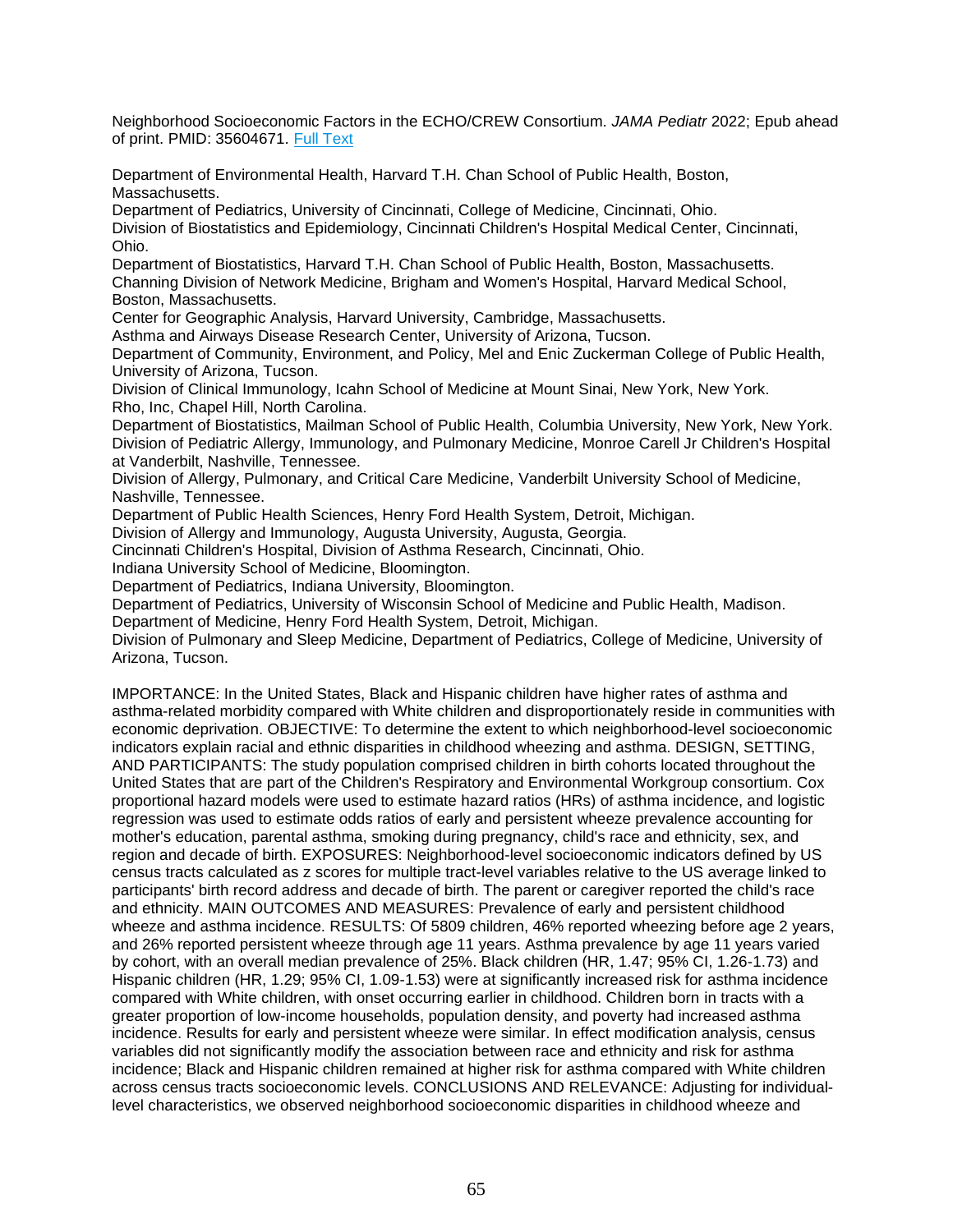asthma. Black and Hispanic children had more asthma in neighborhoods of all income levels. Neighborhood- and individual-level characteristics and their root causes should be considered as sources of respiratory health inequities.

### Pulmonary and Critical Care Medicine

**Gorgis S**, Mawri S, **Dabbagh MF**, **Aurora L**, Ali M, **Mitchell G**, **Jacobsen G**, **Hegab S**, **Schwartz S**, **Kelly B**, **Grafton G**, **Awdish R**, **Ismail R**, and **Koenig G**. Ultrasound-assisted catheter-directed thrombolysis versus anticoagulation alone for management of submassive pulmonary embolism. *J Cardiol* 2022; Epub ahead of print. PMID: 35643741. [Full Text](https://libkey.io/35643741)

Division of Cardiovascular Medicine, Henry Ford Hospital, Detroit, MI, USA.

Premier Cardiovascular Institute, Dayton, OH, USA.

Division of Cardiovascular Medicine, Aurora Cardiovascular and Thoracic Services, Milwaukee, WI, USA. Department of Radiology, Henry Ford Hospital, Detroit, MI, USA.

Public Health Sciences, Henry Ford Hospital, Detroit, MI, USA.

Division of Pulmonary and Critical Care, Henry Ford Hospital, Detroit, MI, USA; Wayne State University School of Medicine, Detroit, MI, USA.

Division of Pulmonary and Critical Care, Henry Ford Hospital, Detroit, MI, USA.

Division of Cardiovascular Medicine, Henry Ford Hospital, Detroit, MI, USA; Division of Pulmonary and Critical Care, Henry Ford Hospital, Detroit, MI, USA.

Division of Cardiovascular Medicine, Henry Ford Hospital, Detroit, MI, USA; Wayne State University School of Medicine, Detroit, MI, USA. Electronic address: gkoenig1@hfhs.org.

BACKGROUND: Patients with submassive pulmonary embolism (PE) are vulnerable to sudden deterioration, recurrent PE, and progression to pulmonary hypertension and chronic right ventricular (RV) dysfunction. Previous studies have suggested a clinical benefit of using ultrasound-assisted catheterdirected thrombolysis (USCDT) to invasively manage patients with submassive PE. However, there is sparse data comparing the clinical outcomes of these patients when treated with USCDT versus anticoagulation (AC) alone. We sought to compare the outcomes of USCDT versus AC alone in the management of submassive PE. METHODS: 192 consecutive patients who underwent USCDT for submassive PE between January 2013 and February 2019 were identified. ICD9/ICD10 codes were used to detect 2554 patients diagnosed with PE who did not undergo thrombolysis. Propensity matching identified 192 patients with acute PE treated with AC alone. Clinical outcomes were compared between the two groups. Baseline demographics, laboratory values, and pulmonary embolism severity index scores were similar between the two cohorts. RESULTS: There was a significant reduction in mean systolic pulmonary artery pressure (sPAP) in the USCDT group compared to the AC group (∆11 vs ∆3.9 mmHg, p < 0.001). There was significant improvement in proportion of RV dysfunction in all patients, but the difference was larger in the USCDT group (∆43.3% vs ∆17.3%, p < 0.001). Patients who underwent USCDT had lower 30-day (4.3% vs 10.5%, p = 0.03), 90-day (5.5% vs 12.4%, p = 0.03), and 1 year mortality (6.2% vs 14.2%, p = 0.03). CONCLUSIONS: In patients with acute submassive PE, USCDT was associated with improved 30-day, 90-day, and 1 year mortality as compared to AC alone. USCDT also improved RV function and reduced sPAP to a greater degree than AC alone. Further studies are needed to verify these results in both short- and long-term outcomes.

## Pulmonary and Critical Care Medicine

Kim RY, Oke JL, Pickup LC, Munden RF, Dotson TL, Bellinger CR, **Cohen A**, **Simoff MJ**, Massion PP, Filippini C, Gleeson FV, and Vachani A. Artificial Intelligence Tool for Assessment of Indeterminate Pulmonary Nodules Detected with CT. *Radiology* 2022:212182; Epub ahead of print. PMID: 35608444. [Full Text](https://libkey.io/35608444)

From the Division of Pulmonary, Allergy, and Critical Care, Department of Medicine, Perelman School of Medicine, University of Pennsylvania, Suite 216, Stemmler Hall, 3450 Hamilton Walk, Philadelphia, PA 19104 (R.Y.K., A.V.); Nuffield Department of Primary Care Health Sciences, University of Oxford, Oxford, United Kingdom (J.L.O.); Optellum, Oxford, United Kingdom (L.C.P.); Department of Radiology and Radiological Science, Medical University of South Carolina, Charleston, SC (R.F.M.); Department of Pulmonary, Critical Care, Allergy and Immunologic Diseases, Wake Forest School of Medicine, Winston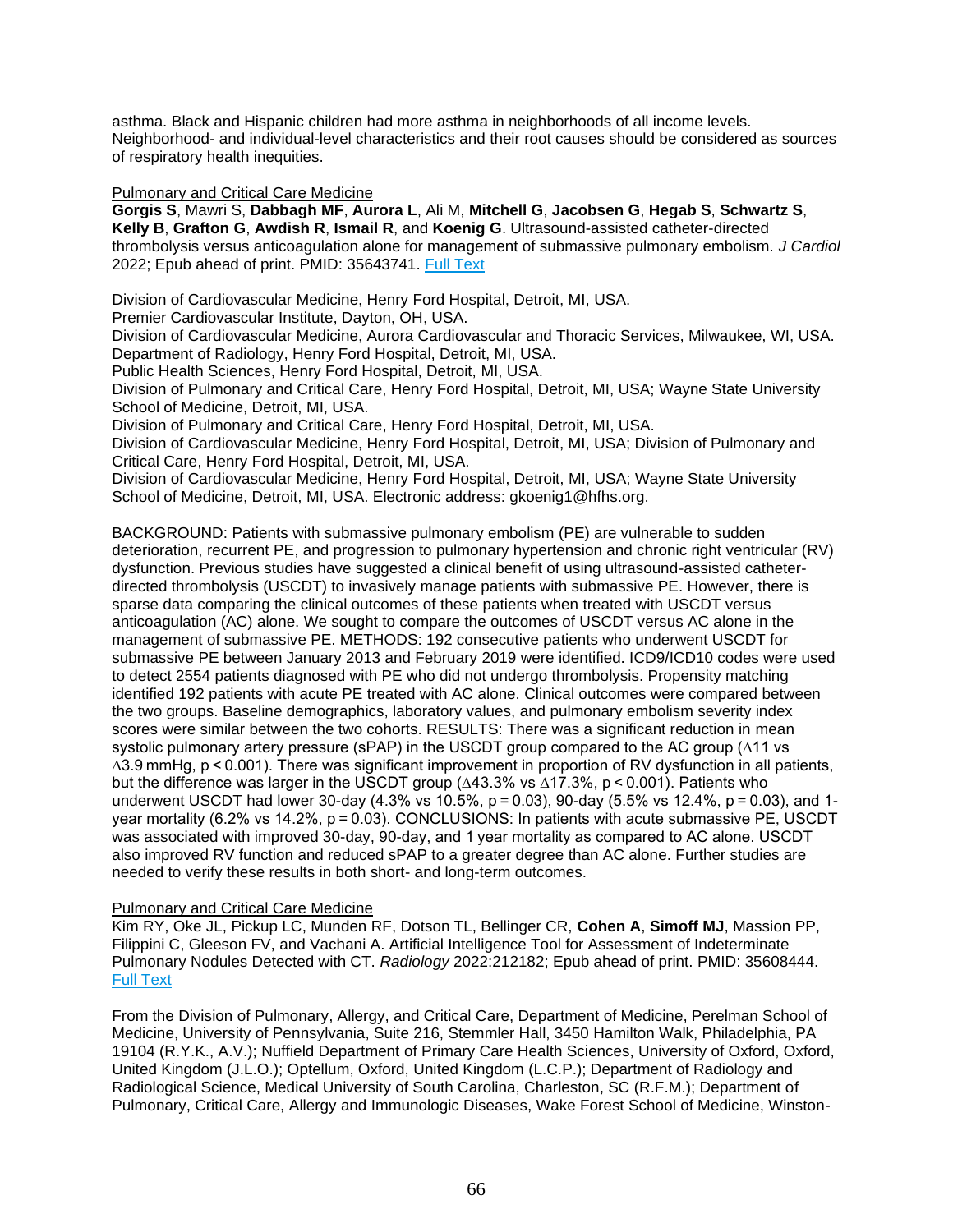Salem, NC (T.L.D., C.R.B.); Division of Pulmonary and Critical Care Medicine, Department of Medicine, Henry Ford Health System, Detroit, Mich (A.C., M.J.S.); Division of Allergy, Pulmonary and Critical Care Medicine, Vanderbilt Ingram Cancer Center, Nashville, Tenn (P.P.M.); and Department of Oncology, Oxford University Hospitals NHS Foundation Trust, Oxford, United Kingdom (C.F., F.V.G.).

Background Limited data are available regarding whether computer-aided diagnosis (CAD) improves assessment of malignancy risk in indeterminate pulmonary nodules (IPNs). Purpose To evaluate the effect of an artificial intelligence-based CAD tool on clinician IPN diagnostic performance and agreement for both malignancy risk categories and management recommendations. Materials and Methods This was a retrospective multireader multicase study performed in June and July 2020 on chest CT studies of IPNs. Readers used only CT imaging data and provided an estimate of malignancy risk and a management recommendation for each case without and with CAD. The effect of CAD on average reader diagnostic performance was assessed using the Obuchowski-Rockette and Dorfman-Berbaum-Metz method to calculate estimates of area under the receiver operating characteristic curve (AUC), sensitivity, and specificity. Multirater Fleiss κ statistics were used to measure interobserver agreement for malignancy risk and management recommendations. Results A total of 300 chest CT scans of IPNs with maximal diameters of 5-30 mm (50.0% malignant) were reviewed by 12 readers (six radiologists, six pulmonologists) (patient median age, 65 years; IQR, 59-71 years; 164 [55%] men). Readers' average AUC improved from 0.82 to 0.89 with CAD (P < .001). At malignancy risk thresholds of 5% and 65%, use of CAD improved average sensitivity from  $94.1\%$  to  $97.9\%$  (P = .01) and from 52.6% to 63.1% (P < .001), respectively. Average reader specificity improved from 37.4% to 42.3% (P = .03) and from 87.3% to 89.9% (P = .05), respectively. Reader interobserver agreement improved with CAD for both the less than 5% (Fleiss κ, 0.50 vs 0.71; P < .001) and more than 65% (Fleiss κ, 0.54 vs 0.71; P < .001) malignancy risk categories. Overall reader interobserver agreement for management recommendation categories (no action, CT surveillance, diagnostic procedure) also improved with CAD (Fleiss κ, 0.44 vs 0.52; P = .001). Conclusion Use of computer-aided diagnosis improved estimation of indeterminate pulmonary nodule malignancy risk on chest CT scans and improved interobserver agreement for both risk stratification and management recommendations. © RSNA, 2022 Online supplemental material is available for this article. See also the editorial by Yanagawa.

## Pulmonary and Critical Care Medicine

**Liang E**, **Dolan JL**, **Morris ED**, **Vono J**, **Bazan LF**, **Lu M**, and **Glide-Hurst CK**. Application of Continuous Positive Airway Pressure for Thoracic Respiratory Motion Management: An Assessment in a Magnetic Resonance Imaging-Guided Radiation Therapy Environment. *Adv Radiat Oncol* 2022; 7(3):100889. PMID: 35198838. [Full Text](https://libkey.io/35198838)

Department of Radiation Oncology, Henry Ford Health System, Detroit, Michigan. Department of Radiation Oncology, University of California, Los Angeles, California. Department of Pulmonary and Sleep Medicine, Henry Ford Health System, Detroit, Michigan. Department of Human Oncology, University of Wisconsin, Madison, Wisconsin.

PURPOSE: Patient tolerability of magnetic resonance (MR)-guided radiation treatment delivery is limited by the need for repeated deep inspiratory breath holds (DIBHs). This volunteer study assessed the feasibility of continuous positive airway pressure (CPAP) with and without DIBH for respiratory motion management during radiation treatment with an MR-linear accelerator (MR-linac). METHODS AND MATERIALS: MR imaging safety was first addressed by placing the CPAP device in an MR-safe closet and configuring a tube circuit via waveguide to the magnet bore. Reproducibility and linearity of the final configuration were assessed. Six healthy volunteers underwent thoracic imaging in a 0.35T MR-linac, with one free breathing (FB) and 2 DIBH acquisitions being obtained at 5 pressures from 0 to 15 cm-H(2)O. Lung and heart volumes and positions were recorded; repeatability was assessed by comparing 2 consecutive DIBH scans. Blinded reviewers graded images for motion artifact using a 3-point grading scale. Participants completed comfort and perception surveys before and after imaging sessions. RESULTS: Compared with FB alone, FB-10, FB-12, and FB-15 cm H(2)O significantly increased lung volumes (+23%, +34%, +44%; all P <.05) and inferiorly displaced the heart (0.86 cm, 0.96 cm, 1.18 cm; all P < . 05). Lung volumes were significantly greater with DIBH-0 cm H(2)O compared with FB-15 cm H(2)O (+105% vs +44%,  $P = .01$ ), and DIBH-15 cm H(2)O yielded additional volume increase (+131% vs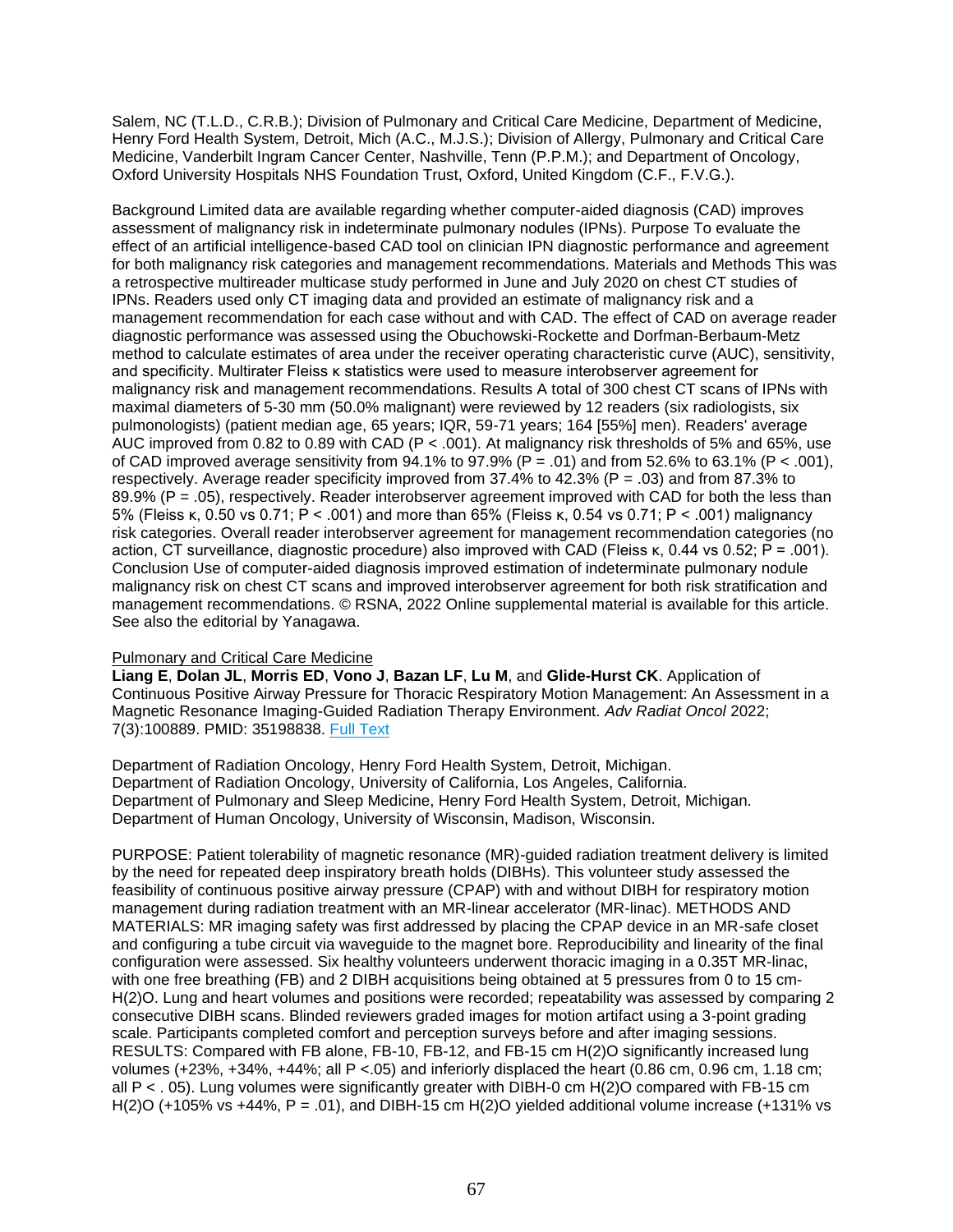+105%, P = .01). Adding CPAP to DIBH decreased lung volume differences between consecutive breath holds (correlation coefficient 0.97 at 15 cm H(2)O vs 0.00 at 0 cm H(2)O). The addition of 15 cm H(2)O CPAP reduced artifact scores ( $P = .03$ ) compared with FB; all DIBH images (0-15 cm H(2)O) had less artifact (P < .01). CONCLUSIONS: This work demonstrates the feasibility of integrating CPAP in an MRlinac environment in healthy volunteers. Extending this work to a larger patient cohort is warranted to further establish the role of CPAP as an alternative and concurrent approach to DIBH in MR-guided radiation therapy.

# Pulmonary and Critical Care Medicine

Munroe E, Claar D, Tamae-Kakazu M, **Tatem G**, Blamoun J, McSparron JI, and Prescott HC. Hospital Policies on Intravenous Vasopressor Administration and Monitoring: A Survey of Michigan Hospitals. *Ann Am Thorac Soc* 2022; Epub ahead of print. PMID: 35608405. [Full Text](https://libkey.io/35608405)

University of Michigan, 1259, Internal Medicine , Ann Arbor, Michigan, United States; munroeel@umich.edu.

University of Michigan, 1259, Internal Medicine, Ann Arbor, Michigan, United States.

Spectrum Health, 3591, Grand Rapids, Michigan, United States.

Henry Ford Hospital, 24016, Internal Medicine, Pulmonary and Critical Care, Detroit, Michigan, United States.

MidMichigan Health, 5472, Midland, Michigan, United States.

University of Michigan, 1259, Internal Medicine , Ann Arbor, Michigan, United States.

VA Center for Clinical Management Research, 143305, Ann Arbor, Michigan, United States.

## Radiation Oncology

**Liang E**, **Dolan JL**, **Morris ED**, **Vono J**, **Bazan LF**, **Lu M**, and **Glide-Hurst CK**. Application of Continuous Positive Airway Pressure for Thoracic Respiratory Motion Management: An Assessment in a Magnetic Resonance Imaging-Guided Radiation Therapy Environment. *Adv Radiat Oncol* 2022; 7(3):100889. PMID: 35198838. [Full Text](https://libkey.io/35198838)

Department of Radiation Oncology, Henry Ford Health System, Detroit, Michigan. Department of Radiation Oncology, University of California, Los Angeles, California. Department of Pulmonary and Sleep Medicine, Henry Ford Health System, Detroit, Michigan. Department of Human Oncology, University of Wisconsin, Madison, Wisconsin.

PURPOSE: Patient tolerability of magnetic resonance (MR)-guided radiation treatment delivery is limited by the need for repeated deep inspiratory breath holds (DIBHs). This volunteer study assessed the feasibility of continuous positive airway pressure (CPAP) with and without DIBH for respiratory motion management during radiation treatment with an MR-linear accelerator (MR-linac). METHODS AND MATERIALS: MR imaging safety was first addressed by placing the CPAP device in an MR-safe closet and configuring a tube circuit via waveguide to the magnet bore. Reproducibility and linearity of the final configuration were assessed. Six healthy volunteers underwent thoracic imaging in a 0.35T MR-linac, with one free breathing (FB) and 2 DIBH acquisitions being obtained at 5 pressures from 0 to 15 cm-H(2)O. Lung and heart volumes and positions were recorded; repeatability was assessed by comparing 2 consecutive DIBH scans. Blinded reviewers graded images for motion artifact using a 3-point grading scale. Participants completed comfort and perception surveys before and after imaging sessions. RESULTS: Compared with FB alone, FB-10, FB-12, and FB-15 cm H(2)O significantly increased lung volumes (+23%, +34%, +44%; all P <.05) and inferiorly displaced the heart (0.86 cm, 0.96 cm, 1.18 cm; all P < . 05). Lung volumes were significantly greater with DIBH-0 cm H(2)O compared with FB-15 cm H(2)O (+105% vs +44%,  $P = .01$ ), and DIBH-15 cm H(2)O yielded additional volume increase (+131% vs +105%, P = .01). Adding CPAP to DIBH decreased lung volume differences between consecutive breath holds (correlation coefficient 0.97 at 15 cm H(2)O vs 0.00 at 0 cm H(2)O). The addition of 15 cm H(2)O CPAP reduced artifact scores ( $P = .03$ ) compared with FB; all DIBH images (0-15 cm H(2)O) had less artifact (P < .01). CONCLUSIONS: This work demonstrates the feasibility of integrating CPAP in an MRlinac environment in healthy volunteers. Extending this work to a larger patient cohort is warranted to further establish the role of CPAP as an alternative and concurrent approach to DIBH in MR-guided radiation therapy.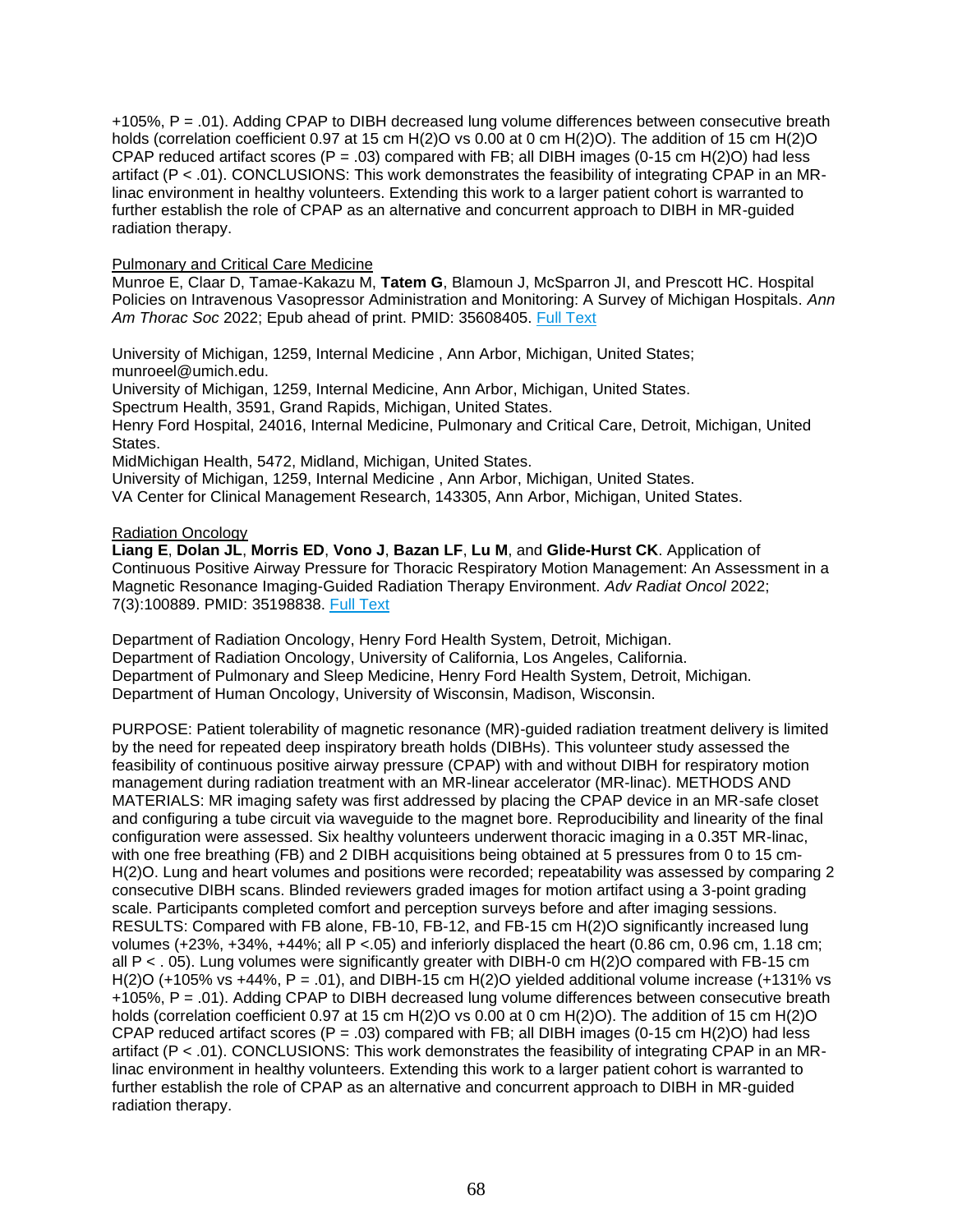### Radiation Oncology

Miller CR, Morris ED, **Ghanem AI**, **Pantelic MV**, **Walker EM**, and Glide-Hurst CK. Characterizing Sensitive Cardiac Substructure Excursion Due to Respiration. *Adv Radiat Oncol* 2022; 7(3):100876. PMID: 35243181. [Full Text](https://libkey.io/35243181)

Department of Radiation Oncology, University of California-Los Angeles, Los Angeles, California. Alexandria Clinical Oncology Department, Alexandria University, Alexandria, Egypt. Department of Radiation Oncology, Henry Ford Cancer Institute, Detroit, Michigan. Department of Radiology, Henry Ford Health System, Detroit, Michigan. Department of Human Oncology, School of Medicine and Public Heath, University of Wisconsin-Madison, Madison, Wisconsin.

PURPOSE: Whole-heart dose metrics are not as strongly linked to late cardiac morbidities as radiation doses to individual cardiac substructures. Our aim was to characterize the excursion and dosimetric variation throughout respiration of sensitive cardiac substructures for future robust safety margin design. METHODS AND MATERIALS: Eleven patients with cancer treatments in the thorax underwent 4-phase noncontrast 4-dimensional computed tomography (4DCT) with T2-weighted magnetic resonance imaging in end-exhale. The end-exhale phase of the 4DCT was rigidly registered with the magnetic resonance imaging and refined with an assisted alignment surrounding the heart from which 13 substructures (chambers, great vessels, coronary arteries, etc) were contoured by a radiation oncologist on the 4DCT. Contours were deformed to the other respiratory phases via an intensity-based deformable registration for radiation oncologist verification. Measurements of centroid and volume were evaluated between phases. Mean and maximum dose to substructures were evaluated across respiratory phases for the breast  $(n = 8)$  and thoracic cancer  $(n = 3)$  cohorts. RESULTS: Paired t tests revealed reasonable maintenance of geometric and anatomic properties (P < .05 for 4/39 volume comparisons). Maximum displacements >5 mm were found for 24.8%, 8.5%, and 64.5% of the cases in the left-right, anterior-posterior, and superiorinferior axes, respectively. Vector displacements were largest for the inferior vena cava and the right coronary artery, with displacements up to 17.9 mm. In breast, the left anterior descending artery D(mean) varied  $3.03 \pm 1.75$  Gy (range, 0.53-5.18 Gy) throughout respiration whereas lung showed patient-specific results. Across all patients, whole heart metrics were insensitive to breathing phase (mean and maximum dose variations <0.5 Gy). CONCLUSIONS: This study characterized the intrafraction displacement of the cardiac substructures through the respiratory cycle and highlighted their increased dosimetric sensitivity to local dose changes not captured by whole heart metrics. Results suggest value of cardiac substructure margin generation to enable more robust cardiac sparing and to reduce the effect of respiration on overall treatment plan quality.

## Research Administration

Park BY, Larivière S, Rodríguez-Cruces R, Royer J, Tavakol S, Wang Y, Caciagli L, Caligiuri ME, Gambardella A, Concha L, Keller SS, Cendes F, Alvim MKM, Yasuda C, Bonilha L, Gleichgerrcht E, Focke NK, Kreilkamp BAK, Domin M, von Podewils F, Langner S, Rummel C, Rebsamen M, Wiest R, Martin P, Kotikalapudi R, Bender B, O'Brien TJ, Law M, Sinclair B, Vivash L, Kwan P, Desmond PM, Malpas CB, Lui E, Alhusaini S, Doherty CP, Cavalleri GL, Delanty N, Kälviäinen R, Jackson GD, Kowalczyk M, Mascalchi M, Semmelroch M, Thomas RH, **Soltanian-Zadeh H**, **Davoodi-Bojd E**, Zhang J, Lenge M, Guerrini R, Bartolini E, Hamandi K, Foley S, Weber B, Depondt C, Absil J, Carr SJA, Abela E, Richardson MP, Devinsky O, Severino M, Striano P, Parodi C, Tortora D, Hatton SN, Vos SB, Duncan JS, Galovic M, Whelan CD, Bargalló N, Pariente J, Conde-Blanco E, Vaudano AE, Tondelli M, Meletti S, Kong XZ, Francks C, Fisher SE, Caldairou B, Ryten M, Labate A, Sisodiya SM, Thompson PM, McDonald CR, Bernasconi A, Bernasconi N, and Bernhardt BC. Topographic divergence of atypical cortical asymmetry and atrophy patterns in temporal lobe epilepsy. *Brain* 2022; 145(4):1285-1298. PMID: 35333312. [Full Text](https://libkey.io/35333312)

Multimodal Imaging and Connectome Analysis Laboratory, McConnell Brain Imaging Centre, Montreal Neurological Institute and Hospital, McGill University, Montreal, QC, Canada. Department of Data Science, Inha University, Incheon, Republic of Korea. Center for Neuroscience Imaging Research, Institute for Basic Science, Suwon, Republic of Korea.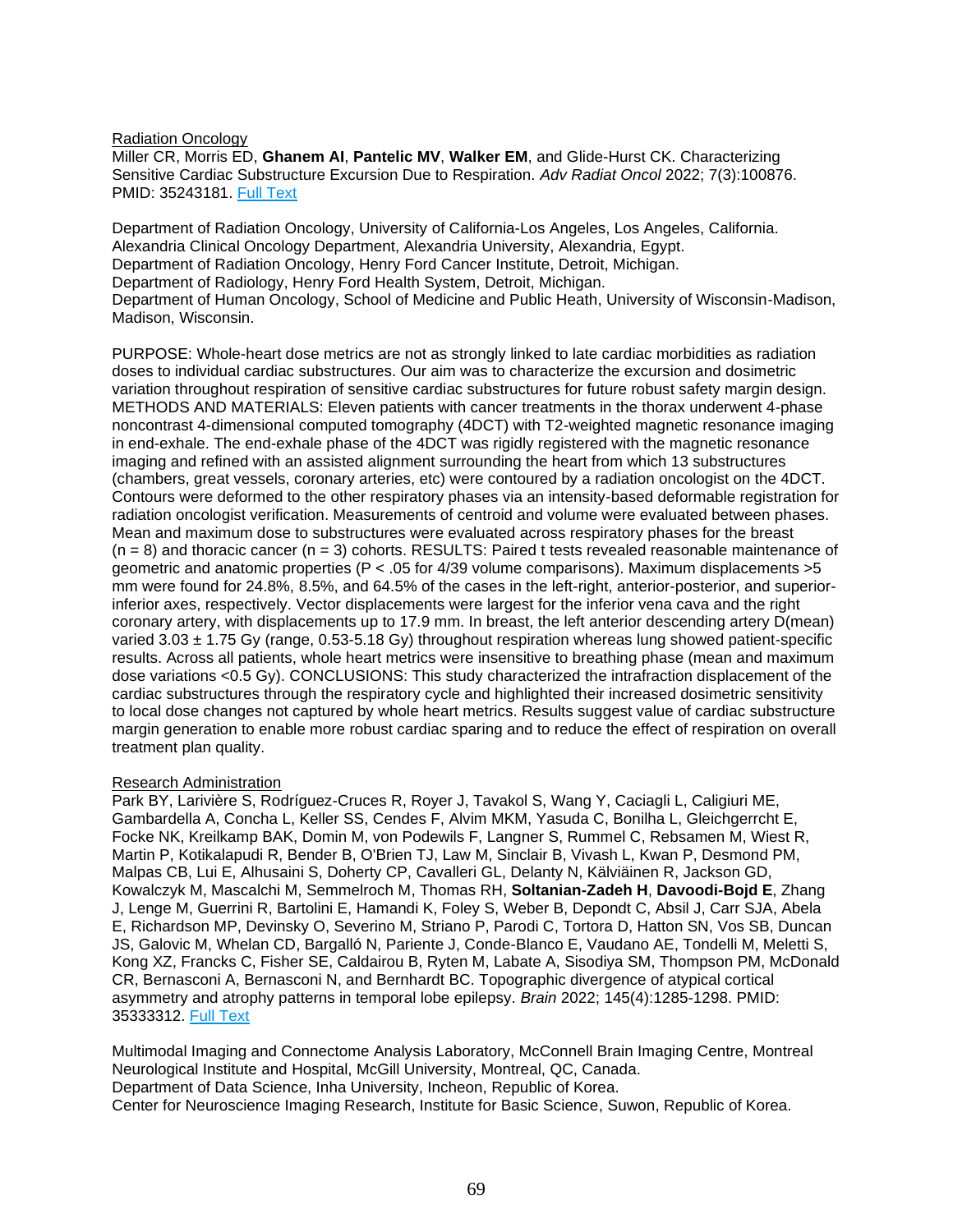Department of Clinical and Experimental Epilepsy, UCL Queen Square Institute of Neurology, London, UK.

MRI Unit, Epilepsy Society, Chalfont St Peter, Buckinghamshire, UK.

Department of Bioengineering, University of Pennsylvania, Philadelphia, PA, USA.

Neuroscience Research Center, University Magna Græcia, Catanzaro, CZ, Italy.

Institute of Neurology, University Magna Græcia, Catanzaro, CZ, Italy.

Institute of Neurobiology, Universidad Nacional Autónoma de México, Querétaro, México.

Institute of Systems, Molecular and Integrative Biology, University of Liverpool, Liverpool, UK. Walton Centre NHS Foundation Trust, Liverpool, UK.

Department of Neurology, University of Campinas-UNICAMP, Campinas, São Paulo, Brazil.

Department of Neurology, Emory University, Atlanta, GA, USA.

Department of Neurology, Medical University of South Carolina, Charleston, SC, USA.

Department of Neurology, University Medical Center Göttingen, Göttingen, Germany.

Institute of Diagnostic Radiology and Neuroradiology, Functional Imaging Unit, University Medicine Greifswald, Greifswald, Germany.

Department of Neurology, University Medicine Greifswald, Greifswald, Germany.

Institute of Diagnostic Radiology and Neuroradiology, University Medicine Greifswald, Greifswald, Germany.

Support Center for Advanced Neuroimaging (SCAN), University Institute of Diagnostic and Interventional Neuroradiology, University Hospital Bern, Bern, Switzerland.

Department of Neurology and Epileptology, Hertie Institute for Clinical Brain Research, University of Tübingen, Tübingen, Germany.

Department of Radiology, Diagnostic and Interventional Neuroradiology, University Hospital Tübingen, Tübingen, Germany.

Department of Neuroscience, Central Clinical School, Alfred Hospital, Monash University, Melbourne, Victoria, Australia.

Departments of Medicine, The Royal Melbourne Hospital, The University of Melbourne, Parkville, Victoria, Australia.

Department of Radiology, The Royal Melbourne Hospital, The University of Melbourne, Parkville, Victoria, Australia.

Department of Molecular and Cellular Therapeutics, The Royal College of Surgeons in Ireland, Dublin, Ireland.

Department of Neurology, Yale University School of Medicine, New Haven, CT, USA.

Department of Neurology, St James' Hospital, Dublin, Ireland.

FutureNeuro SFI Research Centre, Dublin, Ireland.

Epilepsy Center, Neuro Center, Kuopio University Hospital, Member of the European Reference Network for Rare and Complex Epilepsies EpiCARE, Kuopio, Finland.

Faculty of Health Sciences, School of Medicine, Institute of Clinical Medicine, University of Eastern Finland, Kuopio, Finland.

Florey Institute of Neuroscience and Mental Health, University of Melbourne, Melbourne, Victoria, 3010, Australia.

Neuroradiology Research Program, Meyer Children Hospital of Florence, University of Florence, Florence, Italy.

Transitional and Clinical Research Institute, Newcastle University, Newcastle upon Tyne, UK. Control and Intelligent Processing Center of Excellence (CIPCE), School of Electrical and Computer Engineering, University of Tehran, Tehran, Iran.

Departments of Research Administration and Radiology, Henry Ford Health System, Detroit, MI, USA. Department of Neurology, Henry Ford Health System, Detroit, MI, USA.

Department of Artificial Intelligence, Xiamen University, Xiamen, China.

Child Neurology Unit and Laboratories, Neuroscience Department, Children's Hospital A. Meyer-University of Florence, Florence, Italy.

Functional and Epilepsy Neurosurgery Unit, Neurosurgery Department, Children's Hospital A. Meyer-University of Florence, Florence, Italy.

USL Centro Toscana, Neurology Unit, Nuovo Ospedale Santo Stefano, Prato, Italy.

Cardiff University Brain Research Imaging Centre (CUBRIC), College of Biomedical Sciences, Cardiff University, Cardiff, UK.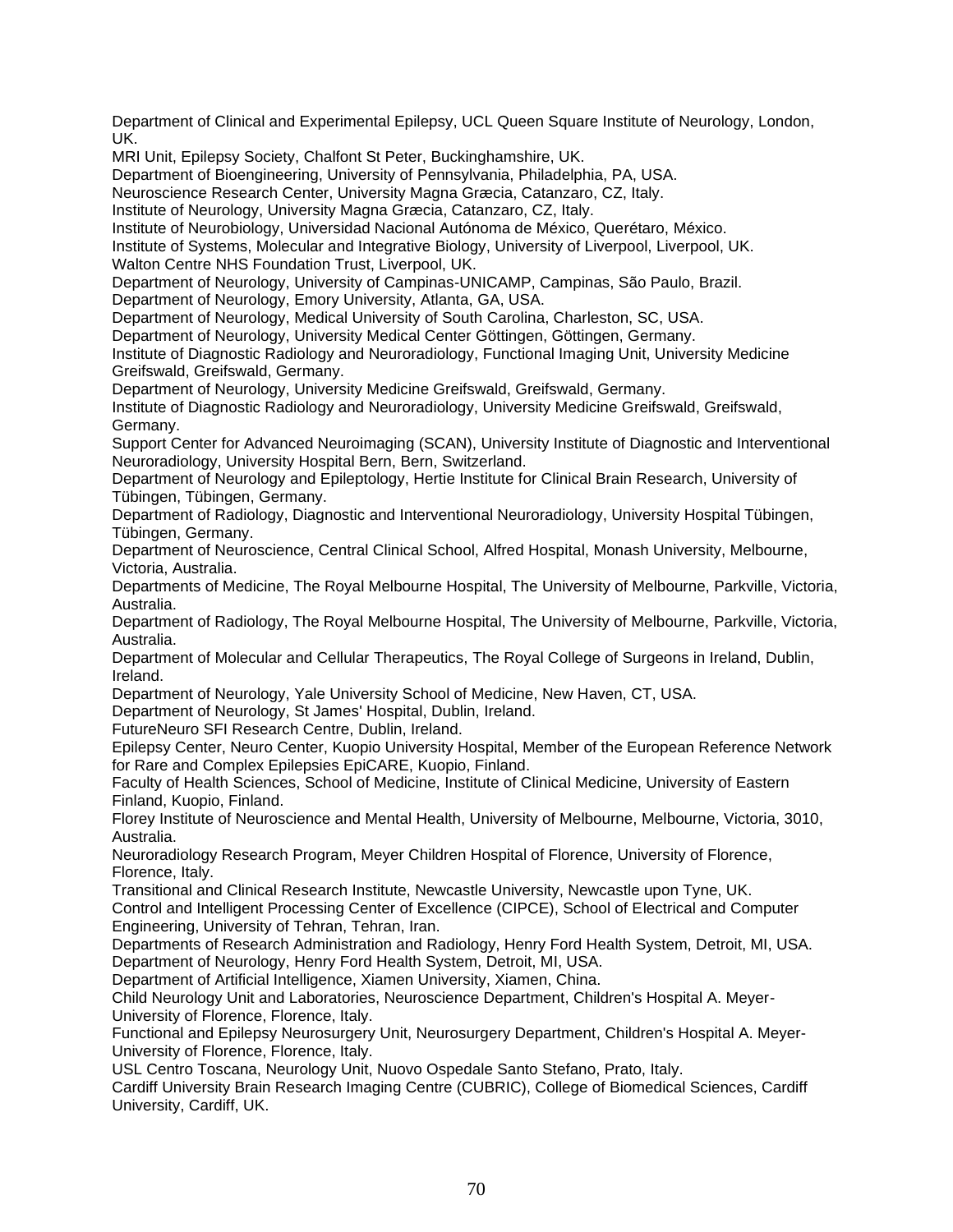The Welsh Epilepsy Unit, Department of Neurology, University Hospital of Wales, Cardiff, UK. Institute of Experimental Epileptology and Cognition Research, University Hospital Bonn, Bonn, Germany. Department of Neurology, Hôpital Erasme, Université Libre de Bruxelles, Brussels, Belgium. Department of Radiology, Hôpital Erasme, Université Libre de Bruxelles, Brussels, Belgium. Division of Neuroscience, Institute of Psychiatry, Psychology and Neuroscience, King's College London, UK.

Department of Neurology, NYU Grossman School of Medicine, New York, NY, USA. IRCCS Istituto Giannina Gaslini, Genova, Italy.

Department of Neurosciences, Rehabilitation, Ophthalmology, Genetics, Maternal and Child Health, University of Genova, Genova, Italy.

Department of Neurosciences, Center for Multimodal Imaging and Genetics, University of California San Diego, La Jolla, CA, USA.

Centre for Medical Image Computing, University College London, London, UK.

Department of Neurology, Clinical Neuroscience Center, University Hospital and University of Zurich, Zurich, Switzerland.

Department of Molecular and Cellular Therapeutics, The Royal College of Surgeons in Ireland, Dublin, Ireland.

Magnetic Resonance Image Core Facility, Institut d'Investigacions Biomèdiques August Pi i Sunyer (IDIBAPS), Barcelona, Spain.

Department of Radiology CDIC, Hospital Clinic Barcelona, Barcelona, Spain.

Epilepsy Unit, Department of Neurology, Hospital Clínic, Barcelona, Spain.

Neurology Unit, Azienda Ospedaliero-Universitaria of Modena, OCB Hospital, Modena, Italy.

Department of Biomedical, Metabolic, and Neural Sciences, Center for Neuroscience and

Neurotechnology, University of Modena and Reggio Emilia, Modena, Italy.

Language and Genetics Department, Max Planck Institute for Psycholinguistics, Nijmegen, The Netherlands.

Department of Psychology and Behavioral Sciences, Zhejiang University, Hangzhou, China.

Donders Institute for Brain, Cognition and Behaviour, Radboud University, Nijmegen, The Netherlands. Neuroimaging of Epilepsy Laboratory, McConnell Brain Imaging Centre, Montreal Neurological Institute

and Hospital, McGill University, Montreal, QC, Canada.

Department of Neurodegenerative Disease, Queen Square Institute of Neurology, University College London, London, UK.

NIHR Great Ormond Street Hospital Biomedical Research Centre, University College London, London, UK.

Department of Genetics and Genomic Medicine, Great Ormond Street Institute of Child Health, University College London, London, UK.

Neurology, BIOMORF Department, University of Messina, Messina, Italy.

Imaging Genetics Center, Mark & Mary Stevens Institute for Neuroimaging and Informatics, USC Keck School of Medicine, Los Angeles, CA, USA.

Department of Psychiatry, Center for Multimodal Imaging and Genetics, University of California San Diego, La Jolla, CA, USA.

Temporal lobe epilepsy, a common drug-resistant epilepsy in adults, is primarily a limbic network disorder associated with predominant unilateral hippocampal pathology. Structural MRI has provided an in vivo window into whole-brain grey matter structural alterations in temporal lobe epilepsy relative to controls, by either mapping (i) atypical inter-hemispheric asymmetry; or (ii) regional atrophy. However, similarities and differences of both atypical asymmetry and regional atrophy measures have not been systematically investigated. Here, we addressed this gap using the multisite ENIGMA-Epilepsy dataset comprising MRI brain morphological measures in 732 temporal lobe epilepsy patients and 1418 healthy controls. We compared spatial distributions of grey matter asymmetry and atrophy in temporal lobe epilepsy, contextualized their topographies relative to spatial gradients in cortical microstructure and functional connectivity calculated using 207 healthy controls obtained from Human Connectome Project and an independent dataset containing 23 temporal lobe epilepsy patients and 53 healthy controls and examined clinical associations using machine learning. We identified a marked divergence in the spatial distribution of atypical inter-hemispheric asymmetry and regional atrophy mapping. The former revealed a temporolimbic disease signature while the latter showed diffuse and bilateral patterns. Our findings were robust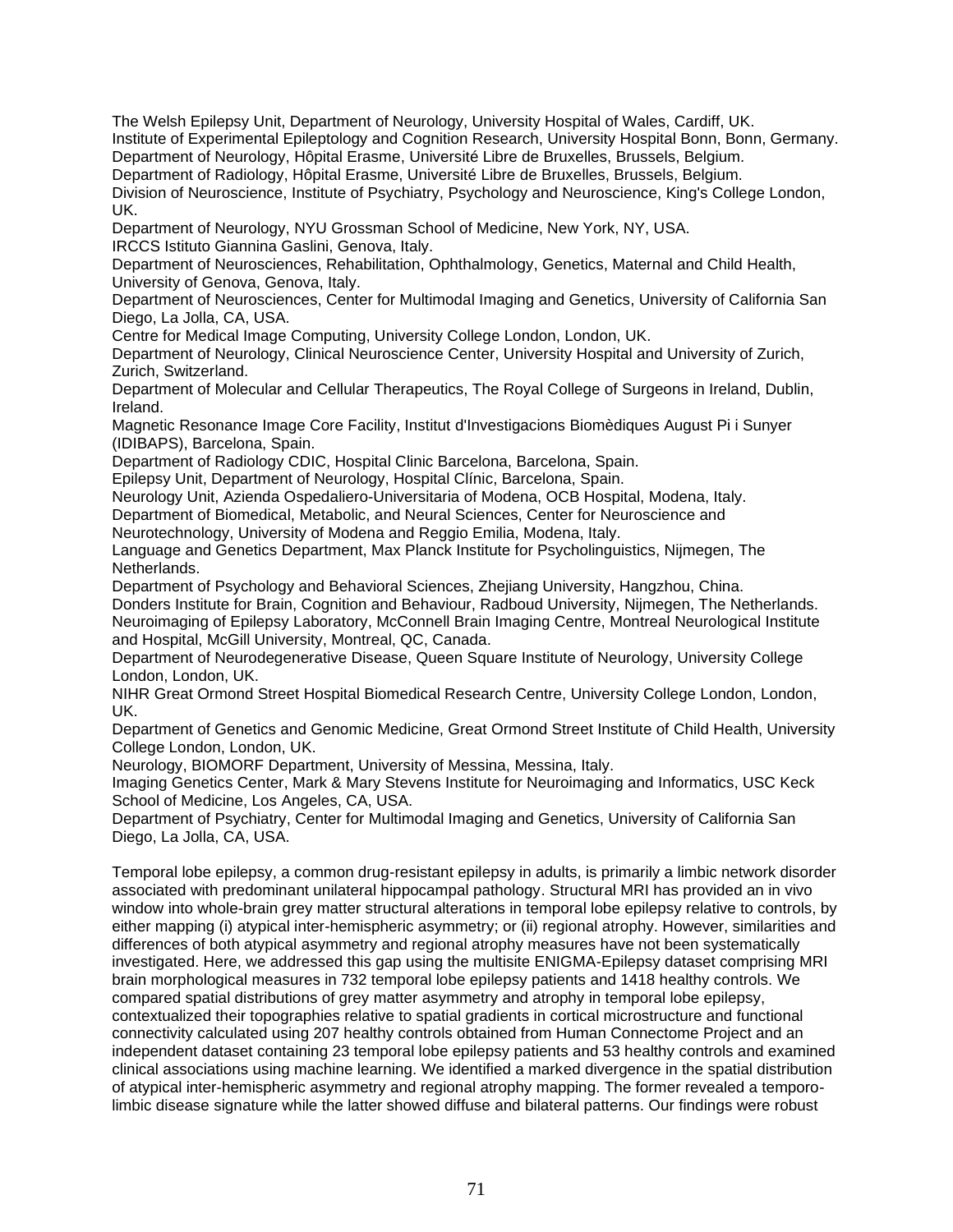across individual sites and patients. Cortical atrophy was significantly correlated with disease duration and age at seizure onset, while degrees of asymmetry did not show a significant relationship to these clinical variables. Our findings highlight that the mapping of atypical inter-hemispheric asymmetry and regional atrophy tap into two complementary aspects of temporal lobe epilepsy-related pathology, with the former revealing primary substrates in ipsilateral limbic circuits and the latter capturing bilateral disease effects. These findings refine our notion of the neuropathology of temporal lobe epilepsy and may inform future discovery and validation of complementary MRI biomarkers in temporal lobe epilepsy.

### Sleep Medicine

**Kalmbach DA**. The emerging role of prenatal insomnia therapy in the prevention of perinatal depression and anxiety. *Sleep* 2022; 45(5). PMID: 35554574. [Full Text](https://libkey.io/35554574)

Thomas Roth Sleep Disorders and Research Center, Henry Ford Health System, Detroit, MI 48202,USA. Department of Pulmonary and Critical Care and Sleep Medicine, Wayne State University School of Medicine, Detroit, MI 48201,USA.

#### Sleep Medicine

**Liang E**, **Dolan JL**, **Morris ED**, **Vono J**, **Bazan LF**, **Lu M**, and **Glide-Hurst CK**. Application of Continuous Positive Airway Pressure for Thoracic Respiratory Motion Management: An Assessment in a Magnetic Resonance Imaging-Guided Radiation Therapy Environment. *Adv Radiat Oncol* 2022; 7(3):100889. PMID: 35198838. [Full Text](https://libkey.io/35198838)

Department of Radiation Oncology, Henry Ford Health System, Detroit, Michigan. Department of Radiation Oncology, University of California, Los Angeles, California. Department of Pulmonary and Sleep Medicine, Henry Ford Health System, Detroit, Michigan. Department of Human Oncology, University of Wisconsin, Madison, Wisconsin.

PURPOSE: Patient tolerability of magnetic resonance (MR)-guided radiation treatment delivery is limited by the need for repeated deep inspiratory breath holds (DIBHs). This volunteer study assessed the feasibility of continuous positive airway pressure (CPAP) with and without DIBH for respiratory motion management during radiation treatment with an MR-linear accelerator (MR-linac). METHODS AND MATERIALS: MR imaging safety was first addressed by placing the CPAP device in an MR-safe closet and configuring a tube circuit via waveguide to the magnet bore. Reproducibility and linearity of the final configuration were assessed. Six healthy volunteers underwent thoracic imaging in a 0.35T MR-linac, with one free breathing (FB) and 2 DIBH acquisitions being obtained at 5 pressures from 0 to 15 cm-H(2)O. Lung and heart volumes and positions were recorded; repeatability was assessed by comparing 2 consecutive DIBH scans. Blinded reviewers graded images for motion artifact using a 3-point grading scale. Participants completed comfort and perception surveys before and after imaging sessions. RESULTS: Compared with FB alone, FB-10, FB-12, and FB-15 cm H(2)O significantly increased lung volumes (+23%, +34%, +44%; all P <.05) and inferiorly displaced the heart (0.86 cm, 0.96 cm, 1.18 cm; all P < . 05). Lung volumes were significantly greater with DIBH-0 cm H(2)O compared with FB-15 cm H(2)O (+105% vs +44%,  $P = .01$ ), and DIBH-15 cm H(2)O yielded additional volume increase (+131% vs +105%, P = .01). Adding CPAP to DIBH decreased lung volume differences between consecutive breath holds (correlation coefficient 0.97 at 15 cm H(2)O vs 0.00 at 0 cm H(2)O). The addition of 15 cm H(2)O CPAP reduced artifact scores ( $P = .03$ ) compared with FB; all DIBH images (0-15 cm H(2)O) had less artifact (P < .01). CONCLUSIONS: This work demonstrates the feasibility of integrating CPAP in an MRlinac environment in healthy volunteers. Extending this work to a larger patient cohort is warranted to further establish the role of CPAP as an alternative and concurrent approach to DIBH in MR-guided radiation therapy.

## Sleep Medicine

**Reffi AN**, **Kalmbach DA**, **Cheng P**, Jovanovic T, Norrholm SD, Sexton MB, **Mahr G**, **Arnett L**, **Seymour G**, and **Drake CL**. Sleep reactivity as a potential pathway from childhood abuse to adult insomnia. *Sleep Med* 2022; 94:70-75. PMID: 35504109. [Full Text](https://libkey.io/35504109)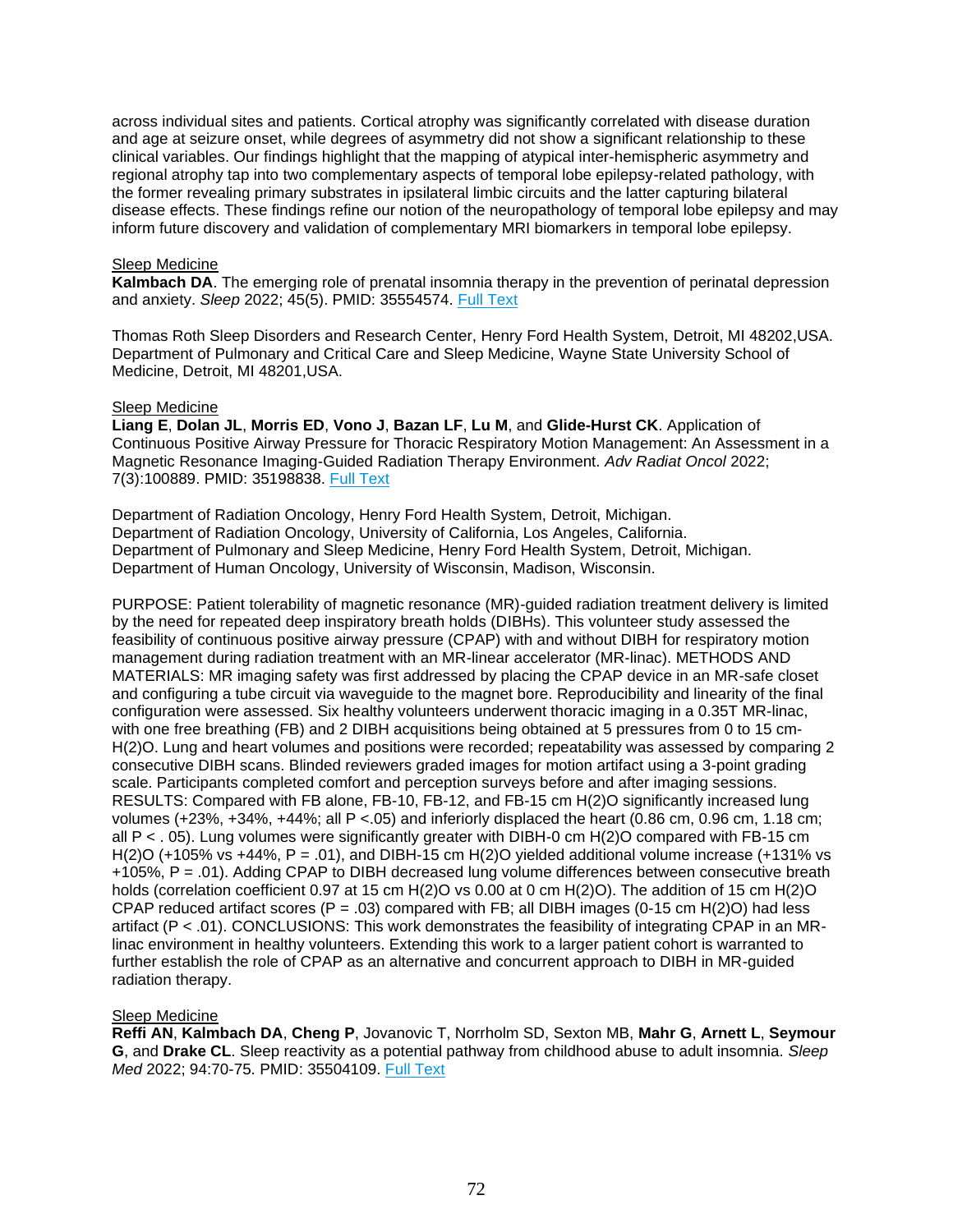Thomas Roth Sleep Disorders & Research Center, Henry Ford Health System, Detroit, MI, USA. Electronic address: areffi1@hfhs.org.

Thomas Roth Sleep Disorders & Research Center, Henry Ford Health System, Detroit, MI, USA. Neuroscience Center for Anxiety, Stress, and Trauma (NeuroCAST), Department of Psychiatry and Behavioral Neurosciences, Wayne State University School of Medicine, Detroit, MI, USA. VA Ann Arbor Healthcare System, Mental Health Service (116C), 2215 Fuller Rd., Ann Arbor, MI, 48105, USA; University of Michigan Medical School, Department of Psychiatry, 4250 Plymouth Rd., Ann Arbor, MI, 48109, USA.

Department of Psychiatry, Henry Ford Health System, Detroit, MI, USA.

BACKGROUND: Survivors of childhood abuse are prone to adult insomnia, but the mechanisms for this development are poorly understood. Abuse that occurs during sensitive developmental periods might affect risk for insomnia by impacting emerging stress regulatory processes. Sleep reactivity refers to the sensitivity of the sleep system to stress and is a robust risk factor for insomnia. Recent evidence shows stress exposure itself worsens sleep reactivity, thereby increasing insomnia vulnerability. In this preliminary study, we hypothesized the association between childhood abuse experiences and adult insomnia would be mediated through greater sleep reactivity. METHODS: Community adults were recruited from the United States during the COVID-19 pandemic between June 2020 and June 2021  $(N = 241, 88\%$  female,  $M(age) = 39, SD = 13.40$ . Participants completed a cross-sectional survey that included the Childhood Trauma Questionnaire, Ford Insomnia Response to Stress Test, Insomnia Severity Index, and a measure of general COVID-19 stress. RESULTS: Reporting more frequent childhood emotional, physical, or sexual abuse was associated with more severe insomnia during the COVID-19 pandemic. Only childhood emotional and physical (but not sexual) abuse histories were associated with greater sleep reactivity, which exerted an indirect effect on the relationships between these two abuse types and insomnia symptoms. These findings were robust to the effects of gender, age, and stress about the COVID-19 pandemic. CONCLUSIONS: This preliminary study suggests recurrent emotional and physical abuse in childhood might promote later insomnia through heightened sleep reactivity. Stress management interventions could be important to prevent insomnia for abuse survivors by bolstering resilience of the sleep system.

# Sleep Medicine

**Skiba V**, and **McLellan B**. Safe use of donated positive airway pressure devices to increase access to treatment for obstructive sleep apnea: a clinical outreach program. *J Clin Sleep Med* 2022; 18(5):1455- 1457. PMID: 35484640. [Full Text](https://libkey.io/35484640)

Sleep Disorders and Research Center, Henry Ford Health System, Detroit, Michigan.

Coverage to provide positive airway pressure (PAP) therapy for patients with obstructive sleep apnea (OSA) by the Centers for Medicare and Medicaid Services (CMS) and most private insurers is limited to those patients who meet diagnostic criteria for OSA based on a sleep study. Despite PAP therapy being a covered benefit by most insurers, many patients have high out-of-pocket costs due to copays and deductibles. Also, a subset of patients may be diagnosed per the American Academy of Sleep Medicine (AASM) recommended rule (H3A), while not meeting the diagnosis using the acceptable rule (H4) that their insurer requires.(1) To help patients such as these, our sleep medicine program envisioned and developed a PAP device donation program for patients with diagnosed or suspected OSA. Through our novel initiative, we were able to safely provide patients with donated and refurbished PAP devices at no cost to them. Here we outline the complexity involved in the provision of PAP therapy for patients with OSA and describe our PAP device donation program. CITATION: Skiba V, McLellan B. Safe use of donated positive airway pressure devices to increase access to treatment for obstructive sleep apnea: a clinical outreach program. J Clin Sleep Med. 2022;18(5):1455-1457.

# **Surgery**

Davidson GH, Monsell SE, Evans H, Voldal EC, Fannon E, Lawrence SO, Krishnadasan A, Talan DA, Bizzell B, Heagerty PJ, Comstock BA, Lavallee DC, Villegas C, Winchell R, Thompson CM, Self WH, Kao LS, Dodwad SJ, Sabbatini AK, Droullard D, Machado-Aranda D, Gibbons MM, Kaji AH, DeUgarte DA, Ferrigno L, Salzberg M, Mandell KA, Siparsky N, Price TP, Raman A, Corsa J, Wisler J, Ayoung-Chee P,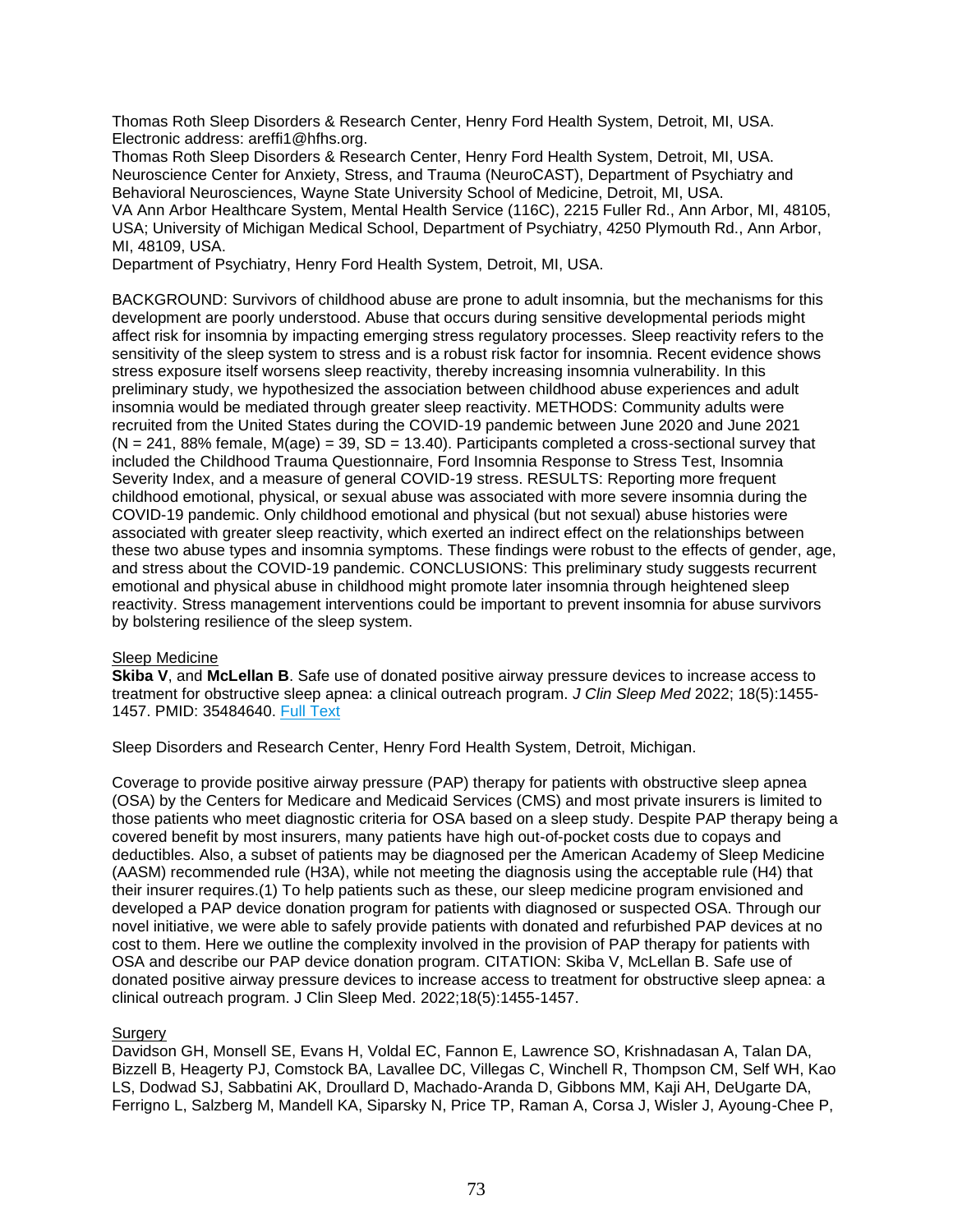Victory J, Jones A, Kutcher M, McGrane K, Holihan J, Liang MK, Cuschieri J, **Johnson J**, Fischkoff K, Drake FT, Sanchez SE, Odom SR, Kessler LG, and Flum DR. Self-selection vs Randomized Assignment of Treatment for Appendicitis. *JAMA Surg* 2022; Epub ahead of print. PMID: 35612859. [Full Text](https://libkey.io/35612859)

University of Washington, Seattle, Washington. Harborview Medical Center, Seattle, Washington. Medical University of South Carolina, Charleston, South Carolina. Olive View UCLA Medical Center, Los Angeles, California. Ronald Reagan UCLA Medical Center, Los Angeles, California. BC Academic Health Science Network, Vancouver, British Columbia, Canada. Weill Cornell Medical Center, New York, New York. Vanderbilt University Medical Center, Nashville, Tennessee. University of Utah, Salt Lake City, Utah. McGovern Medical School at The University of Texas Health Science Center at Houston (UTHealth), Houston, Texas. Michigan Medicine, Ann Arbor, Michigan. Harbor UCLA Medical Center, Los Angeles, California. Statistical Editor, JAMA Surgery. UCHealth University of Colorado Hospital, Denver, Colorado. Swedish Medical Center, Seattle, Washington. Rush University Medical Center, Chicago, Illinois. Providence Regional Medical Center, Everett, Washington. The Ohio State University Wexner Medical Center, Columbus, Ohio. Tisch Hospital NYU Langone Medical Center, New York, New York. Grady Health, Morehouse School of Medicine, Atlanta, Georgia. Bellevue Hospital Center NYU School of Medicine, New York, New York. University of Mississippi Medical Center, Jackson, Mississippi. Madigan Army Medical Center, Tacoma, Washington. Mason General Hospital, Shelton, Washington. University of Texas Lyndon B. Johnson General Hospital, Houston, Texas. University of Houston, HCA Healthcare, Kingwood, Texas. University of California, San Francisco, San Francisco, California. Henry Ford Health System, Detroit, Michigan. Columbia University Medical Center, New York, New York. Boston University Medical Center, Massachusetts. Beth Israel Deaconess Medical Center, Boston, Massachusetts.

IMPORTANCE: For adults with appendicitis, several randomized clinical trials have demonstrated that antibiotics are an effective alternative to appendectomy. However, it remains unknown how the characteristics of patients in such trials compare with those of patients who select their treatment and whether outcomes differ. OBJECTIVE: To compare participants in the Comparison of Outcomes of Antibiotic Drugs and Appendectomy (CODA) randomized clinical trial (RCT) with a parallel cohort study of participants who declined randomization and self-selected treatment. DESIGN, SETTING, AND PARTICIPANTS: The CODA trial was conducted in 25 US medical centers. Participants were enrolled between May 3, 2016, and February 5, 2020; all participants were eligible for at least 1 year of follow-up, with all follow-up ending in 2021. The randomized cohort included 1094 adults with appendicitis; the selfselection cohort included patients who declined participation in the randomized group, of whom 253 selected appendectomy and 257 selected antibiotics. In this secondary analysis, characteristics and outcomes in both self-selection and randomized cohorts are described with an exploratory analysis of cohort status and receipt of appendectomy. INTERVENTIONS: Appendectomy vs antibiotics. MAIN OUTCOMES AND MEASURES: Characteristics among participants randomized to either appendectomy or antibiotics were compared with those of participants who selected their own treatment. RESULTS: Clinical characteristics were similar across the self-selection cohort (510 patients; mean age, 35.8 years [95% CI, 34.5-37.1]; 218 female [43%; 95% CI, 39%-47%]) and the randomized group (1094 patients; mean age, 38.2 years [95% CI, 37.4-39.0]; 386 female [35%; 95% CI, 33%-38%]). Compared with the randomized group, those in the self-selection cohort were less often Spanish speaking (n = 99 [19%; 95%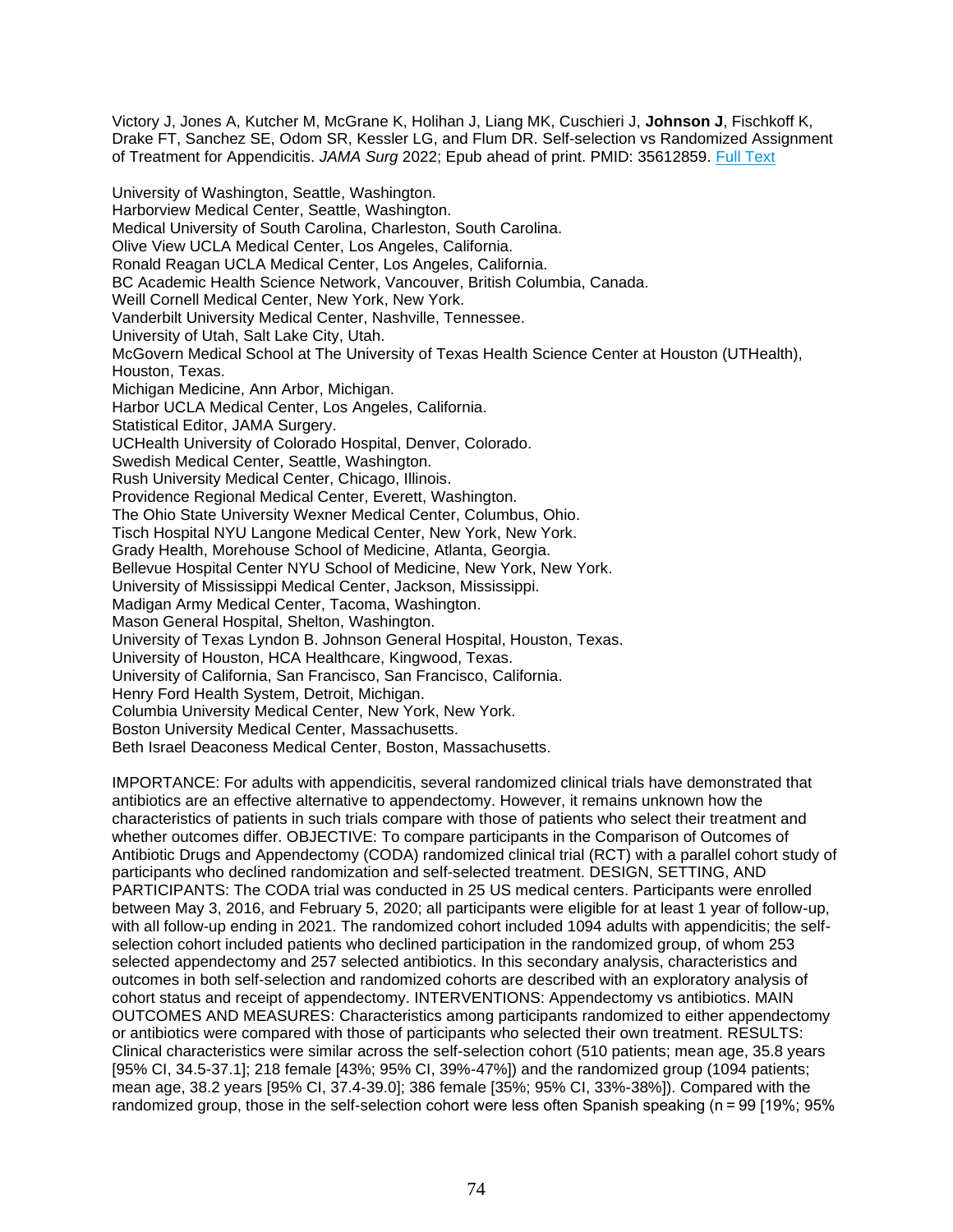CI, 16%-23%] vs n = 336 [31%; 95% CI, 28%-34%]), reported more formal education (some college or more, n = 355 [72%; 95% CI, 68%-76%] vs n = 674 [63%; 95% CI, 60%-65%]), and more often had commercial insurance (n = 259 [53%; 95% CI, 48%-57%] vs n = 486 [45%; 95% CI, 42%-48%]). Most outcomes were similar between the self-selection and randomized cohorts. The number of patients undergoing appendectomy by 30 days was 38 (15.3%; 95% CI, 10.7%-19.7%) among those selecting antibiotics and 155 (19.2%; 95% CI, 15.9%-22.5%) in those who were randomized to antibiotics (difference, 3.9%; 95% CI, -1.7% to 9.5%). Differences in the rate of appendectomy were primarily observed in the non-appendicolith subgroup. CONCLUSIONS AND RELEVANCE: This secondary analysis of the CODA RCT found substantially similar outcomes across the randomized and self-selection cohorts, suggesting that the randomized trial results are generalizable to the community at large. TRIAL REGISTRATION: ClinicalTrials.gov Identifier: NCT02800785.

# **Surgery**

**Ekkel E**, **Chandran T**, **Trpkovski M**, and **Hans S**. Management of phlegmasia cerulea dolens caused by a giant leiomyoma. *J Vasc Surg Cases Innov Tech* 2022; 8(2):240-243. PMID: 35493345. [Full Text](https://libkey.io/35493345)

Department of Surgery, Henry Ford Macomb Hospital, Clinton Township, MI. Department of Interventional Radiology, Henry Ford Macomb Hospital, Clinton Township, MI.

In the present report, we describe the case of a young woman with a large uterine leiomyoma causing phlegmasia cerulea dolens with thrombosis of the left common and left external iliac veins. She underwent tissue plasminogen activator catheter thrombolysis and mechanical thrombectomy to temporize the condition until she could be evaluated by a gynecologic oncologist to remove the cause of the venous obstruction. Before the hysterectomy, a suprarenal inferior vena cava filter was placed. However, <12 hours after the hysterectomy, she developed recurrent thrombosis involving the left common and external iliac veins. She underwent repeat mechanical thrombectomy with wall stent placement in the left common iliac vein with resolution of her symptoms.

# Surgery

Fasano GA, Bayard S, Tamimi R, Bea V, Malik M, Davis M, Simmons R, Swistel A, Marti J, Drotman M, Katzen J, Formenti S, Ng J, Astrow A, Taiwo E, Balogun O, Siegel B, Radzio A, Elreda L, **Chen Y**, and Newman L. Impact of the COVID-19 breast cancer screening hiatus on clinical stage and racial disparities in New York City. *Am J Surg* 2022; Epub ahead of print. PMID: 35641320. [Full Text](https://libkey.io/35641320)

New York Presbyterian-Weill Cornell Medicine, Department of Breast Surgery, 1283 York Avenue, 4th Floor, New York, NY, 10065, USA.

New York Presbyterian - Weill Cornell Medicine Department of Population Health Sciences, 402 East 67th Street, LA-219, New York, NY, 10065, USA.

New York Presbyterian-Brooklyn Methodist Hospital, Department of Breast Surgery, 506 6th Street, Brooklyn, NY, 11215, USA.

New York Presbyterian - Queens Hospital, Department of Breast Surgery, 56-45 Main Street Queens, NY, 11355, USA.

Weill Cornell Imaging at New York Presbyterian, 425 East 61st Street, 9th Floor, New York, NY, 10021, USA.

New York Presbyterian-Weill Cornell Medicine, Department of Radiation Oncology, 1283 York Avenue, 4th Floor, New York, NY, 10065, USA.

New York Presbyterian-Brooklyn Methodist Hospital, Department of Medical Oncology, 263 7th Ave, Suite 4H, Brooklyn, NY, 11215, USA.

New York Presbyterian-Brooklyn Methodist Hospital, Department of Radiation Oncology, 506 6th Street, Brooklyn, NY, 11215, USA.

New York Presbyterian - Queens Hospital, Department of Medical Oncology, 56-45 Main Street Queens, NY, 11355, USA.

Henry Ford Health System, Department of Surgery, 1 Ford Place, Detroit, MI, 48202, USA. New York Presbyterian-Weill Cornell Medicine, Department of Breast Surgery, 1283 York Avenue, 4th

Floor, New York, NY, 10065, USA. Electronic address: Lan4002@med.cornell.edu.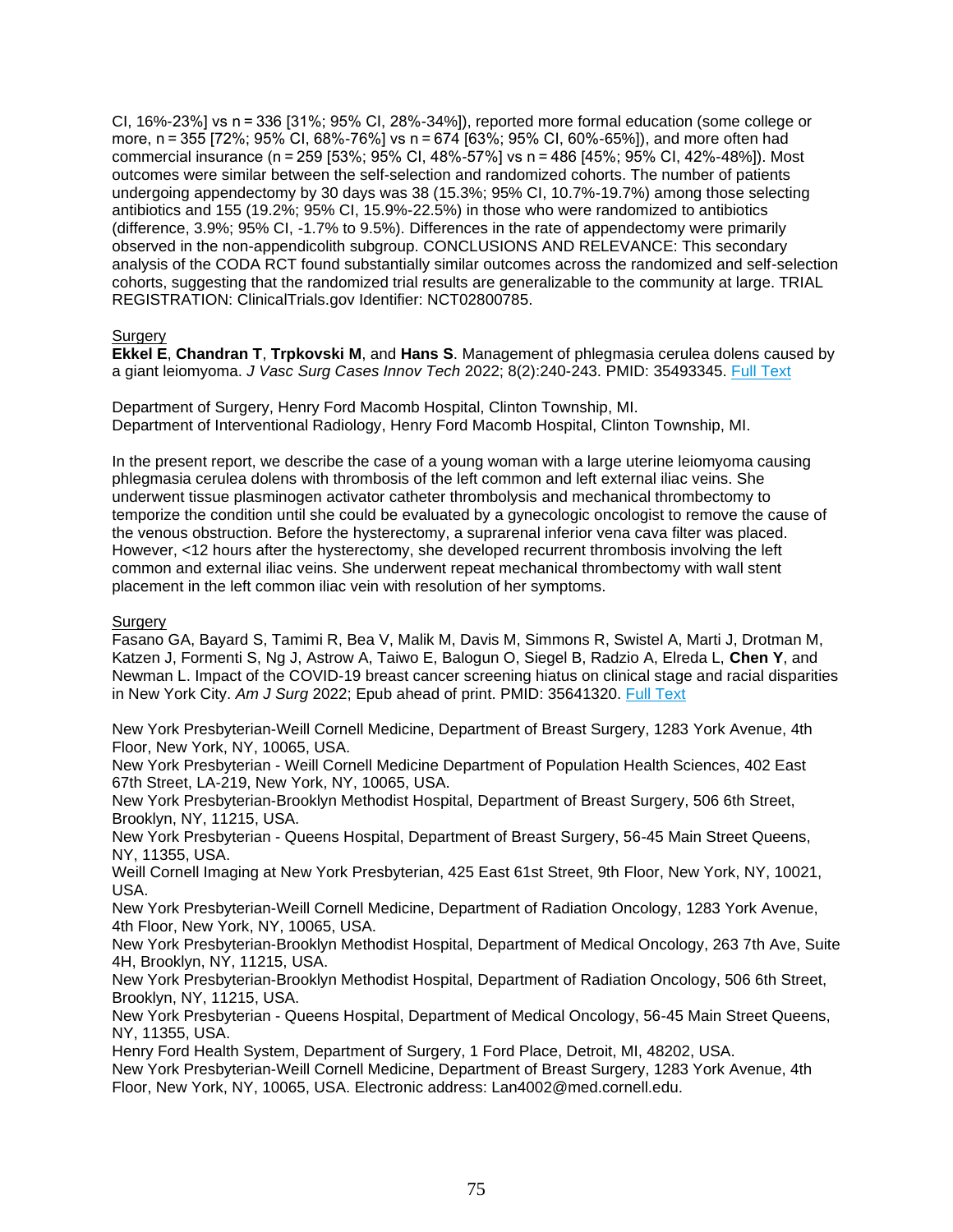BACKGROUND: The impact of the COVID-19 mammography screening hiatus as well as of post-hiatus efforts promoting restoration of elective healthcare on breast cancer detection patterns and stage distribution is unknown. METHODS: Newly diagnosed breast cancer patients (2019-2021) at the New York Presbyterian (NYP) Hospital Network were analyzed. Chi-square and student's t-test compared characteristics of patients presenting before and after the screening hiatus. RESULTS: A total of 2137 patients were analyzed. Frequency of screen-detected and early-stage breast cancer declined post-hiatus (59.7%), but returned to baseline (69.3%). Frequency of screen-detected breast cancer was lowest for African American (AA) (57.5%) and Medicaid patients pre-hiatus (57.2%), and this disparity was reduced post-hiatus (65.3% for AA and 63.2% for Medicaid). CONCLUSIONS: The return to baseline levels of screen-detected cancer, particularly among AA and Medicaid patients suggest that large-scale breast health education campaigns may be effective in resuming screening practices and in mitigating disparities.

# **Surgery**

Giorgakis E, **Ivanics T**, Khorsandi SE, Wallace D, Burdine L, Jassem W, Mathur AK, and Heaton N. Disparities in the Use of Older Donation After Circulatory Death Liver Allografts in the United States Versus the United Kingdom. *Transplantation* 2022; Epub ahead of print. PMID: 35642976. [Full Text](https://libkey.io/35642976)

Division of Transplantation, Department of Surgery, University of Arkansas for Medical Sciences, Little Rock, AR.

Hepatopancreatobiliary Surgery, Department of Surgical Oncology, Rockefeller Cancer Institute, University of Arkansas for Medical Sciences, Little Rock, AR.

Multi-Organ Transplant Program, Division of General Surgery, Toronto General Hospital, University Health Network, University of Toronto, Toronto, Canada.

Department of Surgery, Henry Ford Hospital, Detroit, MI.

Department of Surgical Sciences, Akademiska Sjukhuset, Uppsala University, Uppsala, Sweden. Liver Transplant, Institute of Liver Studies, Kings College Hospital, London, United Kingdom.

Faculty of Life Sciences and Medicine, King's College London, London, United Kingdom. Department of Health Services Research and Policy, London School of Hygiene and Tropical Medicine, London, United Kingdom.

Division of Transplantation, Department of Surgery, Mayo Clinic, Phoenix, AZ.

BACKGROUND: This study aimed to assess the differences between the United States and the United Kingdom in the characteristics and posttransplant survival of patients who received donation after circulatory death (DCD) liver allografts from donors aged >60 y. METHODS: Data were collected from the UK Transplant Registry and the United Network for Organ Sharing databases. Cohorts were dichotomized into donor age subgroups (donor >60 y [D >60]; donor ≤60 y [D ≤60]). Study period: January 1, 2001, to December 31, 2015. RESULTS: 1157 DCD LTs were performed in the United Kingdom versus 3394 in the United States. Only 13.8% of US DCD donors were aged >50 y, contrary to 44.3% in the United Kingdom. D >60 were 22.6% in the United Kingdom versus 2.4% in the United States. In the United Kingdom, 64.2% of D >60 clustered in 2 metropolitan centers. In the United States, there was marked inter-regional variation. A total of 78.3% of the US DCD allografts were used locally. One- and 5-y unadjusted DCD graft survival was higher in the United Kingdom versus the United States (87.3% versus 81.4%, and 78.0% versus 71.3%, respectively; P < 0.001). One- and 5-y D >60 graft survival was higher in the United Kingdom (87.3% versus 68.1%, and 77.9% versus 51.4%, United Kingdom versus United States, respectively; P < 0.001). In both groups, grafts from donors ≤30 y had the best survival. Survival was similar for donors aged 41 to 50 versus 51 to 60 in both cohorts. CONCLUSIONS: Compared with the United Kingdom, older DCD LT utilization remained low in the United States, with worse D >60 survival. Nonetheless, present data indicate similar survivals for older donors aged ≤60, supporting an extension to the current US DCD age cutoff.

# **Surgery**

**Ivanics T**, Rajendran L, Abreu PA, Claasen M, Shwaartz C, Patel MS, Choi WJ, Doyle A, Muaddi H, McGilvray ID, Selzner M, Beecroft R, Kachura J, Bhat M, Selzner N, Ghanekar A, Cattral M, Sayed B, Reichman T, Lilly L, and Sapisochin G. Long-term outcomes of ablation, liver resection, and liver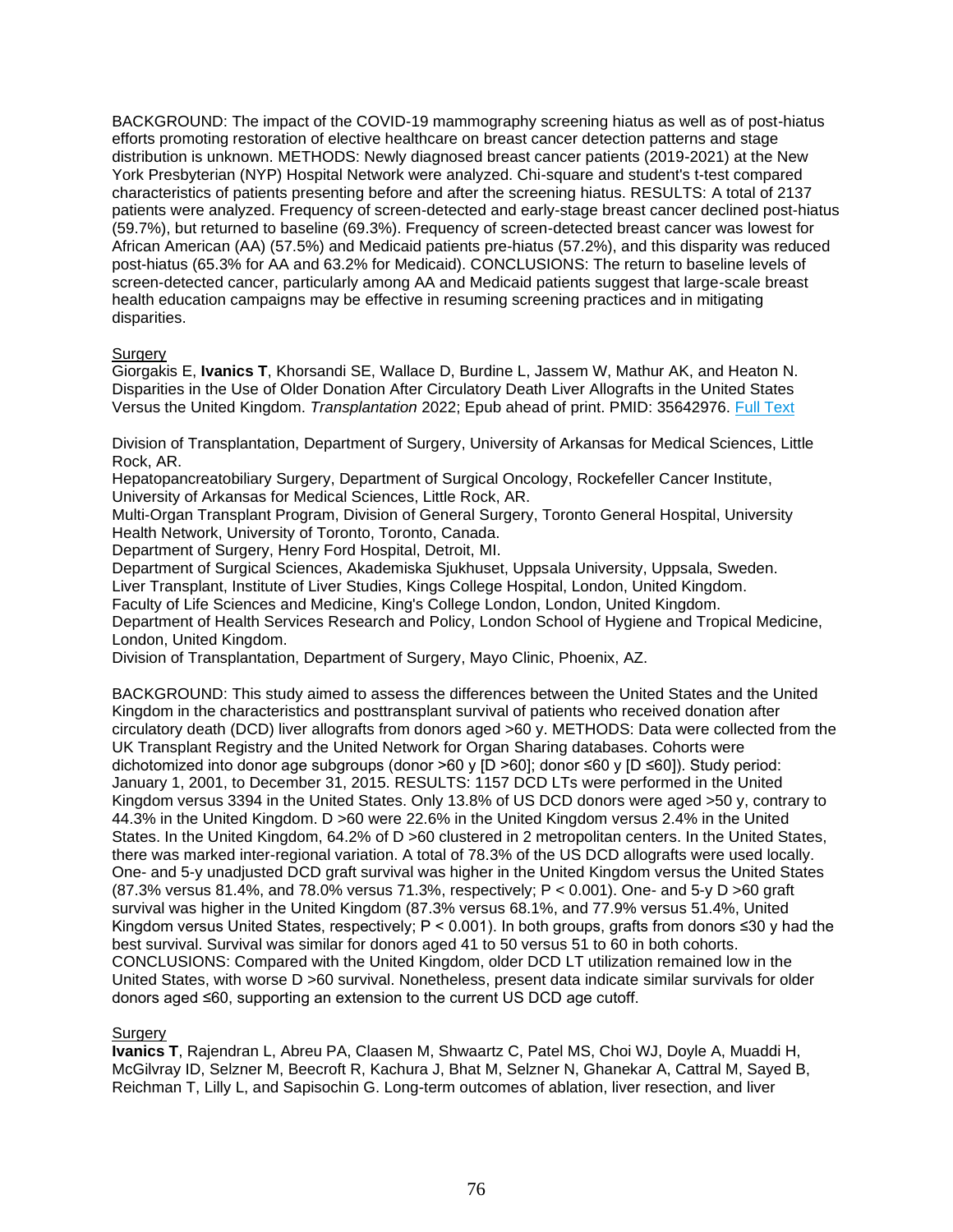transplant as first-line treatment for solitary HCC of 3 cm or less using an intention-to-treat analysis: A retrospective cohort study. *Ann Med Surg (Lond)* 2022; 77:103645. PMID: 35637985. [Full Text](https://libkey.io/35637985)

Multi-Organ Transplant Program, Division of General Surgery, Toronto General Hospital, University Health Network, University of Toronto, Toronto, ON, Canada.

Department of Surgery, Henry Ford Hospital, Detroit, MI, USA.

Department of Surgical Sciences, Akademiska Sjukhuset, Uppsala University, Uppsala, Sweden. Division of General Surgery, Toronto General Hospital, University of Toronto, Toronto, ON, Canada. Department of Surgery, Division of HPB & Transplant Surgery, Erasmus MC Transplant Institute, University Medical Centre Rotterdam, Rotterdam, the Netherlands.

Division of Surgical Transplantation, Department of Surgery, University of Texas Southwestern Medical Center, Dallas, TX, USA.

Joint Department of Medical Imaging, Mount Sinai Hospital and University Health Network, University of Toronto, Toronto, ON, Canada.

Department of Radiology, Toronto General Hospital, University of Toronto, ON, Canada.

Multi-Organ Transplant Program, Toronto General Hospital Research Institute, University Health Network, Toronto, ON, Canada.

Division of Gastroenterology, Department of Medicine, University of Toronto, Toronto, ON, Canada.

BACKGROUND: Curative-intent therapies for hepatocellular carcinoma (HCC) include radiofrequency ablation (RFA), liver resection (LR), and liver transplantation (LT). Controversy exists in treatment selection for early-stage tumours. We sought to evaluate the oncologic outcomes of patients who received either RFA, LR, or LT as first-line treatment for solitary HCC ≤ 3 cm in an intention-to-treat analysis. MATERIALS AND METHODS: All patients with solitary HCC ≤ 3 cm who underwent RFA, LR, or were listed for LT between Feb-2000 and Nov-2018 were analyzed. Cox regression analysis was then performed to compare intention-to-treat (ITT) survival by initial treatment allocation and disease-free survival (DFS) by treatment received in patients eligible for all three treatments. RESULTS: A total of 119 patients were identified (RFA  $n = 83$ ; LR  $n = 25$ ; LT  $n = 11$ ). The overall intention-to-treat survival was similar between the three groups. The overall DFS was highest for the LT group. This was significantly higher than RFA ( $p = 0.02$ ), but not statistically significantly different from LR ( $p = 0.14$ ). After multivariable adjustment, ITT survival was similar in the LR and LT groups relative to RFA (LR HR:1.13, 95%CI 0.33-3.82; p = 0.80; LT HR:1.39, 95%CI 0.35-5.44; p = 0.60). On multivariable DFS analysis, only LT was better relative to RFA (LR HR:0.52, 95%CI 0.26-1.02; p = 0.06; LT HR:0.15, 95%CI 0.03-0.67;  $p = 0.01$ ). Compared to LR, LT was associated with a numerically lower hazard on multivariable DFS analysis, though this did not reach statistical significance (HR 0.30, 95%CI 0.06-1.43;  $p = 0.13$ ). CONCLUSION: For treatment-naïve patients with solitary HCC ≤ 3 cm who are eligible for RFA, LR, and LT, adjusted ITT survival is equivalent amongst the treatment modalities, however, DFS is better with LR and LT, compared with RFA. Differences in recurrence between treatment modalities and equipoise in ITT survival provides support for a future prospective trial in this setting.

# **Surgery**

**Lehman HS**, Diaz S, **Dandalides A**, and **Carlin AM**. Feasibility of an Opioid Sparing Discharge Protocol Following Laparoscopic Bariatric Surgery. *Obes Surg* 2022; Epub ahead of print. PMID: 35507273. [Full](https://libkey.io/35507273)  **[Text](https://libkey.io/35507273)** 

Department of Surgery, Henry Ford Macomb Hospital, 15855 19 Mile Road, Clinton Township, MI, 48038, USA. hlehman1@hfhs.org.

Department of Surgery, St. Joseph Mercy Ann Arbor, Ypsilanti, MI, 48917, USA.

Department of Surgery, Henry Ford Macomb Hospital, 15855 19 Mile Road, Clinton Township, MI, 48038, USA.

Department of Surgery, Henry Ford Health, Detroit, MI, 48202, USA.

BACKGROUND: Opioids are commonly prescribed after laparoscopic bariatric surgery but have untoward effects including dependence and diversion. Prior investigation revealed that over three-fourths of discharge opioids prescribed to our patients went unused. OBJECTIVES: To determine the feasibility of an opioid sparing discharge protocol following laparoscopic bariatric surgery. METHODS: A total of 212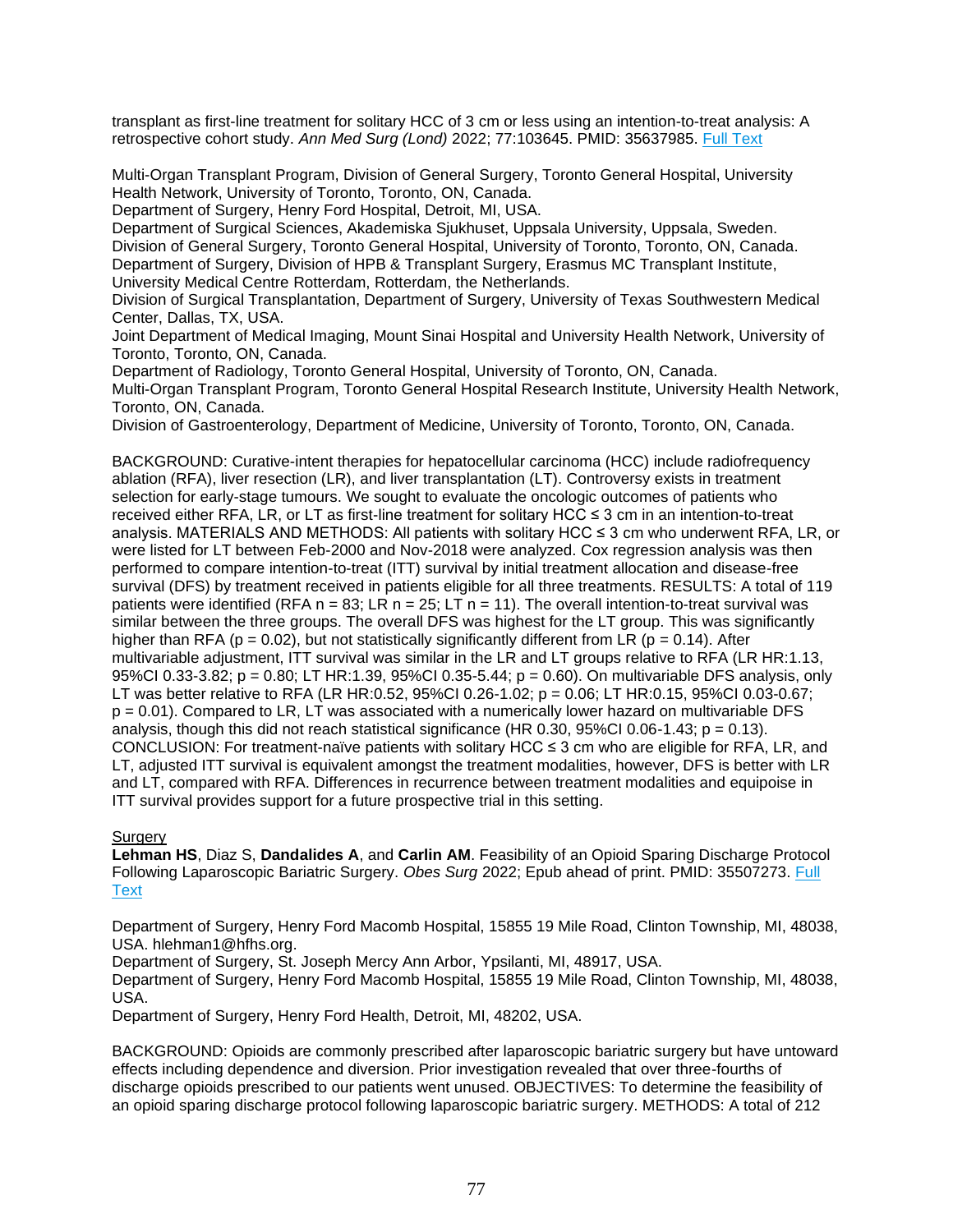opioid-naïve patients undergoing laparoscopic bariatric surgery were examined and divided into two groups; 106 prior to (Cohort A) and 106 after implementation of an opioid sparing discharge protocol (Cohort B). Opioids were converted to morphine milligram equivalents (MME) and post-operative consumption was examined. Data was described as mean ± standard deviation. RESULTS: No patients in Cohort B and 54.7% (58) in Cohort A received an opioid discharge prescription (37.5 MME). Of the 154 patients that remained, only 1.3% (2) received one after discharge. Cohort A took greater amounts of opioids than Cohort B after discharge  $(4.74 \pm 11 \text{ vs. } 0.21 \pm 2 \text{ MME}; p < 0.001)$ . During hospitalization, Cohort A took greater amounts of opioids  $(6.92 \pm 11 \text{ vs. } 2.74 \pm 5 \text{ MHz}; p < 0.001)$  but lower amounts of methocarbamol (759  $\pm$  590 vs. 966  $\pm$  585 mg; p = 0.011). No patient requested an opioid prescription refill or presented to the emergency room secondary to pain. CONCLUSION: Following laparoscopic bariatric surgery, an opioid sparing discharge protocol is feasible with < 2% of patients receiving opioids after discharge and no increase in emergency room visits. Education regarding these protocols may impact the amount of opioids taken during hospitalization.

# **Surgery**

**Miller-Matero LR**, **Hecht LM**, **Patel S**, **Martens KM**, **Hamann A**, and **Carlin AM**. Exploring gender, psychiatric symptoms, and eating behaviors as predictors of attrition to bariatric surgery. *Am J Surg* 2022; Epub ahead of print. PMID: 35570060. [Full Text](https://libkey.io/35570060)

Behavioral Health, Henry Ford Health System, USA; Center for Health Policy and Health Services Research, Henry Ford Health System, USA. Electronic address: Lmatero1@hfhs.org. Center for Health Policy and Health Services Research, Henry Ford Health System, USA. Behavioral Health, Henry Ford Health System, USA. Behavioral Health, Henry Ford Health System, USA; Department of Surgery, Henry Ford Health System, USA.

Department of Surgery, Henry Ford Health System, USA.

BACKGROUND: Only a small proportion of eligible individuals undergo bariatric surgery. The purpose was to examine attrition to surgery and whether psychiatric symptoms and eating behaviors differentially predicted attrition among men and women. METHOD: Data was collected from a retrospective chart review of 313 patients who underwent a pre-surgical psychosocial evaluation. RESULTS: The overall attrition rate was 33.5%; 42.6% of men and 31.7% of women experienced attrition. In the multivariate analysis of the entire sample, White patients (OR = 2.33, CI: 1.33, 4.08) and those without a history of binge eating (OR = 2.71, CI: 1.23, 5.97) were more likely to undergo surgery. In a multivariate analysis of women only, race and binge eating independently predicted attrition; however, no factors significantly predicted attrition among men. CONCLUSIONS: Factors identified at the pre-surgical psychosocial evaluation can identify patients at risk for attrition, and these factors may differ for men and women.

# **Surgery**

**Natour AK**, **Rteil A**, **Shepard A**, **Weaver M**, **Nypaver T**, **Nemeh H**, **Tanaka D**, and **Kabbani L**. Outcomes of patients with acute type A aortic dissections and concomitant lower extremity malperfusion. *J Vasc Surg* 2022; Epub ahead of print. PMID: 35598820. [Full Text](https://libkey.io/35598820)

Division of Vascular Surgery, Henry Ford Hospital, Detroit, MI. Electronic address: anatour1@hfhs.org. Division of Vascular Surgery, Henry Ford Hospital, Detroit, MI. Division of Vascular Surgery, Henry Ford Hospital, Detroit, MI. Electronic address: lkabban1@hfhs.org.

OBJECTIVE: Acute lower limb ischemia (ALLI) is a serious risk within the context of aortic dissection repair. The aim of this study was to examine the outcomes of patients with acute type A aortic dissection (ATAD) and concomitant lower extremity malperfusion. METHODS: We performed a retrospective medical record review at our tertiary referral center of patients who underwent ATAD repair between January 2002 and June 2018. Univariate and multivariate analyses compared outcomes of patients with and without lower extremity malperfusion. Primary outcomes were 30-day and 1-year mortality. RESULTS: A total of 378 patients underwent ATAD repair during the study period. The mean age was 57 years, 68% were male, and 51% were White. There were 62 patients (16%) who presented with concomitant ALLI, including 35 (9%) who presented with isolated ALLI and 27 (7%) who had ALLI with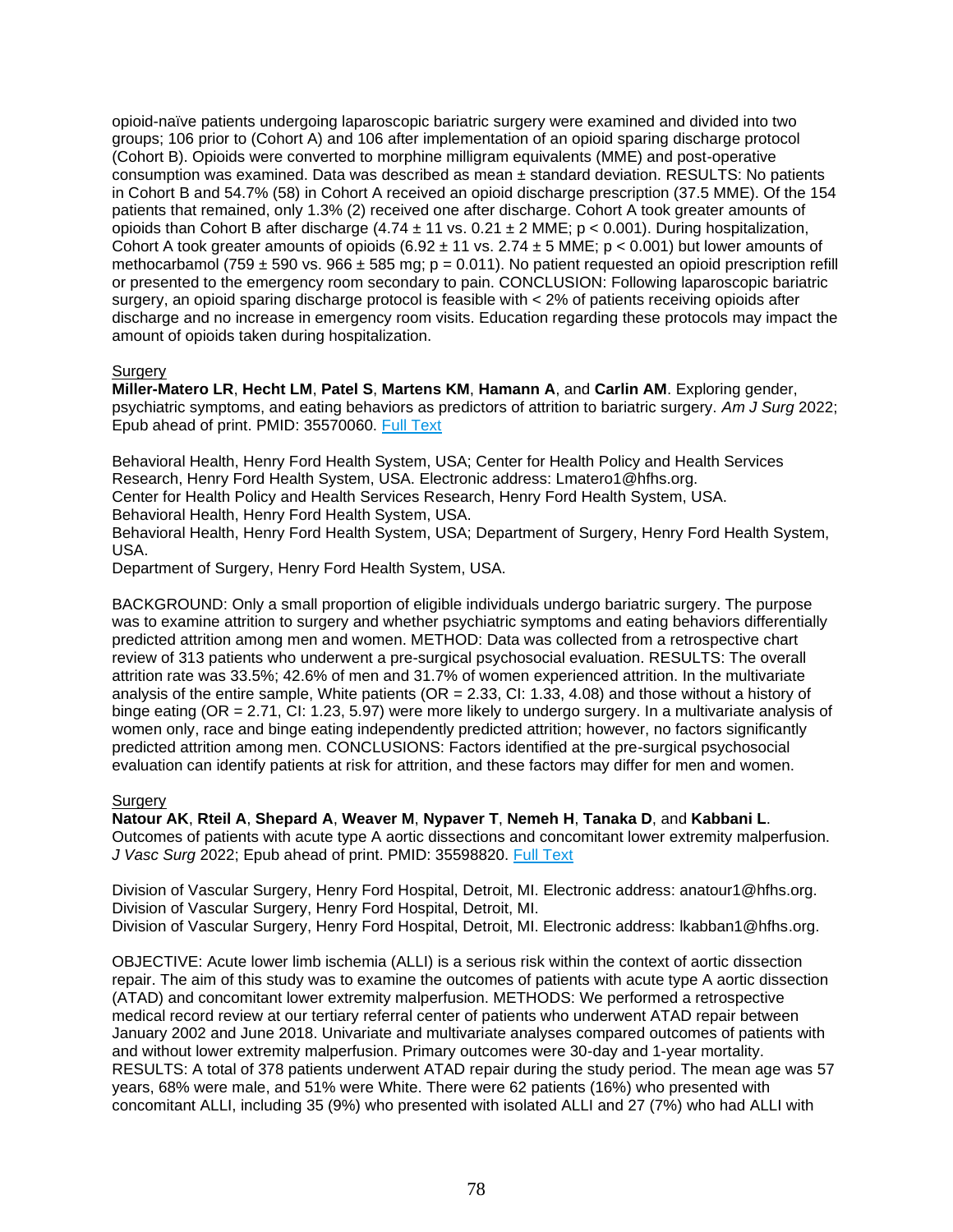concomitant malperfusion of at least 1 other organ. Of the 62 patients with ALLI, 46 underwent only proximal aortic repair. Six patients died within the first 24 hours, and their limb perfusion were not assessed. Among the 40 patients who underwent isolated proximal repair and survived over 24 hours, 34 (85%) had resolution of their ALLI. Of the 16 patients who underwent concomitant lower extremity peripheral vascular procedures, 10 underwent bypass procedures, and 1 patient died within 24 hours due to refractory coagulopathy and hypotension. All 6 patients with adequate follow-up imaging had asymptomatic occlusion of the bypass graft with recanalization of the occluded native arteries. Patients who presented with any organ malperfusion had increased 30-day (odds ratio, 1.8;  $P = .04$ ) and 1-year mortality (odds ratio, 1.8,  $P = .04$ ) and decreased overall survival ( $P = .0026$ ). In patients who had isolated ALLI, there was no significant difference in 30-day or 1-year mortality or overall survival (P = .57). CONCLUSIONS: Proximal repair of ATAD may resolve most associated ALLI, and isolated ALLI may not affect short-term or long-term survival. All patients with follow-up in our study who underwent extraanatomical bypass developed asymptomatic graft occlusion, which could be attributed to competitive flow from the remodeled native arterial system. We believe that rapid and aggressive restoration of flow to the lower extremity is the best way to treat ALLI malperfusion syndrome. Close monitoring for the development of compartment syndrome is recommended.

### **Surgery**

Shen MR, Jiang S, Millis MA, Bonner SN, Bonham AJ, Finks JF, Ghaferi A, **Carlin A**, and Varban OA. Racial variation in baseline characteristics and wait times among patients undergoing bariatric surgery. *Surg Endosc* 2022; Epub ahead of print. PMID: 35508664. [Full Text](https://libkey.io/35508664)

University of Michigan, Ann Arbor, MI, USA. shenma@med.umich.edu. University of Michigan, Ann Arbor, MI, USA. Henry Ford Health System, Detroit, USA.

BACKGROUND: Although bariatric surgery is the most effective treatment for obesity and weight-related comorbid diseases, utilization rates are disproportionately low among non-white patients. We sought to understand if variation in baseline characteristics or access to care exists between white and non-white patients. METHODS: Using a statewide bariatric-specific data registry, we evaluated all patients who underwent bariatric surgery between 2006 and 2020 and completed a preoperative baseline questionnaire, which included a question about self-identification of race. Patient characteristics, comorbidities, and time from initial preoperative clinic evaluation to date of surgery were compared among racial groups. RESULTS: A total of 73,141 patients met inclusion criteria with 18,741 (25.5%) selfidentified as non-white. These included Black/African American (n = 11,904), Hispanic (n = 3448), Asian (n = 121), Native Hawaiian/Pacific Islander (n = 41), Middle Eastern (n = 164), Multiple (n = 2047) and other (n = 608). Non-white males were the least represented group, accounting for only 4% of all bariatric cases performed. Non-white patients were more likely to be younger (43.0 years vs. 46.6 years, p < 0.0001), disabled (16% vs. 11.4%, p < 0.0001) and have Medicaid (8.4% vs. 3.8%, p < 0.0001) when compared to white patients, despite having higher rates of college education (78.0% vs. 76.6, p < 0.0001). In addition, median time from initial evaluation to surgery was also longer among non-white patients (157 days vs. 127 days, p < 0.0001), despite having higher rates of patients with a body mass index above 50 kg/m(2) (39.0% vs. 33.2%, p < 0.0001). CONCLUSIONS: Non-white patients undergoing bariatric surgery represent an extremely diverse group of patients with more socioeconomic disadvantages and longer wait times when compared to white patients despite presenting with higher rates of severe obesity. Current guidelines and referral patterns for bariatric surgery may not be equitable and need further examination when considering the management of obesity within diverse populations to reduce disparities in care-of which non-white males are particularly at risk.

# **Urology**

Agochukwu-Mmonu N, Murali A, Wittmann D, Denton B, Dunn RL, Montie J, **Peabody J**, Miller D, and Singh K. Development and Validation of Dynamic Multivariate Prediction Models of Sexual Function Recovery in Patients with Prostate Cancer Undergoing Radical Prostatectomy: Results from the MUSIC Statewide Collaborative. *Eur Urol Open Sci* 2022; 40:1-8. PMID: 35638089. [Full Text](https://libkey.io/35638089)

Department of Urology, New York University, New York, NY, USA.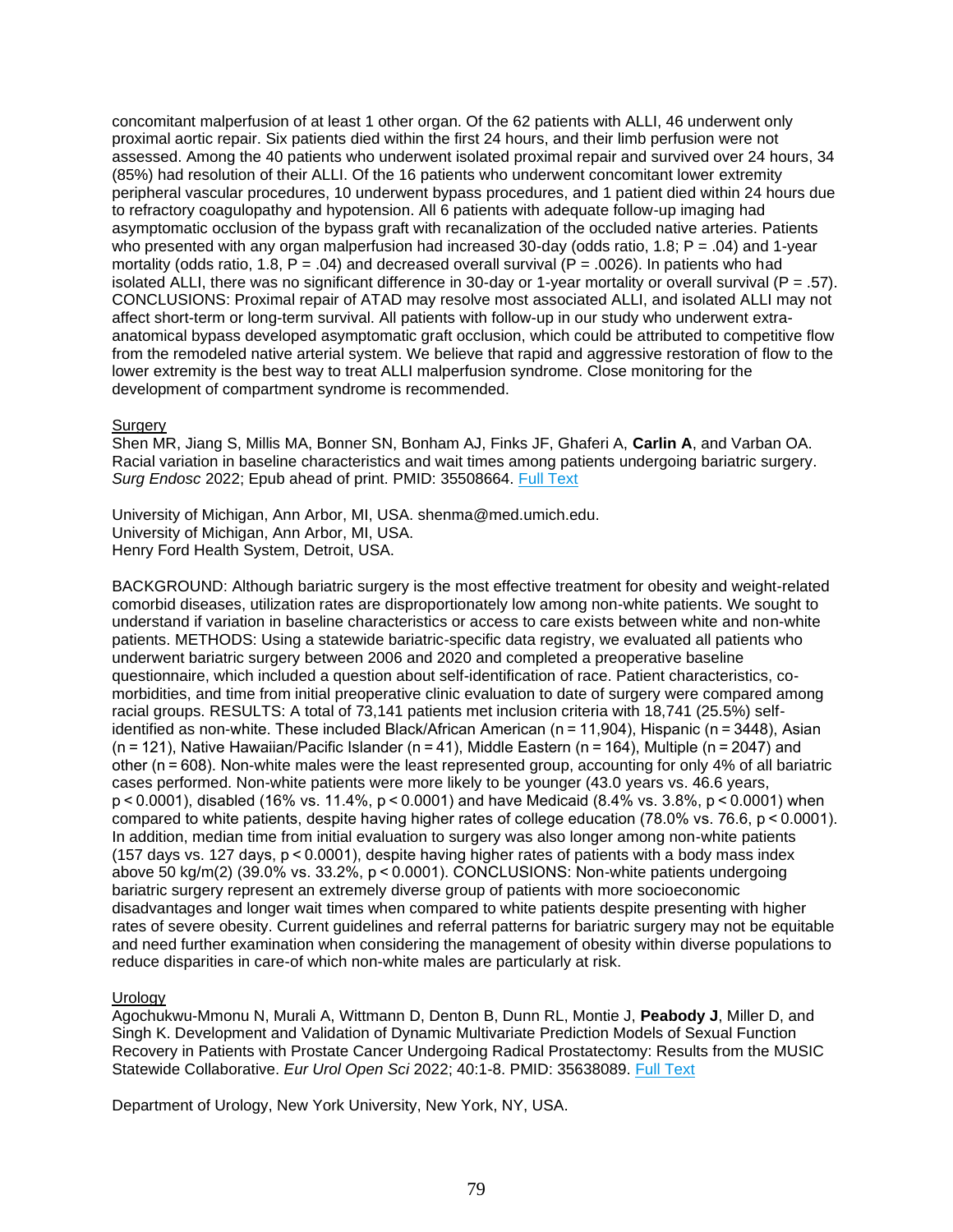Department of Population Health, New York University, New York, NY, USA.

Providence Health and Services, Rentan, WA, USA.

Department of Urology, University of Michigan Medical School, Ann Arbor, MI, USA.

Department of Industrial and Operations Engineering, University of Michigan College of Engineering, Ann Arbor, MI, USA.

Department of Urology, Henry Ford Health System, Detroit, MI, USA.

Department of Learning Health Sciences, University of Michigan Medical School, Ann Arbor, MI, USA.

BACKGROUND: Radical prostatectomy (RP) is the most common definitive treatment for men with intermediate-risk prostate cancer and is frequently complicated by erectile dysfunction. OBJECTIVE: To develop and validate models to predict 12- and 24-month post-RP sexual function. DESIGN SETTING AND PARTICIPANTS: Using Michigan Urological Surgery Improvement Collaborative (MUSIC) registry data from 2016 to 2021, we developed dynamic, multivariate, random-forest models to predict sexual function recovery following RP. Model factors (established a priori) included baseline patient characteristics and repeated assessments of sexual satisfaction, and Expanded Prostate Cancer Index Composite 26 (EPIC-26) overall scores and sexual domain questions. OUTCOME MEASUREMENTS AND STATISTICAL ANALYSIS: We evaluated three outcomes related to sexual function: (1) the EPIC-26 sexual domain score (range 0-100); (2) the EPIC-26 sexual domain score dichotomized at ≥73 for "good" function; and (3) a dichotomized variable for erection quality at 12 and 24 months after RP. A gradientboosting decision tree was used for the prediction models, which combines many decision trees into a single model. We evaluated the performance of our model using the root mean squared error (RMSE) and mean absolute error (MAE) for the EPIC-26 score as a continuous variable, and the area under the receiver operating characteristic curve (AUC) for the dichotomized EPIC-26 sexual domain score (SDS) and erection quality. All analyses were conducted using R v3.6.3. RESULTS AND LIMITATIONS: We identified 3983 patients at 12 months and 2494 patients at 24 months who were randomized to the derivation cohort at 12 and 24 months, respectively. Using baseline information only, our model predicted the 12-month EPIC-26 SDS with RMSE of 24 and MAE of 20. The AUC for predicting EPIC-26 SDS ≥73 (a previously published threshold) was 0.82. Our model predicted 24-month EPIC-26 SDS with RMSE of 26 and MAE of 21, and AUC for SDS ≥73 of 0.81. Inclusion of post-RP data improved the AUC to 0.91 and 0.94 at 12 and 24 months, respectively. A web tool has also been developed and is available at https://ml4lhs.shinyapps.io/askmusic\_prostate\_pro/. CONCLUSIONS: Our model provides a valid way to predict sexual function recovery at 12 and 24 months after RP. With this dynamic, multivariate (multiple outcomes) model, accurate predictions can be made for decision-making and during survivorship, which may reduce decision regret. PATIENT SUMMARY: Our prediction model allows patients considering prostate cancer surgery to understand their probability before and after surgery of recovering their erectile function and may reduce decision regret.

# Urology

Hiller SC, Daignault-Newton S, Rakic I, Linsell S, Conrado B, Jafri SM, Rubenstein R, Abdelhady M, Fischer CP, Gimenez E, Sarle R, Roberts WW, Maitland C, Yousif R, Elgin R, Galejs L, Konheim J, **Leavitt D**, Stockall E, Fontera JR, Wolf JS, Hollingsworth JM, Dauw CA, and Ghani KR. Appropriateness Criteria for Ureteral Stent Omission following Ureteroscopy for Urinary Stone Disease. *Urol Pract* 2022; 9(3):253-263. PMID: Not assigned. [Full Text](http://sfxhosted.exlibrisgroup.com/hfhs?sid=EMBASE&issn=23520779&id=doi:10.1097%2FUPJ.0000000000000302&atitle=Appropriateness+Criteria+for+Ureteral+Stent+Omission+following+Ureteroscopy+for+Urinary+Stone+Disease&stitle=Urol.+Pract.&title=Urology+Practice&volume=9&issue=3&spage=253&epage=263&aulast=Hiller&aufirst=Spencer+C.&auinit=S.C.&aufull=Hiller+S.C.&coden=&isbn=&pages=253-263&date=2022&auinit1=S&auinitm=C)

S.C. Hiller, Department of Urology, University of Michigan, 1500 E. Medical Center Dr., Ann Arbor, MI, United States

Introduction:To bridge the gap between evidence and clinical judgment, we defined scenarios appropriate for ureteral stent omission after uncomplicated ureteroscopy (URS) using the RAND/UCLA Appropriateness Method. We retrospectively assessed rates of appropriate stent omission, with the goal to implement these criteria in clinical practice.Methods:A panel of 15 urologists from the MUSIC (Michigan Urological Surgery Improvement Collaborative) met to define uncomplicated URS and the variables that influence stent omission decision making. Over 2 rounds, they scored clinical scenarios for appropriateness criteria (AC) for stent omission based on a combination of variables. AC were defined by median scores of 1 to 3 (inappropriate), 4 to 6 (uncertain) and 7 to 9 (appropriate). Multivariable analysis determined the association of each variable with AC scores. Uncomplicated URS cases in the MUSIC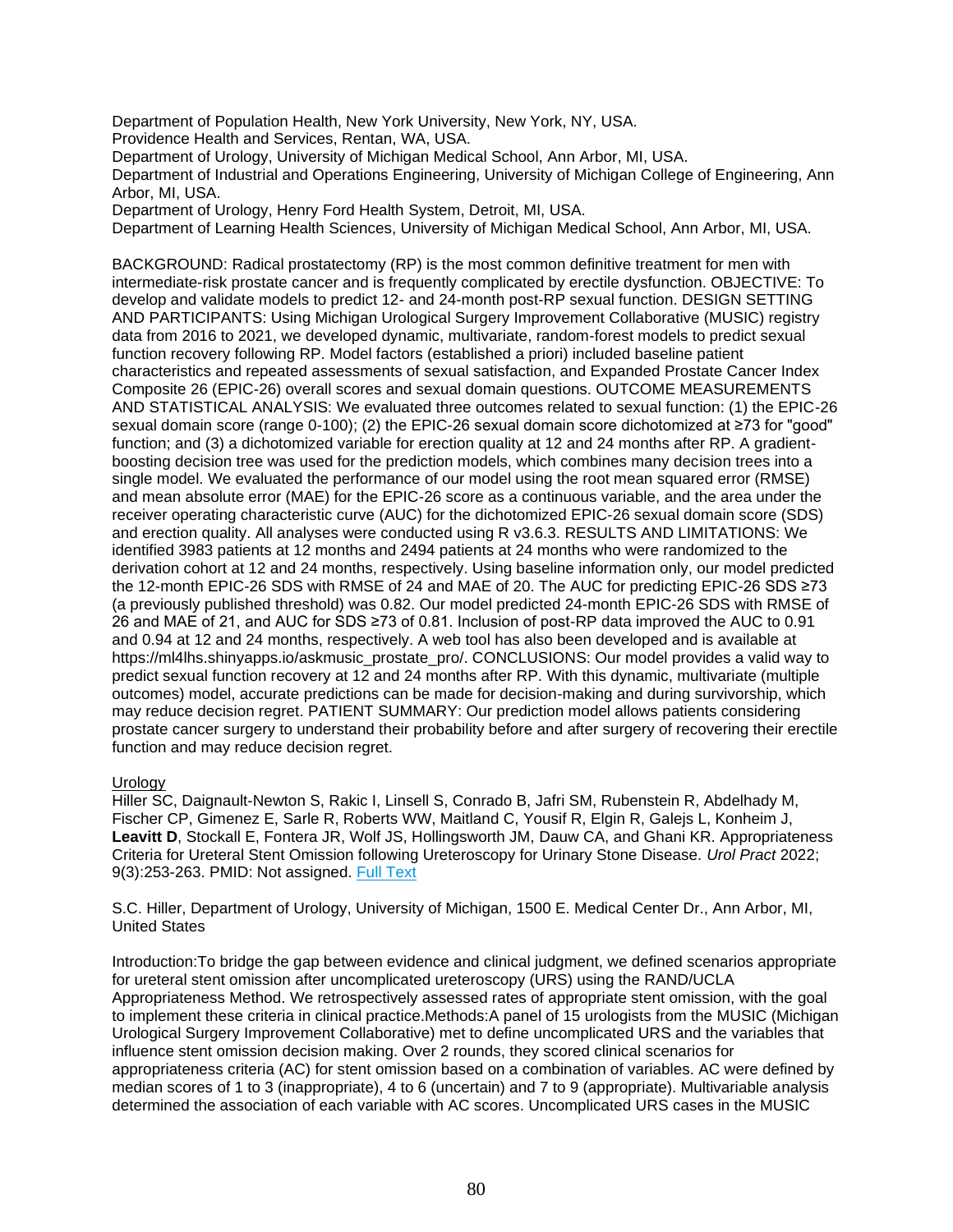registry were assigned AC scores and stenting rates assessed.Results:Seven variables affecting stent decision making were identified. Of the 144 scenarios, 26 (18%) were appropriate, 88 (61%) inappropriate and 30 (21%) uncertain for stent omission. Most scenarios appropriate for omission were pre-stented (81%). Scenarios with ureteral access sheath or stones >10 mm were only appropriate if prestented. Stenting rates of 5,181 URS cases correlated with AC scores. Stents were placed in 61% of cases appropriate for omission (practice range, 25% to 98%).Conclusions:We defined objective variables and AC for stent omission following uncomplicated URS. AC scores correlated with stenting rates but there was substantial practice variation. Our findings demonstrate that the appropriate use of stent omission is underutilized.

# Urology

Jaiswal A, Baliu-Souza T, Turner K, Nadiminty N, **Rambhatla A**, Agarwal A, Krawetz SA, Dupree JM, Saltzman B, Schon SB, and Avidor-Reiss T. Sperm centriole assessment identifies male factor infertility in couples with unexplained infertility - a pilot study. *Eur J Cell Biol* 2022; 101(3):151243. PMID: 35640396. [Full Text](https://libkey.io/35640396)

Department of Biological Sciences, University of Toledo, Toledo, OH 43606, USA. Electronic address: Ankit.Jaiswal@rockets.utoledo.edu.

Department of Biological Sciences, University of Toledo, Toledo, OH 43606, USA. Electronic address: Tatiana.DeSouza@rockets.utoledo.edu.

Department of Biological Sciences, University of Toledo, Toledo, OH 43606, USA. Electronic address: Katerina.Turner@utoledo.edu.

Department of Urology, College of Medicine and Life Sciences, University of Toledo, Toledo, OH 43614, USA. Electronic address: Nagalakshmi.Nadiminty@UToledo.Edu.

Department of Urology, Vattikuti Urology Institute, Henry Ford Health System, Detroit, MI 48202, USA. Electronic address: arambha1@hfhs.org.

American Center for Reproductive Medicine, Cleveland Clinic, Cleveland, OH 44195, USA. Electronic address: agarwaa@ccf.org.

Department of Obstetrics and Gynecology, Center for Molecular Medicine and Genetics, Wayne State University School of Medicine, Detroit, MI 48201, USA; Center for Molecular Medicine and Genetics, C.S. Mott Center for Human Growth and Development, Wayne State University School of Medicine, Detroit, MI 48201, USA. Electronic address: skrawetz@med.wayne.edu.

Department of Obstetrics and Gynecology, University of Michigan, Ann Arbor, MI 48109,USA. Electronic address: jmdupree@med.umich.edu.

School of Population Health, College of Health and Human Services, University of Toledo, Toledo, OH 43617, USA. Electronic address: Barbara.Saltzman@utoledo.edu.

Division of Reproductive Endocrinology & Infertility, Department of Obstetrics and Gynecology, University of Michigan, Ann Arbor, MI 48109, USA. Electronic address: sschon@med.umich.edu.

Department of Biological Sciences, University of Toledo, Toledo, OH 43606, USA; Department of Urology, College of Medicine and Life Sciences, University of Toledo, Toledo, OH 43614, USA. Electronic address: Tomer.AvidorReiss@utoledo.edu.

Unexplained infertility affects about one-third of infertile couples and is defined as the failure to identify the cause of infertility despite extensive evaluation of the male and female partners. Therefore, there is a need for a multiparametric approach to study sperm function. Recently, we developed a Fluorescence-Based Ratiometric Analysis of Sperm Centrioles (FRAC) assay to determine sperm centriole quality. Here, we perform a pilot study of sperm from 10 fertile men and 10 men in couples with unexplained infertility, using three centriolar biomarkers measured at three sperm locations from two sperm fractions, representing high and low sperm quality. We found that FRAC can identify men from couples with unexplained infertility as the likely source of infertility. Higher quality fractions from 10 fertile individuals were the reference population. All 180 studied FRAC values in the 10 fertile individuals fell within the reference population range. Eleven of the 180 studied FRAC values in the 10 infertile patients were outliers beyond the 95% confidence intervals ( $P = 0.0008$ ). Three men with unexplained infertility had outlier FRAC values in their higher quality sperm fraction, while four had outlier FRAC values in their lower quality sperm fraction (3/10 and 4/10,  $P = 0.060$  and  $P = 0.025$ , respectively), suggesting that these four individuals are infertile due, in part, to centriolar defects. We propose that a larger scale study should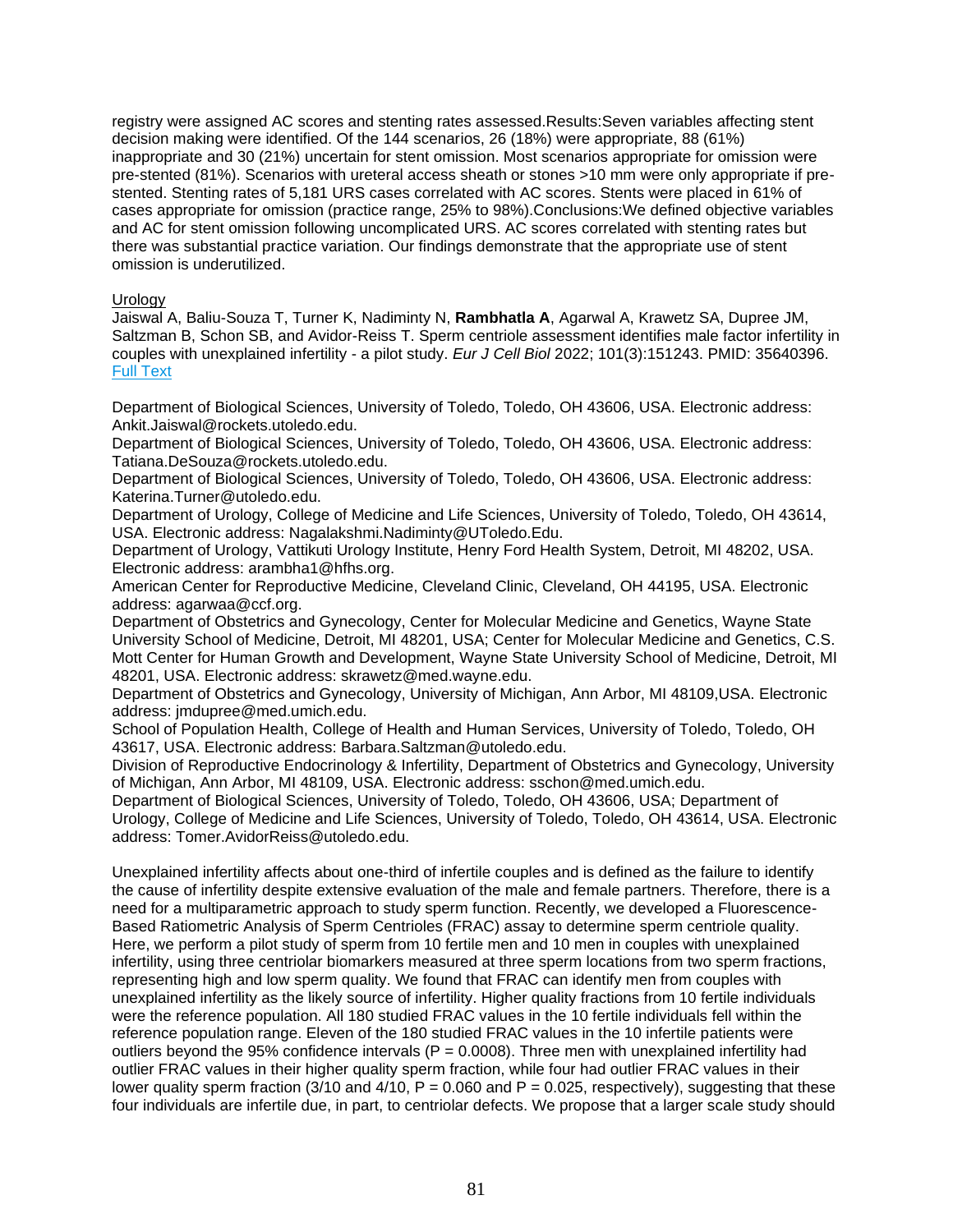be performed to determine the ability of FRAC to identify male factor infertility and its potential contribution to sperm multiparametric analysis.

# **Urology**

**Piontkowski AJ**, **Corsi N**, **Morisetty S**, **Majdalany S**, **Rakic I**, **Li P**, **Arora S**, **Jamil M**, **Rogers C**, Autorino R, and **Abdollah F**. Benefit of lymph node dissection in cN+ patients in the treatment of upper tract urothelial carcinoma: Analysis of NCDB registry. *Urol Oncol* 2022; Epub ahead of print. PMID: 35623996. [Full Text](https://libkey.io/35623996)

VCORE-Vattikuti Urology Institute Center for Outcomes Research, Analytics and Evaluation, Henry Ford Hospital, Detroit, MI; School of Medicine, Wayne State University, Detroit, MI.

VCORE-Vattikuti Urology Institute Center for Outcomes Research, Analytics and Evaluation, Henry Ford Hospital, Detroit, MI.

Vattikuti Urology Institute, Henry Ford Hospital, Detroit, MI.

Department of Urology, Virginia Commonwealth University Health, Richmond, VA. VCORE-Vattikuti Urology Institute Center for Outcomes Research, Analytics and Evaluation, Henry Ford Hospital, Detroit, MI; Vattikuti Urology Institute, Henry Ford Hospital, Detroit, MI. Electronic address: fabdoll1@hfhs.org.

OBJECTIVES: The benefits of lymph node dissection (LND) in surgically treated upper tract urothelial carcinoma (UTUC) patients who present with clinically positive nodes at diagnosis remain unclear. The aim of this study was to assess survival differences in cN+ patients who underwent radical nephroureterectomy (RNU) with LND vs. without LND. METHODS: The National Cancer Database was used to identify a total number of 423 cN+ patients from 2004 to 2016 with UTUC that underwent RNU. Of the 423 patients, 310 received LND. Kaplan-Meier (KM) plots were used to estimate survival in cN+ patients who received RNU with LND vs. without. Cox proportional hazards regression tested the impact of LND status on overall survival (OS) after adjusting for all available covariates. RESULTS: Median age of the patient population was 68 years (IQR 61-76), and 56.74% were male. Median follow-up was 1.8 years (IQR 0.9-3.5). For the entire cohort, the 2-year OS rate was 51.8%, and it was 52.1% vs. 51.1% in patients who underwent LND vs. not (log-rank p-value=0.2). On multivariable analysis, performing LND had no statistically significant impact on OS (HR 0.93 95%CI 0.696-1.235, P = 0.9). Repeating the analysis in patients who had exclusively cN1 (HR 0.76 95%CI 0.469-1.223, P = 0.26) or cN2/3 (HR 0.844 95%CI 0.556-1.28, P = 0.43) disease also failed to demonstrate a significant impact of LND on survival. CONCLUSION: In cN+ patients with UTUC, performing LND in addition to RNU at any clinical stage does not seem to have a significant impact on OS.

# Urology

**Sood A**, Grauer R, **Jeong W**, **Butaney M**, **Mukkamala A**, **Borchert A**, **Baumgarten L**, Hensley PJ, **Abdollah F**, and **Menon M**. Evaluating post radical prostatectomy mechanisms of early continence. *Prostate* 2022; Epub ahead of print. PMID: 35579026. [Full Text](https://libkey.io/35579026)

VCORE-Vattikuti Urology Institute Center for Outcomes Research, Analytics and Evaluation, Henry Ford Hospital, Detroit, Michigan, USA.

Vattikuti Urology Institute, Henry Ford Hospital, Detroit, Michigan, USA.

Department of Urology, The University of Texas MD Anderson Cancer Center, Houston, Texas, USA. Department of Urology, Icahn School of Medicine at Mount Sinai, New York CIty, New York, USA.

BACKGROUND: To identify the periprostatic structures associated with early return of urinary continence after radical prostatectomy (RP). METHODS: We compared total continence results between four different techniques of robot-assisted radical prostatectomy (RARP). Specifically, we studied 1-week and 1-month zero-pad continence rates of anterior (n = 60), posterior (n = 59), a novel hybrid posterior-anterior (n = 12), and transvesical (n = 12) approaches of RARP. Each technique preserved a unique set of periprostatic anatomic structures, thereby, allowing evaluation of the individual impact of preservation of nerves, bladder neck, and space of Retzius with associated anterior support structures on early continence. Urethral length was preserved in all approaches. The space of Retzius was preserved in posterior and transvesical approaches, while the bladder neck was preserved in posterior and hybrid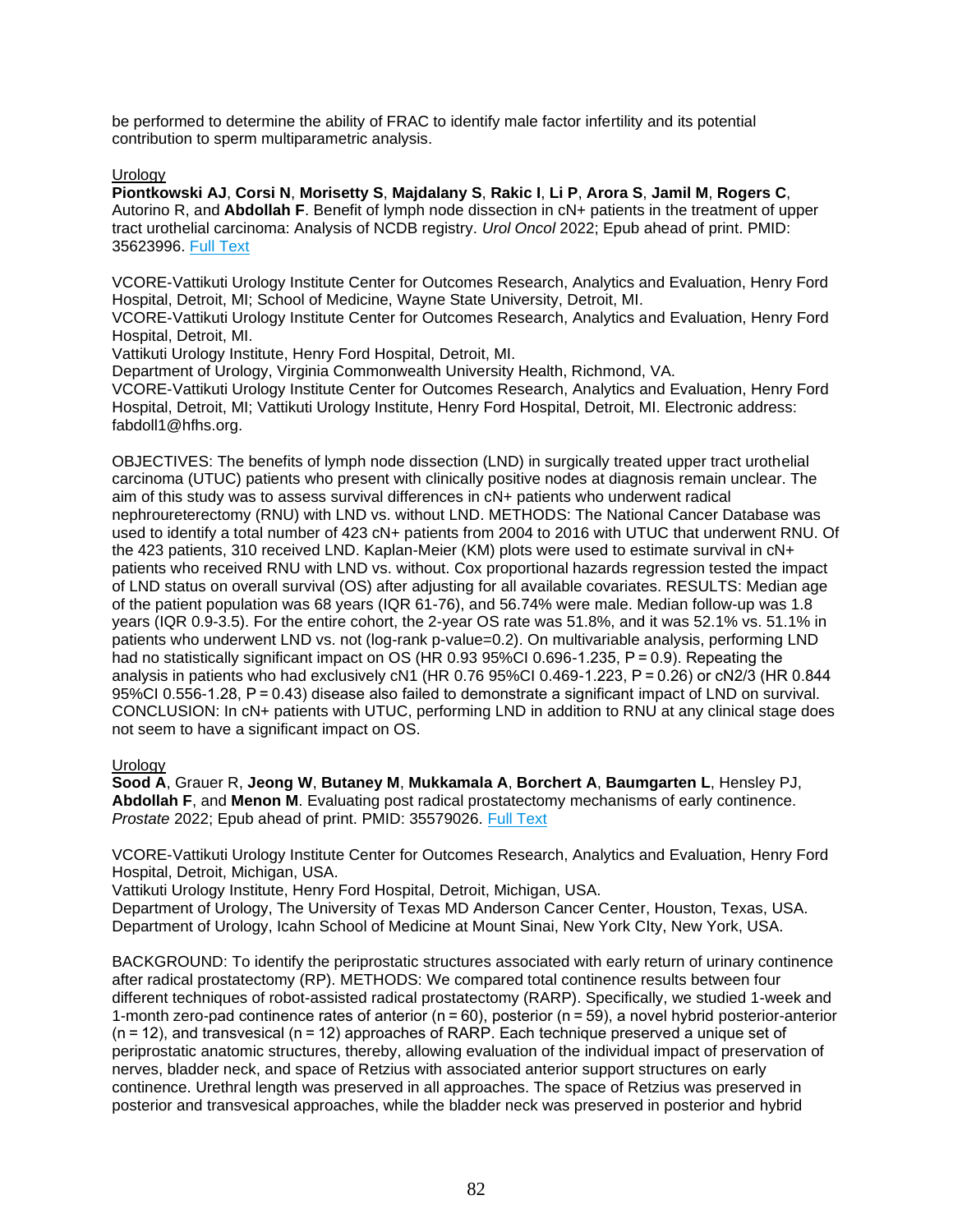approaches. Nerve sparing was done per preoperative oncological risk. For all patients, 24-h pad usage rates and 24-h pad weights were noted at 1 week and 1 month after catheter removal. Multivariable logistic regression analysis was performed to identify predictors of early continence. Data were obtained from prospective studies conducted between 2015 and 2021. RESULTS: At 1 week, 15%, 42%, 45%, and 8% of patients undergoing anterior, posterior, hybrid, and transvesical RARP approaches, respectively, were totally continent ( $p = 0.003$ ). These rates at 1 month were 35%, 66%, 64%, and 25% ( $p = 0.002$ ), respectively. The transvesical approach, which preserved the space of Retzius but not the bladder neck, was associated with the poorest continence rates, while the posterior and hybrid approaches in which the bladder neck was preserved with or without space of Retzius preservation were associated with quickest urinary continence recovery. Bladder neck preservation was the only significant predictor of 1-week and 1-month total continence recovery in adjusted analysis, Odds ratios 9.06 (p = 0.001) and 5.18 (p = 0.004), respectively. CONCLUSIONS: The beneficial effect of the Retzius-sparing approach on early continence recovery maybe associated with bladder neck preservation rather than space of Retzius preservation.

# Urology

**Sood A**, **Keeley J**, **Palma-Zamora I**, **Chien M**, **Corsi N**, **Jeong W**, **Rogers CG**, Trinh QD, **Peabody JO**, **Menon M**, and **Abdollah F**. Anti-Androgen Therapy Overcomes the Time Delay in Initiation of Salvage Radiation Therapy and Rescues the Oncological Outcomes in Men with Recurrent Prostate Cancer After Radical Prostatectomy: A Post Hoc Analysis of the RTOG-9601 Trial Data. *Ann Surg Oncol* 2022:1-10; Epub ahead of print. PMID: 35608801. [Full Text](https://libkey.io/35608801)

VCORE - Vattikuti Urology Institute Center for Outcomes Research, Analytics and Evaluation, Henry Ford Hospital, Detroit, MI, USA. akshaysood@outlook.com.

Vattikuti Urology Institute, Henry Ford Hospital, Detroit, MI, USA. akshaysood@outlook.com.

Department of Urology, The University of Texas MD Anderson Cancer Center, Houston, TX, USA. akshaysood@outlook.com.

VCORE - Vattikuti Urology Institute Center for Outcomes Research, Analytics and Evaluation, Henry Ford Hospital, Detroit, MI, USA.

Vattikuti Urology Institute, Henry Ford Hospital, Detroit, MI, USA.

Division of Urological Surgery and Center for Surgery and Public Health, Brigham and Women's Hospital, Harvard Medical School, Boston, MA, USA.

Department of Urology, Icahn School of Medicine at Mount Sinai, New York, NY, USA.

BACKGROUND: It is unknown whether the addition of anti-androgen therapy (AAT) to late salvage radiation therapy (sRT) can lead to oncological outcomes equivalent to that of early sRT in men with recurrent prostate cancer (CaP) after surgery. METHODS: Data on 670 men who participated in the Radiation Therapy Oncology Group (RTOG)-9601 trial and who experienced biochemical recurrence were extracted using the National Clinical Trials Network (NCTN) data archive platform. Patients were stratified into four treatment groups: early sRT (pre-sRT prostate-specific antigen [PSA] < 0.7 ng/mL) and late sRT (pre-sRT PSA ≥ 0.7 ng/mL) with/without concomitant AAT, based on cut-offs reported in the original trial. Time-varying Cox proportional hazards and Fine-Gray competing-risk regression analyses assessed the adjusted hazards of overall mortality, CaP-specific mortality, and metastasis among the four treatment groups. RESULTS: At 15-years (median follow-up of 14.7 years), for patients treated with early sRT, early sRT with AAT, late sRT, and late sRT with AAT, the overall mortality, CaP-specific mortality, and metastasis rates were 22.9, 22.8, 40.1, and 22.9% (log-rank p = 0.0039), 12.1, 3.9, 22.7, and 8.0% (Gray's p = 0.0004), and 18.8, 14.6, 35.9, and 19.5% (Gray's p = 0.0004), respectively. Time-varying multivariable adjusted analysis demonstrated increased hazards of overall mortality in patients receiving delayed sRT versus early sRT (hazards ratio [HR] 1.49, 95% confidence interval [CI] 1.02-2.17); however, no difference remained after the addition of concomitant AAT to late sRT (HR 0.85, 95% CI 0.55-1.32, referent early sRT). Likewise, the hazards of cancer-specific mortality and metastatic progression were worse for late sRT when compared with early sRT, but were no different after the addition of AAT to late sRT. CONCLUSIONS: Poorer outcomes associated with late sRT in men with recurrent CaP may be rescued by delivery of concomitant AAT.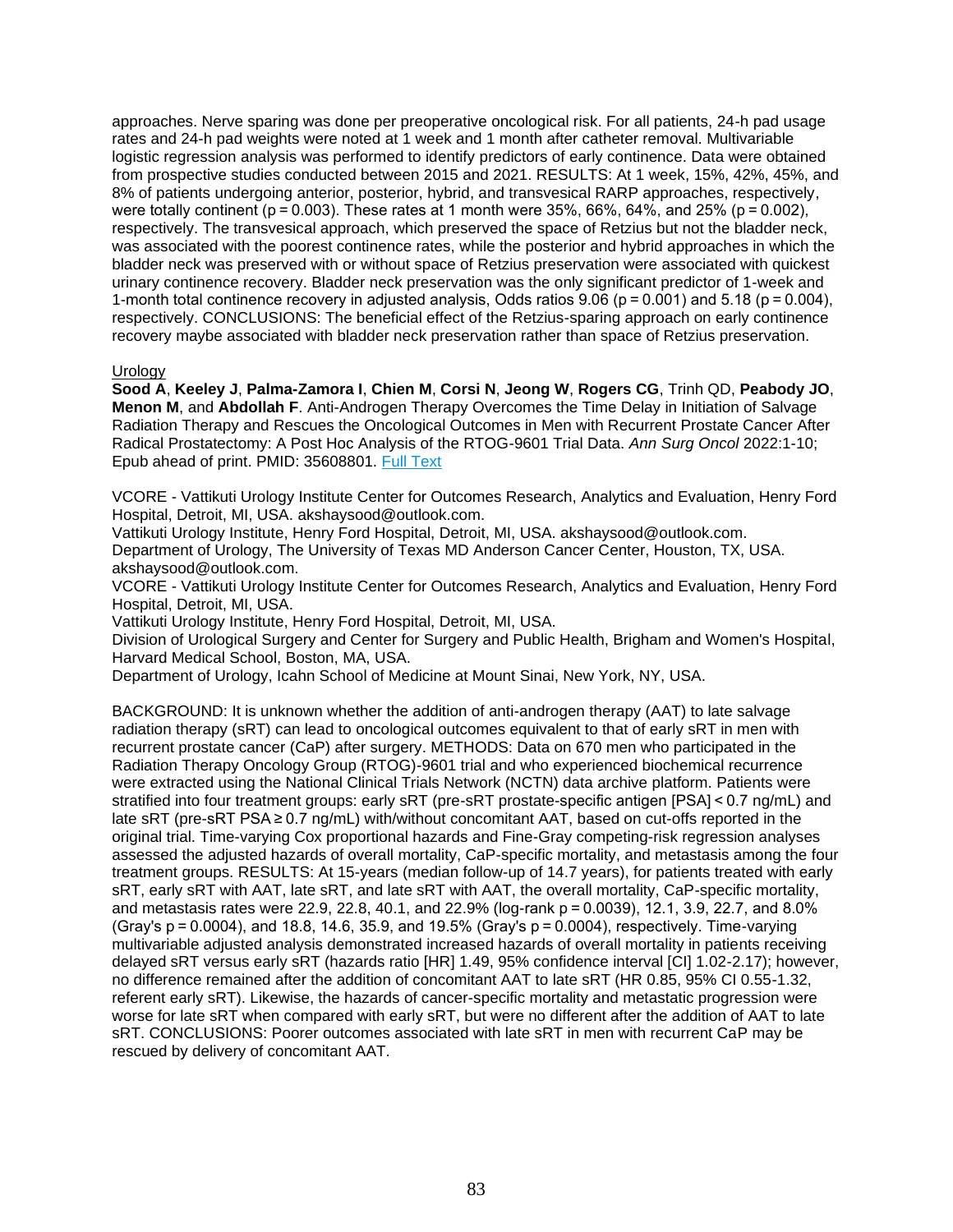**Urology** 

**Sood A**, **Keeley J**, **Palma-Zamora I**, **Chien M**, **Corsi N**, **Jeong W**, **Rogers CG**, Trinh QD, **Peabody JO**, **Menon M**, and **Abdollah F**. ASO Visual Abstract: Anti-androgen Therapy Overcomes the Time Delay in Initiation of Salvage Radiation Therapy and Rescues the Oncological Outcomes in Men with Recurrent Prostate Cancer After Radical Prostatectomy-A Post Hoc Analysis of the RTOG 9601 Trial Data. *Ann Surg Oncol* 2022; Epub ahead of print. PMID: 35637326. [Full Text](https://libkey.io/35637326)

VCORE - Vattikuti Urology Institute Center for Outcomes Research, Analytics and Evaluation, Henry Ford Hospital, Detroit, MI, USA. akshaysood@outlook.com.

Vattikuti Urology Institute, Henry Ford Hospital, Detroit, MI, USA. akshaysood@outlook.com.

Department of Urology, The University of Texas MD Anderson Cancer Center, Houston, TX, USA. akshaysood@outlook.com.

VCORE - Vattikuti Urology Institute Center for Outcomes Research, Analytics and Evaluation, Henry Ford Hospital, Detroit, MI, USA.

Vattikuti Urology Institute, Henry Ford Hospital, Detroit, MI, USA.

Division of Urological Surgery and Center for Surgery and Public Health, Brigham and Women's Hospital, Harvard Medical School, Boston, MA, USA.

Department of Urology, Icahn School of Medicine at Mount Sinai, New York, NY, USA.

VCORE - Vattikuti Urology Institute Center for Outcomes Research, Analytics and Evaluation, Henry Ford Hospital, Detroit, MI, USA. firas.abdollah@gmail.com.

Vattikuti Urology Institute, Henry Ford Hospital, Detroit, MI, USA. firas.abdollah@gmail.com.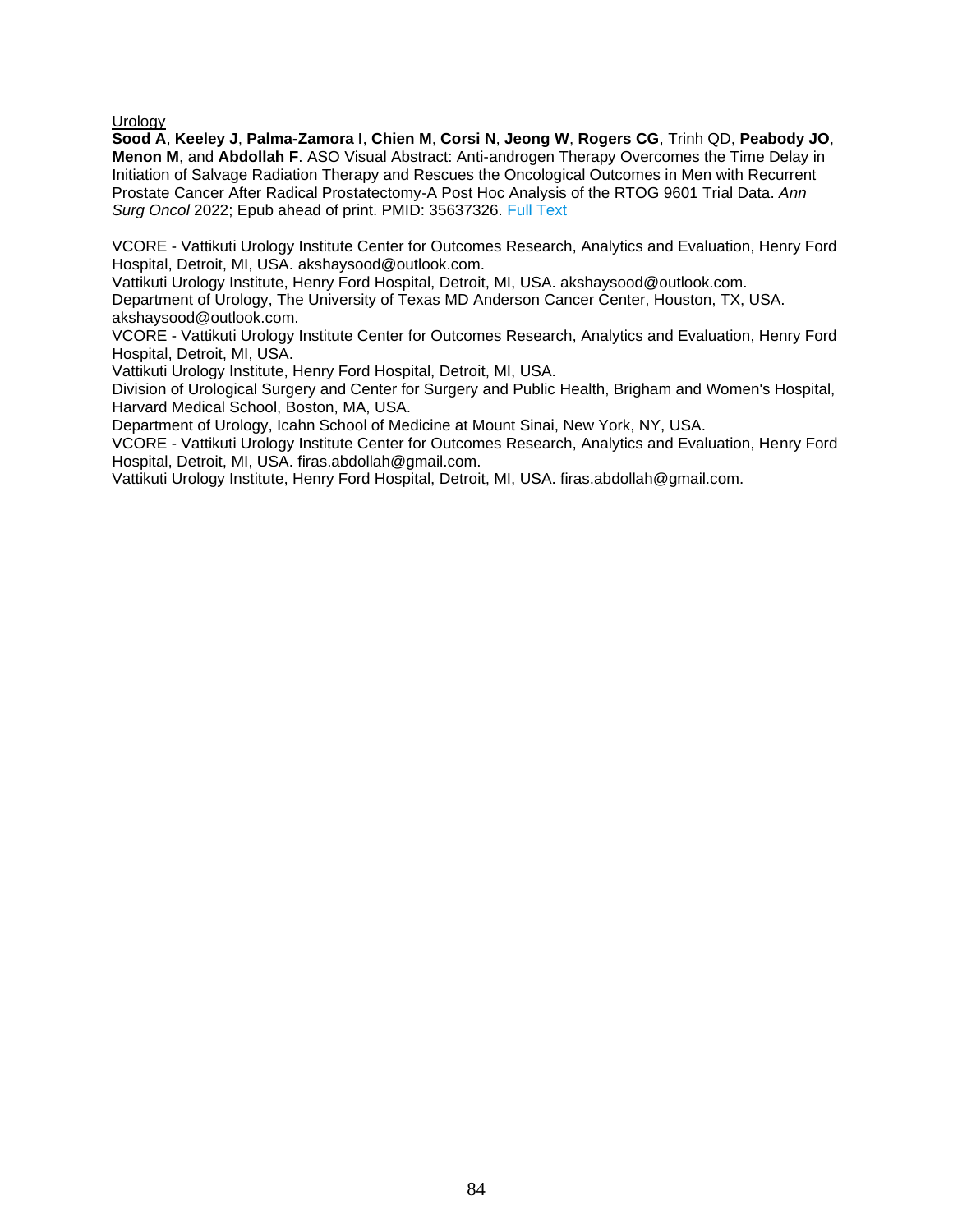# **Conference Abstracts**

# Emergency Medicine

Kim R, McKibben L, Lin T, Pang G, Tungate AS, Hendry PL, Kurz MC, Peak DA, Jones J, Rathlev NK, Swor RA, Domeier RM, Velilla MA, **Lewandowski C**, Datner E, Pearson C, Lee DC, Mitchell P, McLean SA, and Linnstaedt SD. P624. Risk Prediction for Posttraumatic Stress Symptoms Following Trauma Exposure. *Biol Psychiatry* 2022; 91(9):S341-S342. PMID: Not assigned. [Full Text](https://libkey.io/10.1016/j.biopsych.2022.02.861)

Background: Posttraumatic stress symptoms (PTSS) are common following trauma exposure. Identification of individuals with PTSS at the time of emergency care is important to enable preventive interventions. In this study, we used baseline survey data from two large prospective cohort studies to identify the most influential predictors of PTSS at the time of presentation for emergency care and to develop a clinical decision support tool to identify individuals who develop substantial PTSS. Methods: Self-identifying white and black American men and women (n=1,546) presenting to one of sixteen emergency departments (EDs) within 24 hours of motor vehicle collision (MVC) trauma were enrolled. Individuals with substantial PTSS (≥33, IES-R) six months after MVC were identified via follow-up questionnaire. Sociodemographic, pain, general health, event, and psychological/cognitive characteristics collected in the ED and used in prediction modeling. Ensemble learning methods and Monte Carlo crossvalidation were used for feature selection and to determine prediction accuracy. External validation was performed on a hold-out sample (30% of total sample). Results: 25% (n=394) of individuals reported PTSS six months following MVC. Regularized linear regression was the top performing ensemble learning method. The top thirty factors together showed good reliability in predicting PTSS in the external sample (AUC=0.79+/-0.0017). Top predictors included acute pain severity, expectations of recovery, socioeconomic status, self-reported "race/ethnicity", and psychological symptoms. Conclusions: These analyses add to a growing literature indicating that influential predictors of PTSS can be identified and risk for future PTSS estimated from characteristics easily available/assessable at the time of ED presentation following trauma. Supported By: NIAMS R01AR060852 (McLean), R01AR056328 (McLean), K01AR071504 (Linnstaedt); NINDS R01NS118563 (Linnstaedt and McLean), and the Rita Allen Foundation (Linnstaedt) Keywords: Post-Traumatic Stress Disorder (PTSD), Posttraumatic Stress Symptoms, Symptom Prediction, Machine Learning, Motor Vehicle Collision Trauma

# Endocrinology and Metabolism

**Yaseen A,** and **Levy S**. Abstract #1182615: Panhypopituitarism Induced by COVID-19 Infection. *Endocr Pract* 2022; 28(5):S115. PMID: Not assigned. [Full Text](https://libkey.io/10.1016/j.eprac.2022.03.272)

Introduction: Coronavirus disease 2019 (COVID-19) infection has led to multiple endocrinopathies. We present a case of panhypopituitarism induced by COVID -19 infection. Case Description: 76 yo male with history of type 2 diabetes, hypertension, and 1.5 cm stable, nonfunctioning, pituitary macroadenoma diagnosed in 2017 had multiple admissions for altered mental status and hyponatremia following COVID-19 infection in April 2020. Workup revealed low free T4 0.60 ng/dL (0.8-1.8), low random cortisol 1.8 mcg/dL(2.9-19.4), high prolactin 33.5 ng/mL (2-18), low total testosterone < 10 ng/dl (175-781), SHBG 32.7 nmol/L (13.3-89.5), and low gonadotropins. While hospitalized, he was diagnosed with panhypopituitarism and started on glucocorticoids and levothyroxine. Repeat MRI pituitary done after discharge, documented stability of the macroadenoma without hemorrhage. To date, the patient remains on glucocorticoid replacement and thyroid hormone replacement in stable state. Discussion: Hypopituitarism from any etiology has an incidence of 4.2 per 100,000. Hormone replacement therapy remains the mainstay of treatment. This case represents a patient who had unexplained recurrent hyponatremia after COVID-19 infection and later diagnosed with pan-hypopituitarism. Given the continued pandemic, more endocrinopathies related to the COVID-19 infection have been reported. We have data for other viral infections, such as SARS and Dengue, documenting pituitary dysfunction. Review of literature documents SARS infection leading to post infectious hypophysitis with resulting secondary hypocortisolism and hypothyroidism. The cause was thought to be virus binding to pituitary angiotensin-converting enzyme 2 (ACE2) receptors. There is also data supporting COVID-19 infection leading to pituitary apoplexy and hypophysitis, though the number of cases reported is limited. The pathophysiology is thought to be the COVID 19 virus binding to pituitary ACE2 receptors for which it has a 10-20-fold higher affinity. Furthermore, the hypothalamus also expresses ACE2 receptors making it a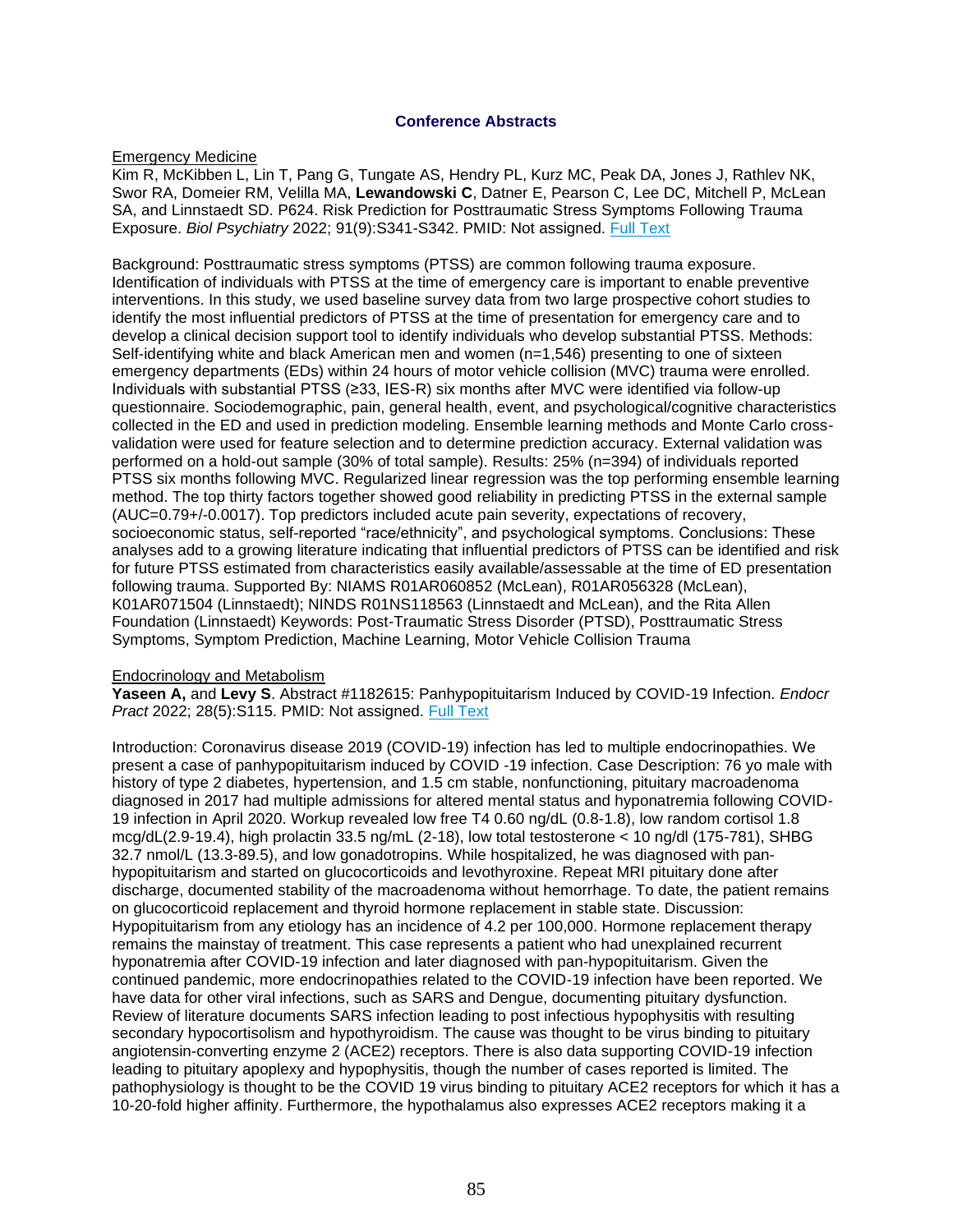target for the virus. The binding leads to cellular destruction and autoimmune collateral damage. Hypothalamic pituitary dysfunction could be due to direct effect of virus. The virus can also lead to reversible hypophysitis.

# Hematology-Oncology

**Qutob O**, **Bensenhaver J**, **Susick L**, **Petersen L**, **Lehrberg A**, **Dimaano F**, and **Schwartz T**. Sentinel Lymph Node Positivity in Clinically Node Negative Breast Cancer Patients After Neoadjuvant Chemotherapy: Opportunities to Defer Intraoperative Frozen Section Analysis. *Ann Surg Oncol* 2022; 29(SUPPL 2):421-421. PMID: Not assigned. [Full Text](https://doi.org/10.1093/neuonc/noac139)

INTRODUCTION: Neoadjuvant chemotherapy (NACT) is frequently implemented in a breast cancer treatment plan. In clinically node negative (cN0) patients following NACT, it is routine to perform sentinel lymph node (SLN) biopsy with intraoperative frozen section analysis with subsequent axillary lymph node dissection (ALND) if metastatic disease were detected. We aim to define the rate of sentinel node positivity (ypN1 (sn)) at our institution in patients who presented as cN0 and received NACTMETHODS: Using our IRB approved breast cancer database a retrospective chart review was performed for all T1-T3, cN0 primary breast cancer cases who underwent NACT from 2016 to 2021 and have undergone a subsequent definitive operation at our institution. Demographics, clinical characteristics, tumor biology and staging were recorded. We stratified by hormone receptor (HR) and HER2 status defined as: HR negative (0%), HR weakly positive (1-10%), HR positive ( >11%), HER2 negative (0, 1+, 2+ negative by FISH), HER2 positive (3+, 2+ positive by FISH) RESULTS: We identified 139 cN0 cases undergoing NACT from 2016 to 2021. Forty were excluded, leaving 99 for analysis. Of these, 8 (8 %) were found to be ypN1(sn). Of the 71 HER2 negative cases, we found 32 HR negative (triple negative) and 11 HR weakly positive, none of which (0%) were found to be ypN1(sn), and 28 HR positive of which 7 (25%) were found to be ypN1(sn). Of the 28 HER2 positive cases, we found 11 HR negative and 3 HR weakly positive cases, none of which (0%) were found to be ypN1, and 14 HR positive of which 1 (7%) was found to be a micrometastasis (ypN1mic(sn)) CONCLUSIONS: Our results show that for the more aggressive tumor subtypes, including HR negative and HR weakly positive, the rate of ypN1(sn) after NACT in cN0 patients was 0%. These results suggest that frozen section could be avoided at the time of surgery for these patients in lieu of permanent pathology, due to he negligible likelihood of finding ypN1(sn) and thus needing ALND.

# Hematology-Oncology

**Saad MA**, **Clark JM**, **Shah RA**, **Siddiqui F**, **Parikh PJ**, **Gartrelle KJ**, **Natour AKK**, **Khan GN**, and **Kwon DS**. A single-center Analysis of 30-and 90-Day Post-pancreatectomy Complications in Patients Undergoing Neoadjuvant Radiation with EBRT vs. MRI-guided SBRT. *Ann Surg Oncol* 2022; 29(SUPPL 2):439-440. PMID: Not assigned. [Full Text](http://sfxhosted.exlibrisgroup.com/hfhs?url_ver=Z39.88-2004&url_ctx_fmt=info:ofi/fmt:kev:mtx:ctx&rft.atitle=A+single-center+Analysis+of+30-and+90-Day+Post-pancreatectomy+Complications+in+Patients+Undergoing+Neoadjuvant+Radiation+with+EBRT+vs.+MRI-guided+SBRT&rft.aufirst=Mariam+A.&rft.auinit=MA&rft.aulast=Saad&rft.date=2022&rft.eissn=1534-4681&rft.epage=440&rft.genre=proceeding&rft.issn=1068-9265&rft.issue=SUPPL+2&rft.jtitle=ANNALS+OF+SURGICAL+ONCOLOGY&rft_val_fmt=info:ofi/fmt:kev:mtx:journal&rft.pages=439-440&rfr_id=info:sid/webofscience.com:WOS:WOS&rft.spage=439&rft.stitle=ANN+SURG+ONCOL&rft.volume=29&rft.au=Saad%2C+Mariam+A.&rft.au=Clark%2C+Julie+M.&rft.au=Shah%2C+Rupen+A.&rft.au=Siddiqui%2C+Farzan&rft.au=Parikh%2C+Parag+J.&rft.au=Gartrelle%2C+Kendyll+J.&rft.au=Natour%2C+Abdul+Kader+K.&rft.au=Khan%2C+Gazala+N.&rft.au=Kwon%2C+David+S)

INTRODUCTION: Stereotactic MRI-quided adaptive radiation therapy (SMART) is being investigated for enhanced efficacy in locally advanced, borderline resectable and medically inoperable pancreatic cancer. Traditionally, conventionally fractioned chemoradiation (EBRT) has been used for operable patients. We sought to evaluate whether there would be differences in surgical complications and outcomes in the 30 and 90- day postoperative period in patients who received either neoadjuvant EBRT or SMART followed by definitive surgery. METHODS: A retrospective single-center analysis of patients with either resectable, borderline resectable or locally advanced tumors of the pancreas or duodenum, treated with neoadjuvant radiation and surgical management between 2014 and 2021 was performed. Patient demographics and post-surgical complications were collected and stratified according to both treatment arms. The International Study Group of Pancreatic Surgery (ISGPS) classifications were used to define and grade postoperative pancreatic fistula (POPF), delayed gastric emptying (DGE) and postpancreatectomy hemorrhage (PPH). A univariate analysis was done followed by a multivariate analysis. RESULTS: Among the 65 patients (mean age 62.6 years, 46% female) who underwent definitive surgical intervention, 44 (67.7%) received EBRT, and 21 (32.3%) received SMART. Baseline characteristics including age, sex, race, ASA, and Charlson comorbidity index (CCI) scores were found to be similar. On univariate analysis, PPH was significantly higher in SMART (OR, 6.6; 95% CI, 1.2 to 37.3;  $p = 0.034$ ). After adjusting for confounders on multivariate analysis, it appears there is a trend towards higher PPH in the SMART cohort  $(p = 0.052)$ . CONCLUSIONS: Neoadjuvant SMART followed by definitive surgery is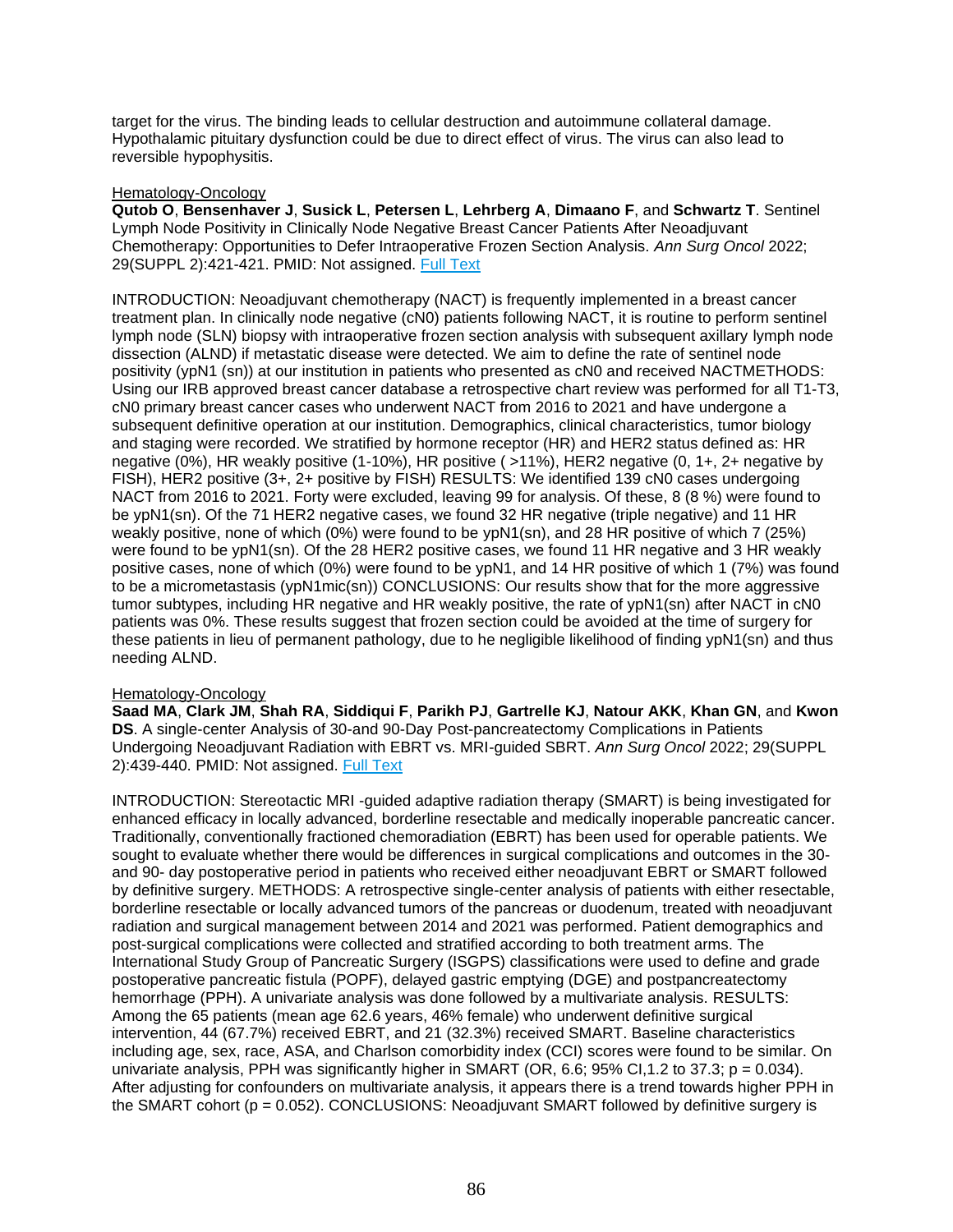not associated with worse outcomes in the 30- and 90- day postoperative period vs. neoadjuvant EBRT. Although there was a trend towards PPH on multivariate analysis, further discussion is warranted involving vascular resection, vascular stents and anticoagulation.

# Hematology-Oncology

**Saad MA**, **Gartrelle KJ**, **Shah RA**, **Clark JM**, **Langley KA**, **Field EA**, **Steffes CP**, and **Kwon DS**. Disparity Outcomes in Patients Undergoing Pancreas Surgery at an Urban Tertiary Care Center. *Ann Surg Oncol* 2022; 29(SUPPL 2):443-443. PMID: Not assigned. [Full Text](http://sfxhosted.exlibrisgroup.com/hfhs?url_ver=Z39.88-2004&url_ctx_fmt=info:ofi/fmt:kev:mtx:ctx&rft.atitle=Disparity+Outcomes+in+Patients+Undergoing+Pancreas+Surgery+at+an+Urban+Tertiary+Care+Center&rft.aufirst=Mariam+A.&rft.auinit=MA&rft.aulast=Saad&rft.date=2022&rft.eissn=1534-4681&rft.epage=443&rft.genre=proceeding&rft.issn=1068-9265&rft.issue=SUPPL+2&rft.jtitle=ANNALS+OF+SURGICAL+ONCOLOGY&rft_val_fmt=info:ofi/fmt:kev:mtx:journal&rft.pages=443-443&rfr_id=info:sid/webofscience.com:WOS:WOS&rft.spage=443&rft.stitle=ANN+SURG+ONCOL&rft.volume=29&rft.au=Saad%2C+Mariam+A.&rft.au=Gartrelle%2C+Kendyll+J.&rft.au=Shah%2C+Rupen+A.&rft.au=Clark%2C+Julie+M.&rft.au=Langley%2C+Kyra+A.&rft.au=Field%2C+Elizabeth+A.&rft.au=Steffes%2C+Christopher+P.&rft.au=Kwon%2C+David+S.)

INTRODUCTION: Previous studies have shown significant disparities in pancreas cancer outcomes in African American (AA) compared to non-AA patients. Pancreas surgery continues to be associated with significant morbidity, however, there is little reported data on pancreas surgical outcomes by race. We sought to evaluate how race would affect surgical outcomes in an urban tertiary care center for patients undergoing pancreas surgery. METHODS: A retrospective single-center analysis of patients undergoing pancreas surgery between January 2013 and September 2021 was performed. Patient demographics and post-surgical complications were collected and stratified by race. Area Deprivation Index (ADI) was used to determine patient socioeconomic status. Charlson Comorbidity Index (CCI) was calculated for comorbidities. Clavien-Dindo (CD) complications, as well as postoperative pancreatic fistula (POPF), delayed gastric emptying (DGE) and postpancreatectomy hemorrhage (PPH) were evaluated. Patient reoperation, readmission, and mortality in the 30- and 90- day period were collected and univariate and multivariate analyses were performed.RESULTS: Among 461 patients, 82% (N = 378) were nonAA and 18% (N = 83) were AA. Age and sex were found to be significantly different between the two groups, while ADI and CCI were not. Length of stay (LOS), POPF, PPH, PPH grade C and intra-abdominal abscess (IAA) were found to be significant on univariate analysis in the AA cohort. On multivariate analysis, LOS (OR 4.0; 95% CI 2.0-5.7; p < 0.001), POPF (OR 0.6; 95% CI 0.4-1.0; p = 0.043), PPH (OR 0.5; 95% CI 0.2-0.9;  $p = 0.022$ ), PPH grade C (OR 0.2; 95% CI 0.1-0.7;  $p = 0.017$ ) and IAA (OR 0.4; 95%  $CI 0.2-0.9$ ;  $p = 0.017$ ) were still significantly higher in the AA cohort. CONCLUSIONS: AA patients undergoing pancreas surgery were noted to have a longer LOS, higher incidence of POPF, PPH and IAA compared to non-AA patients. However, no significant difference was seen in reoperation rates, major CD complications, or 30- and 90-day readmission. Elucidating patient selection, tumor biology, and preoperative treatment algorithms may shed additional insight on the differences in surgical outcomes in this particular patient cohort.

# Hypertension and Vascular Research

**Ares G**. Regulation of NKCC2 ubiquitination by Neddylation of Cullin-Ring Ligases in Thick Ascending Limb. *FASEB J* 2022; 36. PMID: Not assigned. [Full Text](https://libkey.io/10.1096/fasebj.2022.36.S1.R3742)

Hypertension and Vascular Research Division, Department of Internal Medicine, Henry Ford Hospital, Detroit, Michigan. Wayne State University, Physiology department, Detroit, Michigan. The Na/K/2Cl cotransporter (NKCC2) reabsorbs ~30% of the filtered NaCl by the glomeruli. Nitric Oxide and atrial natriuretic peptide decrease NaCl reabsorption in thick ascending limbs (TALs) by increasing the second messenger cyclic guanosine monophosphate (cGMP). cGMP decreases surface NKCC2 levels by increasing NKCC2 ubiquitination and proteasomal degradation. The Cullin-RING Ligases (CRLs) are the largest family of E3 ubiquitin ligases, responsible for ~20% of protein ubiquitination in mammals. Since the CRLs requires neddylation for its activation, we hypothesized that neddylation of CRLs is required for the cGMP-dependent increase on NKCC2 ubiquitination in TALs. To test our hypothesis, we pulled down ubiquitinated proteins and biotinylated surface proteins from Sprague-Dawley (SD) rats and blotted for NKCC2. First, we look at the expression of members of the cullin family and found expression of cullin-1, - 2, -3, -4 and -5 in TALs from SD rats. Since activity of CRLs is dynamically regulated by neddylation, we blocked cullin neddylation using (MLN4924, 1 µM) and studied whether cGMP increases NKCC2 ubiquitination. To measure ubiquitination of NKCC2, TALs suspensions were treated with proteasomal inhibitor (MG132, 20 µM). TALs was divided in 4 aliquots and incubated at 37°C with vehicle or MLN4924 for 10 minutes and treated with vehicle or db-cGMP 500 µM at 37°C for an extra 50 minutes. We found that blockade of cullin neddylation, inhibits the cGMP-dependent increase in ubiquitinated NKCC2 (baseline: 100%; db-cGMP 500 µM: 162.5 ± 10.3%; MLN4924: 75.1 ± 20.2%; MLN4924 + db-cGMP 500 µM: 96.8 ± 19.6 %, p<0.05). As expected, neddylation of cullins was blunted in MLN4924 treated samples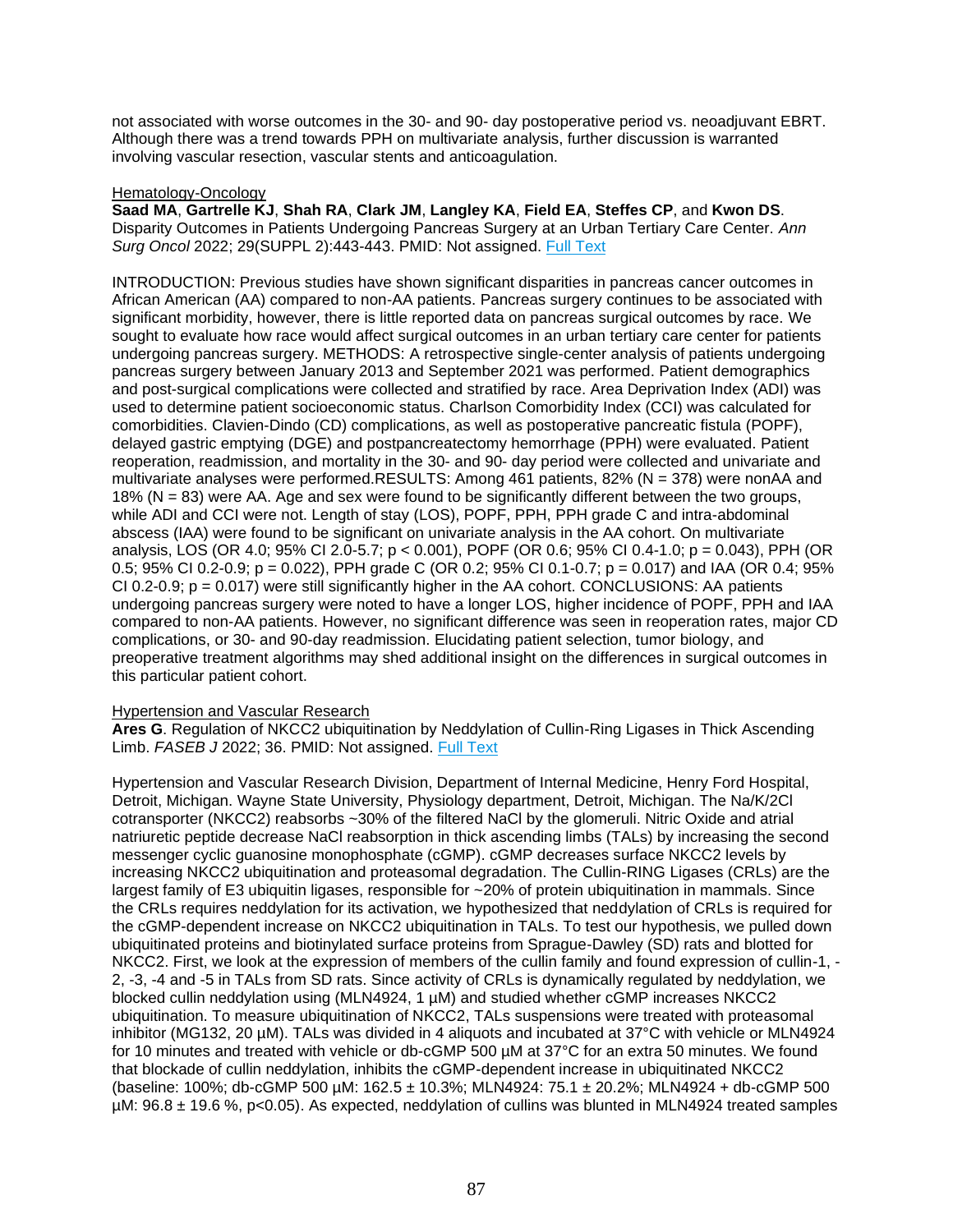(baseline: 100%; db-cGMP: 120.3 ± 24.4%; MLN4924: 11.0 ± 3.5%; MLN4924 + db-cGMP: 11.4 ± 5.8 %, p<0.05). These data indicate that neddylation of the CRLs mediates the cGMP-dependent increase in NKCC2 neddylation. NKCC2 activity is directly related to surface NKCC2 expression. Therefore, we study whether blockade of cullin neddylation prevents the cGMP-dependent decrease in surface NKCC2 expression. TALs suspensions were divided in 4 aliquots. TALs were incubated at 37°C with vehicle or MLN4924 for 10 minutes and then treated with vehicle or db-cGMP 500 µM at 37°C for an extra 20 minutes. We found that blockade of cullin neddylation, inhibits the cGMP-dependent decrease in surface NKCC2 expression. (baseline: 100%; db-cGMP: 81.0 ± 3.4%; MLN4924: 96.4 ± 2.2%; MLN4924 + dbcGMP:  $99.8 \pm 9.3$  %, p<0.04). These data indicate that cullin neddylation is required for the cGMPdependent decrease in surface NKCC2 expression. To our knowledge, this is the first evidence pointing to the E3 ubiquitin ligase complex involved in the ubiquitination of NKCC2 in native TALs. Identifying the E3 ubiquitin ligases that regulates NKCC2 activity may provide new targets for the development of specific loops diuretics.

# Hypertension and Vascular Research

**Arkhipov SN**, **Liao TDS**, **Potter DL**, **Bobbitt KR**, **Ortiz PA**, and **Pavlov TS**. Dissociation of hypertension and renal damage after cessation of high salt diet in Dahl rats. *FASEB J* 2022; 36. PMID: Not assigned. [Full Text](https://libkey.io/10.1096/fasebj.2022.36.S1.R2362)

BACKGROUND: Every year, thousands of hypertensive patients reduce salt consumption in the efforts to control blood pressure. Most of the studies agreed that about one-third of the patients had an excellent response, one-third had only a modest response, and one-third had little or no response. Irreversibility of high blood pressure is associated with various mechanisms underlying the self-sustaining character of hypertension. We hypothesize that chronic hypertension leads to sustained renal damage and excessive sodium reabsorption, staying even after removing the trigger, caused the initial blood pressure raise. METHODS: We used Dahl salt-sensitive rats for chronic continuous observation of blood pressure with radiotelemetry in conscious free moving animals. Rats were fed a 4%NaCl diet to induce hypertension, and then the diet was switched back to normal (0.4%NaCl). Patch-clamp analysis was performed in freshly isolated, split-open cortical collecting ducts to characterize activity of epithelial sodium channel (ENaC), responsible for sodium reabsorption in aldosterone-sensitive distal nephron. Flow cytometry, trichrome staining and FITC-inulin clearance estimated immune cell infiltration, renal damage and renal function. RESULTS: We found that blood pressure increase is reversible if induced by a short 3-day long feeding with 4%NaCl diet. A 3-week long high salt diet develops a sustaining hypertension (MAP ~150 mmHg): switching back to 0.4%NaCl diet slightly reduces blood pressure (to 145 mmHg) next day, but later hypertension progresses, reaching ~158 mmHg. Notably, the self-sustaining phase of hypertension was sensitive to benzamil treatment, which lowered BP to ~136 mmHg. Patch clamp analysis revealed that development of hypertension was accompanied with elevated ENaC activity which also stayed high, despite withdrawal of 4%NaCl diet. A separate subset of experiments demonstrated that dietary salt reduction in hypertensive animals decreases the number of total CD45+CD3+CD4+ and CD45+CD3+CD8+ cells in renal tissues. Also, we found a reduced area of protein casts abundance in the post-salt hypertensive group in comparison with age-matched rats kept on a high salt diet, and improving a glomerular filtration rate in the post-salt period. CONCLUSION: Based on our earlier publications and current data, we conclude that ENaC activity contributes to both development of salt-sensitive hypertension and its continuation in the absence of high salt challenge. However, dietary salt restriction reduces renal inflammation and damage in hypertensive animals.

# Hypertension and Vascular Research

**Caceres P**. Endothelial Cell-Secreted Semaphorin 3F Promotes Proximal Tubule Cell Maturation and Polarization. *FASEB J* 2022; 36. PMID: Not assigned. [Full Text](https://libkey.io/10.1096/fasebj.2022.36.S1.R4368)

Endothelial cells secrete trophic factors that contribute to the maturation of surrounding tissues. The notion of the microvasculature as niche for local differentiation and homeostasis has implication in diseases like diabetic kidney disease, in which the microvasculature is lost at early stages. Endothelial cells are known to produce semaphorins (Sema) as signal molecules that target cells in proximity. The isoform Sema3F is secreted by endothelial cells throughout the body, and it is known to regulate angiogenesis in an autocrine fashion. However, Sema3F can potentially reach other neighboring cell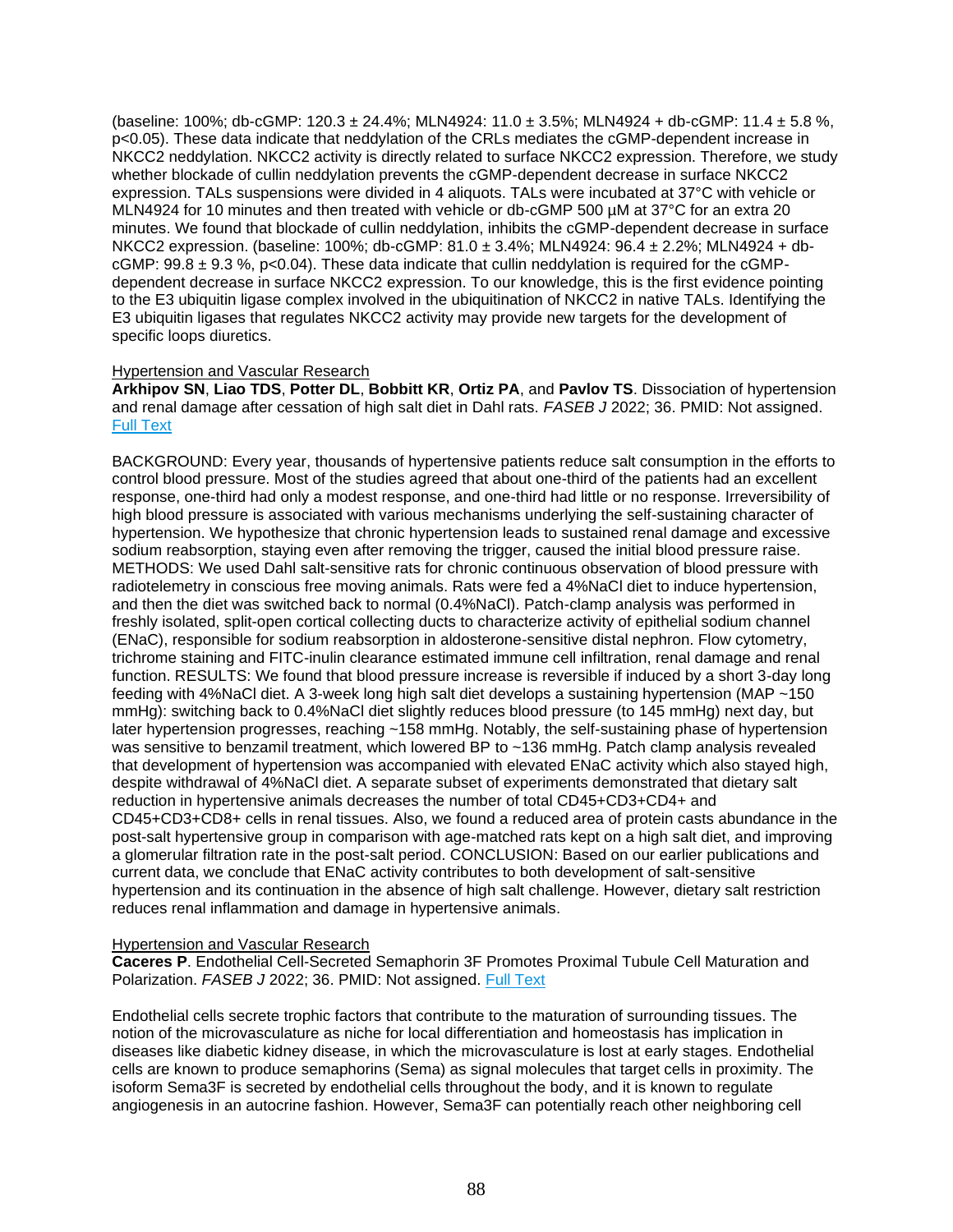types, in particular kidney proximal tubule, since this epithelium is closely associated with peritubular capillaries. It is not known whether Sema3F influences proximal tubule homeostasis. We hypothesize that endothelial cells secrete Sema3F, which in turn promotes proximal tubule epithelial maturation and polarization. We utilized the human proximal tubule cell line RPTEC/hTERT since these cells polarize in trans-well permeable support by 2 weeks, and they retain expression and apical-basolateral polarization of proximal tubule proteins. To study the role of endothelial cells in RPTEC/hTERT maturation, we coculture them with the human endothelial cell line HUVEC. First, we measured Sema3F release from HUVEC endothelial cells by ELISA and observed that they secrete  $206 \pm 3$  pg Sema3F/cm2 /day. Next, to determine whether HUVEC endothelial cells promote proximal tubule maturation, we monitored the progressive acquisition of trans-epithelial resistance as a measure of tight junction maturation. We observed that in co-culture with HUVEC endothelial cells, RPTEC/hTERT cells developed a transepithelial resistance that was 11±3% higher at 1 week, and 27±5% higher at 2 weeks compared to monoculture (p<0.05). To test whether Sema3F stimulates RPTEC/hTERT trans-epithelial resistance, we added 200ng/mL of recombinant human Sema3F to cell cultures. We observed that Sema3F increased RPTEC/hTERT trans-epithelial resistance at 1 week (vehicle= 152±5 Ω/cm2 vs. Sema3F= 171±3 Ω/cm2 ; p<0.05) and 2 weeks (vehicle= 150±2 Ω/cm2 vs. Sema3F= 182±4 Ω/cm2 ; p<0.05). Also, Sema3F accelerated polarization of the basolateral protein E-cadherin measured by surface biotinylation over 2 weeks. Finally, to determine whether Sema3F produced by endothelial cells stimulate RPTEC/hTERT maturation, we silenced Sema3F in HUVEC endothelial cells via lentivirus-transduction of silencing shRNAs. We observed that silencing Sema3F in HUVEC cells prevented the stimulation of RPTEC/hTERT trans-epithelial resistance, while control shRNA transduction showed the expected stimulation at 7 days (monoculture= 222±4 Ω/cm2 vs. coculture-shSema3F= 218±7 Ω/cm2 ; p=NS vs. coculture-shControl= 231±8 Ω/cm2 ; p<0.05). We conclude that HUVEC endothelial cells secrete Sema3F, which reaches RPTEC/hTERT proximal tubule cells in co-culture and stimulates tight junction maturation and polarization. These findings have relevance as a possible mechanism of disease in pathologies like diabetic kidney disease where the microvasculature is compromised.

### Hypertension and Vascular Research

**Granados Pineda J**, **Haque M**, **Ares-Sarmiento G**, and **Ortiz PA**. SPAK-Independent NKCC2 Phosphorylation in Dahl SS Rats: A Role for TNIK in NKCC2 Hyperphosphorylation. *FASEB J* 2022; 36. PMID: Not assigned. [Full Text](https://libkey.io/10.1096/fasebj.2022.36.S1.R4049)

Increased NaCl reabsorption in the Thick Ascending Limb (TAL) is implicated in salt sensitive hypertension. NaCl reabsorption by the TAL is mediated by the apical Na/K/2Cl cotransporter NKCC2. We reported that NKCC2 phosphorylation at Tre 96,101 and surface expression are enhanced in Dahl Salt sensitive rats (Dahl SS) on normal or high salt diets. The phosphorylation of SPS1-related proline/alanine-rich kinase (SPAK), an upstream kinase for Thre 96,101 in NKCC2, was found to be higher in Dahl SS TALs. Deletion of SPAK in Dahl SS, lowers NKCC2 phosphorylation and expression and blunts salt-sensitive hypertension, but does not completely prevent this. Other kinases may be involved in NKCC2 phosphorylation. Using a targeted proteomics approach, we identified TNIK (Traf2 and NCK interacting kinase) as a kinase that binds and phosphorylates Thre 96,101 in NKCC2. We hypothesize that TNIK is in part responsible for enhanced NKCC2 phosphorylation in Dahl SS rats. We first measured total expression of SPAK, OSR1 and TNIK by Western blot in TALs isolated form Dahl SS and control rats. SPAK and OSR1 expression (normalized to GAPDH) was similar between strains whereas TNIK expression was 3-fold higher in Dahl SS TALs (control: 100, Dahl SS: 396±80%, n =5, p<.025). We then tested whether a novel TNIK inhibitor (KY-05009) decreased NKCC2 phosphorylation in Dahl SS rats. Treating TALs from Dahl SS with KY-05009 (1 µM) for 25 min decreased NKCC2 Thre 96,101 phosphorylation by 40±4% (p<0.05, n=5). To study whether NKCC2 phosphorylation can be stimulated in the absence of SPAK, we used SPAK knockout Dahl SS rats. Baseline NKCC2 expression and phosphorylation in TALs was 50% lower in Dahl SS-SPAK KO TALs, however, stimulation of Betaadrenergic receptors with Isoproterenol increased NKCC2 phosphorylation by 192±49% (p<0.01, n =4) in SPAK-KO. Similarly, the cAMP analogue db-cAMP (500 µM) increased NKCC2 phosphorylation by 939 $\pm$ 183% in SPAK KO (p<0.01 n=4) and by 497 $\pm$ 105% (p<0.01 n=4) in control rat TALs, indicating that a kinase other than SPAK is essential for baseline and cAMP-stimulated NKCC2 phosphorylation in Dahl SS rats. We conclude that enhanced NKCC2 phosphorylation at baseline in Dahl SS TALs is in part caused by TNIK, which show 3-fold higher expression in this strain. SPAK also contributes to higher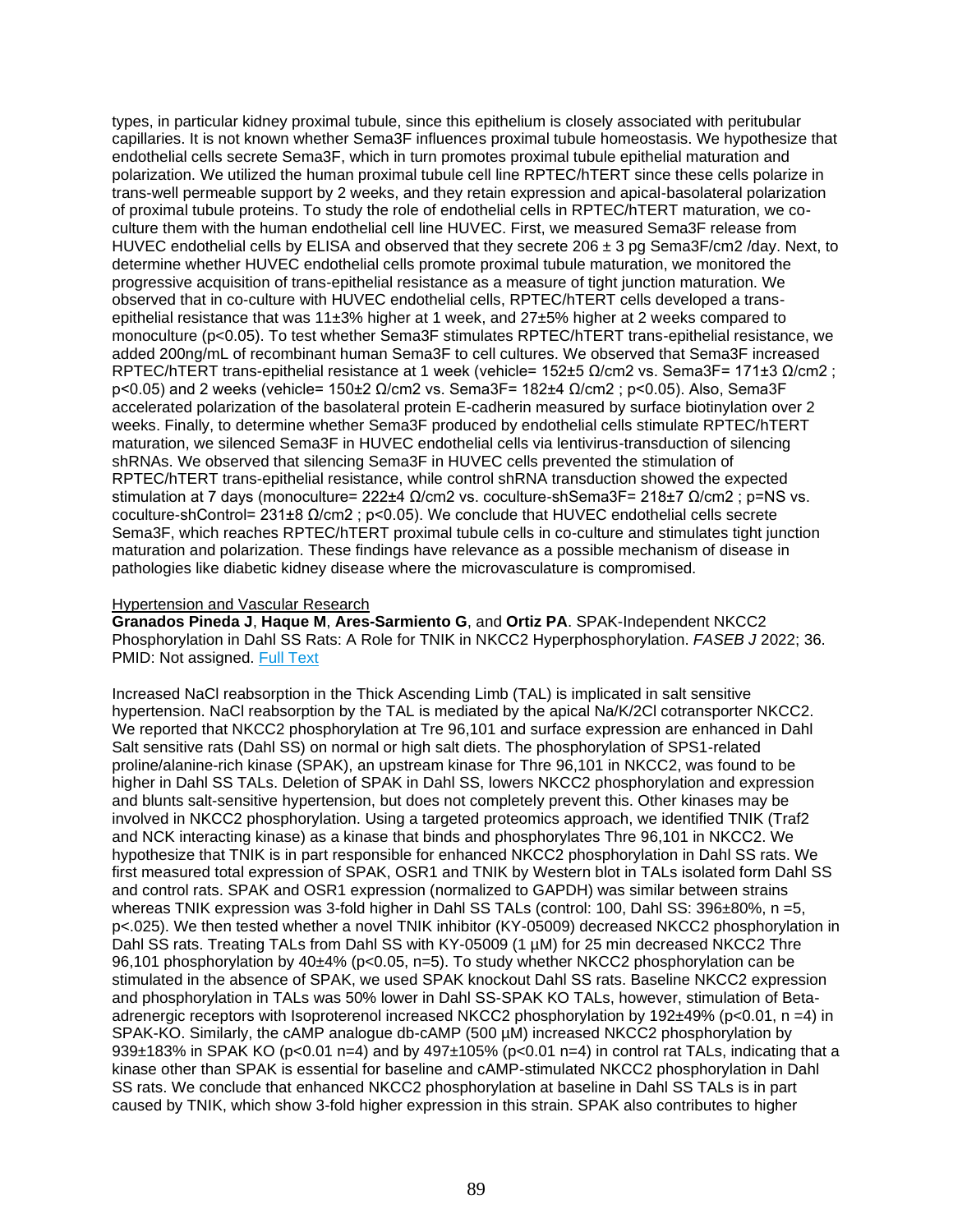baseline NKCC2 phosphorylation, whereas a kinase other than SPAK (either TNIK or OSR1) is involved in cAMP-stimulated NKCC2 Thre 96,101 phosphorylation in Dahl SS TALs.

# Hypertension and Vascular Research

**Haque MZ**, Rey F, and **Ortiz PA**. Gut microbiota depletion with antibiotics enhances fructose induced salt-sensitive hypertension in normal rats. *FASEB J* 2022; 36. PMID: Not assigned. [Full Text](https://libkey.io/10.1096/fasebj.2022.36.S1.R4532)

INTRODUCTION-: We reported that 20% fructose in drinking water induced salt-sensitive hypertension in normal rats. High fructose (HF) or high salt (HS) intake reportedly alter the gut microbiota, which influences a variety of microbial-regulated bioactive metabolites that can affect blood pressure and renal function. The contribution of the gut microbiota to fructose induced salt-sensitive hypertension or renal function has not been studied. Aim- We hypothesized that gut microbiota depletion with antibiotics (ABX) would change fructose induced salt-sensitive hypertension, renal excretory function and plasma levels of bacterial metabolites (lactate, β-hydroxy-butyrate). METHODS-: Sprague Dawley rats were treated with a cocktail of antibiotics (ABX group, in g/L 1.0 ampicillin, 1.0 neomycin sulphate, 1.0 metronidazole, and 0.5 vancomycin in drinking water) for 4 weeks followed by a 0.33 fractional maintenance dose for up to 12 weeks) or control diet (no-ABX). On week 5, all rats were given 20% fructose (HF) in drinking water and fed a diet with normal salt (NS, 0.4% Na) or high salt content (HS, 4% Na). Rats were divided as: Group 1 (HF + NS, no-ABX, n= 6), Group 2 (HF + NS + ABX, n=6), Group 3 (HF + HS, no-ABX, n= 8), Group 4 (HF + HS + ABX, n= 8). We trained rats and measured systolic blood pressure (SBP) for 12 weeks by tailcuff and collected feces before and after ABX, to measure gut c-DNA content. On the 12th week, we collected 24- hour urine and plasma before the end of the protocol. RESULTS: - Antibiotics induced microbiome depletion (ABX) decreased fecal DNA content by 83%. Baseline SBP (in mmHg) or urine albumin excretion was not affected by ABX. Fructose with normal salt diet did not change SBP with (125±4) or without ABX (124±3). HS significantly increased SBP in rats fed fructose without ABX (from 123±3 to 141±4, p<.05) but the increase was greater in ABX rats (from 124±4 to 155±3, p<.05). Average increase on SBP was  $26\pm2$  in HF+HS with ABX, but only 15 $\pm2$  without ABX (p<.001). In HF + HS groups, ABX decreased plasma lactate from 1657±259 to 905±144 µM (p<.01), and β-hydroxy-butyrate from 861±144 vs 220±53 µM (p<.001). Non-fasted plasma insulin was also decreased by ABX in HF+HS rats (0.77±0.13 to 0.36±0.06 ng/mL, p<.03). The increase in body weight was similar in HF+HS rats with or without ABX. CONCLUSION: - Chronic antibiotic treatment induced gut microbiota depletion and enhanced fructose induced salt-sensitive hypertension in normal rats, an effect that was associated with decreased plasma beta-hydroxy-butyrate, lactate and insulin. Additional studies should focus on direct renal effects of ABX on salt handling.

# Hypertension and Vascular Research

**Maskey D**, Jayakumar A, **Monu SR**, and **Ortiz PA**. Expression of ALMS1 in podocytes: possible role in filtration function. *FASEB J* 2022; 36. PMID: Not assigned. [Full Text](https://libkey.io/10.1096/fasebj.2022.36.S1.R4851/)

Previously, we identified Alstrom Syndrome 1 (ALMS1) as an interacting partner of NKCC2 in the Thick Ascending limb of the loop of Henle (TAL). Mutations in the ALMS1 gene in humans cause Alström syndrome, characterized by progressive metabolic alterations that include obesity, hypertension, and chronic kidney disease (CDK). SNPs in ALMS1 are associated with lower GFR in GWAS. However, role of ALMS1 in glomerular filtration has not been studied. We hypothesized that ALMS1 is expressed in glomerular podocytes where it may play a role in podocyte filtration function. To begin studying this, we localized ALMS1 expression to podocytes by immunofluorescence labeling of Actinin-4, abundantly expressed in podocytes, and ALMS1. Confocal imaging showed that ALMS1 is co-localized with Actinin-4 in rat podocytes. In addition, ALMS1 was also expressed in an immortalized mouse podocyte cell line, as was Actinin-4 and nephrin, as measured by Western blot and immunofluorescence microscopy. To determine if ALMS1 plays a role in podocyte pathology we measured nephrin expression in ALMS1 KO rats. These rats were generated in the Dahl SS genetic background and are hypertensive on a normal salt diet. We found that nephrin expression in renal cortical lysates was decreased by 61±08% (p<0.05, n=7) in ALMS1 KO rats. To study if ALMS1 deletion could play a role in filtration barrier function we measured albumin/creatinine ratio in urine samples from 14-16 weeks old wild type (WT) and ALMS1 KO rats. In ALMS1 KO rats, urinary albumin excretion was higher than control rats (WT: 4±2; ALMS1 KO: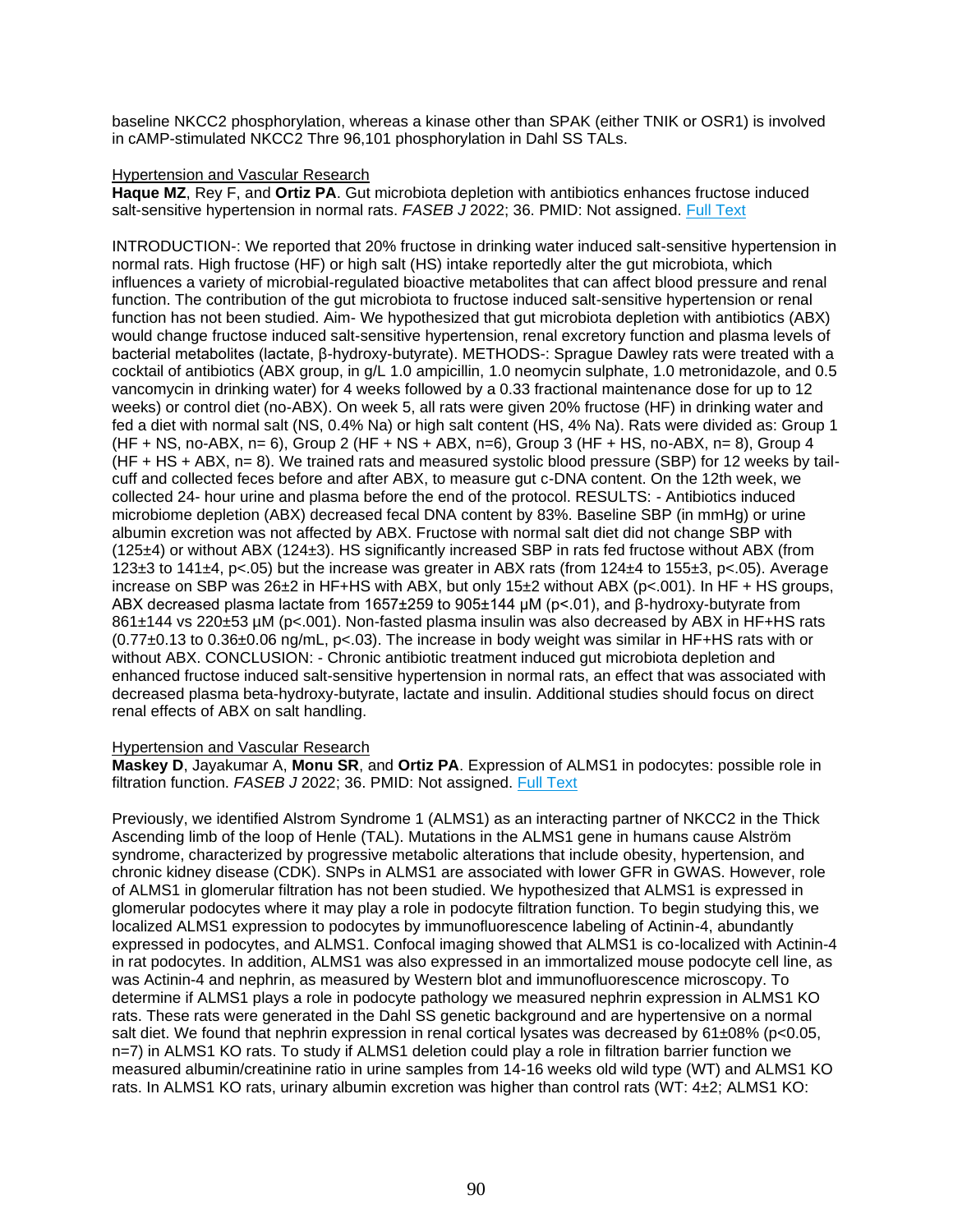26±6, n=6, p<0.05). Taken together, our data show that ALMS1 is expressed in rat and mouse podocytes where it may play a role in filtration barrier function by maintaining podocyte biology.

### Internal Medicine

**Yaseen A**, and **Levy S**. Abstract #1182615: Panhypopituitarism Induced by COVID-19 Infection. *Endocr Pract* 2022; 28(5):S115. PMID: Not assigned. [Full Text](https://libkey.io/10.1016/j.eprac.2022.03.272)

Introduction: Coronavirus disease 2019 (COVID-19) infection has led to multiple endocrinopathies. We present a case of panhypopituitarism induced by COVID -19 infection. Case Description: 76 yo male with history of type 2 diabetes, hypertension, and 1.5 cm stable, nonfunctioning, pituitary macroadenoma diagnosed in 2017 had multiple admissions for altered mental status and hyponatremia following COVID-19 infection in April 2020. Workup revealed low free T4 0.60 ng/dL (0.8-1.8), low random cortisol 1.8 mcg/dL(2.9-19.4), high prolactin 33.5 ng/mL (2-18), low total testosterone < 10 ng/dl (175-781), SHBG 32.7 nmol/L (13.3-89.5), and low gonadotropins. While hospitalized, he was diagnosed with panhypopituitarism and started on glucocorticoids and levothyroxine. Repeat MRI pituitary done after discharge, documented stability of the macroadenoma without hemorrhage. To date, the patient remains on glucocorticoid replacement and thyroid hormone replacement in stable state. Discussion: Hypopituitarism from any etiology has an incidence of 4.2 per 100,000. Hormone replacement therapy remains the mainstay of treatment. This case represents a patient who had unexplained recurrent hyponatremia after COVID-19 infection and later diagnosed with pan-hypopituitarism. Given the continued pandemic, more endocrinopathies related to the COVID-19 infection have been reported. We have data for other viral infections, such as SARS and Dengue, documenting pituitary dysfunction. Review of literature documents SARS infection leading to post infectious hypophysitis with resulting secondary hypocortisolism and hypothyroidism. The cause was thought to be virus binding to pituitary angiotensin-converting enzyme 2 (ACE2) receptors. There is also data supporting COVID-19 infection leading to pituitary apoplexy and hypophysitis, though the number of cases reported is limited. The pathophysiology is thought to be the COVID 19 virus binding to pituitary ACE2 receptors for which it has a 10-20-fold higher affinity. Furthermore, the hypothalamus also expresses ACE2 receptors making it a target for the virus. The binding leads to cellular destruction and autoimmune collateral damage. Hypothalamic pituitary dysfunction could be due to direct effect of virus. The virus can also lead to reversible hypophysitis.

#### Neurology

**Zahoor I, Waters J, Datta I, Cerghet M, Poisson L, Rattan R,** and **Giri S**. Predicting Disease Progression in Multiple Sclerosis by using a Combination of Highly Sensitive Single Molecule Array Technology (SIMOA) and Untargeted Metabolomics. *Mult Scler* 2022; 28(1\_SUPPL):43-43. PMID: Not assigned. [Full Text](https://www.webofscience.com/wos/woscc/full-record/WOS:000796572500088?SID=USW2EC0B7C41mNQCvoRWlKMzDDgLN)

#### Obstetrics, Gynecology and Women's Health Services

**Zahoor I, Waters J, Datta I, Cerghet M, Poisson L, Rattan R,** and **Giri S**. Predicting Disease Progression in Multiple Sclerosis by using a Combination of Highly Sensitive Single Molecule Array Technology (SIMOA) and Untargeted Metabolomics. *Mult Scler* 2022; 28(1\_SUPPL):43-43. PMID: Not assigned. [Full Text](https://www.webofscience.com/wos/woscc/full-record/WOS:000796572500088?SID=USW2EC0B7C41mNQCvoRWlKMzDDgLN)

#### Pathology and Laboratory Medicine

Vijayanarayanan A, **Chitale D**, Keller C, and **Mukherjee A**. Neuroepithelial tumor with EWSR1-BEND2 fusion: Case report and review of literature. *J Neuropathol Exp Neurol* 2022; 81(6):493-493. PMID: Not assigned. [Full Text](http://sfxhosted.exlibrisgroup.com/hfhs?url_ver=Z39.88-2004&url_ctx_fmt=info:ofi/fmt:kev:mtx:ctx&rft.atitle=Neuroepithelial+tumor+with+EWSR1-BEND2+fusion%3A+Case+report+and+review+of+literature&rft.aufirst=Anjanaa&rft.auinit=A&rft.aulast=Vijayanarayanan&rft.date=2022&rft.eissn=1554-6578&rft.epage=493&rft.genre=proceeding&rft.issn=0022-3069&rft.issue=6&rft.jtitle=JOURNAL+OF+NEUROPATHOLOGY+AND+EXPERIMENTAL+NEUROLOGY&rft_val_fmt=info:ofi/fmt:kev:mtx:journal&rft.pages=493-493&rfr_id=info:sid/webofscience.com:WOS:WOS&rft.spage=493&rft.stitle=J+NEUROPATH+EXP+NEUR&rft.volume=81&rft.au=Vijayanarayanan%2C+Anjanaa&rft.au=Chitale%2C+Dhananjay&rft.au=Keller%2C+Christian&rft.au=Mukherjee%2C+Abir)

#### Public Health Sciences

**Arkhipov SN**, **Liao TDS**, **Potter DL**, **Bobbitt KR**, **Ortiz PA**, and **Pavlov TS**. Dissociation of hypertension and renal damage after cessation of high salt diet in Dahl rats. *FASEB J* 2022; 36. PMID: Not assigned. [Full Text](https://libkey.io/10.1096/fasebj.2022.36.S1.R2362)

BACKGROUND: Every year, thousands of hypertensive patients reduce salt consumption in the efforts to control blood pressure. Most of the studies agreed that about one-third of the patients had an excellent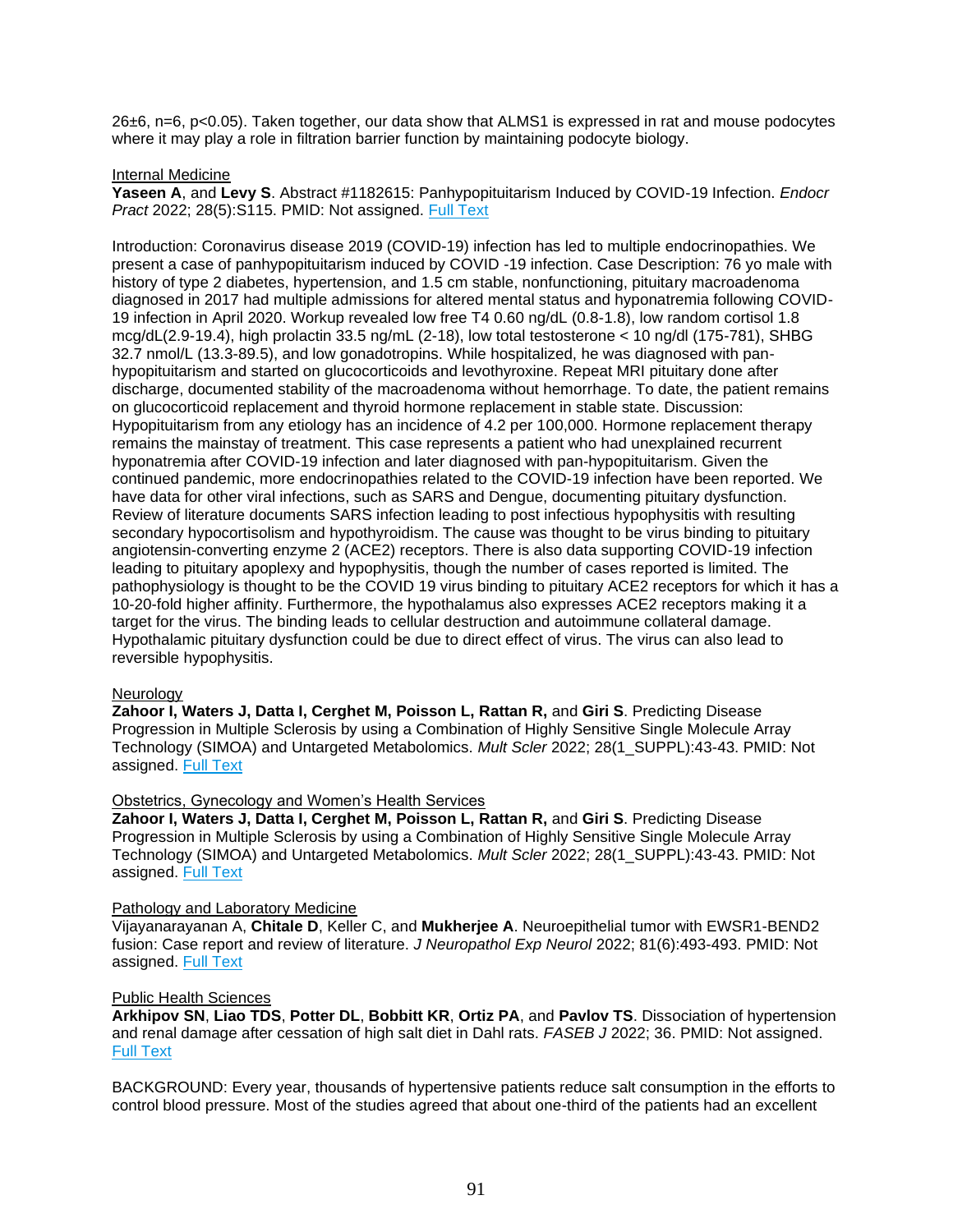response, one-third had only a modest response, and one-third had little or no response. Irreversibility of high blood pressure is associated with various mechanisms underlying the self-sustaining character of hypertension. We hypothesize that chronic hypertension leads to sustained renal damage and excessive sodium reabsorption, staying even after removing the trigger, caused the initial blood pressure raise. METHODS: We used Dahl salt-sensitive rats for chronic continuous observation of blood pressure with radiotelemetry in conscious free moving animals. Rats were fed a 4%NaCl diet to induce hypertension, and then the diet was switched back to normal (0.4%NaCl). Patch-clamp analysis was performed in freshly isolated, split-open cortical collecting ducts to characterize activity of epithelial sodium channel (ENaC), responsible for sodium reabsorption in aldosterone-sensitive distal nephron. Flow cytometry, trichrome staining and FITC-inulin clearance estimated immune cell infiltration, renal damage and renal function. RESULTS: We found that blood pressure increase is reversible if induced by a short 3-day long feeding with 4%NaCl diet. A 3-week long high salt diet develops a sustaining hypertension (MAP ~150 mmHg): switching back to 0.4%NaCl diet slightly reduces blood pressure (to 145 mmHg) next day, but later hypertension progresses, reaching ~158 mmHg. Notably, the self-sustaining phase of hypertension was sensitive to benzamil treatment, which lowered BP to ~136 mmHg. Patch clamp analysis revealed that development of hypertension was accompanied with elevated ENaC activity which also stayed high, despite withdrawal of 4%NaCl diet. A separate subset of experiments demonstrated that dietary salt reduction in hypertensive animals decreases the number of total CD45+CD3+CD4+ and CD45+CD3+CD8+ cells in renal tissues. Also, we found a reduced area of protein casts abundance in the post-salt hypertensive group in comparison with age-matched rats kept on a high salt diet, and improving a glomerular filtration rate in the post-salt period. CONCLUSION: Based on our earlier publications and current data, we conclude that ENaC activity contributes to both development of salt-sensitive hypertension and its continuation in the absence of high salt challenge. However, dietary salt restriction reduces renal inflammation and damage in hypertensive animals.

### Public Health Sciences

**Cheng P**, **Santarossa S**, **Kalmbach D**, and **Drake C**. P689. Improving Treatment Effectiveness in Marginalized Individuals: Facilitators and Barriers to Digital Cognitive Behavioral Therapy for Insomnia. *Biol Psychiatry* 2022; 91(9):S369. PMID: Not assigned. [Full Text](https://libkey.io/10.1016/j.biopsych.2022.02.926)

Background: Digital Cognitive Behavioral Therapy for Insomnia (dCBT-I) is a highly effective treatment self-guided mHealth treatment for insomnia; however, completion and adherence rates are poor, especially among marginalized individuals. The present study aimed to explore facilitators and barriers to dCBT-I. Methods: Thematic analysis was conducted on qualitative data collected in those who engaged with dCBT-I. A total of 151 written feedback, 34 individual interviews, and 1 focus group of six racial minorities with low socioeconomic status (SES) was used. Results: Five themes emerged: digital person to person component, type and extent of information, users' sense of autonomy, app functionality, and importance of tailored content. The majority of participants across demographic groups rated the virtual therapist positive. Users felt that the app was engaging and that the information was understandable and well-paced. Users liked the flexibility of the self-guided program; however a subset of participants were not able to benefit from this feature, likely due to lower health literacy in those with lower SES, this subset comprised those with lower health literacy and SES. This population also reported lower self-efficacy and was significantly in favor of wanting more personalized support. Conclusions: Although dCBT-I has high accessibility and scalability, low health literacy may be a barrier treatment completion, especially for individuals with low SES. This suggests that enhanced support, such as providing more personalized support and tailored content, can improve treatment adherence and completion. Supported By: R01HL159180 Keywords: Insomnia, Cognitive Behavioral Therapy, mHealth

#### Public Health Sciences

**Qutob O**, **Bensenhaver J**, **Susick L**, **Petersen L**, **Lehrberg A**, **Dimaano F**, and **Schwartz T**. Sentinel Lymph Node Positivity in Clinically Node Negative Breast Cancer Patients After Neoadjuvant Chemotherapy: Opportunities to Defer Intraoperative Frozen Section Analysis. *Ann Surg Oncol* 2022; 29(SUPPL 2):421-421. PMID: Not assigned. [Full Text](https://doi.org/10.1093/neuonc/noac139)

INTRODUCTION: Neoadjuvant chemotherapy (NACT) is frequently implemented in a breast cancer treatment plan. In clinically node negative (cN0) patients following NACT, it is routine to perform sentinel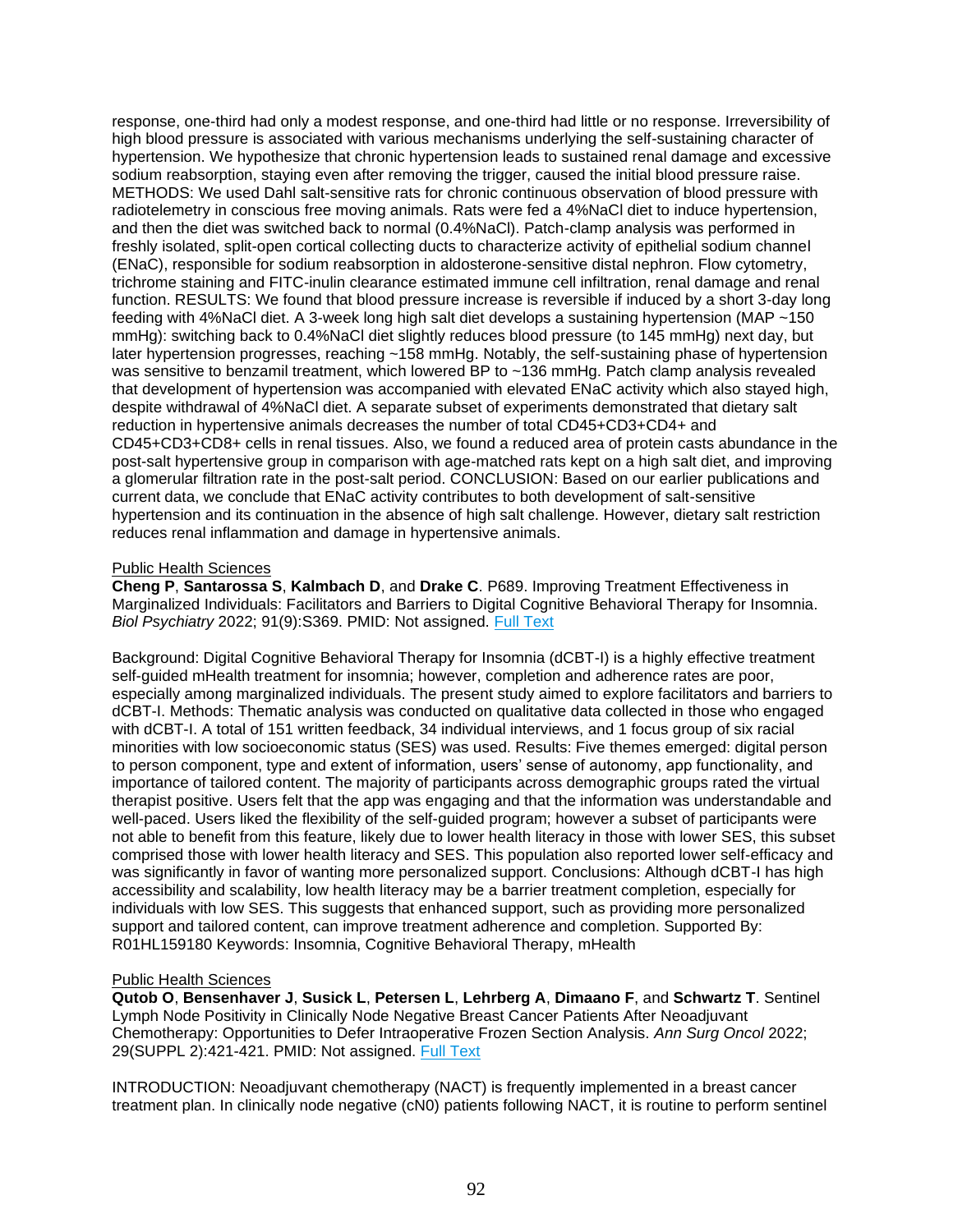lymph node (SLN) biopsy with intraoperative frozen section analysis with subsequent axillary lymph node dissection (ALND) if metastatic disease were detected. We aim to define the rate of sentinel node positivity (ypN1 (sn)) at our institution in patients who presented as cN0 and received NACTMETHODS: Using our IRB approved breast cancer database a retrospective chart review was performed for all T1-T3, cN0 primary breast cancer cases who underwent NACT from 2016 to 2021 and have undergone a subsequent definitive operation at our institution. Demographics, clinical characteristics, tumor biology and staging were recorded. We stratified by hormone receptor (HR) and HER2 status defined as: HR negative (0%), HR weakly positive (1-10%), HR positive ( >11%), HER2 negative (0, 1+, 2+ negative by FISH), HER2 positive (3+, 2+ positive by FISH) RESULTS: We identified 139 cN0 cases undergoing NACT from 2016 to 2021. Forty were excluded, leaving 99 for analysis. Of these, 8 (8 %) were found to be ypN1(sn). Of the 71 HER2 negative cases, we found 32 HR negative (triple negative) and 11 HR weakly positive, none of which (0%) were found to be ypN1(sn), and 28 HR positive of which 7 (25%) were found to be ypN1(sn). Of the 28 HER2 positive cases, we found 11 HR negative and 3 HR weakly positive cases, none of which (0%) were found to be ypN1, and 14 HR positive of which 1 (7%) was found to be a micrometastasis (ypN1mic(sn)) CONCLUSIONS: Our results show that for the more aggressive tumor subtypes, including HR negative and HR weakly positive, the rate of ypN1(sn) after NACT in cN0 patients was 0%. These results suggest that frozen section could be avoided at the time of surgery for these patients in lieu of permanent pathology, due to he negligible likelihood of finding ypN1(sn) and thus needing ALND.

# Public Health Sciences

**Zahoor I, Waters J, Datta I, Cerghet M, Poisson L, Rattan R,** and **Giri S**. Predicting Disease Progression in Multiple Sclerosis by using a Combination of Highly Sensitive Single Molecule Array Technology (SIMOA) and Untargeted Metabolomics. *Mult Scler* 2022; 28(1\_SUPPL):43-43. PMID: Not assigned. [Full Text](https://www.webofscience.com/wos/woscc/full-record/WOS:000796572500088?SID=USW2EC0B7C41mNQCvoRWlKMzDDgLN)

# Radiation Oncology

**Saad MA**, **Clark JM**, **Shah RA**, **Siddiqui F**, **Parikh PJ**, **Gartrelle KJ**, **Natour AKK**, **Khan GN**, and **Kwon DS**. A single-center Analysis of 30-and 90-Day Post-pancreatectomy Complications in Patients Undergoing Neoadjuvant Radiation with EBRT vs. MRI-guided SBRT. *Ann Surg Oncol* 2022; 29(SUPPL 2):439-440. PMID: Not assigned. [Full Text](http://sfxhosted.exlibrisgroup.com/hfhs?url_ver=Z39.88-2004&url_ctx_fmt=info:ofi/fmt:kev:mtx:ctx&rft.atitle=A+single-center+Analysis+of+30-and+90-Day+Post-pancreatectomy+Complications+in+Patients+Undergoing+Neoadjuvant+Radiation+with+EBRT+vs.+MRI-guided+SBRT&rft.aufirst=Mariam+A.&rft.auinit=MA&rft.aulast=Saad&rft.date=2022&rft.eissn=1534-4681&rft.epage=440&rft.genre=proceeding&rft.issn=1068-9265&rft.issue=SUPPL+2&rft.jtitle=ANNALS+OF+SURGICAL+ONCOLOGY&rft_val_fmt=info:ofi/fmt:kev:mtx:journal&rft.pages=439-440&rfr_id=info:sid/webofscience.com:WOS:WOS&rft.spage=439&rft.stitle=ANN+SURG+ONCOL&rft.volume=29&rft.au=Saad%2C+Mariam+A.&rft.au=Clark%2C+Julie+M.&rft.au=Shah%2C+Rupen+A.&rft.au=Siddiqui%2C+Farzan&rft.au=Parikh%2C+Parag+J.&rft.au=Gartrelle%2C+Kendyll+J.&rft.au=Natour%2C+Abdul+Kader+K.&rft.au=Khan%2C+Gazala+N.&rft.au=Kwon%2C+David+S)

INTRODUCTION: Stereotactic MRI -guided adaptive radiation therapy (SMART) is being investigated for enhanced efficacy in locally advanced, borderline resectable and medically inoperable pancreatic cancer. Traditionally, conventionally fractioned chemoradiation (EBRT) has been used for operable patients. We sought to evaluate whether there would be differences in surgical complications and outcomes in the 30 and 90- day postoperative period in patients who received either neoadjuvant EBRT or SMART followed by definitive surgery. METHODS: A retrospective single-center analysis of patients with either resectable, borderline resectable or locally advanced tumors of the pancreas or duodenum, treated with neoadjuvant radiation and surgical management between 2014 and 2021 was performed. Patient demographics and post-surgical complications were collected and stratified according to both treatment arms. The International Study Group of Pancreatic Surgery (ISGPS) classifications were used to define and grade postoperative pancreatic fistula (POPF), delayed gastric emptying (DGE) and postpancreatectomy hemorrhage (PPH). A univariate analysis was done followed by a multivariate analysis. RESULTS: Among the 65 patients (mean age 62.6 years, 46% female) who underwent definitive surgical intervention, 44 (67.7%) received EBRT, and 21 (32.3%) received SMART. Baseline characteristics including age, sex, race, ASA, and Charlson comorbidity index (CCI) scores were found to be similar. On univariate analysis, PPH was significantly higher in SMART (OR, 6.6; 95% CI, 1.2 to 37.3;  $p = 0.034$ ). After adjusting for confounders on multivariate analysis, it appears there is a trend towards higher PPH in the SMART cohort (p = 0.052). CONCLUSIONS: Neoadjuvant SMART followed by definitive surgery is not associated with worse outcomes in the 30- and 90- day postoperative period vs. neoadjuvant EBRT. Although there was a trend towards PPH on multivariate analysis, further discussion is warranted involving vascular resection, vascular stents and anticoagulation.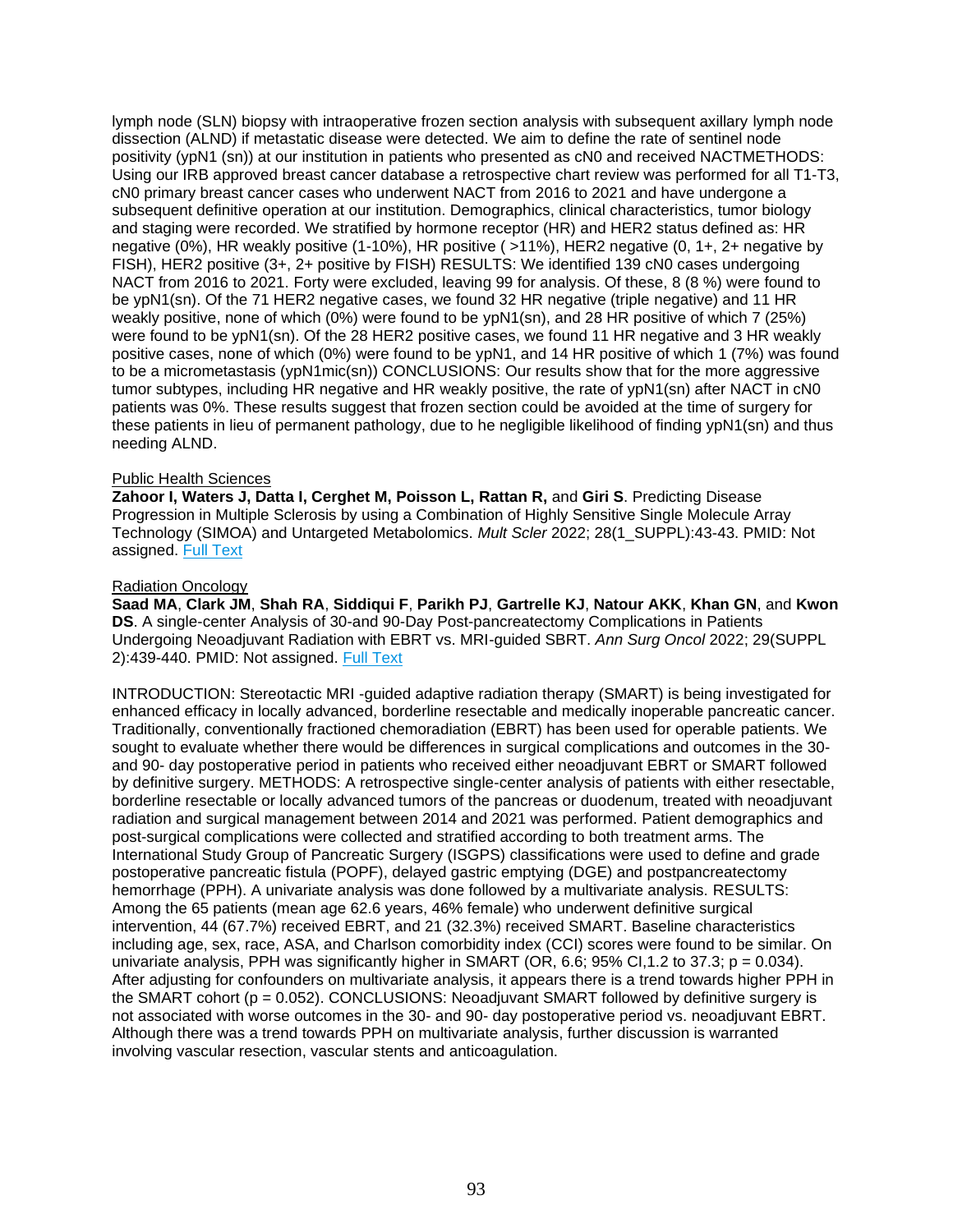#### Sleep Medicine

**Cheng P**, **Santarossa S**, **Kalmbach D**, and **Drake C**. P689. Improving Treatment Effectiveness in Marginalized Individuals: Facilitators and Barriers to Digital Cognitive Behavioral Therapy for Insomnia. *Biol Psychiatry* 2022; 91(9):S369. PMID: Not assigned. [Full Text](https://libkey.io/10.1016/j.biopsych.2022.02.926)

Background: Digital Cognitive Behavioral Therapy for Insomnia (dCBT-I) is a highly effective treatment self-guided mHealth treatment for insomnia; however, completion and adherence rates are poor, especially among marginalized individuals. The present study aimed to explore facilitators and barriers to dCBT-I. Methods: Thematic analysis was conducted on qualitative data collected in those who engaged with dCBT-I. A total of 151 written feedback, 34 individual interviews, and 1 focus group of six racial minorities with low socioeconomic status (SES) was used. Results: Five themes emerged: digital person to person component, type and extent of information, users' sense of autonomy, app functionality, and importance of tailored content. The majority of participants across demographic groups rated the virtual therapist positive. Users felt that the app was engaging and that the information was understandable and well-paced. Users liked the flexibility of the self-guided program; however a subset of participants were not able to benefit from this feature, likely due to lower health literacy in those with lower SES, this subset comprised those with lower health literacy and SES. This population also reported lower self-efficacy and was significantly in favor of wanting more personalized support. Conclusions: Although dCBT-I has high accessibility and scalability, low health literacy may be a barrier treatment completion, especially for individuals with low SES. This suggests that enhanced support, such as providing more personalized support and tailored content, can improve treatment adherence and completion. Supported By: R01HL159180 Keywords: Insomnia, Cognitive Behavioral Therapy, mHealth

### Surgery

Lytle JR, Macias BR, Lee SM, Martin D, Ebert DJ, Hargens AR, **Dulchavsky SA**, Alferova IV, Stenger MB, and Laurie SS. Cardiovascular Responses to Mild Lower Body Negative Pressure during Spaceflight. *FASEB J* 2022; 36. PMID: Not assigned. [Full Text](https://libkey.io/10.1096/fasebj.2022.36.S1.R5373)

INTRODUCTION: Weightlessness during spaceflight causes a chronic cephalad fluid shift that has been hypothesized to underlie numerous risks associated with spaceflight, including the development of ocular structural and functional changes and in rare cases venous thrombosis. Acute use of 25 mmHg lower body negative pressure (LBNP) during spaceflight can partially reverse this headward fluid shift and thus, may represent a promising countermeasure. However, there are limited data on how the cardiovascular system responds to sustained use of mild LBNP during spaceflight when cardiovascular deconditioning and adaptation may cause crewmembers to be more susceptible to orthostatic stressors than they would have been on Earth. PURPOSE: The purpose of this study was to quantify the heart rate (HR) and blood pressure response throughout ~60 minutes of exposure to 25 mmHg LBNP during spaceflight and determine if this response was augmented at later time points during 6-month spaceflight missions. HYPOTHESIS: We hypothesized that crewmembers would experience an increase in HR during LBNP that would be sufficient to maintain mean arterial pressure (MAP) and this would not be augmented later in spaceflight. METHODS: Brachial arterial pressure and HR were measured before and throughout ~60 min of 25 mmHg LBNP after ~45 days (FD45) and ~150 days (FD150) of spaceflight in 12 crewmembers. Total LBNP session times varied slightly due to logistical constraints. MAP and HR changes from baseline with LBNP exposure were analyzed with splines models. Marginal means were used for estimation and statistical comparisons across time and between flight days. RESULTS: Before LBNP use, HR was 59 beats per min (BPM 95% CI: 56 - 62) and MAP was 93 mmHg (95% CI: 90 - 96). During LBNP exposure on FD45, HR increased by 9 BPM (95% CI: +7 - +10) at 15 min of exposure, and increased further to +10 BPM (95% CI: +8 - +12) at 30 min, and +11 BPM (95% CI: +9 - +14) at 45 min. On FD150, HR increased by 8 BPM (95% CI: +5 - +11) at 15 min of exposure but plateaued thereafter. MAP decreased by 5 mmHg (95% CI: -8 - -2) at 15 min and remained lower thereafter. MAP responses during ~60 min of LBNP exposure were not statistically different between FD45 and FD150. A total of 46 sessions of LBNP were successfully completed, and only a single case of mild hypotensive symptoms was reported, and this session was completed. CONCLUSION: These data suggest that the cardiovascular system can accommodate up to 60 min of sustained use of mild levels of LBNP during long-duration spaceflight. There was a single report of mild hypotensive symptoms during use of LBNP by an individual who had low blood pressure prior to the start of the LBNP session. Thus, the absolute arterial blood pressure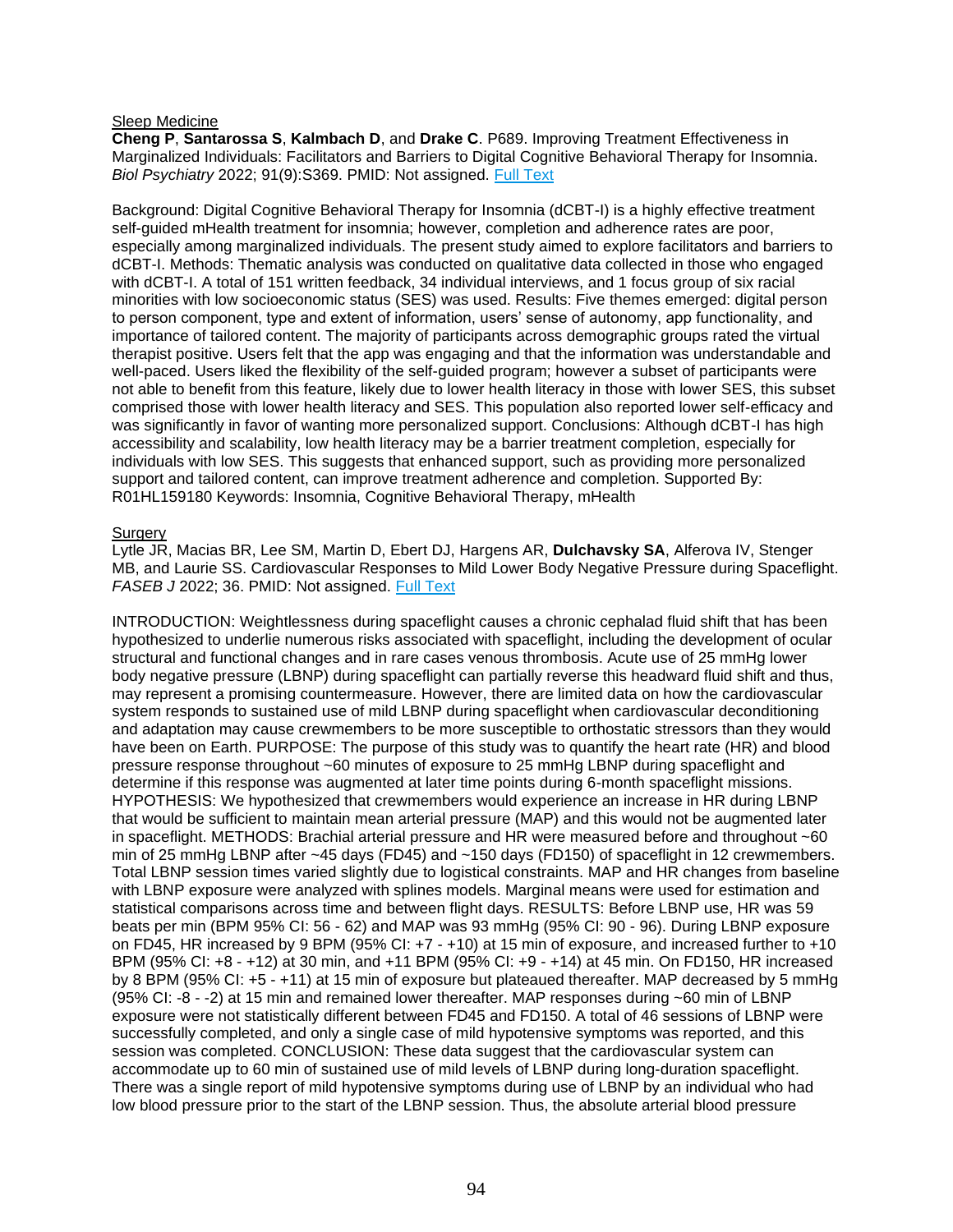should be taken into consideration when determining if an LBNP session will be a potential challenge to the cardiovascular system during spaceflight.

# **Surgery**

**Qutob O**, **Bensenhaver J**, **Susick L**, **Petersen L**, **Lehrberg A**, **Dimaano F**, and **Schwartz T**. Sentinel Lymph Node Positivity in Clinically Node Negative Breast Cancer Patients After Neoadjuvant Chemotherapy: Opportunities to Defer Intraoperative Frozen Section Analysis. *Ann Surg Oncol* 2022; 29(SUPPL 2):421-421. PMID: Not assigned. [Full Text](https://doi.org/10.1093/neuonc/noac139)

INTRODUCTION: Neoadjuvant chemotherapy (NACT) is frequently implemented in a breast cancer treatment plan. In clinically node negative (cN0) patients following NACT, it is routine to perform sentinel lymph node (SLN) biopsy with intraoperative frozen section analysis with subsequent axillary lymph node dissection (ALND) if metastatic disease were detected. We aim to define the rate of sentinel node positivity (ypN1 (sn)) at our institution in patients who presented as cN0 and received NACTMETHODS: Using our IRB approved breast cancer database a retrospective chart review was performed for all T1-T3, cN0 primary breast cancer cases who underwent NACT from 2016 to 2021 and have undergone a subsequent definitive operation at our institution. Demographics, clinical characteristics, tumor biology and staging were recorded. We stratified by hormone receptor (HR) and HER2 status defined as: HR negative (0%), HR weakly positive (1-10%), HR positive ( >11%), HER2 negative (0, 1+, 2+ negative by FISH), HER2 positive (3+, 2+ positive by FISH) RESULTS: We identified 139 cN0 cases undergoing NACT from 2016 to 2021. Forty were excluded, leaving 99 for analysis. Of these, 8 (8 %) were found to be ypN1(sn). Of the 71 HER2 negative cases, we found 32 HR negative (triple negative) and 11 HR weakly positive, none of which (0%) were found to be ypN1(sn), and 28 HR positive of which 7 (25%) were found to be ypN1(sn). Of the 28 HER2 positive cases, we found 11 HR negative and 3 HR weakly positive cases, none of which (0%) were found to be ypN1, and 14 HR positive of which 1 (7%) was found to be a micrometastasis (ypN1mic(sn)) CONCLUSIONS: Our results show that for the more aggressive tumor subtypes, including HR negative and HR weakly positive, the rate of ypN1(sn) after NACT in cN0 patients was 0%. These results suggest that frozen section could be avoided at the time of surgery for these patients in lieu of permanent pathology, due to he negligible likelihood of finding ypN1(sn) and thus needing ALND.

# **Surgery**

**Saad MA**, **Clark JM**, **Shah RA**, **Siddiqui F**, **Parikh PJ**, **Gartrelle KJ**, **Natour AKK**, **Khan GN**, and **Kwon DS**. A single-center Analysis of 30-and 90-Day Post-pancreatectomy Complications in Patients Undergoing Neoadjuvant Radiation with EBRT vs. MRI-guided SBRT. *Ann Surg Oncol* 2022; 29(SUPPL 2):439-440. PMID: Not assigned. [Full Text](http://sfxhosted.exlibrisgroup.com/hfhs?url_ver=Z39.88-2004&url_ctx_fmt=info:ofi/fmt:kev:mtx:ctx&rft.atitle=A+single-center+Analysis+of+30-and+90-Day+Post-pancreatectomy+Complications+in+Patients+Undergoing+Neoadjuvant+Radiation+with+EBRT+vs.+MRI-guided+SBRT&rft.aufirst=Mariam+A.&rft.auinit=MA&rft.aulast=Saad&rft.date=2022&rft.eissn=1534-4681&rft.epage=440&rft.genre=proceeding&rft.issn=1068-9265&rft.issue=SUPPL+2&rft.jtitle=ANNALS+OF+SURGICAL+ONCOLOGY&rft_val_fmt=info:ofi/fmt:kev:mtx:journal&rft.pages=439-440&rfr_id=info:sid/webofscience.com:WOS:WOS&rft.spage=439&rft.stitle=ANN+SURG+ONCOL&rft.volume=29&rft.au=Saad%2C+Mariam+A.&rft.au=Clark%2C+Julie+M.&rft.au=Shah%2C+Rupen+A.&rft.au=Siddiqui%2C+Farzan&rft.au=Parikh%2C+Parag+J.&rft.au=Gartrelle%2C+Kendyll+J.&rft.au=Natour%2C+Abdul+Kader+K.&rft.au=Khan%2C+Gazala+N.&rft.au=Kwon%2C+David+S)

INTRODUCTION: Stereotactic MRI -guided adaptive radiation therapy (SMART) is being investigated for enhanced efficacy in locally advanced, borderline resectable and medically inoperable pancreatic cancer. Traditionally, conventionally fractioned chemoradiation (EBRT) has been used for operable patients. We sought to evaluate whether there would be differences in surgical complications and outcomes in the 30 and 90- day postoperative period in patients who received either neoadjuvant EBRT or SMART followed by definitive surgery. METHODS: A retrospective single-center analysis of patients with either resectable, borderline resectable or locally advanced tumors of the pancreas or duodenum, treated with neoadjuvant radiation and surgical management between 2014 and 2021 was performed. Patient demographics and post-surgical complications were collected and stratified according to both treatment arms. The International Study Group of Pancreatic Surgery (ISGPS) classifications were used to define and grade postoperative pancreatic fistula (POPF), delayed gastric emptying (DGE) and postpancreatectomy hemorrhage (PPH). A univariate analysis was done followed by a multivariate analysis. RESULTS: Among the 65 patients (mean age 62.6 years, 46% female) who underwent definitive surgical intervention, 44 (67.7%) received EBRT, and 21 (32.3%) received SMART. Baseline characteristics including age, sex, race, ASA, and Charlson comorbidity index (CCI) scores were found to be similar. On univariate analysis, PPH was significantly higher in SMART (OR, 6.6; 95% Cl, 1.2 to 37.3;  $p = 0.034$ ). After adjusting for confounders on multivariate analysis, it appears there is a trend towards higher PPH in the SMART cohort (p = 0.052). CONCLUSIONS: Neoadjuvant SMART followed by definitive surgery is not associated with worse outcomes in the 30- and 90- day postoperative period vs. neoadjuvant EBRT.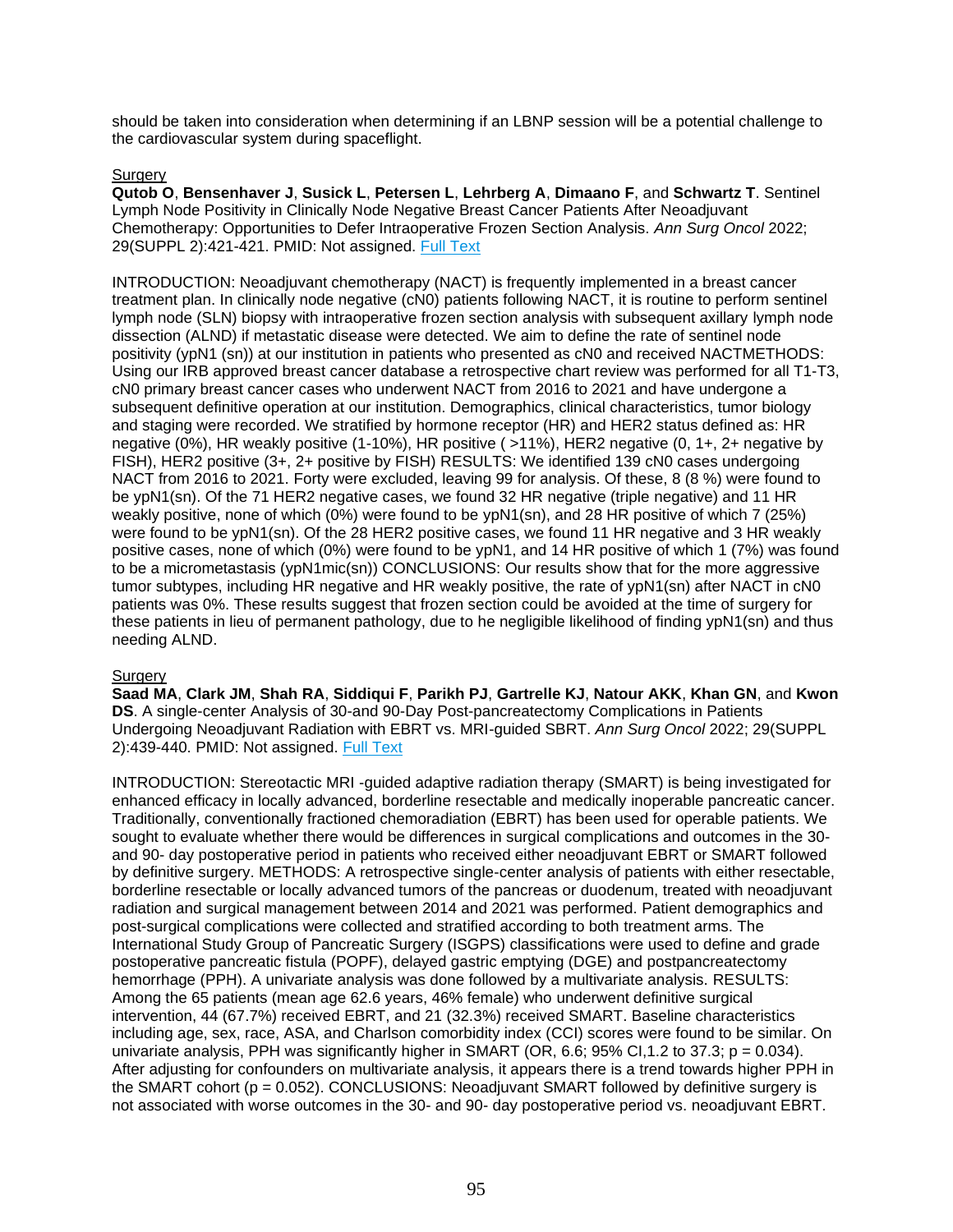Although there was a trend towards PPH on multivariate analysis, further discussion is warranted involving vascular resection, vascular stents and anticoagulation.

# **Surgery**

**Saad MA**, **Gartrelle KJ**, **Shah RA**, **Clark JM**, **Langley KA**, **Field EA**, **Steffes CP**, and **Kwon DS**. Disparity Outcomes in Patients Undergoing Pancreas Surgery at an Urban Tertiary Care Center. *Ann Surg Oncol* 2022; 29(SUPPL 2):443-443. PMID: Not assigned. [Full Text](http://sfxhosted.exlibrisgroup.com/hfhs?url_ver=Z39.88-2004&url_ctx_fmt=info:ofi/fmt:kev:mtx:ctx&rft.atitle=Disparity+Outcomes+in+Patients+Undergoing+Pancreas+Surgery+at+an+Urban+Tertiary+Care+Center&rft.aufirst=Mariam+A.&rft.auinit=MA&rft.aulast=Saad&rft.date=2022&rft.eissn=1534-4681&rft.epage=443&rft.genre=proceeding&rft.issn=1068-9265&rft.issue=SUPPL+2&rft.jtitle=ANNALS+OF+SURGICAL+ONCOLOGY&rft_val_fmt=info:ofi/fmt:kev:mtx:journal&rft.pages=443-443&rfr_id=info:sid/webofscience.com:WOS:WOS&rft.spage=443&rft.stitle=ANN+SURG+ONCOL&rft.volume=29&rft.au=Saad%2C+Mariam+A.&rft.au=Gartrelle%2C+Kendyll+J.&rft.au=Shah%2C+Rupen+A.&rft.au=Clark%2C+Julie+M.&rft.au=Langley%2C+Kyra+A.&rft.au=Field%2C+Elizabeth+A.&rft.au=Steffes%2C+Christopher+P.&rft.au=Kwon%2C+David+S.)

INTRODUCTION: Previous studies have shown significant disparities in pancreas cancer outcomes in African American (AA) compared to non-AA patients. Pancreas surgery continues to be associated with significant morbidity, however, there is little reported data on pancreas surgical outcomes by race. We sought to evaluate how race would affect surgical outcomes in an urban tertiary care center for patients undergoing pancreas surgery. METHODS: A retrospective single-center analysis of patients undergoing pancreas surgery between January 2013 and September 2021 was performed. Patient demographics and post-surgical complications were collected and stratified by race. Area Deprivation Index (ADI) was used to determine patient socioeconomic status. Charlson Comorbidity Index (CCI) was calculated for comorbidities. Clavien-Dindo (CD) complications, as well as postoperative pancreatic fistula (POPF), delayed gastric emptying (DGE) and postpancreatectomy hemorrhage (PPH) were evaluated. Patient reoperation, readmission, and mortality in the 30- and 90- day period were collected and univariate and multivariate analyses were performed.RESULTS: Among 461 patients, 82% (N = 378) were nonAA and 18% (N = 83) were AA. Age and sex were found to be significantly different between the two groups, while ADI and CCI were not. Length of stay (LOS), POPF, PPH, PPH grade C and intra-abdominal abscess (IAA) were found to be significant on univariate analysis in the AA cohort. On multivariate analysis, LOS (OR 4.0; 95% CI 2.0-5.7; p < 0.001), POPF (OR 0.6; 95% CI 0.4-1.0; p = 0.043), PPH (OR 0.5; 95% CI 0.2-0.9; p = 0.022), PPH grade C (OR 0.2; 95% CI 0.1-0.7; p = 0.017) and IAA (OR 0.4; 95%  $CI 0.2-0.9$ ;  $p = 0.017$ ) were still significantly higher in the AA cohort. CONCLUSIONS: AA patients undergoing pancreas surgery were noted to have a longer LOS, higher incidence of POPF, PPH and IAA compared to non-AA patients. However, no significant difference was seen in reoperation rates, major CD complications, or 30- and 90-day readmission. Elucidating patient selection, tumor biology, and preoperative treatment algorithms may shed additional insight on the differences in surgical outcomes in this particular patient cohort.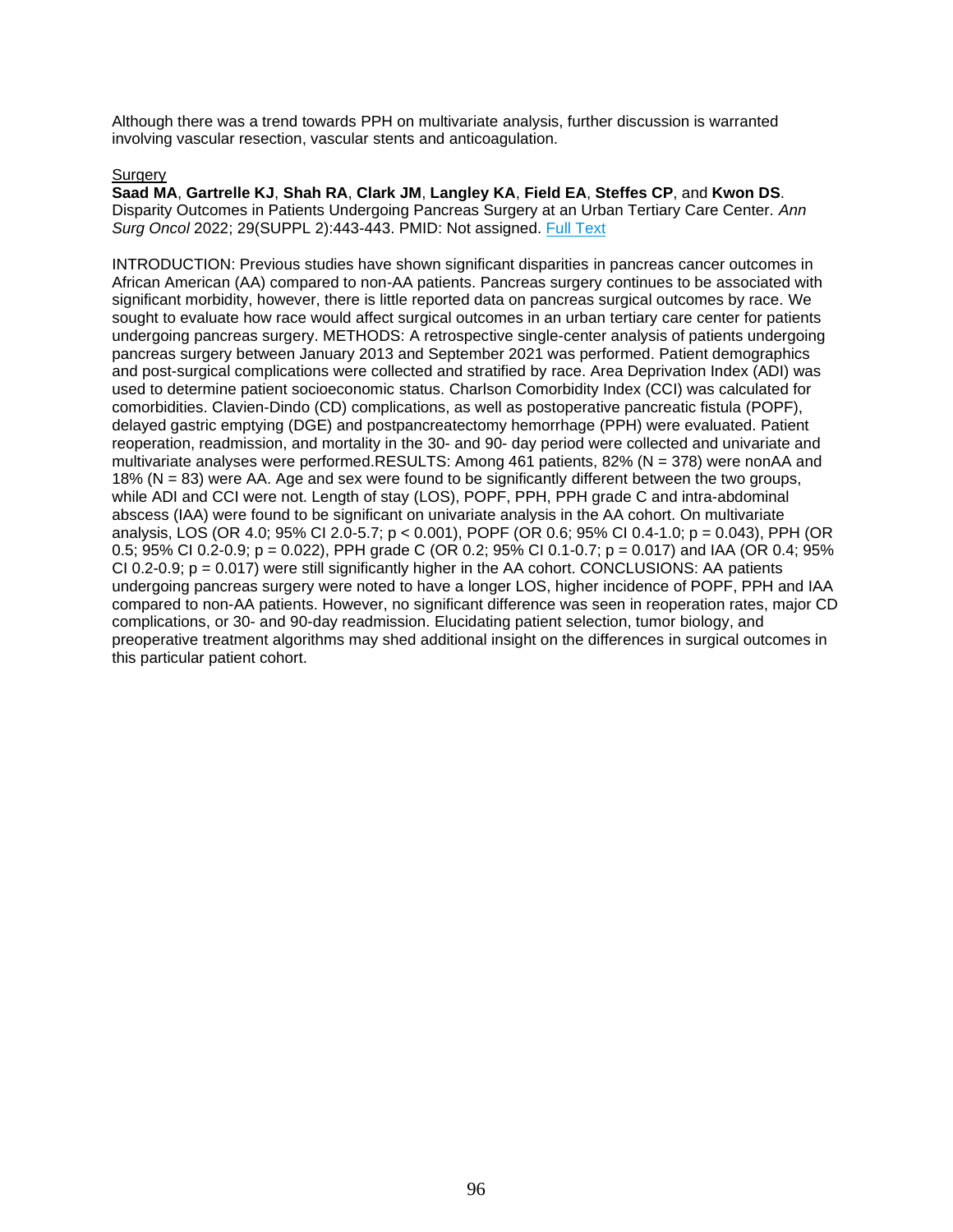# **Books and Book Chapters**

### **Nephrology**

**Jalota Sahota R**, and Anjum F. Pulmonary Interstitial Emphysema. StatPearls Publishing. 2022. PMID: 32809319. [Full Text](https://libkey.io/32809319)

Henry Ford Hospital Hofstra University, Zucker School of Medicine

Pulmonary interstitial emphysema (PIE) is a rare, abnormal pathology that occurs more commonly in neonates but can be seen in adults as well. The increased air pressure within the alveoli and alveolar airspaces can disrupt the adjacent lung interstitial tissue, damaging the lung structure and causing linear and cystic spaces that can be complicated with air leaks. The leaked air is collected outside normal air passages and inside the interstitium or bronchovascular complexes. Premature infants with pulmonary interstitial emphysema can develop respiratory distress syndrome. The critical goal is to be able to maintain sufficient gas exchange. Without adequate gas exchange, lungs will be damaged, resulting in prolonged hypoxia, respiratory acidosis, and pulmonary hypoperfusion. PIE is a diagnosis based on imaging and histopathology. Administration of surfactant and high-frequency ventilation has been shown to decrease the incidence of PIE in premature infants. The latest management of infants with respiratory distress syndrome is prophylaxis with synthetic surfactant and continuous positive airway pressure, possibly without mechanical ventilation.

### Nephrology

**Jalota Sahota R**, and Anjum F. Lung Torsion. StatPearls Publishing. 2022. PMID: 32809737. [Full Text](https://libkey.io/32809737)

Henry Ford Hospital Hofstra University, Zucker School of Medicine

Lung torsion is a rare pathology that is classically seen when there is a disruption in the thoracic cavity. Disruptions can include thoracotomy, lung transplantation, and trauma. Lung torsion is a life-threatening disease that requires a timely diagnosis because lung rotation can cause vascular compromise and airway obstruction, which can result in necrosis of the lung tissue. With immediate management, the affected lung or pulmonary lobe can be salvaged. Overall, lung torsion has a poor prognosis due to misdiagnosis and delay in treatment. If detorsion occurs and the lung is fixed in place, then it can recover to full function.

#### **Nephrology**

**Jalota Sahota R**, and Sayad E. Tension Pneumothorax. StatPearls Publishing. 2022. PMID: 32644516. [Full Text](https://libkey.io/32644516)

Henry Ford Hospital

Baylor College of Medicine/ Texas Children's Hospital

Pneumothorax is the collapse of the lung when air accumulates between the parietal and visceral pleura inside the chest. The air is outside the lung but inside the thoracic cavity. This places pressure on the lung and can lead to its collapse and a shift of the surrounding structures. Pneumothoraces can be traumatic or atraumatic. Traumatic pneumothoraces occur secondary to penetrating or blunt trauma or iatrogenic. Iatrogenic pneumothorax is a traumatic pneumothorax that results from injury to the pleura, with air introduced into the pleural cavity secondary to diagnostic or therapeutic medical intervention. Atraumatic pneumothoraces are further divided into primary (unknown etiology) and secondary (patient with an underlying pulmonary disease). Pneumothoraces are classified as simple (no shift of mediastinal structures), tension (shift in mediastinal structures present), or open (air passing through an open chest wound). A tension pneumothorax is a severe condition that results when air is trapped in the pleural space under positive pressure, displacing mediastinal structures, and compromising cardiopulmonary function. Early recognition of this condition is life-saving both outside the hospital and in modern ICU. Knowledge of necessary emergency thoracic decompression procedures are essential for all healthcare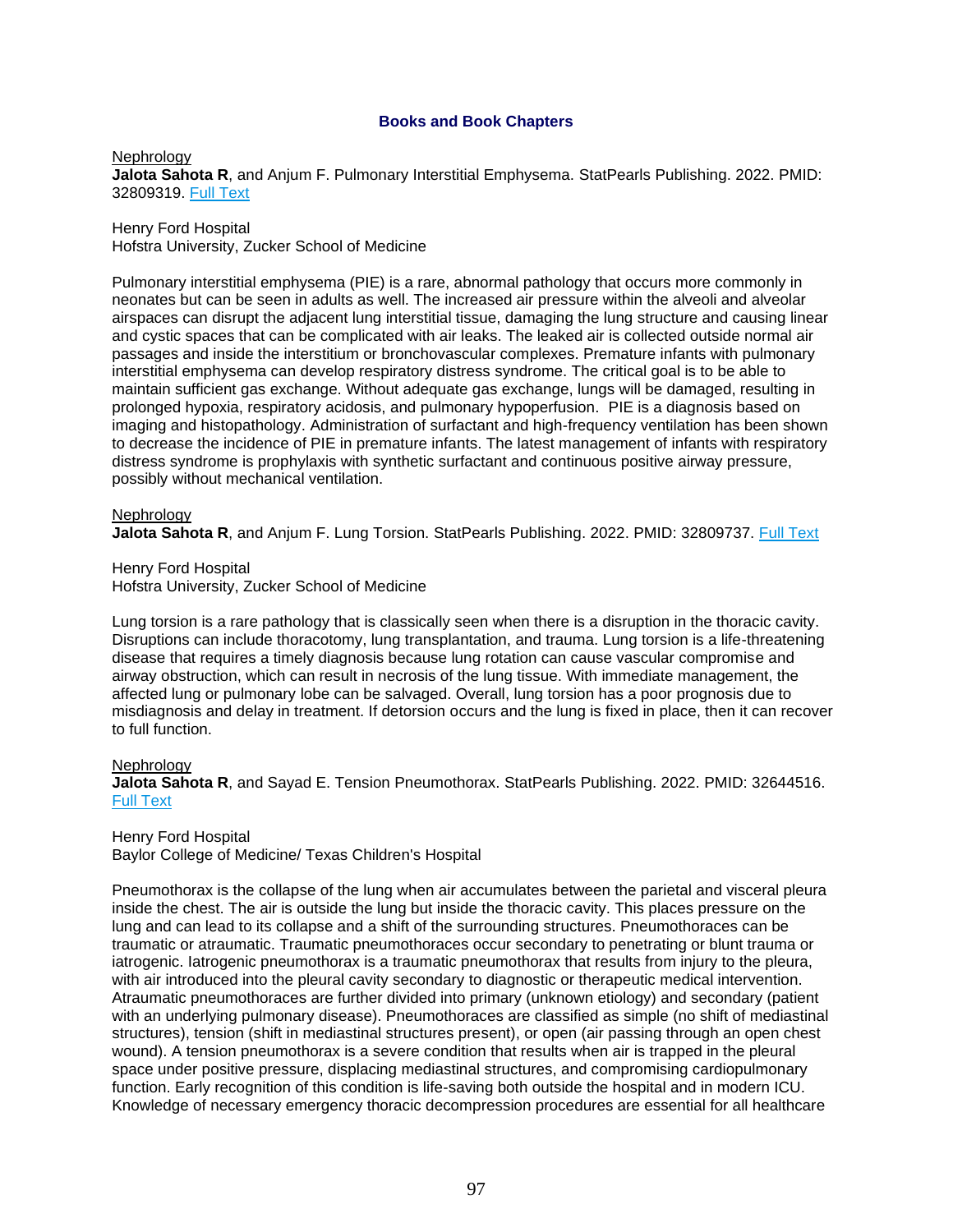professionals. Traumatic and tension pneumothoraces are life-threatening and require immediate treatment.

**Nephrology** 

**Jalota Sahota R**, and Soos MP. Subclavian Vein Thrombosis. StatPearls Publishing. 2022. PMID: 32644695. [Full Text](https://libkey.io/32644695)

Henry Ford Hospital McLaren Greater Lansing

Subclavian vein thrombosis (SCVT) is a condition where a blood clot forms in the subclavian vein. SCVT can occur from multiple etiologies and is a potentially life-threatening pathology if not treated in a timely manner. SCVT occurs due to either a primary etiology or a secondary etiology. Primary thrombosis is further delineated as effort induced (Paget-Schroetter syndrome) or idiopathic (frequently associated with undiagnosed malignancy). Secondary subclavian vein thrombosis is associated with catheters or lines in the vein. While primary thrombosis is rare, the incidence of secondary thrombosis continues to rise as a consequence of complex cardiac devices and long term central venous catheters (CVC) placement in cancer patients. SCVT has high rates of acute mortality and long term disability without proper and timely treatment. Early diagnosis and treatment are essential in preventing fatal acute complications, such as pulmonary embolism and long term morbidity related to venous inflow restriction.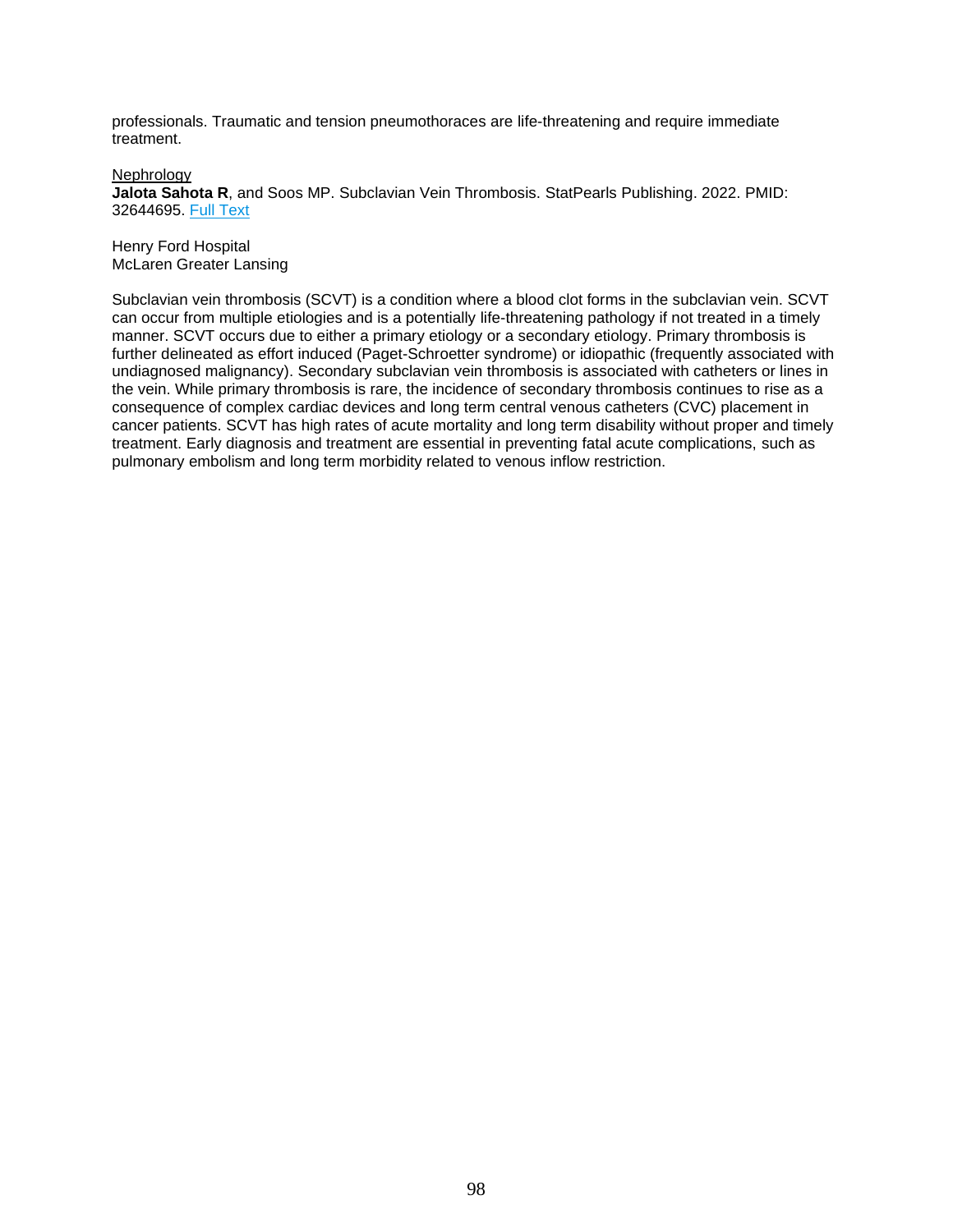# **Henry Ford Health Publications on COVID-19**

# Anesthesiology

**Zador L**, **Nowak K**, **Sitarik A**, **MacLean L**, **Han X**, Kalsi M, **Yeldo N**, **Sibai N**, **Penning D**, and **Lewis M**. The Burnout Epidemic Within A Viral Pandemic: Impact of a Wellness Initiative. *Perioper Care Oper Room Manag* 2022; 27:100251. PMID: 35382030. [Full Text](https://libkey.io/35382030)

# Behavioral Health Services/Psychiatry/Neuropsychology

**Reffi AN**, **Kalmbach DA**, **Cheng P**, Jovanovic T, Norrholm SD, Sexton MB, **Mahr G**, **Arnett L**, **Seymour G**, and **Drake CL**. Sleep reactivity as a potential pathway from childhood abuse to adult insomnia. *Sleep Med* 2022; 94:70-75. PMID: 35504109. [Full Text](https://libkey.io/35504109)

### Behavioral Health Services/Psychiatry/Neuropsychology

**Zador L**, **Nowak K**, **Sitarik A**, **MacLean L**, **Han X**, Kalsi M, **Yeldo N**, **Sibai N**, **Penning D**, and **Lewis M**. The Burnout Epidemic Within A Viral Pandemic: Impact of a Wellness Initiative. *Perioper Care Oper Room Manag* 2022; 27:100251. PMID: 35382030. [Full Text](https://libkey.io/35382030)

### Emergency Medicine

**Bunch CM**, Moore EE, Moore HB, Neal MD, Thomas AV, Zackariya N, Zhao J, Zackariya S, Brenner TJ, Berquist M, Buckner H, Wiarda G, Fulkerson D, Huff W, Kwaan HC, Lankowicz G, Laubscher GJ, Lourens PJ, Pretorius E, Kotze MJ, Moolla MS, Sithole S, Maponga TG, Kell DB, Fox MD, Gillespie L, Khan RZ, Mamczak CN, March R, Macias R, Bull BS, and Walsh MM. Immuno-Thrombotic Complications of COVID-19: Implications for Timing of Surgery and Anticoagulation. *Front Surg* 2022; 9:889999. PMID: 35599794. [Full Text](https://libkey.io/35599794)

### Emergency Medicine

Skok H, **Jabour J**, and Betcher J. Wernicke Korsakoff syndrome in a teenage female as a complication of COVID-19. *J Am Coll Emerg Physicians Open* 2022; 3(3):e12735. PMID: 35505931. [Full Text](https://libkey.io/35505931)

# Emergency Medicine

**Suleyman G**, **Fadel R**, **Brar I**, **Kassab R**, **Khansa R**, **Sturla N**, **Alsaadi A**, **Latack K**, **Miller J**, **Tibbetts R**, **Samuel L**, **Alangaden G**, and **Ramesh M**. Risk Factors Associated With Hospitalization and Death in COVID-19 Breakthrough Infections. *Open Forum Infect Dis* 2022; 9(5):ofac116. PMID: 35437511. [Full](https://libkey.io/35437511)  **[Text](https://libkey.io/35437511)** 

# Endocrinology and Metabolism

**Yaseen A,** and **Levy S**. Abstract #1182615: Panhypopituitarism Induced by COVID-19 Infection. *Endocr Pract* 2022; 28(5):S115. PMID: Not assigned. [Full Text](https://libkey.io/10.1016/j.eprac.2022.03.272)

Barnes GD, Burnett A, Allen A, Ansell J, Blumenstein M, Clark NP, Crowther M, Dager WE, Deitelzweig SB, **Ellsworth S**, Garcia D, **Kaatz S**, Raffini L, Rajasekhar A, Beek AV, and Minichiello T. Thromboembolic prevention and anticoagulant therapy during the COVID-19 pandemic: updated clinical guidance from the anticoagulation forum. *J Thromb Thrombolysis* 2022: 1-14; Epub ahead of print. PMID: 35579732. [Full Text](https://libkey.io/35579732)

#### Infectious Diseases

**Gudipati S**, **Lee M**, **Scott M**, **Yaphe S**, **Huisting J**, **Yared N**, **Brar I**, and **Markowitz N**. The seroprevalence of COVID-19 in patients living with HIV in metropolitan Detroit. *Int J STD AIDS* 2022; 33(6):554-558. PMID: 35333100. [Full Text](https://libkey.io/35333100)

#### Infectious Diseases

**Monday LM**, **Brar I**, **Alangaden G**, and **Ramesh MS**. SARS-CoV-2 neutralizing antibodies for COVID-19: Outcomes for bamlanivimab versus bamlanivimab-etesevimab combination in a racially diverse cohort of patients with significant comorbidities. *J Clin Pharm Ther* 2022; Epub ahead of print. PMID: 35633095. [Full Text](https://libkey.io/35633095)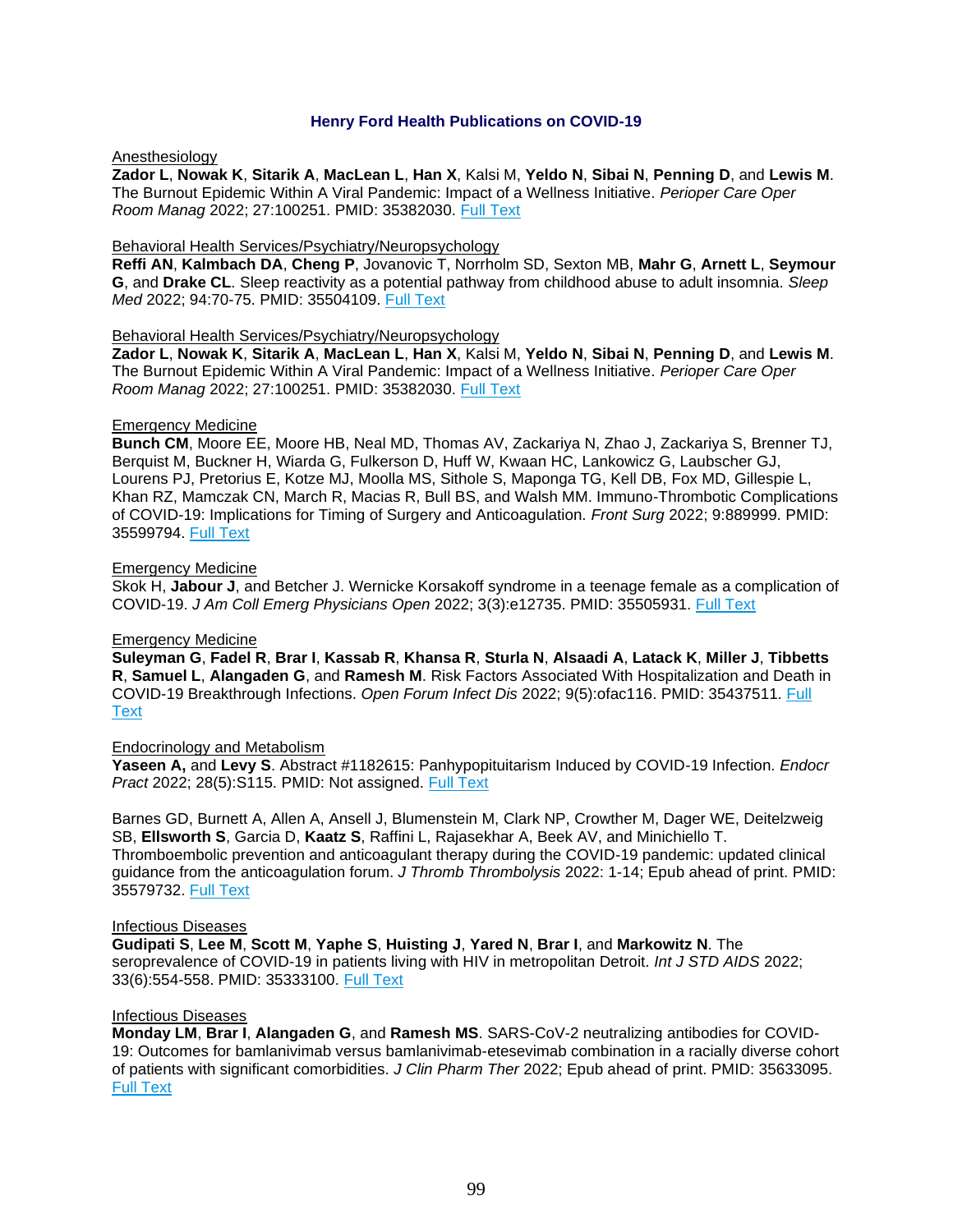#### Infectious Diseases

**Shallal A**, Lahoud C, **Zervos M**, and Matar M. Antibiotic Stewardship in Disaster Situations: Lessons Learned in Lebanon. *Antibiotics (Basel)* 2022; 11(5). PMID: 35625204. [Full Text](https://libkey.io/35625204)

#### Infectious Diseases

**Suleyman G**, **Fadel R**, **Brar I**, **Kassab R**, **Khansa R**, **Sturla N**, **Alsaadi A**, **Latack K**, **Miller J**, **Tibbetts R**, **Samuel L**, **Alangaden G**, and **Ramesh M**. Risk Factors Associated With Hospitalization and Death in COVID-19 Breakthrough Infections. *Open Forum Infect Dis* 2022; 9(5):ofac116. PMID: 35437511. [Full](https://libkey.io/35437511)  **[Text](https://libkey.io/35437511)** 

#### Internal Medicine

Barnes GD, Burnett A, Allen A, Ansell J, Blumenstein M, Clark NP, Crowther M, Dager WE, Deitelzweig SB, **Ellsworth S**, Garcia D, **Kaatz S**, Raffini L, Rajasekhar A, Beek AV, and Minichiello T. Thromboembolic prevention and anticoagulant therapy during the COVID-19 pandemic: updated clinical guidance from the anticoagulation forum. *J Thromb Thrombolysis* 2022:1-14; Epub ahead of print. PMID: 35579732. [Full Text](https://libkey.io/35579732)

#### Internal Medicine

**Suleyman G**, **Fadel R**, **Brar I**, **Kassab R**, **Khansa R**, **Sturla N**, **Alsaadi A**, **Latack K**, **Miller J**, **Tibbetts R**, **Samuel L**, **Alangaden G**, and **Ramesh M**. Risk Factors Associated With Hospitalization and Death in COVID-19 Breakthrough Infections. *Open Forum Infect Dis* 2022; 9(5):ofac116. PMID: 35437511. [Full](https://libkey.io/35437511)  **[Text](https://libkey.io/35437511)** 

#### Internal Medicine

**Yaseen A**, and **Levy S**. Abstract #1182615: Panhypopituitarism Induced by COVID-19 Infection. *Endocr Pract* 2022; 28(5):S115. PMID: Not assigned. [Full Text](https://libkey.io/10.1016/j.eprac.2022.03.272)

#### Obstetrics, Gynecology and Women's Health Services

**Vadlamudi GD**, **Keerthy M**, and **Goyert G**. Postpartum bilateral lung transplantation in COVID-19 associated respiratory failure. *BMJ Case Rep* 2022; 15(5). PMID: 35580959. [Full Text](https://libkey.io/35580959)

#### Pathology and Laboratory Medicine

**Suleyman G**, **Fadel R**, **Brar I**, **Kassab R**, **Khansa R**, **Sturla N**, **Alsaadi A**, **Latack K**, **Miller J**, **Tibbetts R**, **Samuel L**, **Alangaden G**, and **Ramesh M**. Risk Factors Associated With Hospitalization and Death in COVID-19 Breakthrough Infections. *Open Forum Infect Dis* 2022; 9(5):ofac116. PMID: 35437511. [Full](https://libkey.io/35437511)  **[Text](https://libkey.io/35437511)** 

#### **Pharmacy**

Rebold N, Alosaimy S, Morrisette T, Holger D, Lagnf AM, Ansari I, Belza AC, Cheaney L, Hussain H, **Herbin SR**, Abdul-Mutakabbir J, Carron C, Sandhu A, Chopra T, and Rybak MJ. Clinical Characteristics Associated with Bacterial Bloodstream Coinfection in COVID-19. *Infect Dis Ther* 2022; 11(3):1281-1296. PMID: 35538335. [Full Text](https://libkey.io/35538335)

#### Public Health Sciences

Lee Y, Jehangir Q, **Li P**, Gudimella D, Mahale P, **Lin CH**, Apala DR, Krishnamoorthy G, Halabi AR, Patel K, **Poisson L**, Balijepally V, Sule AA, and Nair GB. Venous thromboembolism in COVID-19 patients and prediction model: a multicenter cohort study. *BMC Infect Dis* 2022; 22(1):462. PMID: 35562677. [Full Text](https://libkey.io/35562677)

#### Public Health Sciences

**Suleyman G**, **Fadel R**, **Brar I**, **Kassab R**, **Khansa R**, **Sturla N**, **Alsaadi A**, **Latack K**, **Miller J**, **Tibbetts R**, **Samuel L**, **Alangaden G**, and **Ramesh M**. Risk Factors Associated With Hospitalization and Death in COVID-19 Breakthrough Infections. *Open Forum Infect Dis* 2022; 9(5):ofac116. PMID: 35437511. [Full](https://libkey.io/35437511)  **[Text](https://libkey.io/35437511)**